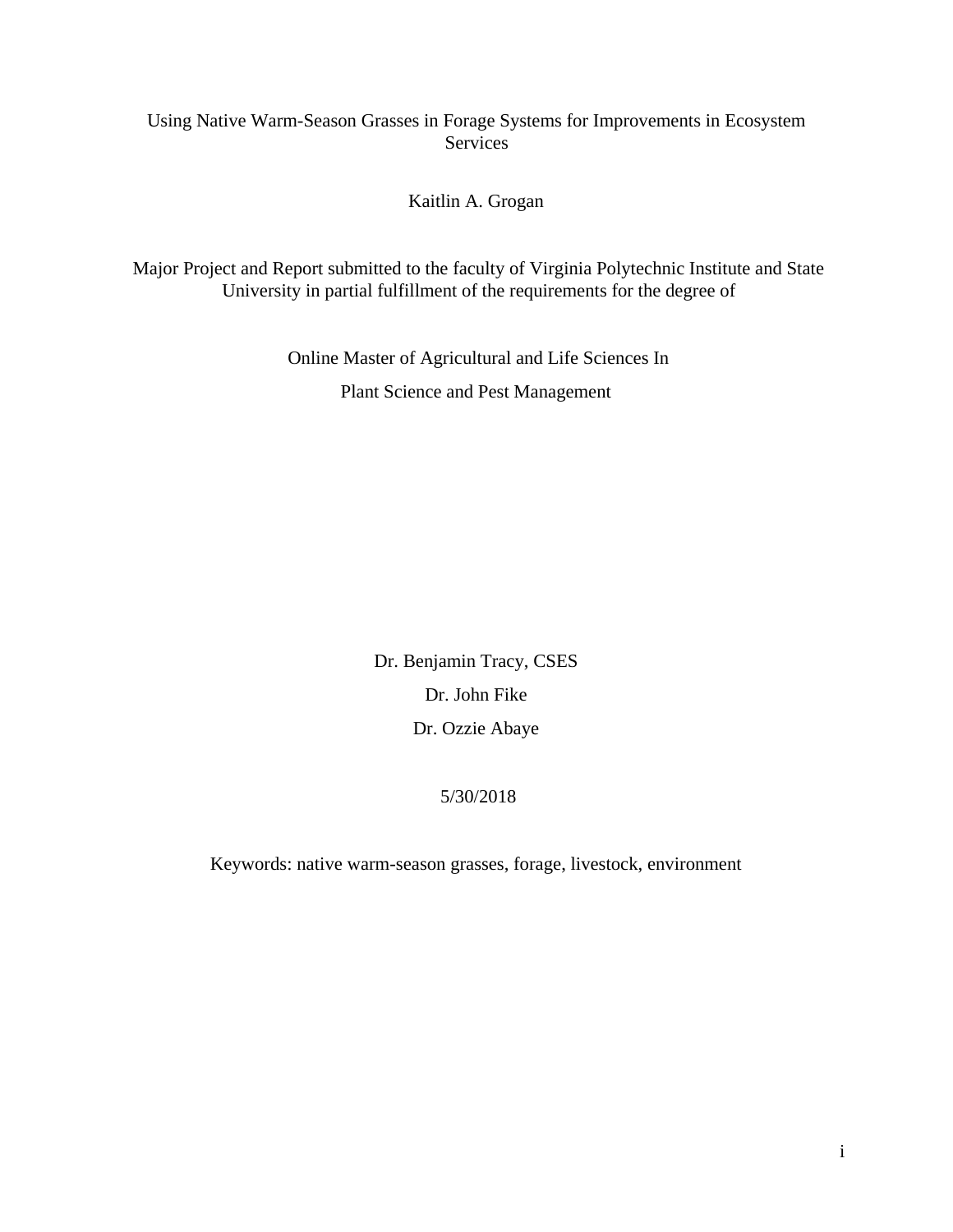# <span id="page-1-0"></span>**ABSTRACT**

Hay and pastureland in the United States typically consists of introduced cool-season grass species. Many of these cool-season grasses are used due to their productivity, palatability, and tolerance of heavy grazing and aggressive hay harvesting. Biological characteristics of coolseason grasses make them less productive in the summer, potentially limiting cattle production. Native warm-season grasses use a different chemical pathway for photosynthesis than coolseason grasses allowing for them to have higher photosynthetic potential in the summer when temperatures are warmer. This literature review investigates the integration of native warmseason grasses in hay and pasture systems and the potential ecosystem services they may generate. Relevant, available research on native warm-season grasses and potential ecosystem service benefits in forage and livestock systems was reviewed and summarized by type of ecosystem service provided. Ecosystem service provisions were then compared to those of coolseason alternatives to determine the potential gains of native warm-season grass integration. Based on available literature, native warm-season grasses have the potential to be an integral part of future forage livestock agroecosystems in the United States due to the likelihood for overall productivity and environmental benefits.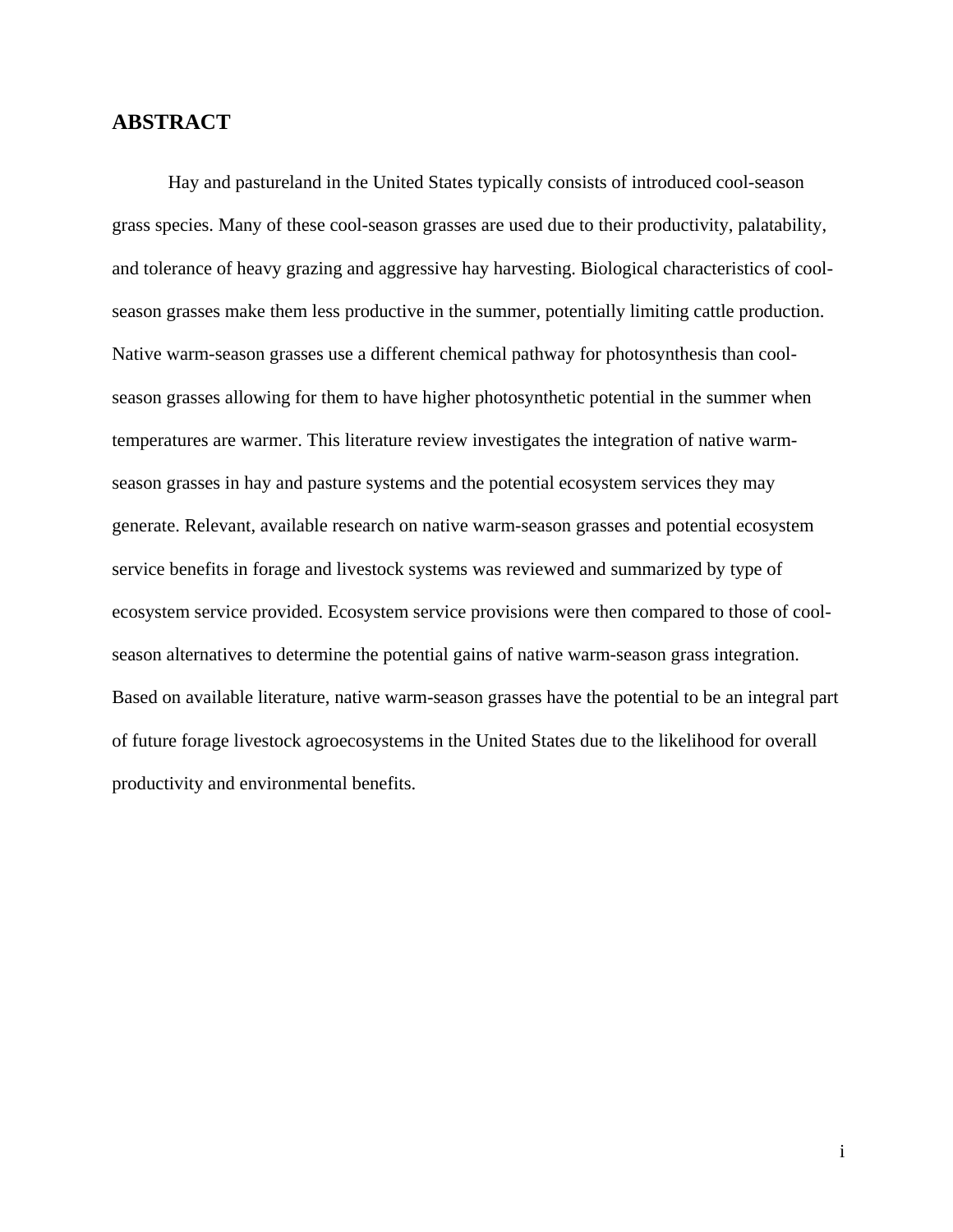# Using Native Warm-Season Grasses in Forage Systems for Improvements in Ecosystem<br>Services

# **Table of Contents**

| NATIVE WARM-SEASON GRASSES AND POTENTIAL ECOSYSTEM SERVICES  17 |  |
|-----------------------------------------------------------------|--|
|                                                                 |  |
|                                                                 |  |
|                                                                 |  |
|                                                                 |  |
|                                                                 |  |
|                                                                 |  |
|                                                                 |  |
|                                                                 |  |
|                                                                 |  |
|                                                                 |  |
|                                                                 |  |
|                                                                 |  |
|                                                                 |  |
|                                                                 |  |
|                                                                 |  |
|                                                                 |  |
|                                                                 |  |
|                                                                 |  |
|                                                                 |  |
|                                                                 |  |
|                                                                 |  |
|                                                                 |  |
|                                                                 |  |
|                                                                 |  |
|                                                                 |  |
|                                                                 |  |
|                                                                 |  |
|                                                                 |  |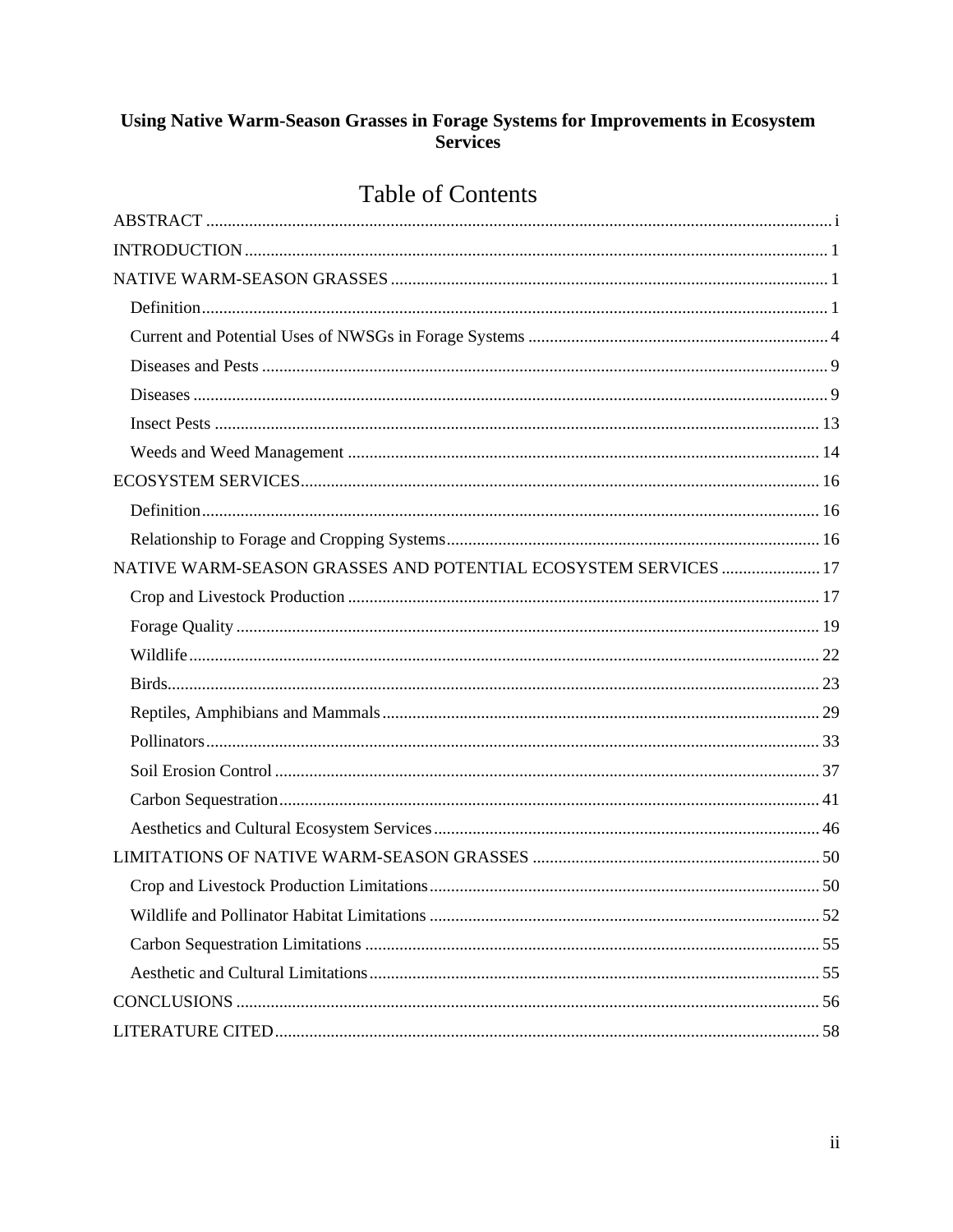# <span id="page-3-0"></span>**INTRODUCTION**

Managed grassland for grazing occupies more than 33 million square kilometers or 25% of the global land surface, making it the single most extensive form of land use on the planet (Asner et al., 2004; Foley et al., 2005). Grasslands provide many valuable ecosystem services including: erosion protection, climate mitigation, food and products for human use, habitat for wildlife and pollinators and aesthetic value (Franzluebbers et al. 2012). The capacity for coolseason grasslands that provide forage for most beef cattle production in the eastern United States to provide ecosystem services may be limited. Cool-season grasses are less productive when temperatures rise in the summer, which can limit cattle production. This problem can be mitigated by adding diversity to cool-season grazing systems in the form of warm-season grasses, which are most productive in summer. Thus, diversifying grazing systems in the eastern United States may increase provisioning ecosystem services by increasing the efficiency and long-term sustainability of cattle production.

The use of native warm-season grasses (NWSG) in forage systems could improve efficacy of forage systems while promoting ecosystem services, multifunctional landscapes and sustainability. This research paper will aim to evaluate the hypothesis that the use of NWSGs in forage systems will increase the output of certain ecosystem services when compared to traditional management.

# <span id="page-3-1"></span>**NATIVE WARM-SEASON GRASSES**

## <span id="page-3-2"></span>**Definition**

A native plant is a species that has developed in a particular region or ecosystem as a part of the balance of nature over thousands of years or more. Each geographic region will have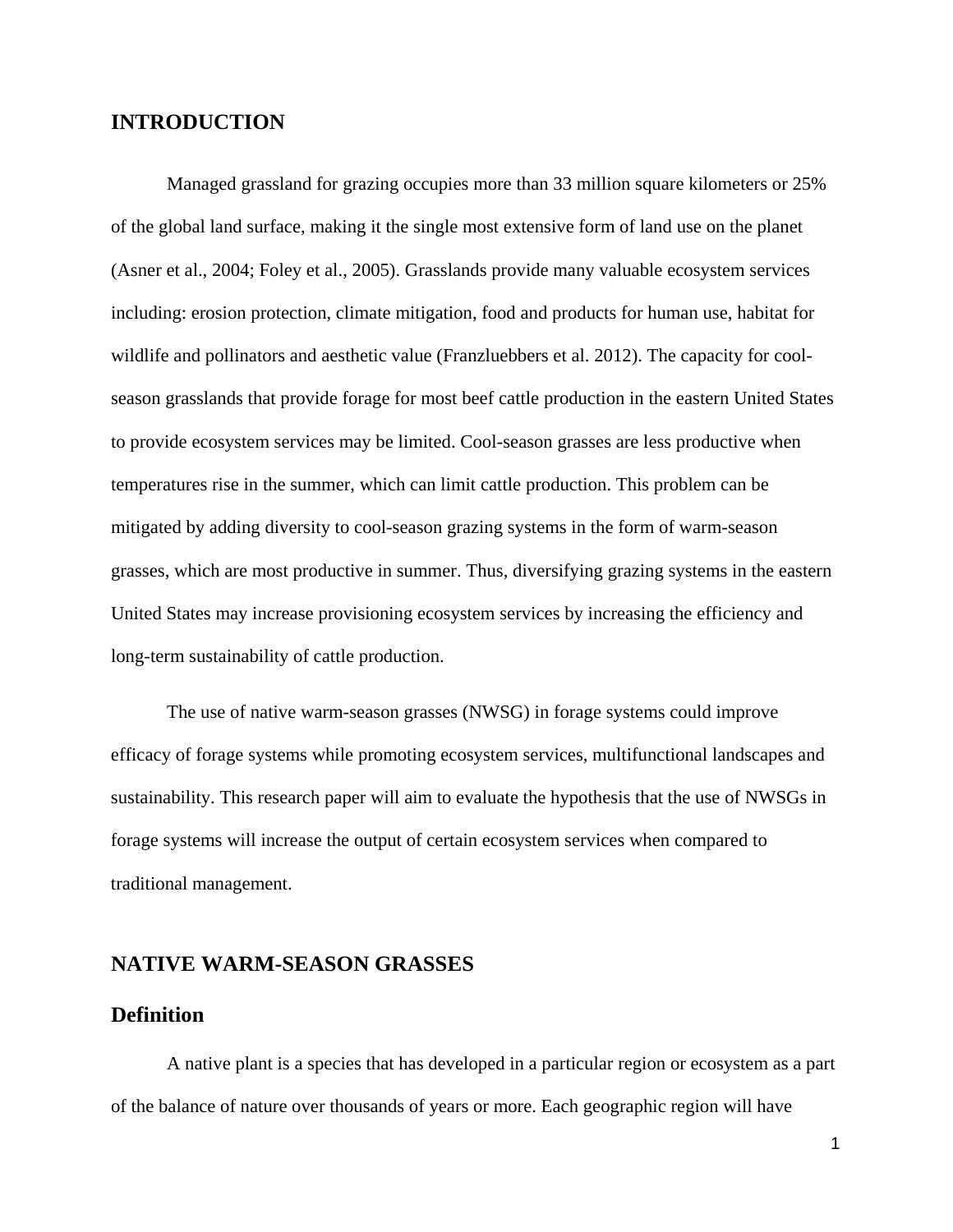differing native species than other geographic regions. In other words, the term 'native species' is relative to the specific geographic region that is being referred to. Native warm-season grasses are a group of bunchgrasses that are historically indigenous to an area and are most productive during the warmer period of the year. Bunchgrasses tend to produce clumped and erect growth of tillers rather than spreading (Allen et al., 2011). Numerous species of non-native grasses such as *Schedonorus arundinaceus* (also *Festuca arundinacea*) (tall fescue), *Dactylis glomerata* (orchardgrass), *Cynodon dactylon* (bermudagrass), *Digitaria* spp. (crabgrass), *Paspalum dilatatum* (dallisgrass), and *Paspalum notatum* (bahiagrass) have naturalized and thrive in selfperpetuating populations in nature (Harper et al., 2007).

Rangelands are grasslands typically dominated by naturally occurring grasses and herbaceous species whereas pasturelands are devoted to production of forage and commonly are dominated by introduced species (Sprague, 1974; Allen et al., 2011). Native grasses are prevalent in native grasslands of the United States and have the potential to be established in pasturelands as forages and environmental resources. Tallgrass prairies, a type of natural grassland, were once vast in the southeastern United States and were dominated by NWSGs. Notable grasslands also existed in burned areas and rocky outcrops within the forests of the northeastern United States (Miller & Dickerson, 1999). Tallgrass prairies primarily consist of warm-season grasses, including *Andropogon gerardii* (big bluestem), *Schizachyrium scoparium* aka *Andropogon scoparius* (little bluestem), *Panicum virgatum* (switchgrass), *Tripsacum dactyloides* (eastern gamagrass), and *Sorghastrum nutans* (indiangrass) (Moser et al., 2004; Keyser, 2016). Native prairies also consist of a large proportion of forbs, primarily wildflower species. Losses from agriculture and land development have deteriorated the native grassland region of North America to 4% of its original extent (Moser et al., 2004). Grazing by bison, flood, and fire maintained natural grasslands at early succession. In the early 1800s, many of these grasslands were lost due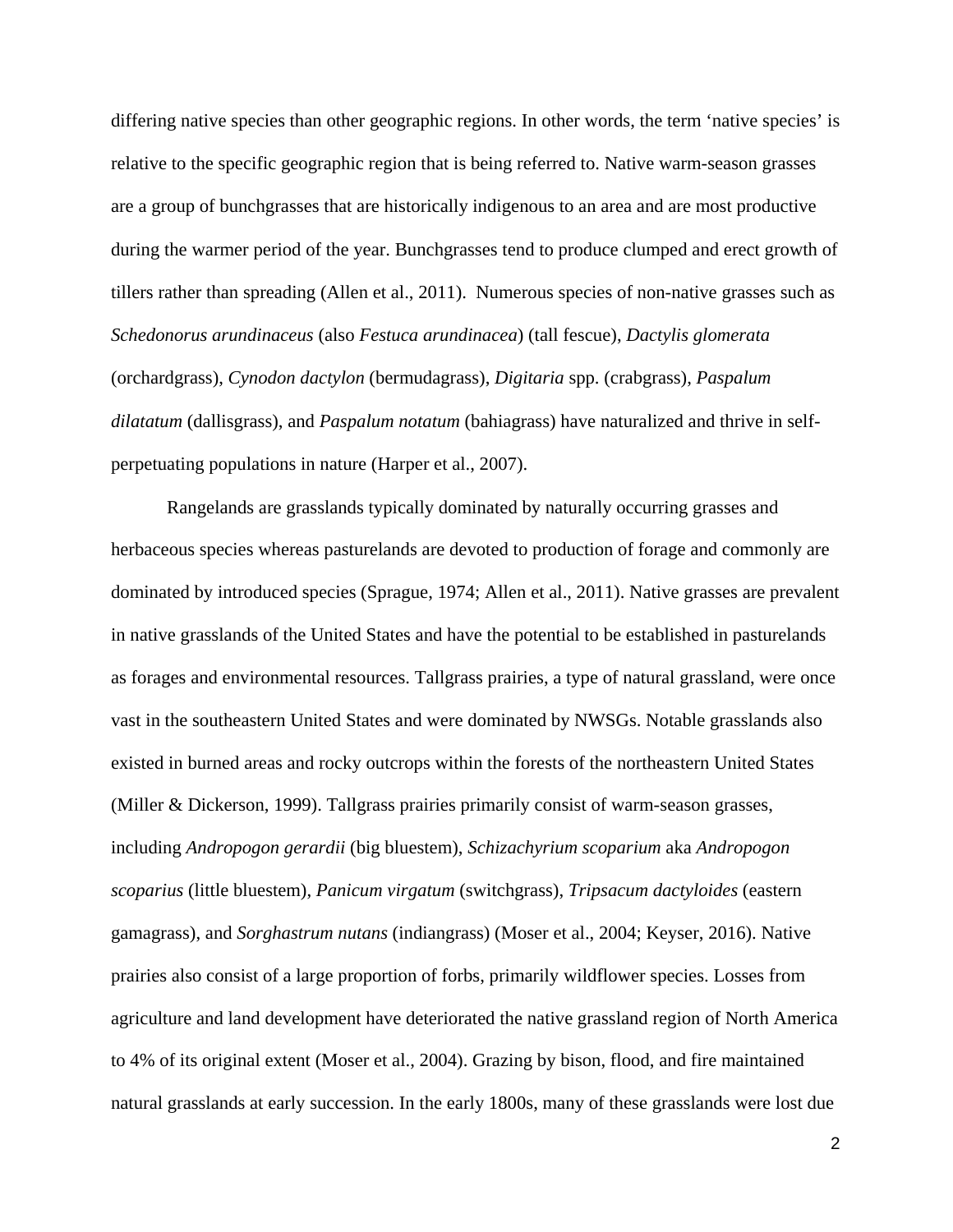to conversion to plowed croplands and overgrazing by livestock. Native warm-season grasses were replaced with now naturalized species, in some cases due to increased tolerance of intensive grazing (Ryan & Marks, 2005). Unfortunately, this reduction of variability in favor of the most productive and palatable cool-season forage species and associated grazing management may actually limit livestock production and forage sustainability due to rangeland degradation (Fuhlendorf & Engle, 2001). The suppression of fire exacerbated the decline in NWSGs, which rely on fire for maintenance. Land use changes today continue to eradicate native grasslands (Ryan & Marks, 2005). Such rapid degradation has limited the capacity of rangelands and pasturelands to provide essential ecosystem services (Blanco-Canqui & Lal, 2010). Unfortunately, over time naturalized forage species have proved to be insufficient in terms of many ecosystem services compared to native species.

Native warm-season grasses are biologically different from cool-season grasses, providing some advantages as forage resources. Warm-season grasses (C4 grasses) differ from  $\text{cool-season grasses (C3 grasses)}$  in their chemical pathway for photosynthesis, allowing warmseason grasses to have higher photosynthetic potential than cool-season grasses in summer (Moser et al., 2004; Harper et al., 2007). Native warm-season grasses have higher optimum growth temperatures than common cool-season pasture grasses such as tall fescue, orchardgrass, and *Lolium perenne* L. (perennial ryegrass) and remain productive during hot summers when cool-season pasture grasses drop off substantially in productivity (George et al., 1992; Moser et al., 2004; Ball et al., 2007; Harper et al., 2007). Growth of NWSG species is optimal at temperatures ranging between 30° C and 35° C and drastically slows under 20° C (Anderson, 2000; Ball et al., 2007). Native warm-season grasses grow rapidly over a relatively short period of time while using water more efficiently and using less total water than cool-season grasses for biomass production (Harper et al., 2007). Warm-season, C4 grasses require as little as one third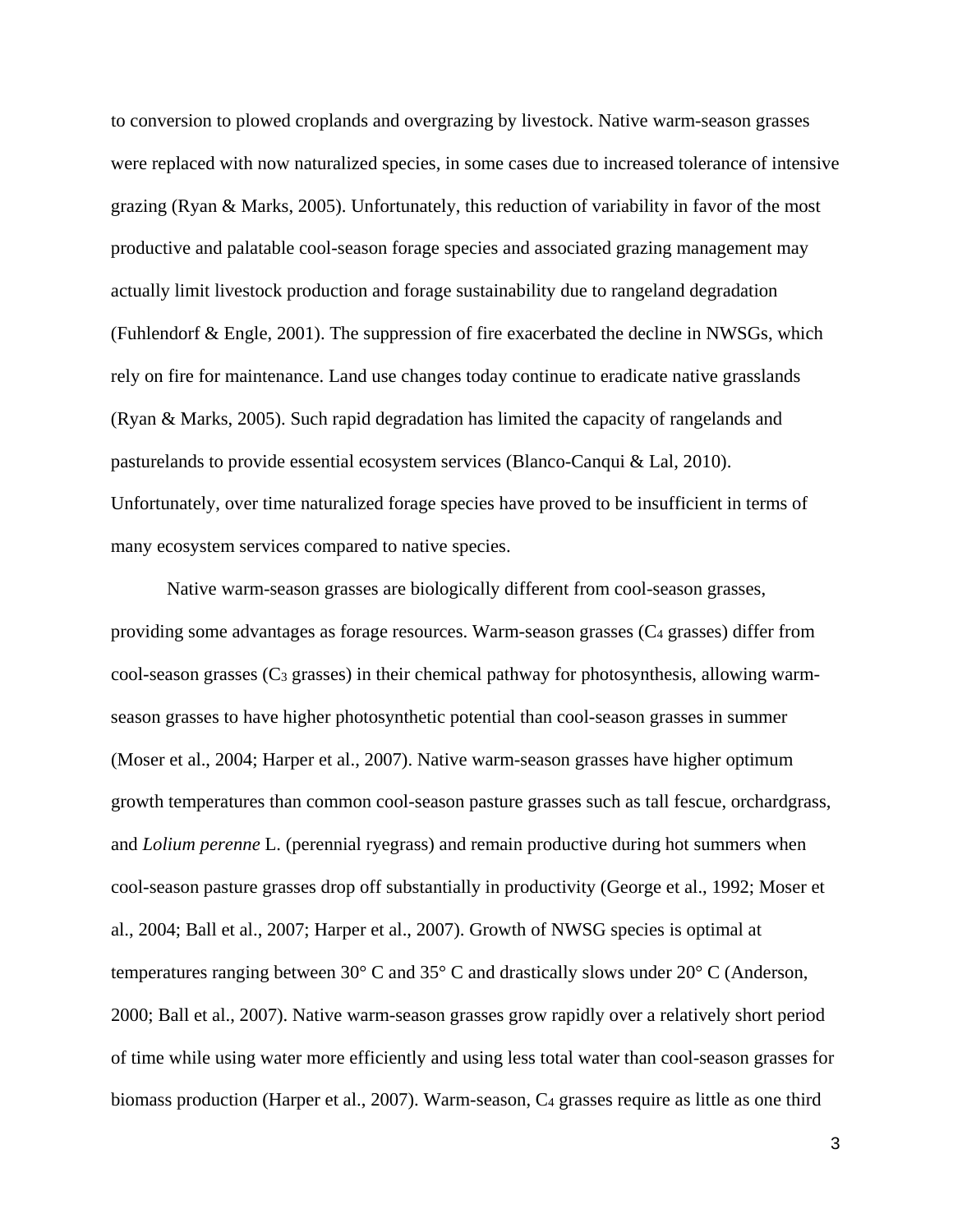the amount of water as cool-season,  $C_3$  grasses (Moser et al., 2004). Further, several NWSG species can grow productively in lower fertility, marginal soils.

#### <span id="page-6-0"></span>**Current and Potential Uses of NWSGs in Forage Systems**

Little bluestem, eastern gamagrass, big bluestem, indiangrass, and switchgrass have exhibited desirable qualities for use as forage resources (Keyser et al., 2011). Native warmseason grasses do not rely heavily on supplemental fertility to produce optimal yields, reducing fertilizer input requirements (Capel, 1991). Also, NWSGs process nitrogen more efficiently than cool-season alternatives, using half as much nitrogen to produce equal amounts of dry matter (Brejda, 2000; Moser et al., 2004; Tracy 2013). Native warm-season grasses have lower phosphorus tissue requirements, greater phosphorus use efficiency, and lower potassium requirements than cool-season grasses resulting in good growth even on deficient soils (Morris et al., 1982; Anderson, 2000; Brejda, 2000). Lime inputs are unnecessary for most NWSGs except in extremely low pH conditions under 5.0 (Capel, 1991; Keyser et al., 2011). Additionally, NWSGs are more efficient water users and use less total water than cool-season grasses (Anderson, 2000; Keyser, 2016). The C4 photosynthetic pathway and deep root system of perennial NWSGs greatly increases water-use efficiency, conferring exceptional drought tolerance (Keyser et al., 2011; Tracy, 2013). Such benefits can improve agricultural sustainability while streamlining production by minimizing inputs.

Perhaps most important, the growth of NWSG species between roughly May and October, and most vigorous growth in June, July and August, allows them to provide high quality forage during the summer when many other common forage grasses become much less productive. Yields for NWSGs can be high with proper species selection and acceptable site conditions; in fact, 9000 to over  $11,000 \text{ kg} \cdot \text{ha}^{-1}$  of forage harvested for hay is not uncommon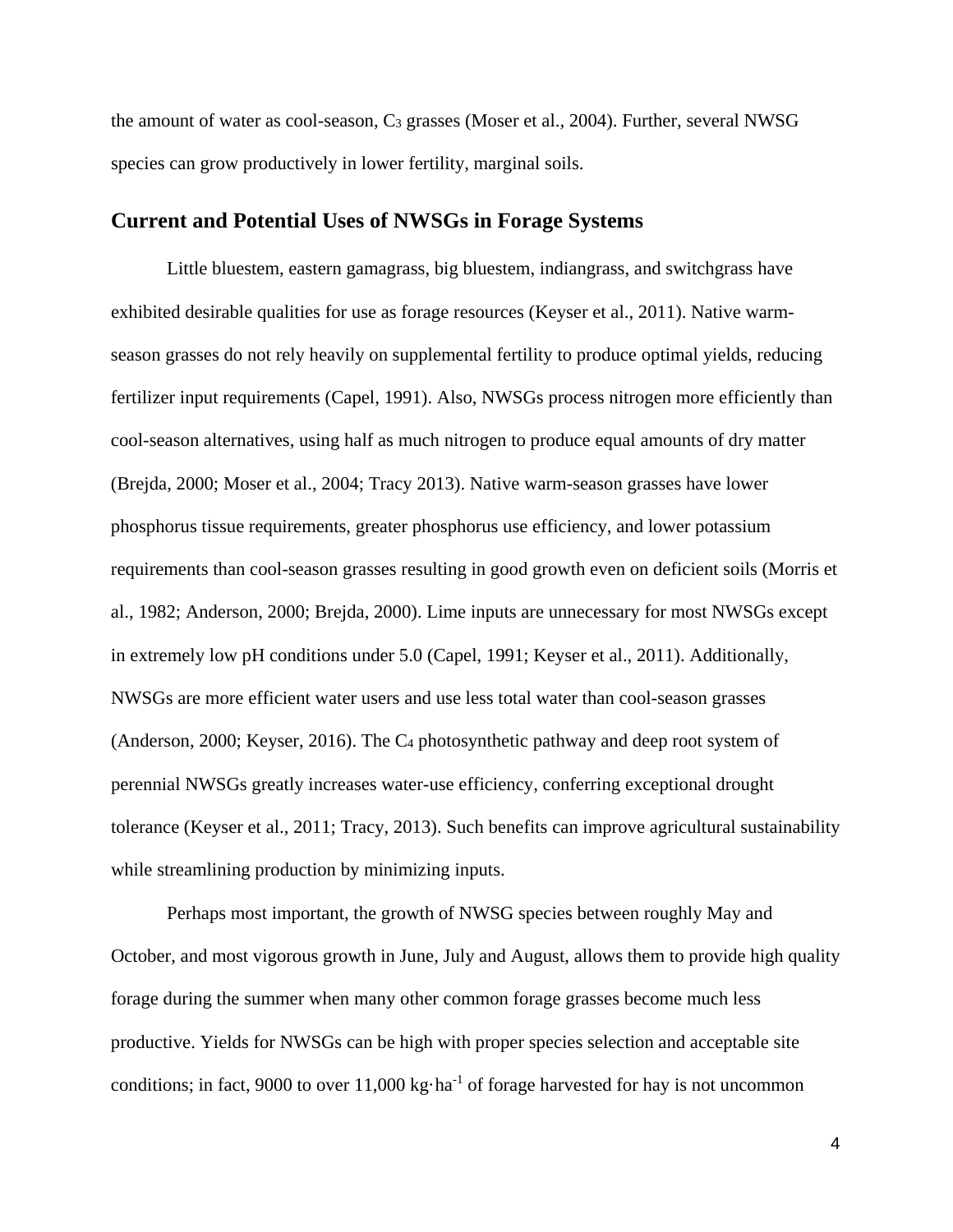(Keyser et al., 2011). The extended lifespan of perennial species results in savings in seed, fertilizer, herbicide, and labor when compared to annual species. Under proper management, perennial NWSGs such as big bluestem, little bluestem, indiangrass, switchgrass and eastern gamagrass can persist longer than 20 years. These five NWSGs have exceptional forage production potential and are described in further detail below.

Switchgrass is a perennial NWSG from North American Prairies. It is well-known for its potential as a biofuel crop but is also an important species for forage production (Garten & Wullschleger, 1999). Palatability may decrease earlier than other NWSG forages because switchgrass develops stems several weeks earlier than other warm-season grasses. Improved varieties help mitigate this problem (Ball et al., 2007). The characteristic leafiness of upland varieties of switchgrass may be more advantageous for forage production than the more stemmy lowland varieties. However, lowland varieties are taller and produce more biomass than upland varieties which draws interest for biofuel production. Alamo, Kanlow, and Cave-in-Rock are among many varieties of switchgrass that exhibit high potential as forage crops (Capel, 1991; Keyser et al., 2011). Alamo is a lowland variety which thrives in wet soils and is capable of rapid, vigorous growth. Kanlow is another lowland variety well-suited to wet soils and has similar growth habits to Alamo, however seed dormancy rates are significantly higher. This can be mitigated simply with seed stratification to induce germination. Cave-in-Rock is an upland variety also with elevated seed dormancy rates but is not well adapted to wet soils and prefers well-drained upland soils (Keyser et al., 2011). Switchgrass varieties generally have stiff stalks which resist collapsing under snow cover and provide winter shelter for wildlife (Capel, 1991).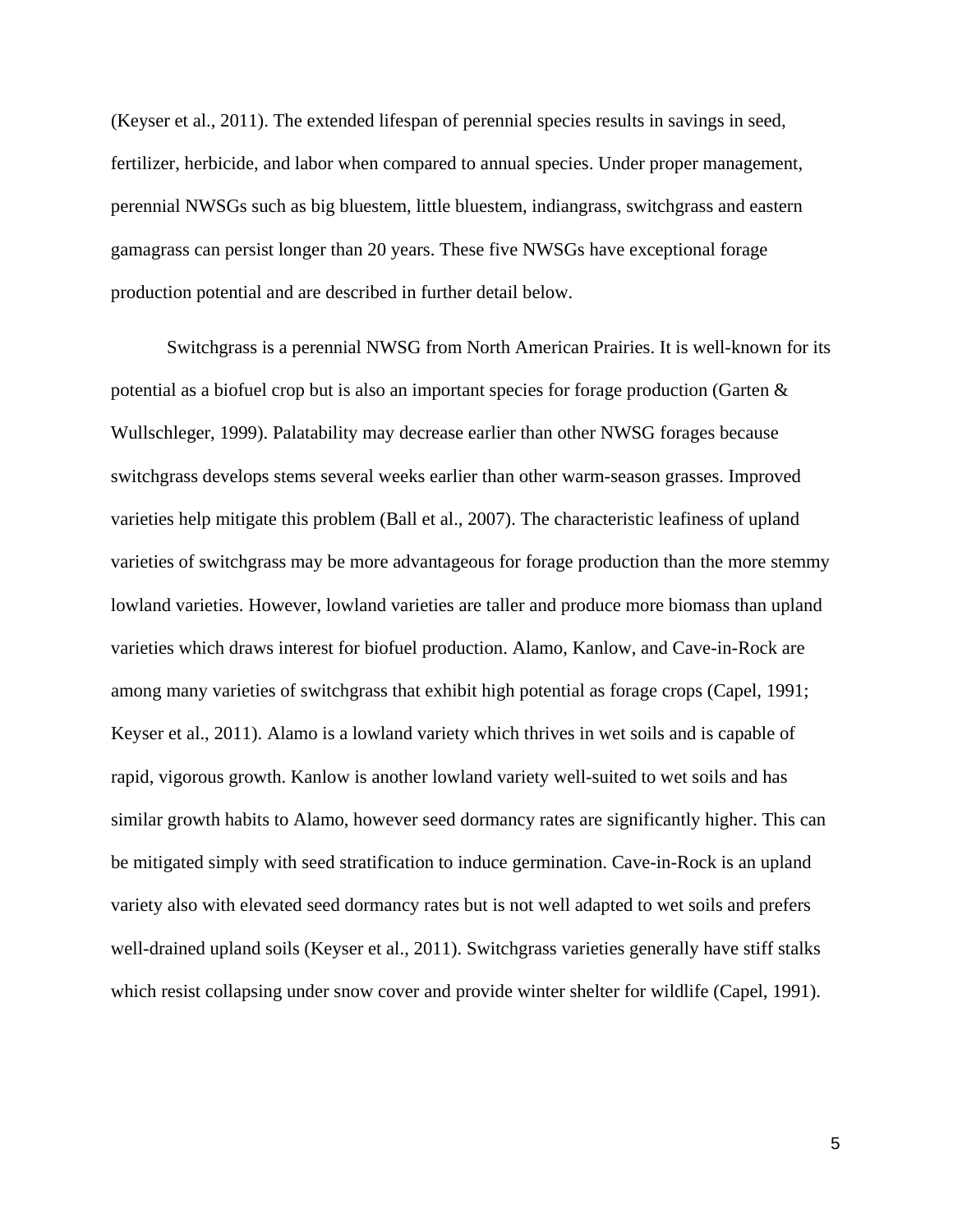

Figure 1: Switchgrass (Carolyn Fannon, Lady Bird Johnson Wildflower Center)

Big bluestem is another common perennial NWSG (Mitchell et al., 2005). Big bluestem provides excellent livestock benefits, producing quality forage during late spring and summer when there is a void in productivity of cool-season forages (Capel, 1991; Mitchell et al., 2005). Palatability and nutritive value remains over a longer period of time in big bluestem than switchgrass (Ball et al., 2007). Growth is slower than switchgrass, making management less demanding but also limiting crop yield below that of switchgrass (Keyser et al., 2011). Supplemental nitrogen can therefore benefit big bluestem stands (Capel, 1991; Ball et al., 2007). Drought tolerance of big bluestem is greater than other tall NWSGs (Anderson, 2000; Ball et al., 2007). OZ-70 and Rountree are two important varieties of big bluestem for forage production. OZ-70 is widely adaptable to a variety of sites, but somewhat less tolerant of waterlogged soils. Rountree has been on the market for years and performs well as a forage crop (Keyser et al., 2011). More recently, varieties such as Bonanza, Goldmine, Kaw, and Pawnee have been released (Vogel et al., 2006a; Vogel et al., 2006b). Big bluestem has weaker stalks and cannot remain upright under as much snow as other NWSG species (Capel, 1991).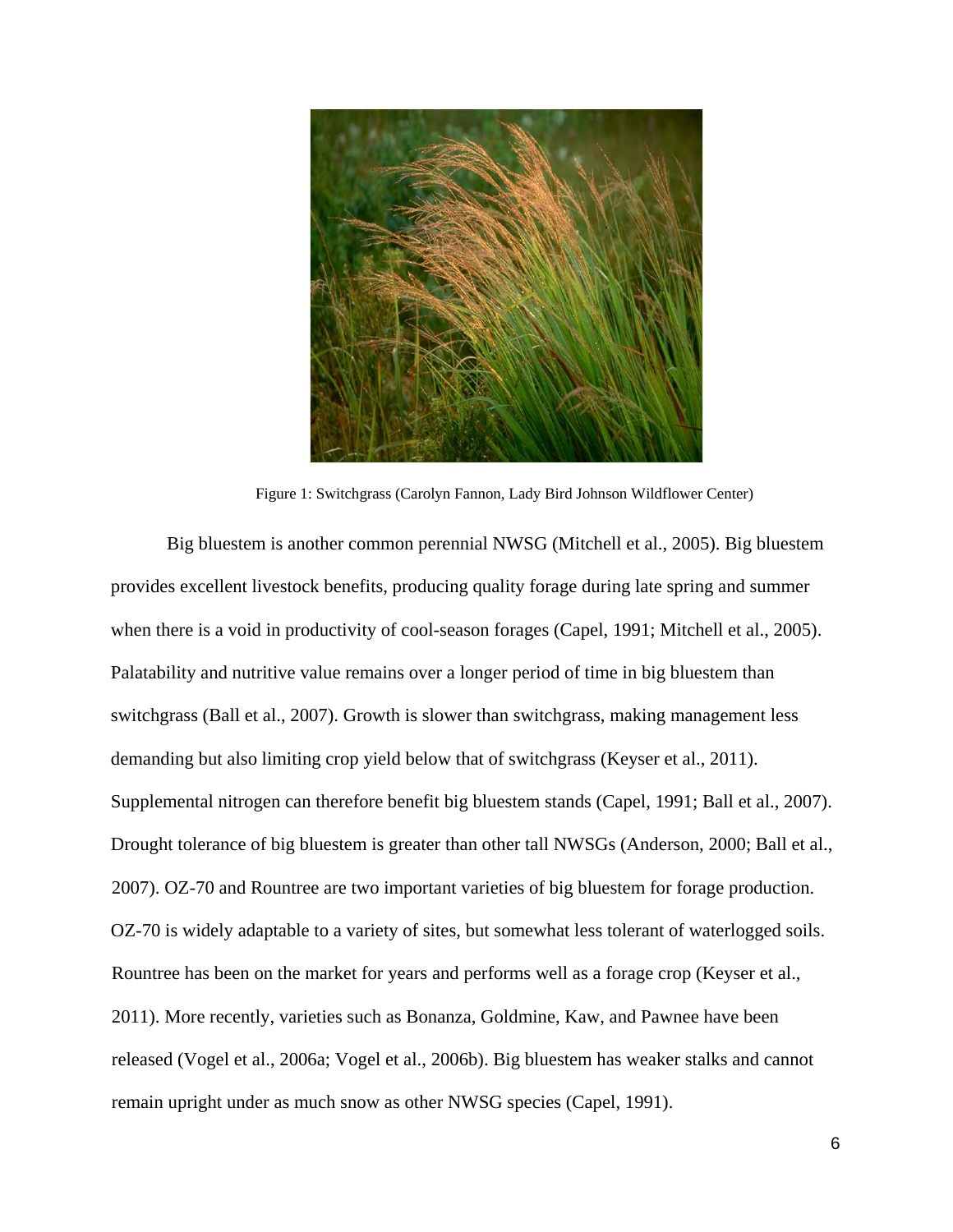

Figure 2: Big bluestem (Charles W. Sexton, Lady Bird Johnson Wildflower Center)

Little bluestem is a smaller plant with lower yields which can be used collectively with other NWSGs to increase stand density, particularly in areas with poor quality soil (Keyser et al., 2011). Even more drought tolerant than big bluestem, little bluestem is easy to establish but does not produce substantial enough yields to stand alone as a summer forage (Anderson, 2000; Keyser et al., 2011). *Aldous* and *Ozark* are little bluestem varieties suited for forage systems (Keyser et al., 2011).



Figure 3: Little bluestem (Jerry Garrett, Lady Bird Johnson Wildflower Center)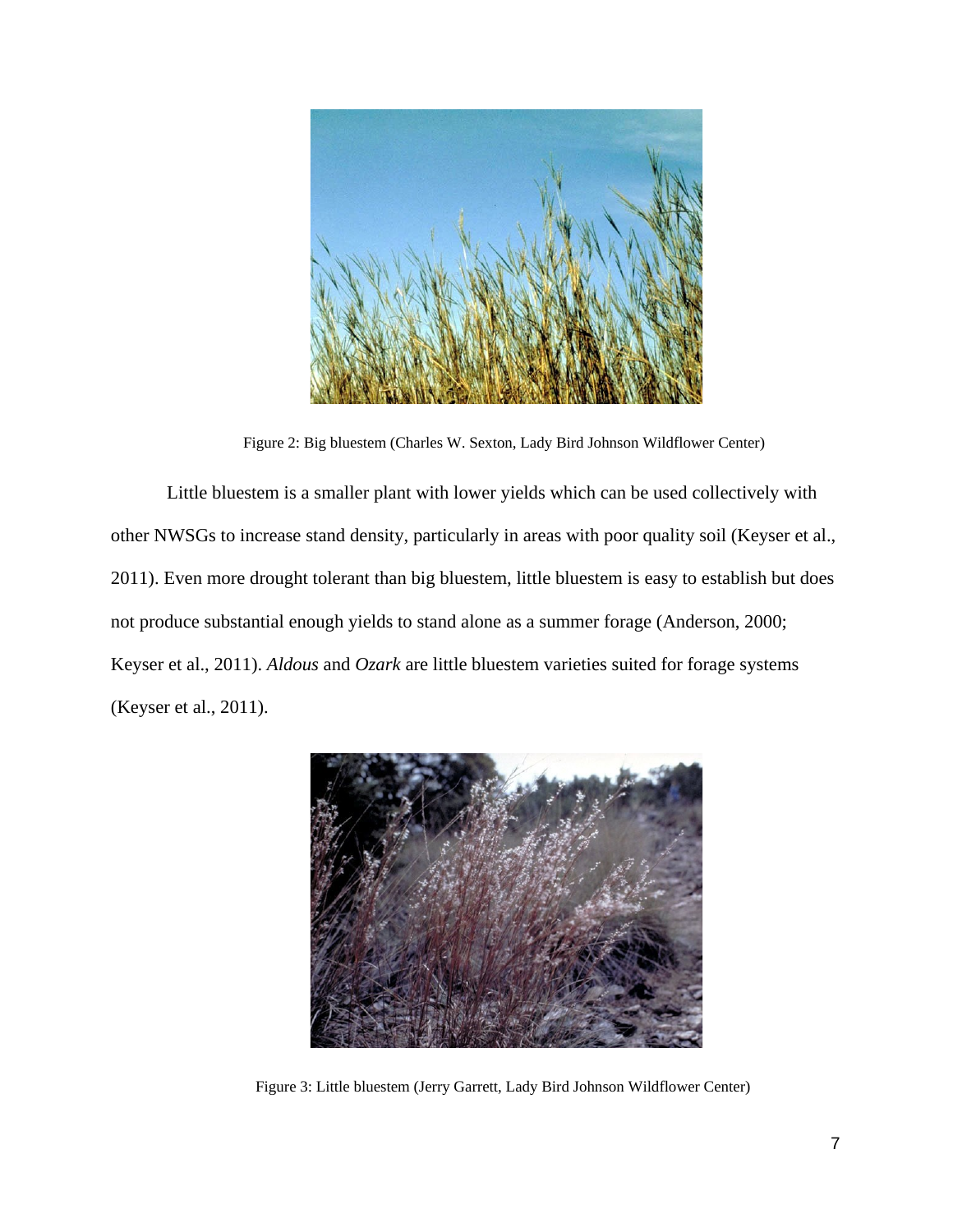Indiangrass is often combined with bluestem varieties in forage systems. Indiangrass prefers more well-drained soils and is heat and drought-tolerant (Ball et al., 2007). *Cheyenne*, *Rumsey* and *Osage* are notable varieties. Very high yields can be achieved with *Cheyenne* and possibly *Rumsey*, which is more resistant to rust (Capel, 1991; Keyser et al., 2011). *Osage* also has good forage potential and is a leafier and later-maturing variety (Capel, 1991; Keyser et al., 2011). Nutritive value is also greater than most other perennial warm-season grasses (Ball et al., 2007).



Figure 4: Indiangrass (Nan Hampton, Lady Bird Johnson Wildflower Center)

Eastern gamagrass is a longer-season NWSG with exceptionally high yields, however, little is planted due at least partially to difficulty in seed production and establishment (Ball et al., 2007; Keyser et al., 2011). Eastern gamagrass is exceptionally well-suited to wetter soils and may be ideal for wetter areas of a field which are less favorable for other species (Ball et al., 2007). *Pete* and *Highlander* are varieties which are productive and appropriate for the Mid-South region. *Highlander* generally produces higher quantities of forage than *Pete*, which is the more traditional variety available (Keyser et al., 2011).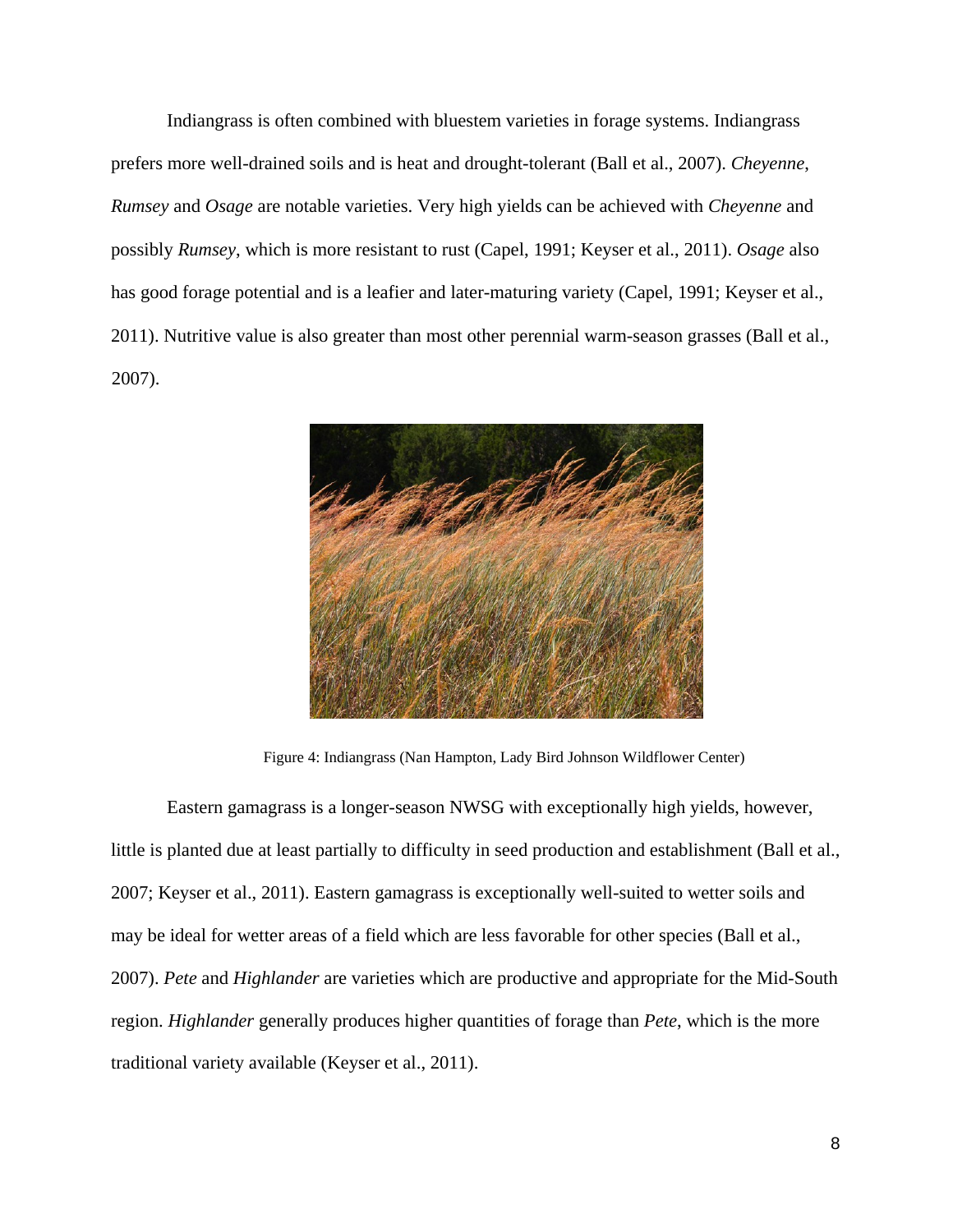

Figure 5: Eastern gamagrass (Carolyn Gannon, Lady Bird Johnson Wildflower Center)

# <span id="page-11-0"></span>**Diseases and Pests**

#### <span id="page-11-1"></span>Diseases

Limited information is available on pest and disease issues associated with NWSGs. Pest and disease information on switchgrass is more readily available than big bluestem, little bluestem, indiangrass, or eastern gamagrass. This may be a function of the relative ease of establishing switchgrass, thus they may be more commonly planted and studied. Even though many diseases have been reported on switchgrass, their potential to cause severe damage is largely unknown. According to Mitchell et al. (2008), switchgrass and other NWSGs have been predisposed over time to native fungi, bacteria, and microbes, and this exposure possibly has conferred some level of disease resistance. Such natural levels of disease resistance may be one reason why it is difficult to measure significant reductions in the productivity of NWSG stands that exhibit disease. Disease problems with exotic cool-season forage grasses, such as rust and leafspot in orchardgrass and foliar diseases in smooth brome can cause significant problems (Ball et al., 2007). Some diseases of concern include switchgrass rust caused by *Puccinia spp*. and *Uromyces graminicola*, anthracnose (*Colletotrichum navitas*), smut (*Tilletia maclaganii*), sharp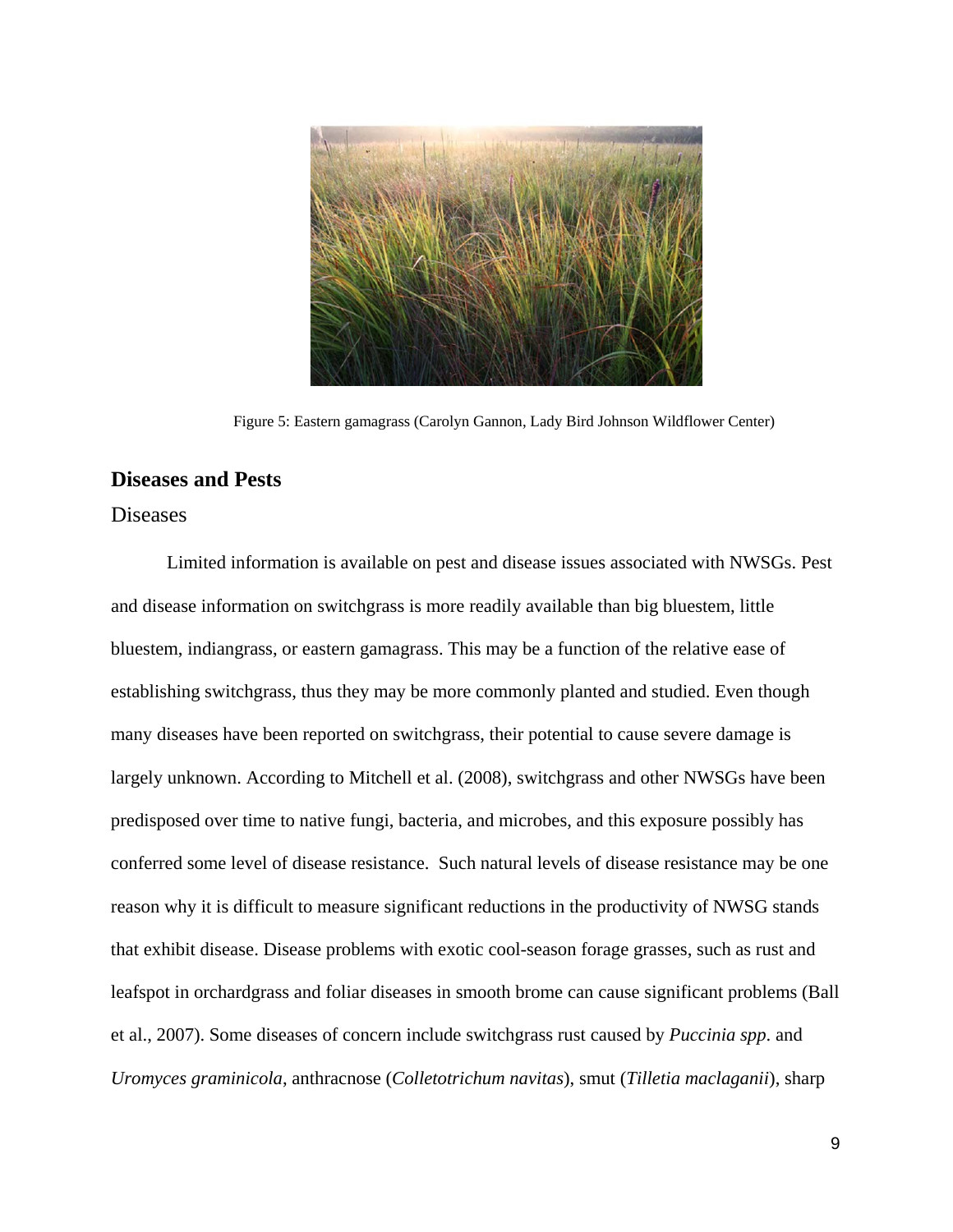eye spot (*Phyzotonia cerealis*), helminthosporium spot blotch (*Bipolaris sorokiniana*), and viral disease caused by Panicum mosaic virus (PMV), Phoma leaf spot (*Phoma spp*.), and Fusarium root rot (*Fusarium spp*.) (Ramachar & Cummins, 1965; Moser et al. 2004; Crouch et al. 2009; Mitchell et al. 2014). Available research on NWSG diseases is summarized below.

In a 1999 disease survey in Iowa, switchgrass smut occurred in 100% of fields studied and greatly reduced biomass of infected plants (Gravert & Munkvold, 2002). Thomsen et al. (2008) studied switchgrass smut in Iowa and observed that smut incidence is linearly related to yield loss, which is consistent with the biomass reduction observed by Gravert and Munkvold (2002). Switchgrass smut is caused by the fungal pathogen *Tilletia maclangi*. Other fungi species, including *Claviceps purpurea* and *Sphacelotheca occidentalis*, cause smut in big bluestem (Tiffany & Knaphus 2004). Gravert and Munkvold (2002) also observed switchgrass anthracnose in 88% of fields studied, however, significant damage was not observed. Crouch et al. (2009), found *Colletotrichum caudatum*, a common fungus on big bluestem and indiangrass, present on anthracnose infected switchgrass; however, it could not be determined if *C. caudatum*  was pathogenic because the sample also contained a small number of *C. navitas* spores, a known pathogen of switchgrass. Several other anthracnose causing species, such as *Phyllachora luteomaculata*, *Colletotrichum graminicola*, and *Phyllachora griminis* have been reported on switchgrass (Tiffany & Knaphus 2004). The extent of biomass production limitation due to switchgrass anthracnose has not been confirmed (Crouch et al. 2009). According to Tiffany & Knaphus (2004), *P. luteomaculata* and *C. graminicola* also have been reported on little bluestem and both little bluestem and big bluestem, respectively.

Leaf spot of switchgrass (caused by *Bipolaris oryzae*), a potentially pathogenic fungi, has been observed in Mississippi, North Dakota, New York, and Tennessee (Krupinsky et al. 2004;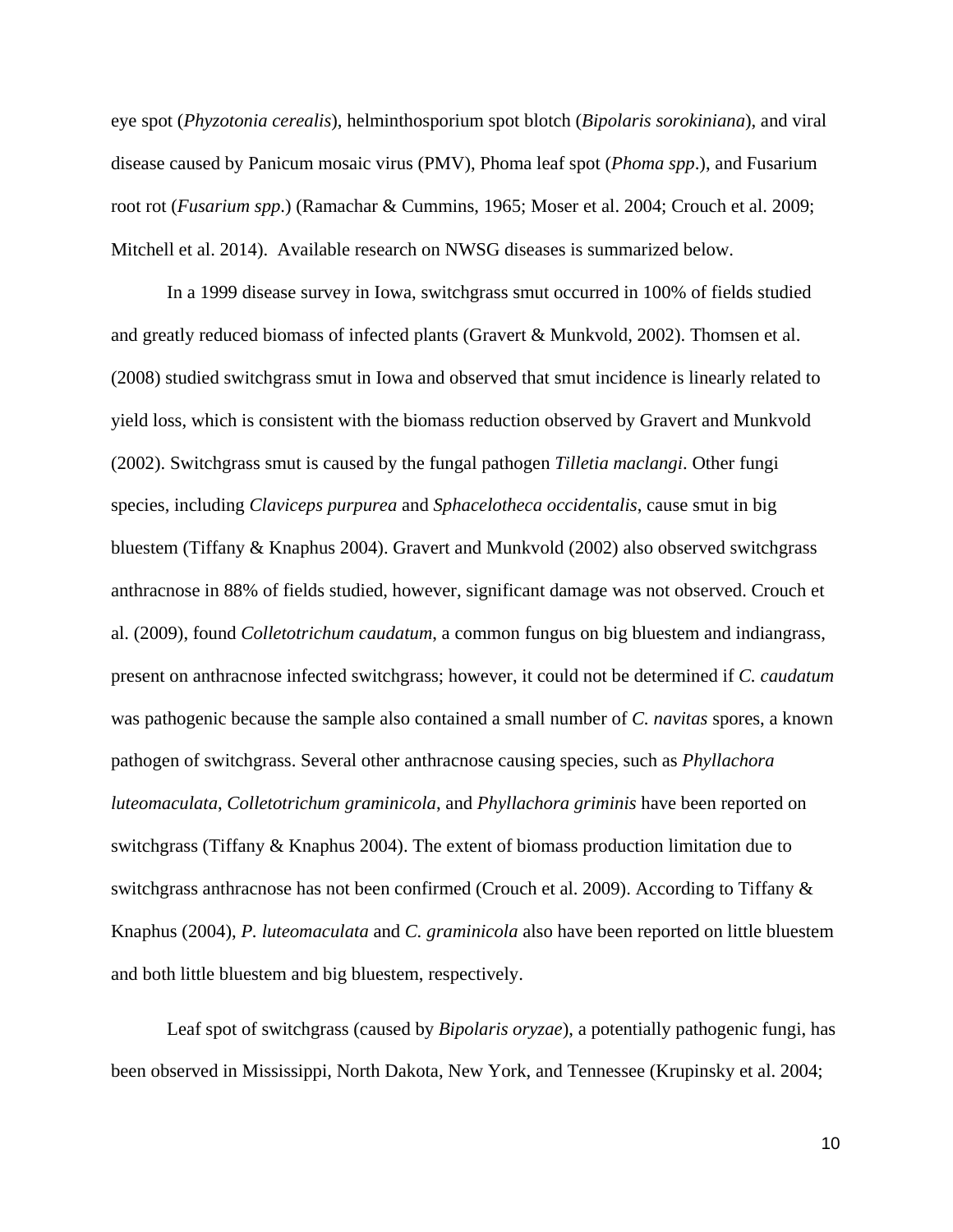Tomaso-Peterson et al. 2010; Waxman et al. 2011; Vu et al. 2013). Tiffany and Knaphus (2004) reported that *Elisinoë panici and Pseudoseptoria donacis* also cause leaf spot on switchgrass. Leaf spot on big bluestem and little bluestem can be due to *Ascochyta brachypodil* or *Stagonospora simplicior*, while *Septoria andropogonis* and *Mycosphaerella sp.* infect big bluestem alone (Tiffany and Knaphus 2004). *Phyllosicta sp.*, *E. panici* and *S. simplicior*  reportedly cause leaf spot on indiangrass (Tiffany and Knaphus 2004).

Rust incidence due to individual rust species has been notably variable from year to year, and therefore it may be difficult to predict and document possible outbreaks (Tiffany  $\&$  Knaphus, 1984). However, rust fungi can cause severe economic damage, especially in monocultures, due to their tendency to attack fresh tissue of healthy and vigorous plants (Cummins & Hiratsuka, 2003). Gustafson et al. (2003) observed that typically only one cultivar of switchgrass is grown in an area, and suggested that to improve disease resistance, the most resistant individuals within the best families for a particular climate should be selected. Rust species often spread northward via wind in a stepwise-fashion due to overwinter survival or spores in the southern part of its distribution (Kenaley et al. 2016). Numerous rust species have been reported on NWSGs. Gravert and Munkvold (2002) studied various fields in Iowa and observed switchgrass rust in almost half of fields. Since then, switchgrass rust has been reported in Alabama, Arkansas, Colorado, Kansas, Oklahoma, Nebraska, Tennessee, Virginia, and New York (Ramachar & Cummins, 1965; Tiffany & Knaphus, 1984; Uppalapati et al., 2013; Zale et al. 2008; Hirsch et al. 2010; Frazier et al. 2013; Kenaley et al. 2016). Lesions caused by switchgrass rust observed at several locations in Arkansas covered between 25% and almost 100% of total leaf tissue (Hirsch et al. 2010). This finding is consistent conclusions by Zale et al. (2008) who observed switchgrass rust in a variety of cultivars in Tennessee and stated that some cultivars were highly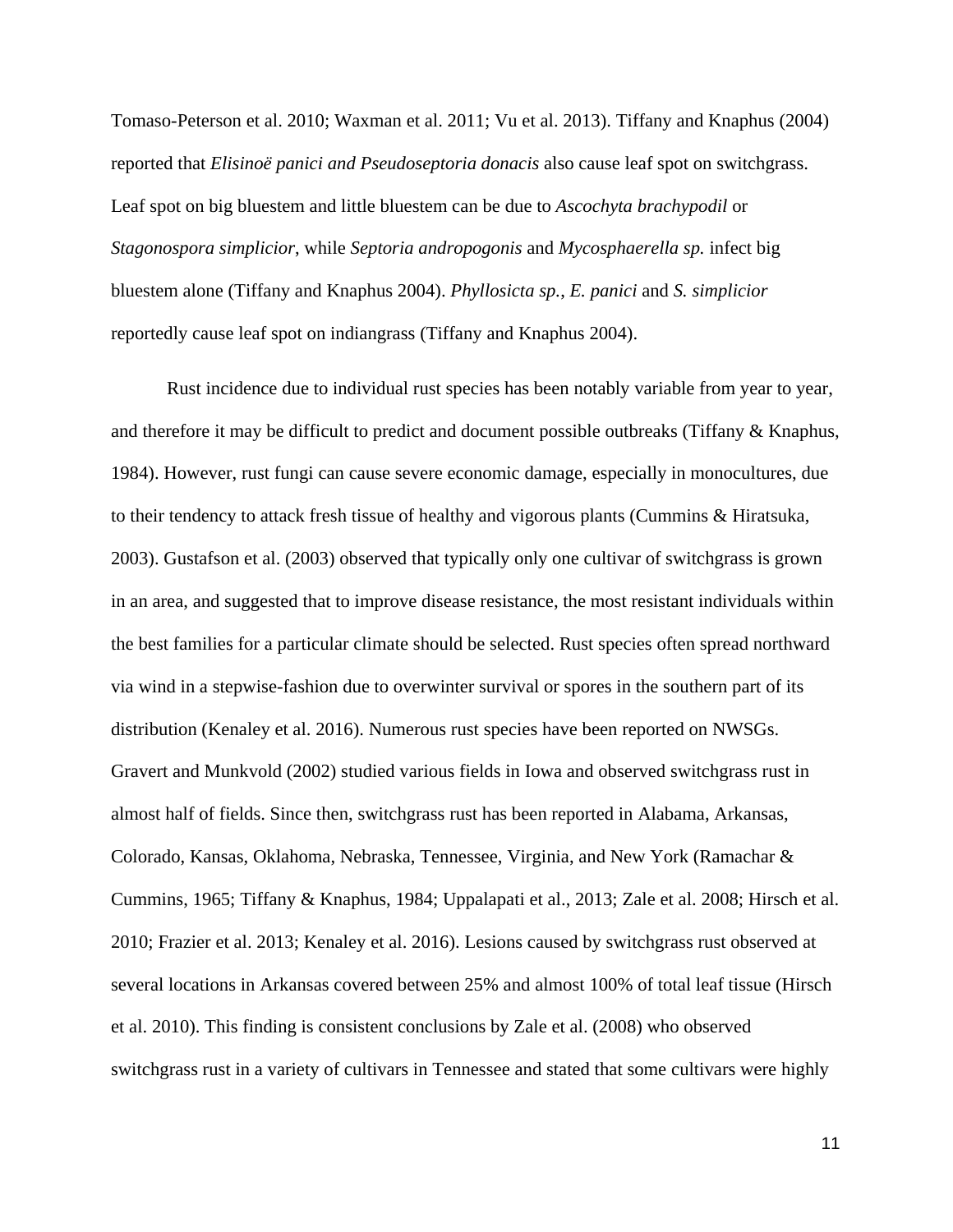susceptible and reduction in total biomass due to switchgrass rust is likely. In general, lowland switchgrass cultivars are more resistant to the rust pathogens while upland cultivars are usually more susceptible (Lamp et al. 2007; Frazier et al. 2013; Uppalapti et al., 2013). Most reports found that switchgrass rust was caused by *P. emaculata* (Ramachar & Cummins, 1965; Tiffany & Knaphus, 1984; Zale et al., 2008; Hirsch et al., 2010; Frazier et al. 2013; Kenaley et al. 2016), however, *Uromyces graminicola* and *Puccinia graminis* have also been noted (Tiffany & Knaphus, 1984; Tiffany & Knaphus 2004; Lamp et al. 2007, Kenaley et al. 2016). Damage due to rust may be mainly associated with *P. emaculata*, which has been observed on switchgrass in Alabama and Arkansas where U*. graminicola* has not yet been reported (Kenaley et al. 2016). Rust species have also been observed on big bluestem, little bluestem, and indiangrass. *Puccinia andropogonis* and *Sphaerellopsis filum* are rust species which affect big bluestem and little bluestem, while *Puccinia ellisana* affects only little bluestem and *Uromyces andropogonis*  affects only big bluestem (Tiffany & Knaphus, 1984, Tiffany & Knaphus, 2004). Indiangrass rust can be caused by *Puccinia virgata* (Tiffany & Knaphus, 2004).

According to Moser et al. (2004), diseases are not common with NWSGs and typically pastures can recover readily from disease. Increases in soil microbial diversity and activity associated with healthy perennial grass stands confer greater capability of suppressing soil-borne diseases (Cox et al. 2005). For example, evidence suggests that grassland soils suppress *Rhizoctonia solani* AG3 (root rot), reduce effects of *Gaeumannomyces graminis* var. *tritici*  (takeall disease), and may suppress diseases caused by root pathogens (Clapperton et al., 2001; Van Eslas et al., 2002; Neher, 1995). With respect to NWSGs, switchgrass rust, caused by *P. emaculata*, can seriously limit switchgrass yield and quality and currently may be the most concerning disease problem. Periodic burning can eliminate fungal inoculum, however, fungi can reestablish extremely quickly, in as little as 2 years (Tiffany and Knaphus, 2004). Species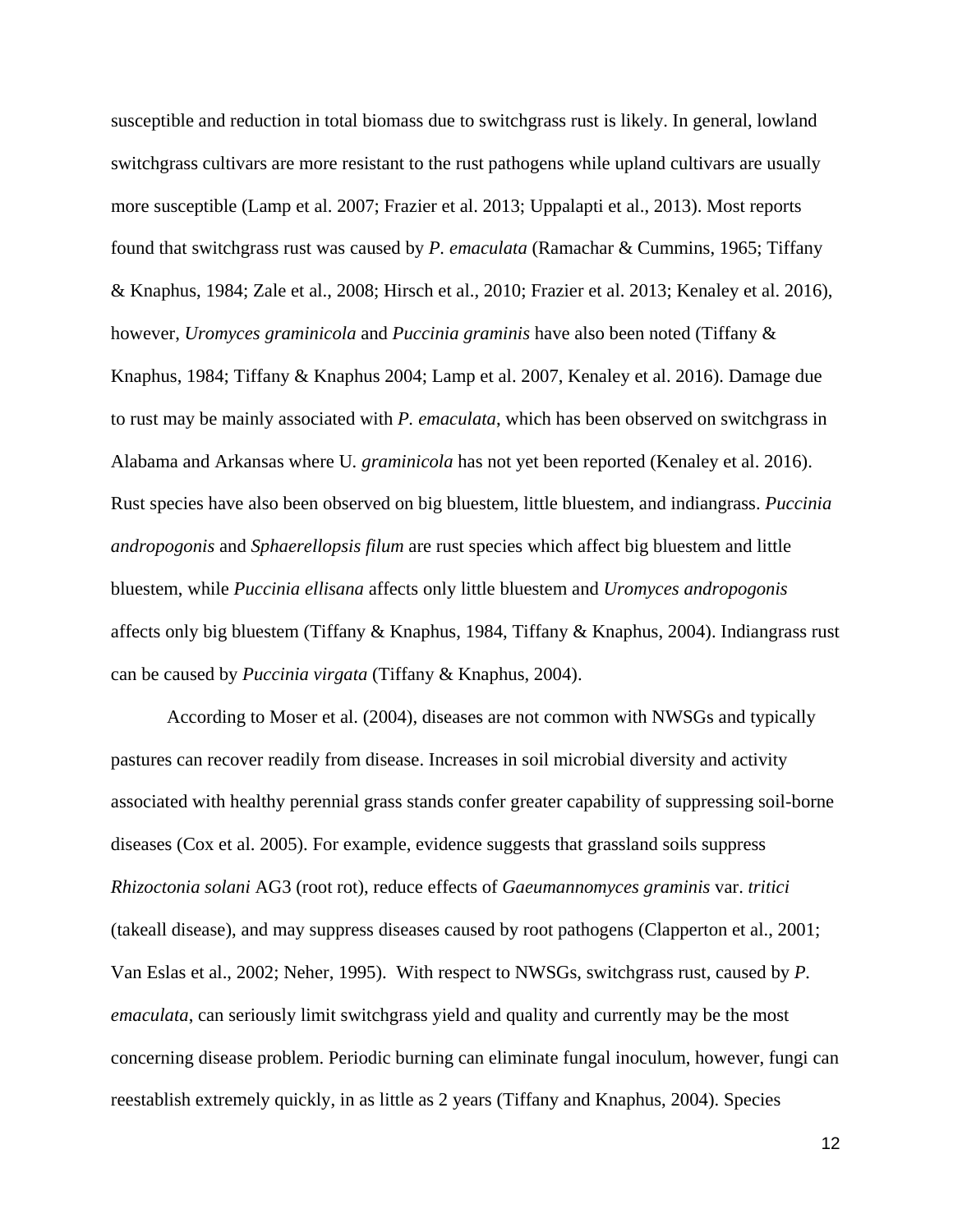selection is also important in reducing disease incidence. For example, Stuteville et al. (2001) suggested that the switchgrass cultivar 'Kanlow' may be resistant to smut, although it is a lowland type and would not be suitable for large scale planting in the northern and central United States. Further, mixing species and cultivars will mitigate disease outbreaks by lowering selection pressure and creating natural barriers to disease spread.

Further research efforts should focus on developing cultivars with pest and disease resistance and refining cultural and biological control methods (Stewart & Cromey, 2011). Currently, disease is not a major issue in NWSG plantings, especially in terms of associated damage. Smut is probably the most damaging NWSG disease, primarily switchgrass smut, and should be monitored. Rust diseases should also be of concern due to their tendency to attack healthy, vigorous plants and unpredictability of outbreaks.

## <span id="page-15-0"></span>Insect Pests

Insect pests may also reduce the productivity of NWSG stands (Mitchell et al. 2014). Although this has not been directly studied, some pest pressure below an economic threshold may help reduce excessive vigor and delay maturity. Mielke (1993) stated that pest problems are minor with native species and typically are not season-long epidemics. Similarly, Ball et al., (2007) reports that pests are usually not a problem with big bluestem, eastern gamagrass, indiangrass and switchgrass. However, Prasifka et al. (2010) suggest that insect pests of perennial grasses, particularly switchgrass, may be present but not yet identified. For example, a previously unidentified stem boring caterpillar (*Blastobasis repartella* Dietz) was observed in switchgrass stands located in Illinois, Iowa, Nebraska, Wisconson, Michigan, South Dakota, and North Dakota (Prasifka et al., 2010). Similarly, Boe and Gagné (2010) identified a new species of gall midge (*Chilophaga virgate* Gagné) on switchgrass tillers in South Dakota and observed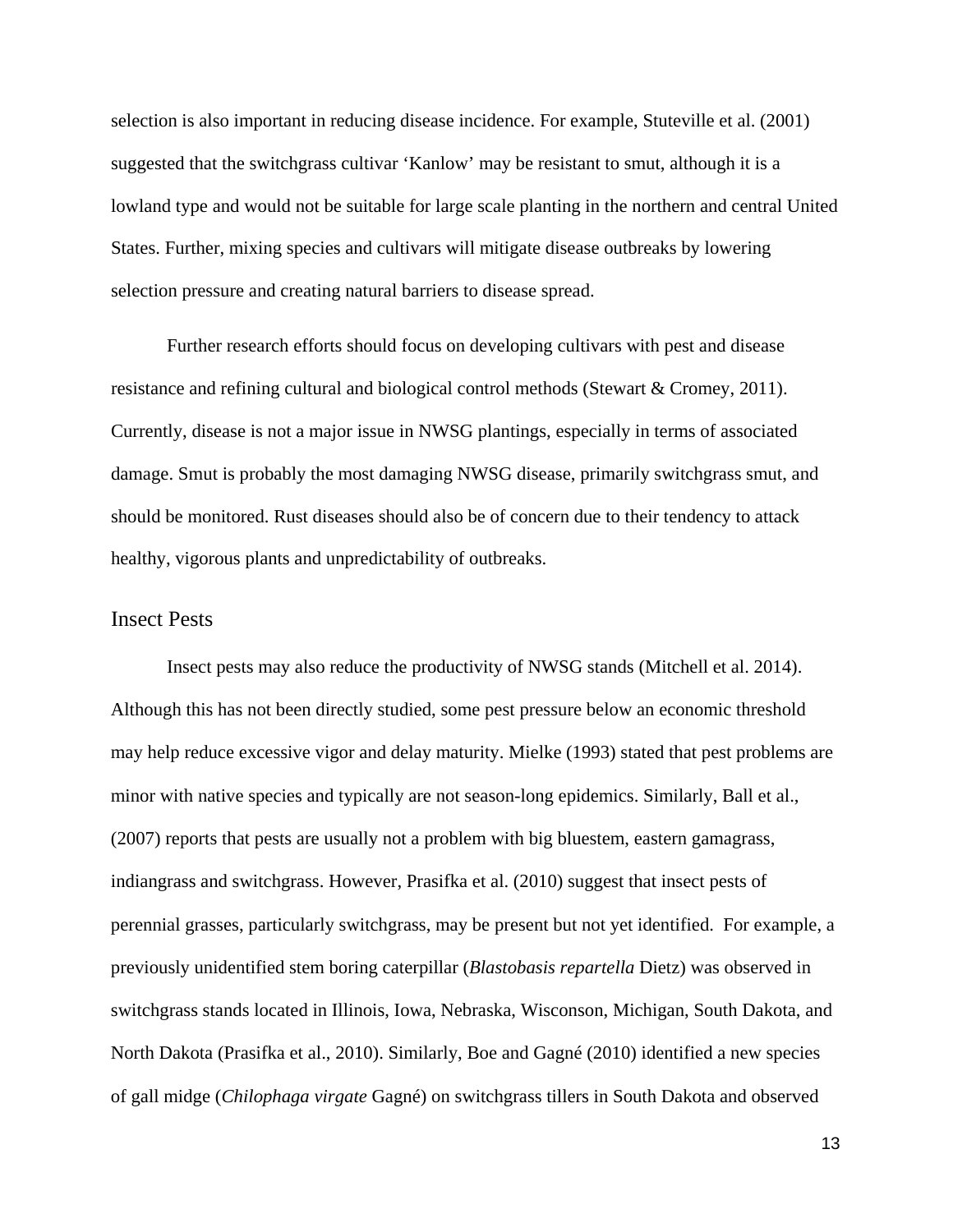that infested tillers exhibited greatly decreased mass and practically no viable seed production. Also, grasshoppers (*Orthoptera*) may threaten switchgrass biomass productivity, as they are well-known as an herbage feeding insect (Moser et al. 2004). Grasshoppers are also common pests of cool-season grass pastures, however, degree of injury by most forage grass insect pests is not well documented (Moser & Hoveland, 1996). Additionally, Ball et al. (2007) reports that armyworms may cause damage to orchardgrass and smooth brome.

Chemical control of insect pests is not economical with many pasture grasses (Moser  $\&$ Hoveland, 1996). Instead other approaches may be used to reduce insect pest populations. For example, planting of non-crop vegetation, particularly herbaceous species, on crop land increases biodiversity, enhances ecosystem services, and impacts predation of crop pests by natural enemies (Bianchi et al. 2006, Landis et al. 2000, Werling et al. 2012). Native warm-season grasses provide habitat for pollinators and insects while forbs can be integrated to provide nectar sources. A variety of natural predators of insect pests use non-crop habitats, such as NWSG habitats, for nectar and hibernation (Bianchi et al. 2006). Other cultural practices include use of resistant genetics, crop sanitation and rotation, biological control, and grazing and harvesting management (Moser & Hoveland, 1996).

#### <span id="page-16-0"></span>Weeds and Weed Management

Weed competition can greatly limit NWSG establishment, in some cases, causing complete stand failure (Martin et al., 1982; Mitchell & Britton, 2000). Weed control is critical and should begin well before planting, especially with NWSGs, which are usually slower and more difficult to establish than exotic cool-season grasses (Ball et al., 2007). It is important to use high quality certified seed and minimize the potential of planting weed seeds with forage seeds. A variety of herbicide chemistries have been tested for effectiveness in controlling weeds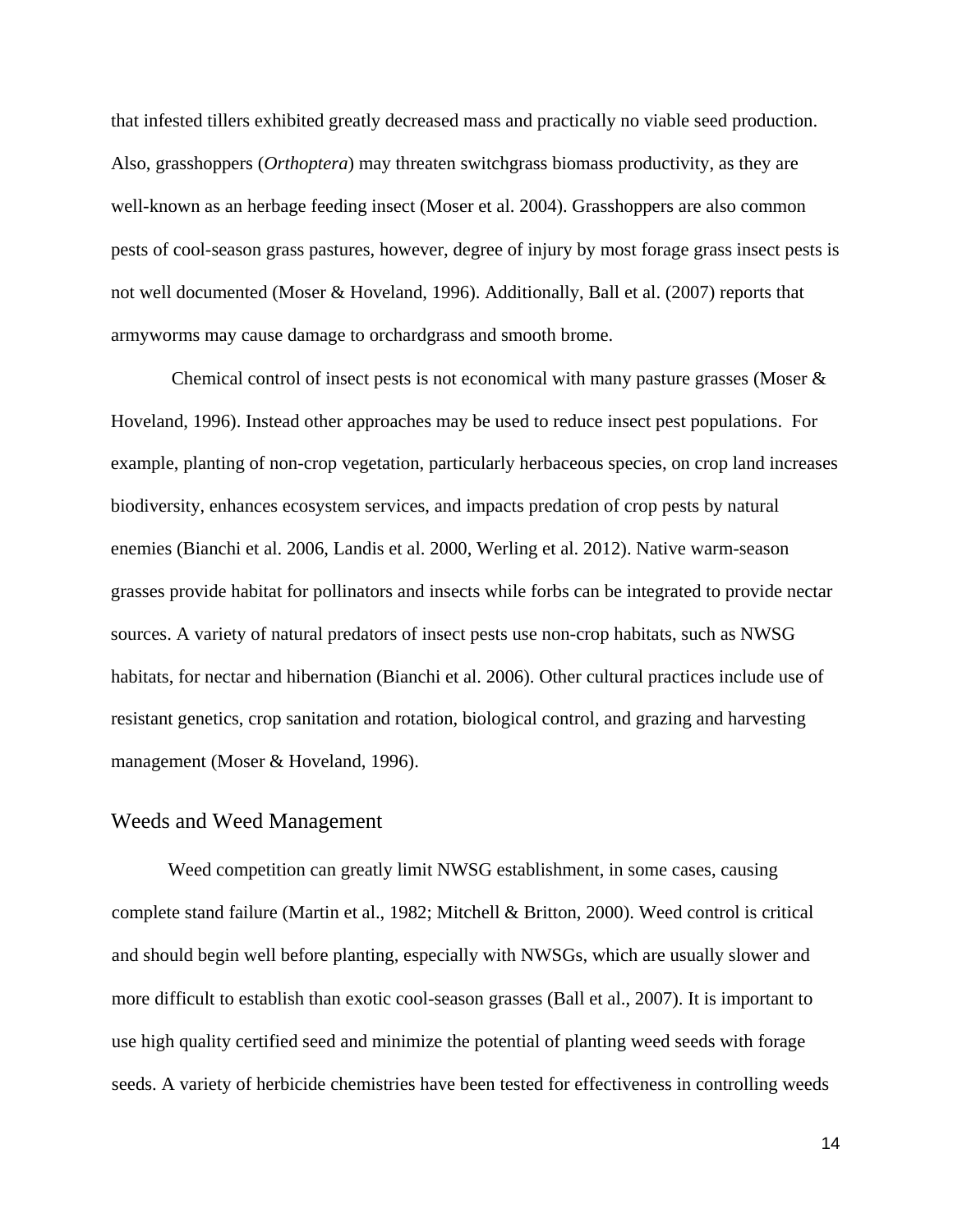during and after establishment of NWSGs. Metolachlor applied at planting is more effective than atrazine at controlling warm-season annual grasses, including *Digitaria sanguinalis* (crabgrass), *Panisum dichotomiflorum* (fall panicum), *Setaria viridis* (green foxtail), *Setaria glauca* (yellow foxtail), and *Echinochloa crusgalli* (barnyardgrass) (Mitchell & Britton, 2000). Big bluestem is metolachlor tolerant and switchgrass is tolerant when treated with napthalic anhydride, a seed protectant (Griffin et al., 1988). Warm-season annual grasses and exotic warm-season grasses may be more of a significant threat to NWSG establishment than cool-season grasses because they are actively growing and competing for resources at the same time. While NWSGs are dormant, glyphosate can be used to target cool-season invaders which are active and susceptible (Mitchell & Britton, 2000). Imadazolinone herbicides have been successfully used with big bluestem, switchgrass, little bluestem, and several native forbs to improve stand establishment in native warm-season grass revegetation (Masters et al., 1996). Bermudagrass, a common exotic forage, can be extremely difficult to manage. Currently, imazapyr by itself or in combination with glyphosate are the most effective options for controlling bermudagrass as a part of pasture renovation (Ferrell et al., 2005).

Weed competition is a major limiting factor in the establishment of NWSGs. Herbicides are a valuable tool during the problematic establishment period and may accelerate NWSG establishment, so they can be competitive with invaders. Native warm-season grasses vary in susceptibility and tolerance of certain herbicides, so herbicide application decisions should be carefully considered based on present and desired forage species. Once established, management may shift to a more integrated approach including cultural and biological control to continue promoting NWSGs and herbicide use may taper off.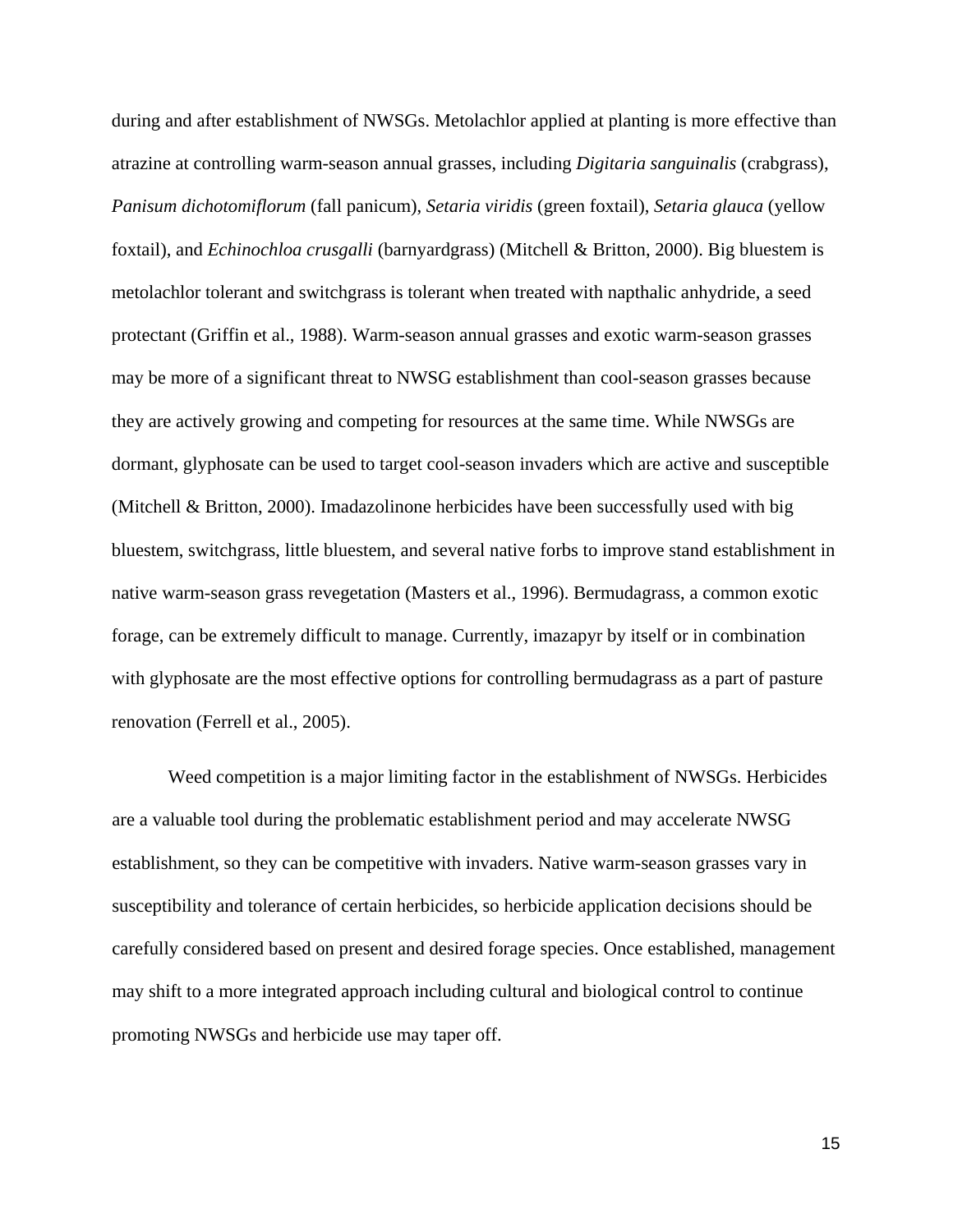# <span id="page-18-0"></span>**ECOSYSTEM SERVICES**

## <span id="page-18-1"></span>**Definition**

Ecosystem services are provided by properly functioning ecosystems and are directly valuable to humans. Ecosystem services can be divided into four main categories including supporting, provisioning, regulating, and cultural services (Farber et al., 2006; Palm, 2014; Toledo et al., 2014). Nutrient cycling, soil formation, net primary production, wildlife habitat structure and size, pollination, seed dispersal, and the hydrological cycle are further divisions of supporting ecosystem services, the underlying processes that sustain ecosystems (Farber et al., 2006). Cultural ecosystem services are non-material benefits that contribute to development and cultural advancement of people including aesthetics, recreation, management practices, and cultural ties to the land (Toledo et al., 2014). Provisioning services benefit humans as natural resources and raw materials, such as the provision of food, drinking water, timber, wood and fiber, fuel, medicinal resources and genetic resources (Millennium Ecosystem Assessment, 2005; Farber et al., 2006). Regulating services make life possible through ecosystem processes that moderate natural phenomena. Nutrient regulation, soil retention, biological regulation, decomposition, water purification, flood regulation, carbon storage and climate regulation are regulating services (Millennium Ecosystem Assessment, 2005). Human activity has profoundly influenced ecosystems and associated services, perhaps most alarmingly the biogeochemical cycles that support life (White et al., 2000).

# <span id="page-18-2"></span>**Relationship to Forage and Cropping Systems**

Agricultural systems are dependent on ecosystem services to support critical functions of production. Conversely, agricultural systems provide certain ecosystem services of both agricultural and non-agricultural nature. Many ecosystem services are being degraded due to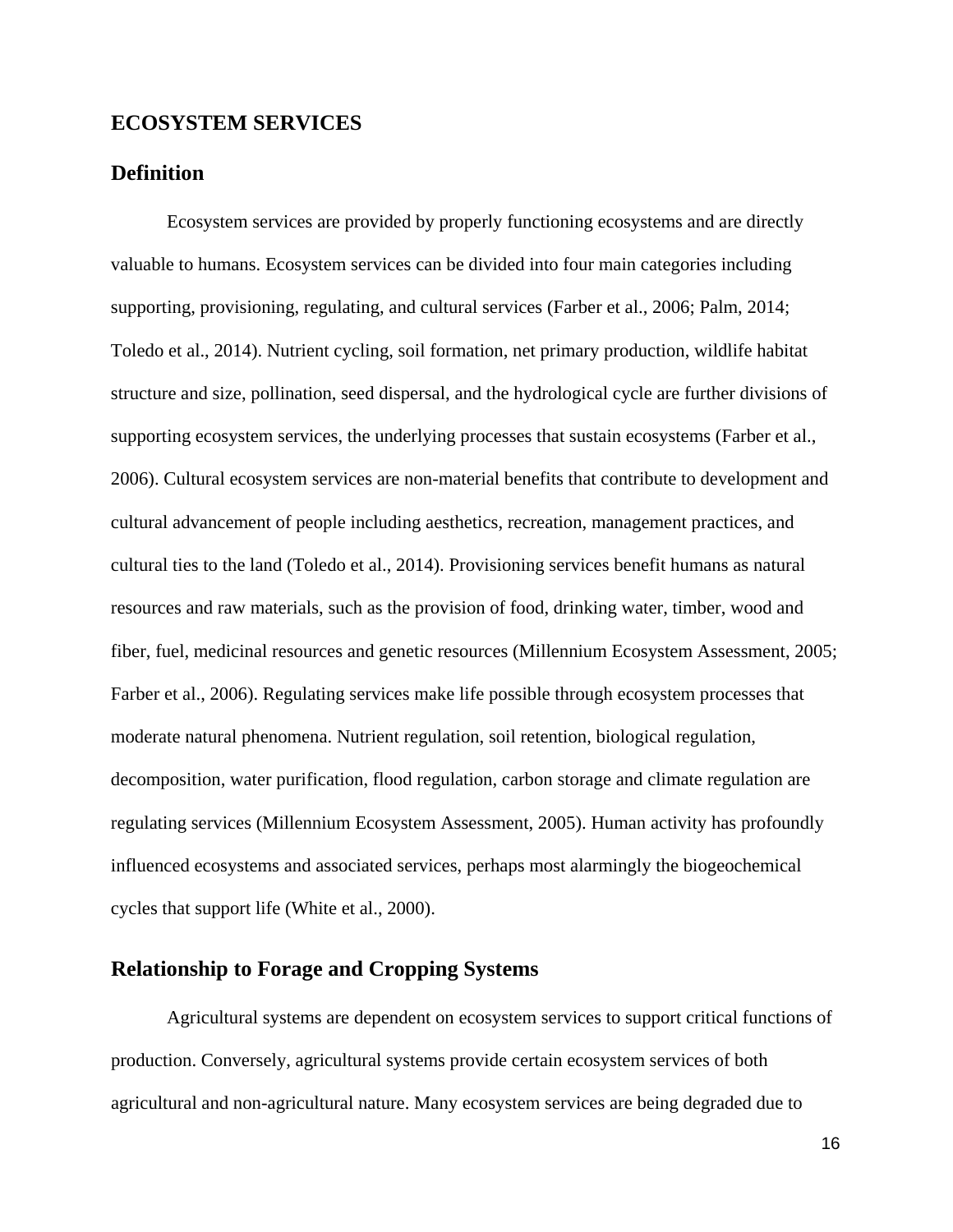human influence. Dramatic growth in food, water, timber, fiber, and fuel demand has necessitated most of the changes that have been made to ecosystems. The provisioning of each of the four main categories of ecosystem services is variable based on soils, vegetation, climate, and ecological processes. Some regulating and provisioning ecosystem services such as water quality regulation, pollination, erosion control, carbon storage and climate regulation are commonly reduced by agricultural intensification. Loss of biodiversity and wildlife habitat, nutrient runoff, sedimentation and erosion, pesticide poisoning, and greenhouse gas emissions can be direct products of cultivation and grazing. Meanwhile, provisional ecosystem services such as food for a growing population, fiber, and bioenergy are increased by intensive agriculture (Palm, 2014). Ecosystem-services based management involves the modification of ecosystems in order to alter services due to ecosystem structures and processes (Farber et al., 2006). Changes in local land use and cover, species introduction or removal, technology adaptation and use, harvest and resource consumption, and external inputs such as fertilizer, pest management, and irrigation are drivers of change associated with agriculture which can be managed to maximize ecosystem services (Millennium Ecosystem Assessment, 2005). Specific ecosystem services which may be related to the establishment of NWSGs are evaluated in detail below.

# <span id="page-19-0"></span>**NATIVE WARM-SEASON GRASSES AND POTENTIAL ECOSYSTEM SERVICES**

#### <span id="page-19-1"></span>**Crop and Livestock Production**

Livestock production is an important service resulting from healthy, well-managed rangelands and pastures. Rangelands are typically dominated by native vegetation such as grasses, forbs, and shrubs which are suitable for grazing; some have been seeded to perennial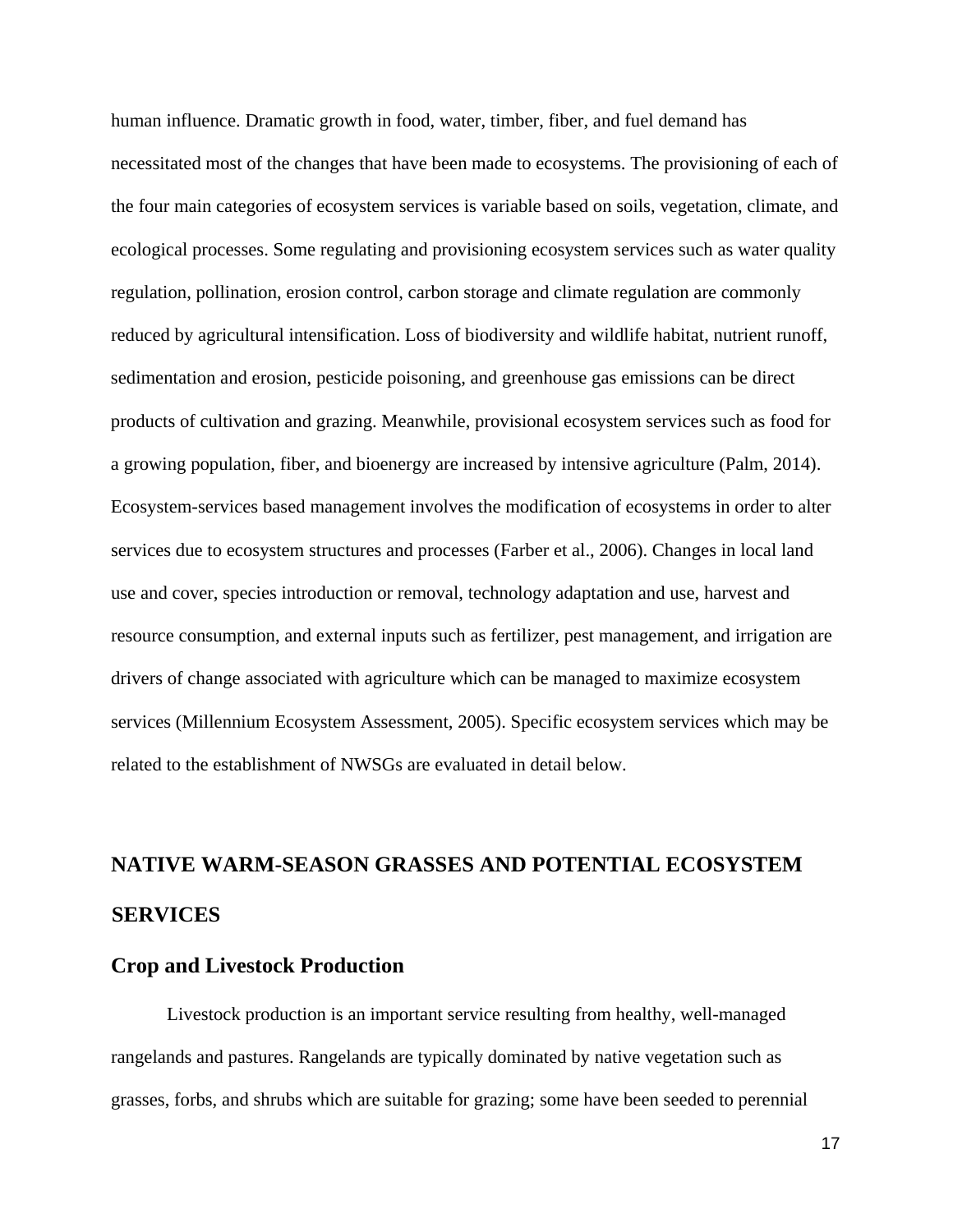native or introduced species. On the other hand, pasture is typically a community of introduced forage species (Sprague, 1974). In general, forage systems are managed based on the primary goal of livestock production, however, production objectives can be met with conservation as a guiding principle (Fuhlendorf et al., 2012). Frequent use of cool-season grasses as forage, resulting in summer forage shortages, has developed a need for alternative forage resources (Temu et al., 2014). As an alternative to using solely cool-season grasses in a forage system, NWSG fields can be used to complement cool-season fields when forage is scarce during the summer (Jung et al., 1985; Anderson, 2000; Giuliano & Daves, 2002; Keyser et al., 2011). During this time, NWSGs can provide excellent benefits to crop and livestock production.

Native warm-season grasses utilized in forage production can improve summer herbage production during lag periods of cool-season grasses (Robins, 2016). Over 60 percent of coolseason grass annual growth occurs before June, while between 60 and 90 percent of that of NWSGs occurs between June and August (Anderson, 2000). Steers grazing on cool-season grasses in the spring and fall and warm-season grasses in the summer have significantly higher average daily gains than those grazing on cool-season grasses all season (Anderson, 2000). Figure 6 shown below illustrates the void in cool-season grass production filled using NWSGs.



*Figure 6: Comparison in production of warm-season and cool-season grasses by month (Keyser et al., 2011)*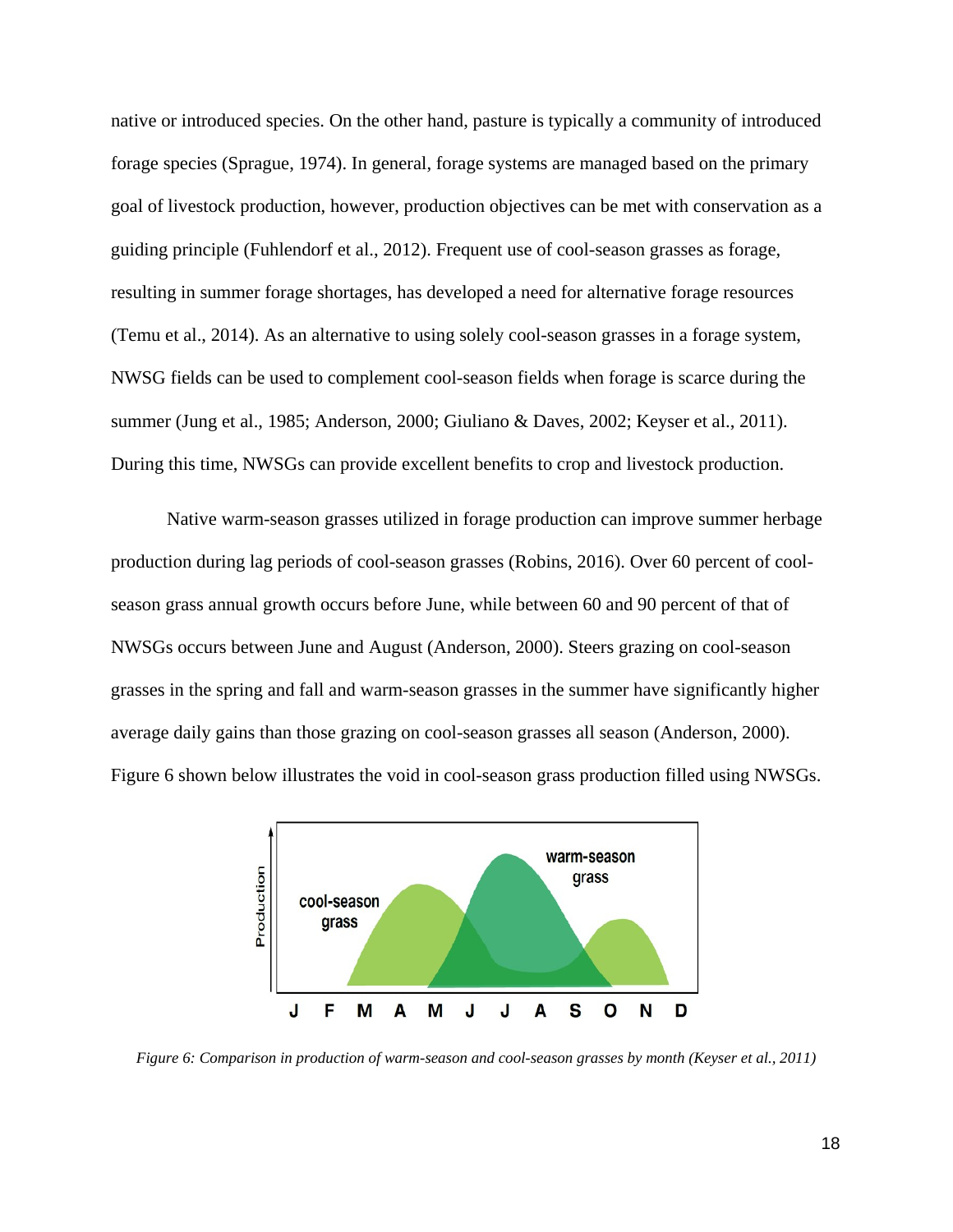While cool-season grasses still have somewhat higher quality than NWSGs during the summer, they substantially drop in biomass during this time (Robins, 2016). Native warm-season grasses are capable of producing significantly more biomass during the summer than cool-season alternatives, particularly with less precipitation (Tracy et al., 2010; Robins, 2010; Robins, 2016). Native warm-season grasses can produce 1000 to 2000 kg⋅ha<sup>-1</sup> more biomass than cool-season varieties during the summer (Robins, 2010; Tracy et al., 2010). Switchgrass and big bluestem consistently produce summer biomass among the highest levels of any NWSG species (Robins, 2010).

#### <span id="page-21-0"></span>Forage Quality

According to Wedin and Fales (2009), there are three components of forage quality: intake (how much animals will eat), nutritive value (the nutrient content of the forage), and antiquity factors (such as presence of toxins or undesirable morphological features). Forage nutritive value and intake are impacted by factors including crude protein (CP) concentration, leaf-to-stem ratio (LSR), neutral detergent fiber (NDF), acid detergent fiber (ADF), and acid detergent lignin (ADL). Neutral detergent fiber is a measurement of total cell-wall constituents in a plant (hemicellulose, cellulose, lignin, and insoluble ash) while ADF is similar but excludes hemicelluloses (Abaye et al., 2009). Crude protein is a measure of nitrogen in forage while digestibility refers to the proportion of the forage absorbed during digestion (Allen et al., 2011). Crude protein concentration and digestibility increase with leafiness, which can be used as an indicator of forage nutritive value. *In vitro* dry matter digestibility (IVDMD) is a measurement estimating the extent forage will be absorbed as it is digested by an animal (Abaye et al., 2009). Toward maturity, the cell walls of NWSGs lignify and leafiness tends to decline resulting in above optimal ADF and ADL and suboptimal CP, IVDMD, and overall nutritive quality (Jung et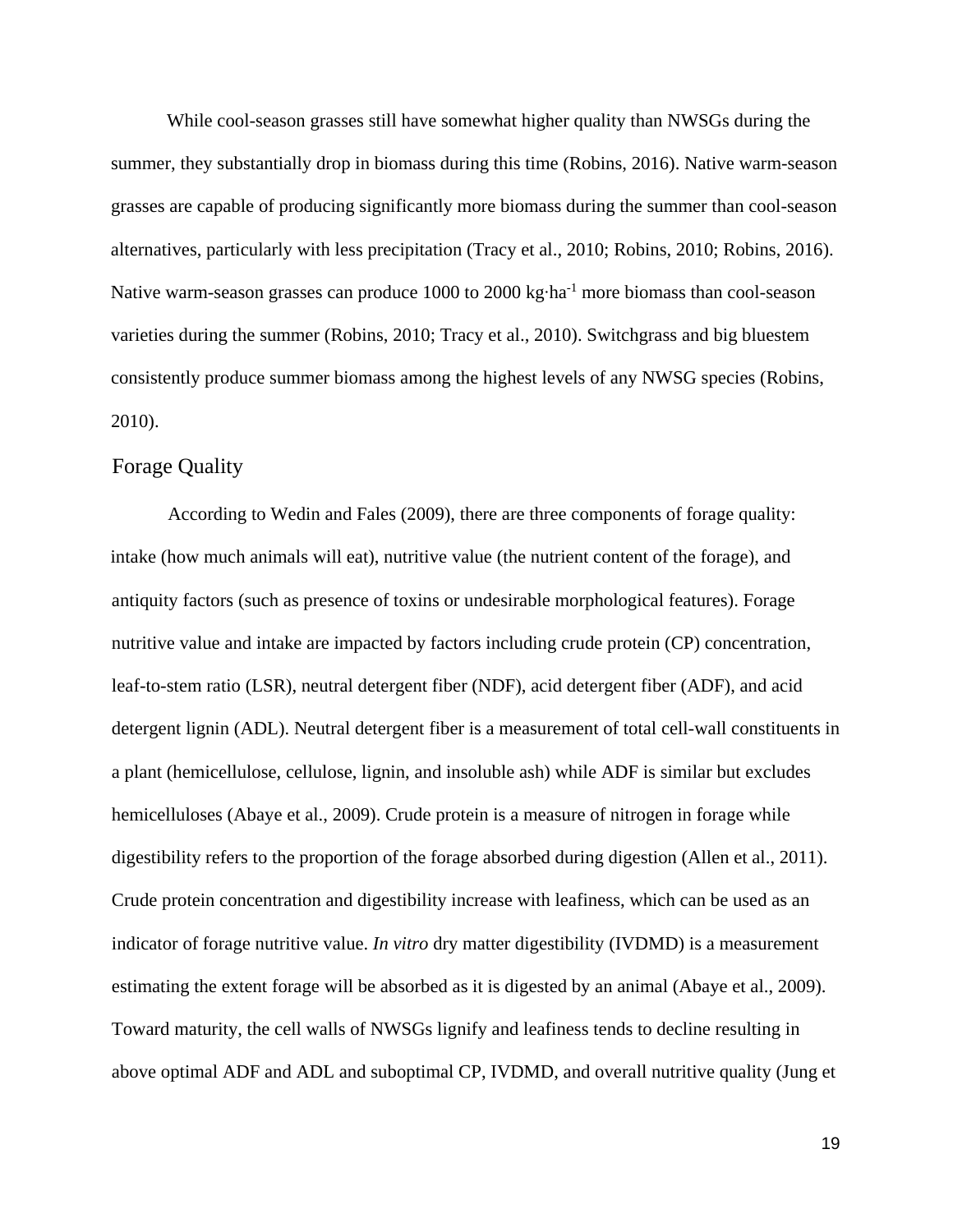al., 1985; Moser et al., 2004; Wedin & Fales, 2009; Temu et al., 2014). Environmental factors also impact NWSG nutritive value late in the season. As temperature increases, forage nutritional value tends to decrease (Moser et al., 2004). Photoperiod changes late in the season and triggers the reproductive phase of NWSGs, reducing their nutritional value as the grasses mature and lignify (Temu et al., 2014). Crude protein, water soluble carbohydrates, and biomass vary depending on interactions between the variety of grass and the environment it is grown in.

Crude protein measurement is not necessarily equivalent with CP digestibility or quality (Allen et al., 2011). Much of the protein in NWSGs can be found in slowly degraded bundle sheath cells. Some of these proteins escape rumen degradation, explaining occasional deficiencies in Degradable Intake Protein (DIP), a subdivision of CP, in NWSG based diets (Anderson, 2000; Moser et al., 2004). Many NWSG species respond well to nitrogen fertilization and studies show that nitrogen fertilization in NWSG pastures could improve rumen fermentation, increase CP concentration, and increase intake of warm-season forages by steers (Anderson, 2000; Moser et al., 2004). Nitrogen fertilization has resulted in observed increases in CP concentration in indiangrass, big bluestem, eastern gamagrass, and switchgrass (Waramit et al., 2012). Nitrogen fertilization of switchgrass, big bluestem, and indiangrass results in increases of DIP, thus also increasing CP (Anderson, 2000). However, NWSGs already mature rapidly and nitrogen fertilization may increase the complexity of management. In such cases, harvesting of NWSGs should occur before mid-July, as past this point NDF increases beyond levels for acceptable quality forage (Waramit et al., 2012). Maturity at harvest is the main factor influencing forage quality (CP, NDF, and IVDMD) of NWSGs (Waramit et al., 2012). Early season grazing and mowing can mitigate losses in forage quality due to maturity by keeping plants vegetative, which improves livestock production by reducing fiber concentration (Bonin & Tracy, 2011). While it has been established that IVDMD of NWSGs is lower overall than cool-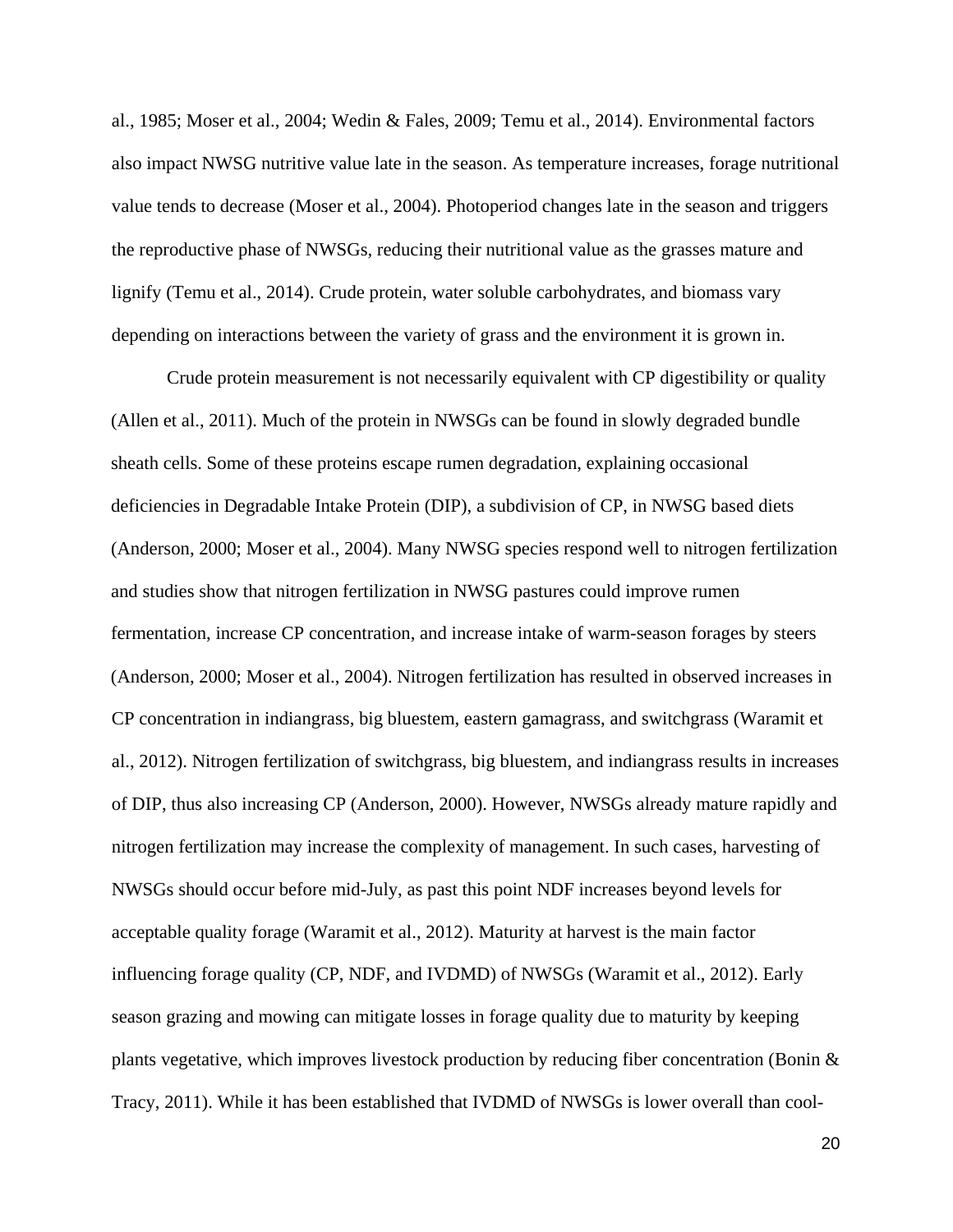season grasses, it is important that the timing of peak IVDMD of NWSGs is different than that of cool-season grasses. Griffin et al. (1980) observed that IVDMD estimates of big bluestem and switchgrass were on average over 9% higher than that of tall fescue when both were harvested in mid-July. Further, Reid et al. (1988) that warm-season grass intake, and subsequently animal performance, is higher than anticipated from IVDMD and fiber concentrations.

It is well known that NWSGs as a group produce lower quality forage than cool-season grasses. Cool-season grasses as a group contain more CP, lower NDF, and higher IVDMD levels than NWSGs (Griffin et al., 1980; Morris et al., 1982; Anderson, 2000; Moser et al., 2004; Robins, 2016). However, during ruminant digestion, NWSGs may not be digested by the rumen and then can be absorbed through the intestines, possibly improving their quality (Keyser et al., 2011). Although CP concentration tends to decline as NWSGs reach maturity, CP concentration in NWSGs can be acceptable for forages when harvested at shorter intervals early in the season (Temu et al., 2014). Varieties of NWSG species can be bred for increased forage yield and IVDMD, improving livestock performance (Mitchell et al., 2005). A study in California showed that little bluestem and switchgrass can obtain similar CP concentrations as cool-season grasses such as orchardgrass and tall fescue under supplemental irrigation (George et al., 1992). Nutritive quality is also enhanced in NWSGs harvested early and under shorter intervals of 30 to 60 days (Temu et al., 2014). Hudson (2010) reported no clear benefit of including switchgrass or big bluestem in cool-season pastures, but sequentially grazed after cool-season grasses had declined and NWSGs were lignified and overly mature. Rotating a NWSG pasture in sequence with coolseason pastures can relieve cool-season pastures during the summer when productivity is limited (Moore et al., 2004). Thus, for a certain period, NWSGs can serve as a valuable nutritive resource while other sources may be scarce. However, past a certain threshold, elevated NDF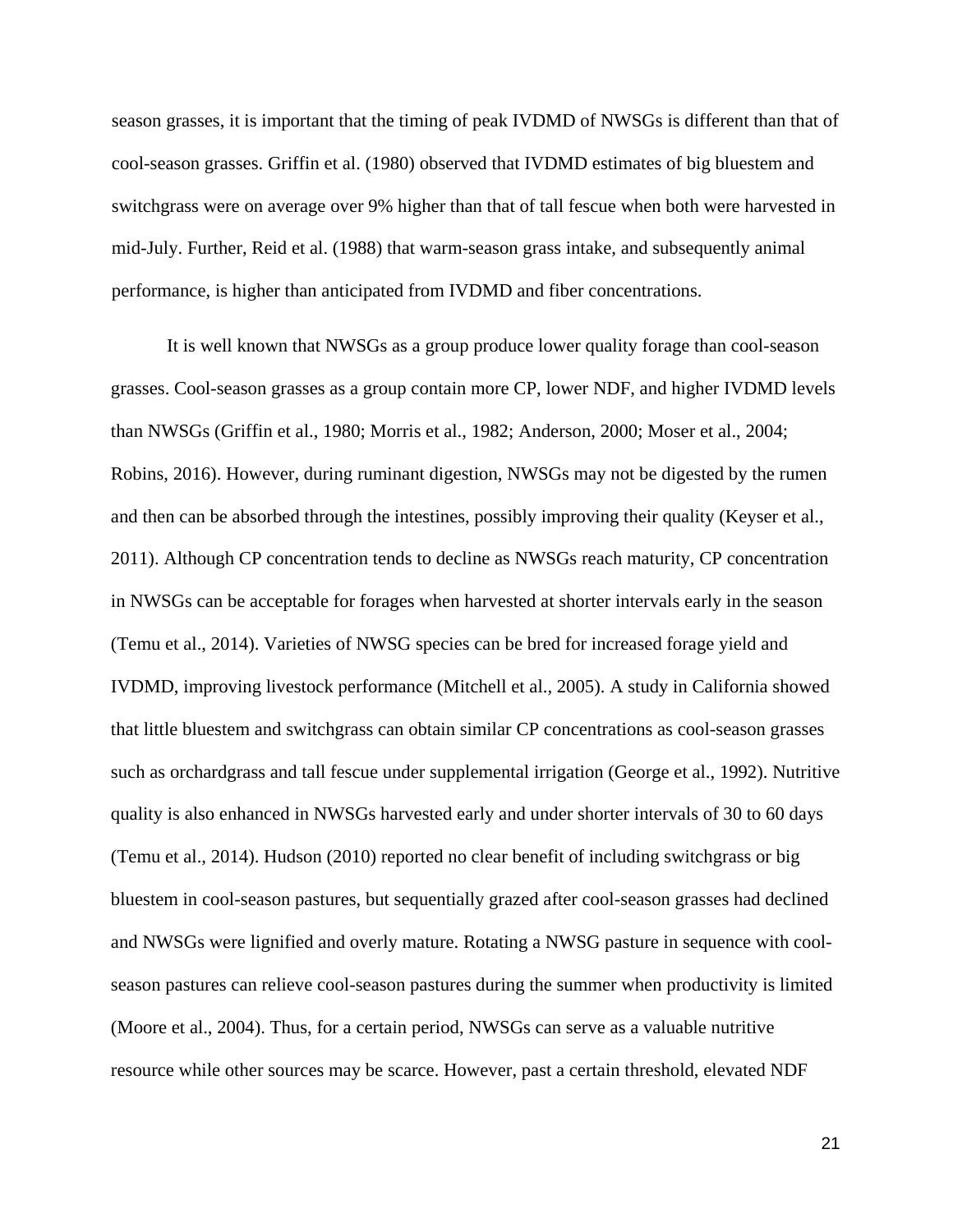concentrations will result in daily animal intake too low to provide adequate energy for the animal; this may impede livestock grazing on NWSGs alone (Bonin & Tracy, 2011). When compared to NWSGs alone, the inclusion of native forbs and legumes can increase CP concentration and IVDMD while lowering NDF and ADF (Posler et al., 1993; Bonin & Tracy, 2011). Additionally, forage legumes produce high protein and high mineral forage while eliminating need for nitrogen fertilization by capturing nitrogen through the air (Wedin & Fales, 2009).

A study by Kurve et al. (2015) revealed that cattle fed NWSGs in the stocker phase and tall fescue to finish can produce high quality beef. Three summer forage treatments including bermudagrass, indiangrass, and a NWSG mixture of indiangrass, big bluestem, and little bluestem were grazed by Angus, Hereford, and Charolais crossbred steers. Several indicators of meat quality, including color, pH, and instrumental tenderness, did not vary between the three treatments. Indiangrass fed cattle had less cooking loss and a greater percentage of Select grade carcasses when compared to the NWSG mix or bermudagrass. Consumer ratings of all three treatments indicated that beef cattle fed NWSGs during the stocker phase was acceptable.

#### <span id="page-24-0"></span>**Wildlife**

In the United States, extensive natural grasslands consisting primarily of NWSGs once provided basic habitat requirements to over 800 species of native wildlife and plants (Ryan & Marks, 2005). Native warm-season grasses provide important habitat for native wildlife while common exotic forage species do not have the structure, cover, and growth habit to provide such habitat value (Ryan & Marks, 2005; Keyser et al., 2011). Exotic plants are those which are not native to the area where it is found. Many forage species are considered naturalized because they naturally reproduce in an area from which they are not native, but do not necessarily invade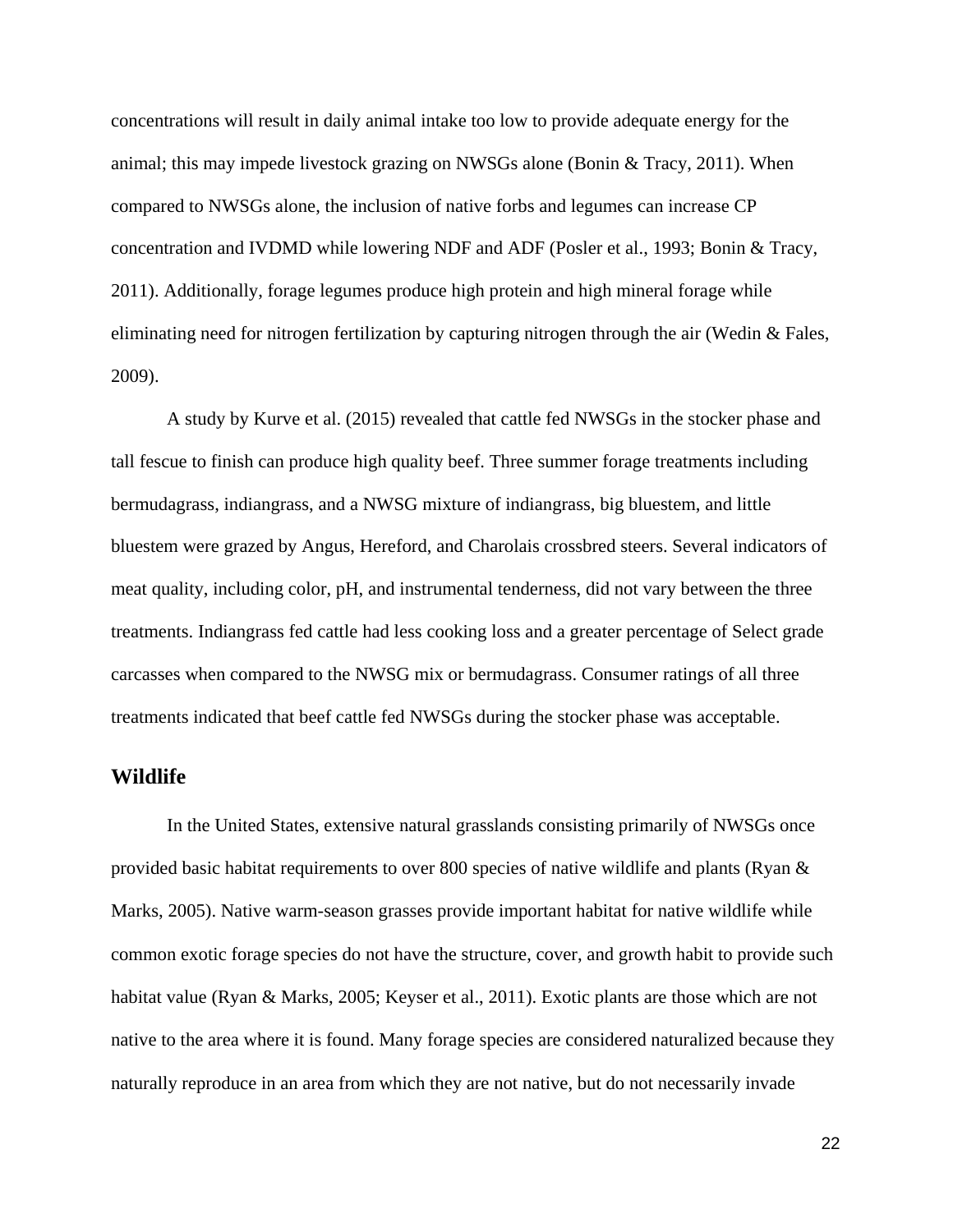native plant ecosystems. Not all naturalized plants are invasive plants, which grow rapidly and disrupt ecosystems. Invasive plant species frequently reduce habitat quality for native wildlife species, many of which are not adapted to exotic plant monocultures.

## <span id="page-25-0"></span>**Birds**

Many species of grassland birds have been negatively impacted by the conversion of native grasslands to naturalized forage grasses and plowed croplands in the early 19th century (Monroe et al., 2016). Reintroducing NWSGs as a part of forage systems may provide cover for grassland birds. Grassland birds such as *Spiza americana* (dickcissel), and *Sturnella magna*  (eastern meadowlark) and upland birds including *Meleagris gallopavo* (wild turkey), *Phasianus colchicus* (ring-necked pheasant), and *Colinus virginianus* (northern bobwhite) thrive in native grasslands because of the cover provided by their diverse structure, protection from predators, and the availability of food such as fallen seed and invertebrates (Ryan & Marks, 2005; Temu et al., 2011; Adams et al., 2013). Fletcher and Koford (2002) suggest that restored grasslands can be just as effective as habitat for many native grassland bird species as native prairie, noting that species richness and overall densities of grassland bird species were very similar in both. In fact, bird populations may increase tenfold in some places when only 5% of hayfields are converted to warm-season grasses (Ryan & Marks, 2005). Obligate grassland species, such as *Tympanuchus cupido* (greater prairie chicken), may particularly benefit from conversion of pasture and hayfields to NWSGs because they require large tracts of unbroken habitat and there is a limited area of publicly owned land available for conservation (McNew et al., 2015). Thus, NWSG establishment in forage systems has the potential to benefit certain species of native birds while also having value for beef production in the summer months (Monroe et al., 2016).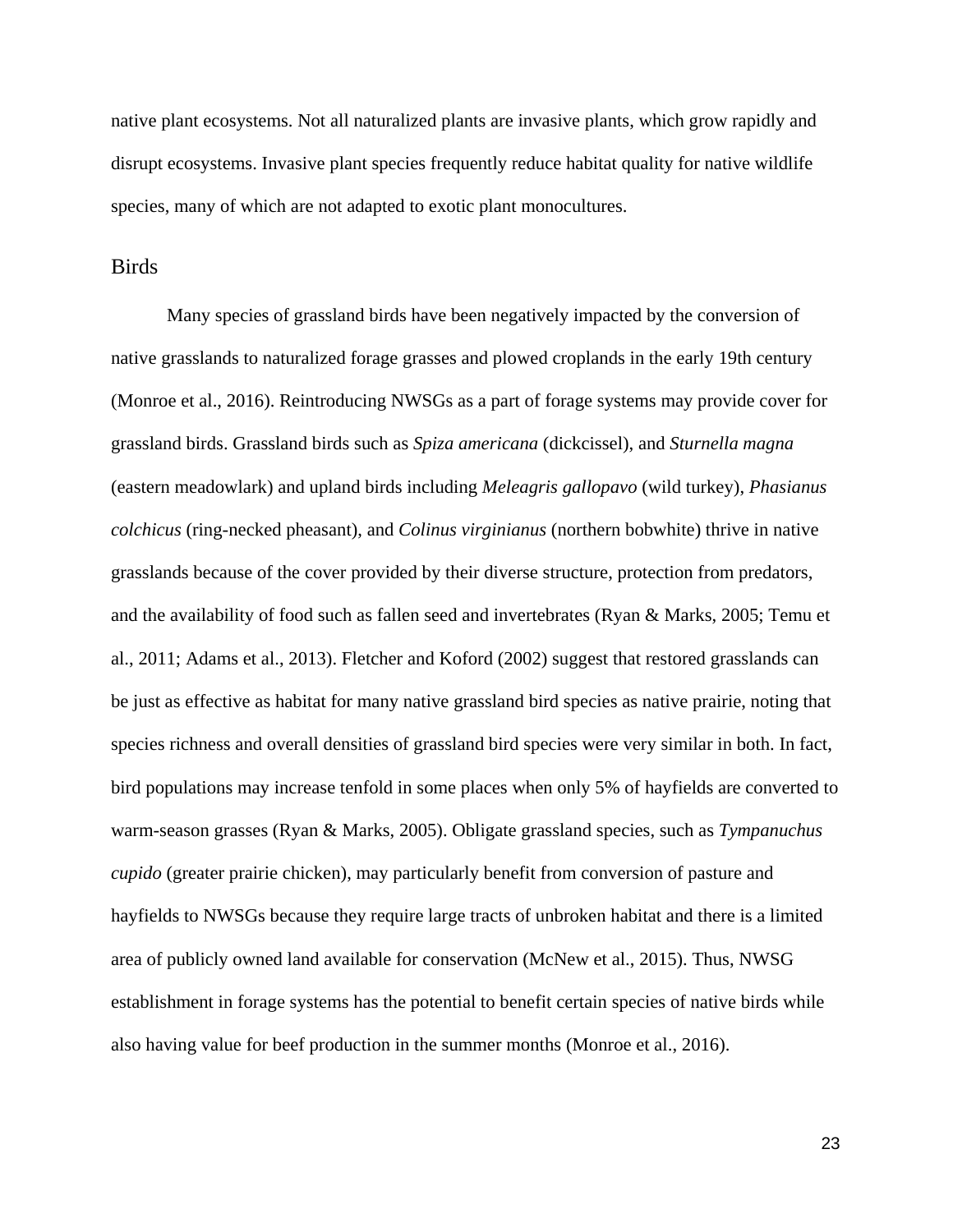Using NWSGs in forage systems can conserve species of native grassland birds due to physiology and structural characteristics such as greater height and bunching growth habit which are more favorable for habitat when compared with cool-season alternatives. Greer et al. (2016) found that several species of grassland birds, *Calcarius ornatus* (chestnut-collared longspur), *Calamospiza malanocorys* (lark bunting), *Ammodramus savannarum* (grasshopper sparrow), and *Sturnella neglecta* (western meadowlark), were negatively affected by increases in percent cover of introduced plant species in central and western South Dakota. Specifically, high percentages of introduced grass species may be detrimental to occurrence of western meadowlarks and lark buntings (Greer et al., 2016). The structure and cover of vegetation is probably more important to many grassland bird species than the species composition of the grassland (Monroe et al., 2016; Monroe et al., 2017). Height of vegetation is important in providing cover and an open structure helps to facilitate movement of birds and other wildlife. Native warm-season grasses can improve cover throughout the nesting season of grassland birds because they produce 70% of their biomass after June 1<sup>st</sup>, whereas cool-season grasses produce most of their biomass before. Delaying mowing and grazing until after the critical nesting period of most grassland birds is beneficial. Tall and dense vegetation is preferred for nesting of dickcissels and nest density and polygyny rates are higher in such vegetation (Monroe et al., 2016). Tall growth of NWSGs camouflages nests from predators and stabilizes the microclimate around the nest. Height, structure, and vegetative cover are also critical for nesting ducks, particularly *Anas platyrhynchos* (mallard) and *Anas acuta* (northern pintail), which favor tall vegetation with abundant cover (Farigone et al., 2009). Commonly planted bermudagrass and tall fescue grow denser, shorter, and more uniform than NWSGs, resulting in poor nesting resources, food resources, and minimized facilitation of movement for grassland birds (Ryan & Marks, 2005; Barnes et al., 2013). Bermudagrass is low-growing, forming stolons as it spreads and lacking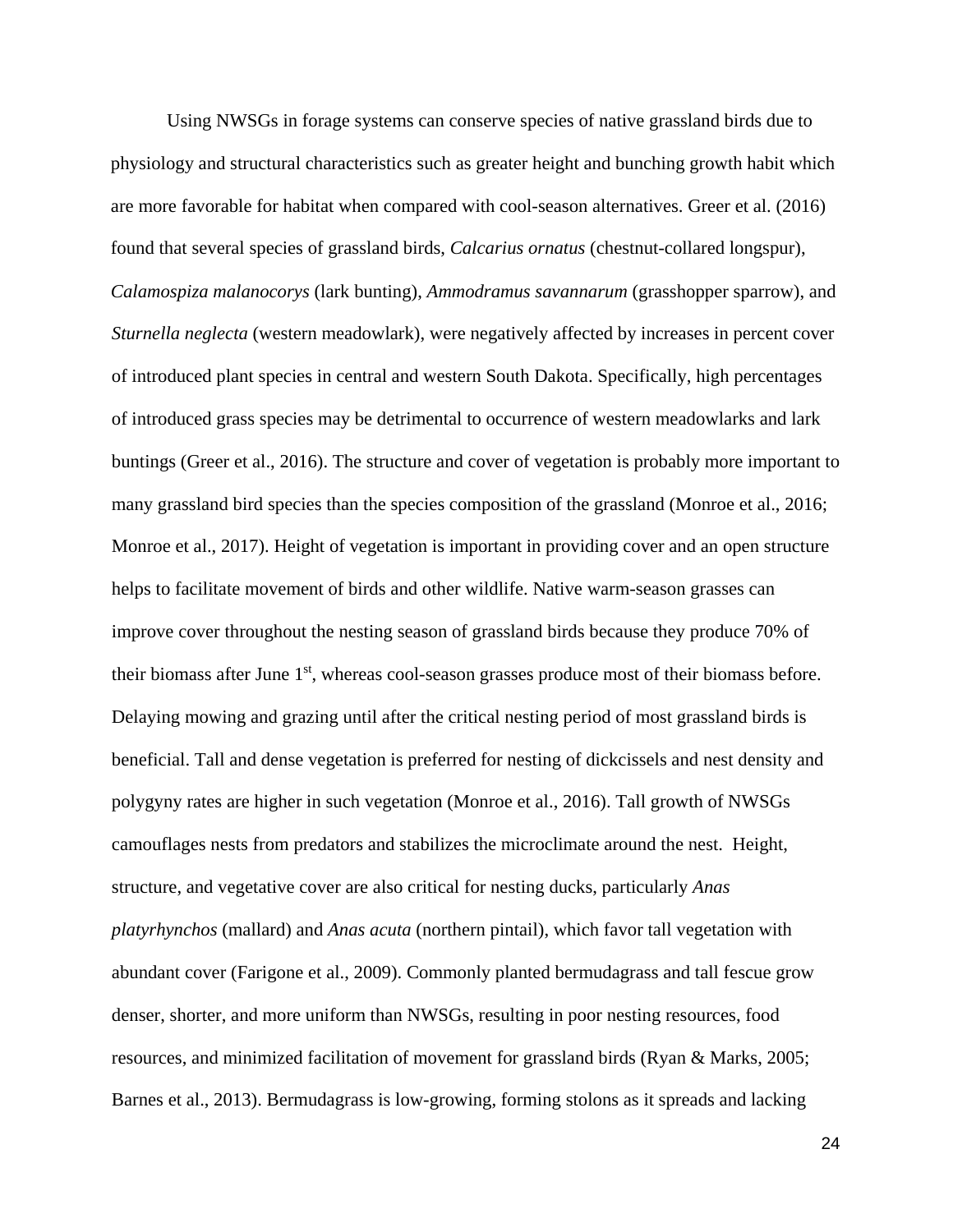suitability for dickcissel nesting, in particular. Despite grazing practices, bermudagrass has less than half the height growth potential of NWSGs such as indiangrass and big bluestem (Monroe et al., 2016). Overall, exotic pastures managed for consistency in structure and composition renders them inoperative for many native bird species (Fuhlendorf & Engle, 2001; Monroe et al., 2016; Monroe et al., 2017). Proper management of NWSGs in forage systems can provide benefits to tall-structure specialists and other grassland bird species without sacrificing production goals (Monroe et al., 2016).

Grassland birds requiring short sparse vegetation, including grasshopper sparrow and *Passerculus sandwichensis* (Savannah sparrow), probably favor more intensively harvested or grazed grasslands, while *Cistothorus platensis* (sedge wren), Henslow's sparrow, *Spinus tristis* (goldfinch), *Geothlypis trichas* (common yellowthroat), dickcissel and *Ammodramus leconteii*  (LeConte's sparrow) would be negatively impacted by recent disturbance or shorter vegetation (Fletcher & Koford, 2002; Farigone et al., 2009; Rahmig et al., 2009; Ribic et al., 2009; Hovick et al., 2014). In fact, grasshopper sparrows and savannah sparrows may prefer restored grasslands when compared to native prairies because of lower total vegetation cover (Fletcher & Koford, 2002). Several native bird species, including *Ammodramus* bairdii (Baird's Sparrow), *Charadrius monanus* (Mountain Plover), and *Calcarius ornatus* (Chestnut-collared Longspur) are common in grazed prairies and likely evolved with large grazing animals (Fuhlendorf & Engle, 2001). While many grassland bird species thrive in maintained NWSG fields, dickcissel, a native grassland bird species under conservation concern, prefer less intensively managed, denser habitat structure (Rahmig et al., 2009).

Giuliano and Daves (2002) found in a study in Pennsylvania that avian abundance and species richness were both 1.6 times greater in actively managed beef production fields planted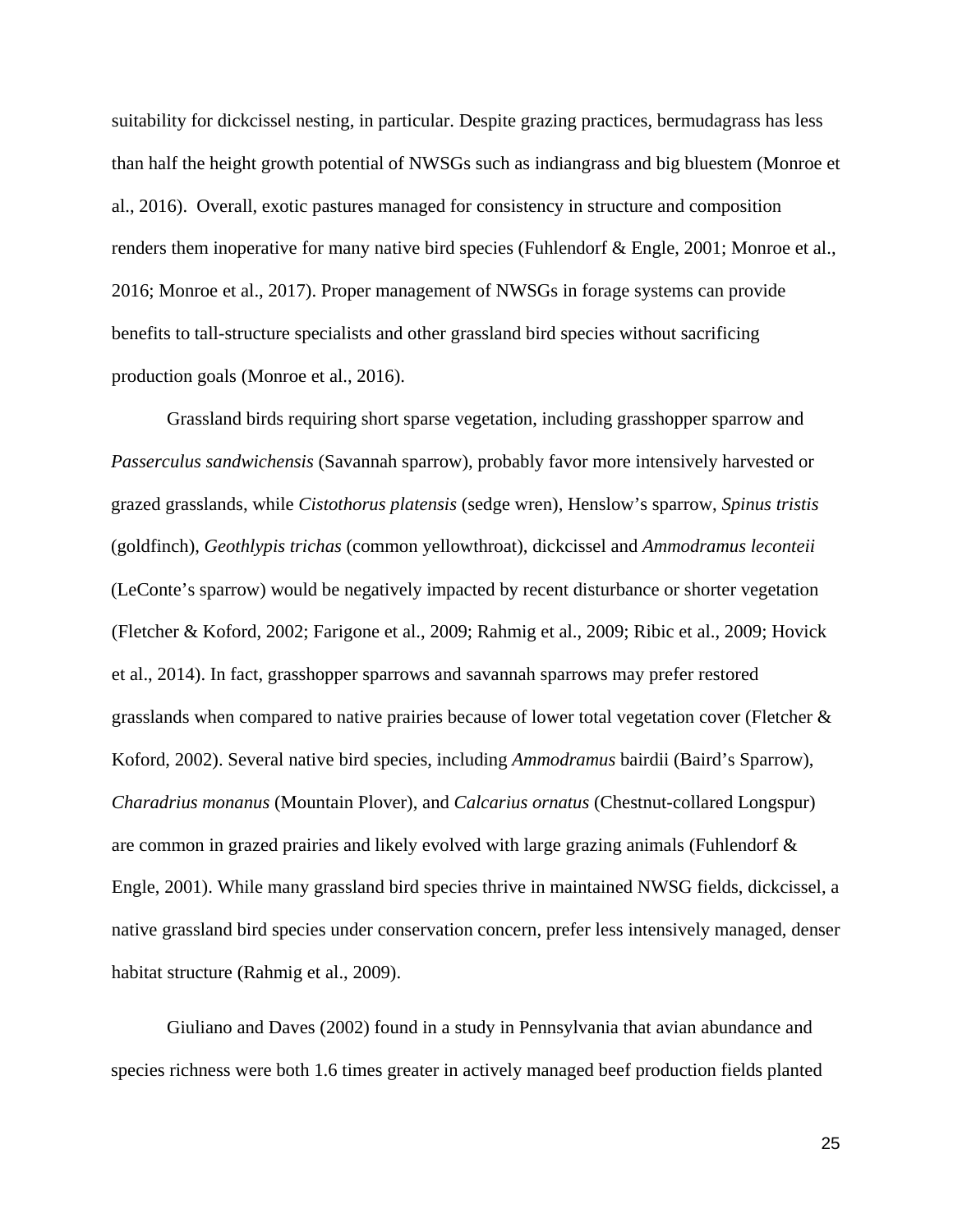with native warm-season grasses (switchgrass and big bluestem) than cool-season pastures (orchardgrass mixed with *Trifolium pretense*, red clover). Several species including *Melospiza melodia* (song sparrow), *Spizella pussila* (field sparrow), *Turdus migratorius* (American robin), *Spizella passerina* (chipping sparrow), grasshopper sparrow, and *Geothlypis trichas* (common yellowthroat) were found more often in warm-season grass fields. Species such as *Pooccetes gramineus* (vesper sparrow), mallard, *Spizella arborea* (American tree sparrow), *Empidonax* sp. (Empidonax flycatcher) were found exclusively in warm-season grass fields.

Native warm-season grasses may also provide a more suitable nesting habitat for many bird species. A study in Mississippi observing dickcissel showed greater nest density and productivity in a NWSG polyculture of indiangrass, little bluestem, and big bluestem than exotic forage systems (Monroe et al. 2016). This finding is consistent with studies from Nebraska and Iowa showing greater avian nest density and success in NWSG pastures of switchgrass and big bluestem than exotic pastures of alfalfa and orchardgrass (George et al., 1979; Capel, 1991). Nest success of dickcissel and grasshopper sparrow have been observed to be between 100% and 350% greater in NWSG hayfields than other managed grasslands (Rahmig et al., 2009). Native warm-season grasses are harvested after the critical nesting period of many birds, which explains, in part, the increases in nest success. Furthermore, Giuliano  $\&$  Daves (2002) found that overall nest success and fledge rates of bird species was 30% and 80% greater, respectively, in warm-season fields consisting of switchgrass and big bluestem than cool-season fields of mainly orchardgrass.

In addition to protective cover, the structure of NWSG stands allow birds to move more efficiently through grasslands (Capel, 1991; Ryan & Marks, 2005). In fact, grazing of NWSGs maintains this openness and may actually be necessary for adequate habitat of species such as the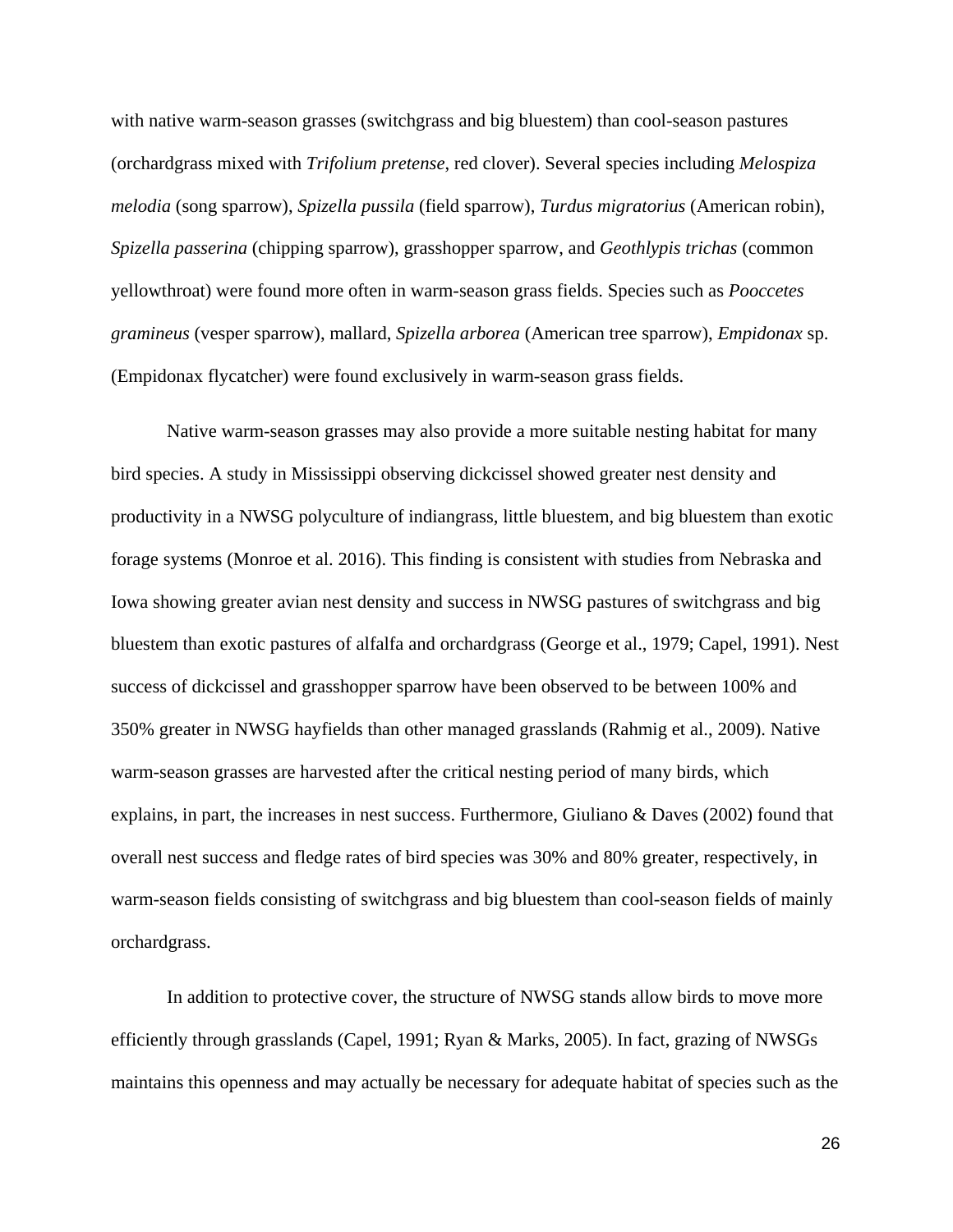northern bobwhite and grasshopper sparrow (Harper et al., 2015). West et al. (2016) found that establishment of NWSGs (big bluestem, indiangrass, switchgrass, little bluestem, and/or eastern gamagrass) in forage production systems provides adequate habitat for occupancy by eastern meadowlark, field sparrow, grasshopper sparrow, northern bobwhite, and red-winged blackbird under a variety of management regimes. Dickcissel, eastern meadowlark, and grasshopper sparrow survival and nest density as well as overall bird species diversity were unaffected by varying grazing systems on NWSGs in a study in Oklahoma and Kansas (Rahmig et al., 2009). Similarly, Harper et al. (2015) observed suitable vegetation height and density for nesting and brooding of grassland songbirds and northern bobwhites in full-season (May to August) and early-season (30 days beginning in May) grazing of NWSG forage treatments including a mixture of big bluestem and indiangrass, switchgrass, and eastern gamagrass.

The grazing height of NWSG stands must be managed to favor grassland bird species. Management regimes that maintain NWSGs canopy height between 30 to 60 cm are recommended for northern bobwhite habitat and greater prairie chicken nesting habitat (Harper et al., 2015; McNew et al., 2015). Proper management of NWSGs limits mowing and grazing to no less than 20 to 30 cm (Giuliano & Daves, 2002). This is much higher than the 10 to 15 cm minimum recommended to protect other wildlife species such as amphibians, reptiles, and invertebrates. Cool-season pastures are typically grazed or mowed much lower, often less than 5 cm. However, grazing and haying management regimes of NWSGs would not differ greatly from normal proper management of NWSGs to incorporate grassland bird conservation benefits.

Possibly the most significant benefit for grassland birds of NWSG pastures and hayfields when compared to cool-season grass alternatives is the timing of their productivity which results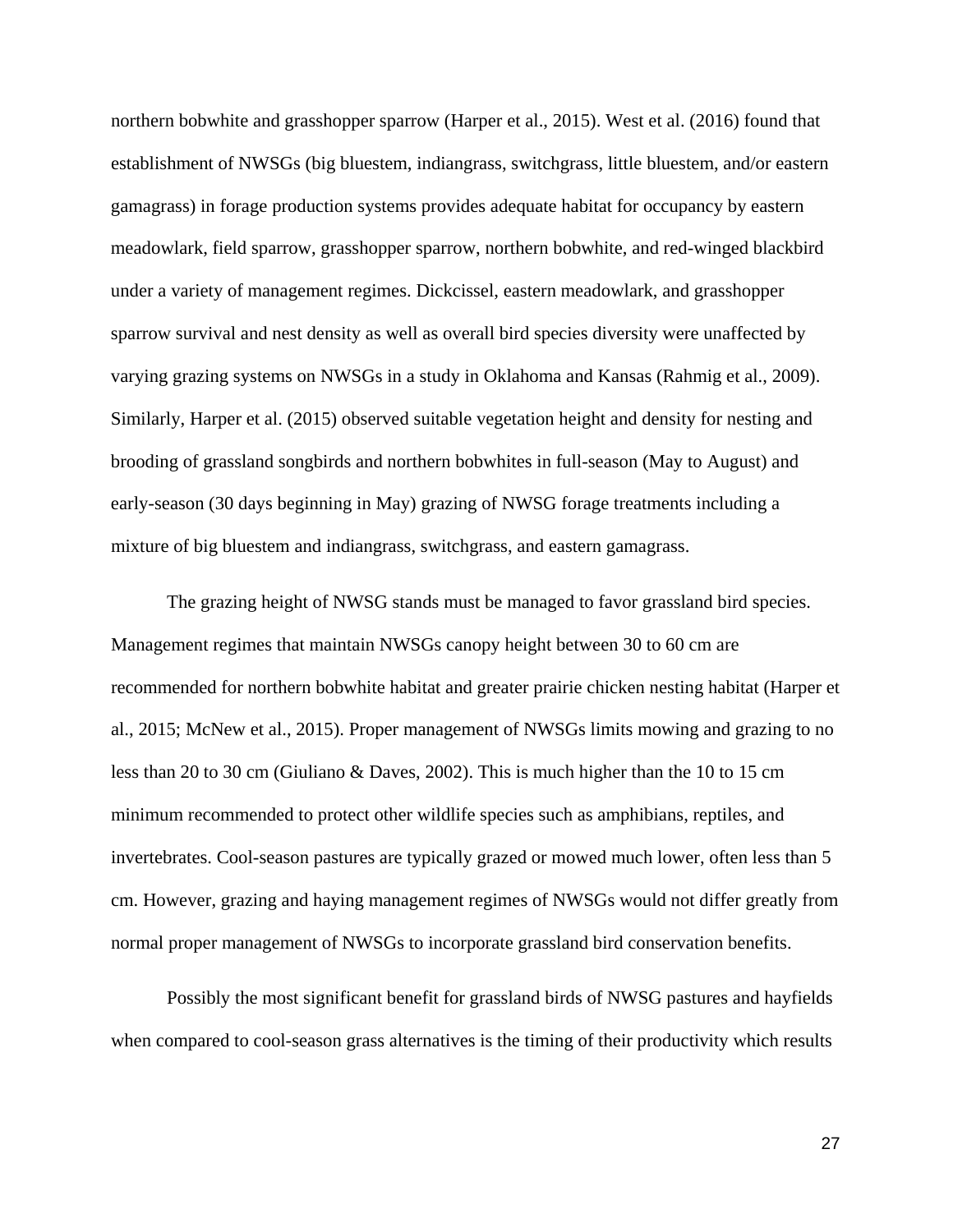in grazing or harvest after critical nesting periods of birds. Fletcher and Koford (2002) reported high densities of grassland birds in restored grasslands, despite post-breeding season mowing. However, individual grassland bird species differ significantly in requirements for optimal habitat. During harvesting periods, a strip of untouched NWSGs bordering woody cover, fence lines, and drainage passageways may provide adequate cover for some species (Capel, 1991). Ideally, a harvest technique leaving a mixture of harvested and unharvested NWSG patches would favor a wide range of bird species. Certain burn regimes that focus grazing on recently burned patches while leaving some unburned patches may be effective in promoting biodiversity (Hovick et al., 2014; McNew et al., 2015). Incorporation of NWSGs in exotic forage systems while managing haying, grazing, and burn regimes to encourage a diversity of vegetation height and structure is likely the most ideal solution to benefit overall avian biodiversity (Fuhlendorf et al., 2006; Monroe et al., 2016).

#### *Prescribed Fire and Grassland Bird Habitat*

Prescribed fire benefits NWSG stands by creating open ground for wildlife movement, removing excessive litter, enhancing structural diversity, recycling nutrients in standing dead vegetation, and controlling cool-season grass, invasive species, and woody plant invasion (Capel, 1991; Millenbah et al., 1996; Adams et al., 2013). Such benefits are not achieved when implementing prescribed burns on cool-season forage grasses such as tall fescue, which greatly limits the rate of spread of the fire due to excessive moisture (McGranahan, 2012). Rahmig et al. (2009) found greater avian diversity in grazed NWSG pastures and hayfields, particularly those implementing prescribed burns, than undisturbed fields of the same species due to more biomass, litter, dead grass cover, and forb cover in undisturbed fields. Essentially all species of grassland birds re-nest following nest losses due to burning (Moser et al., 2004). Fire ensures appropriate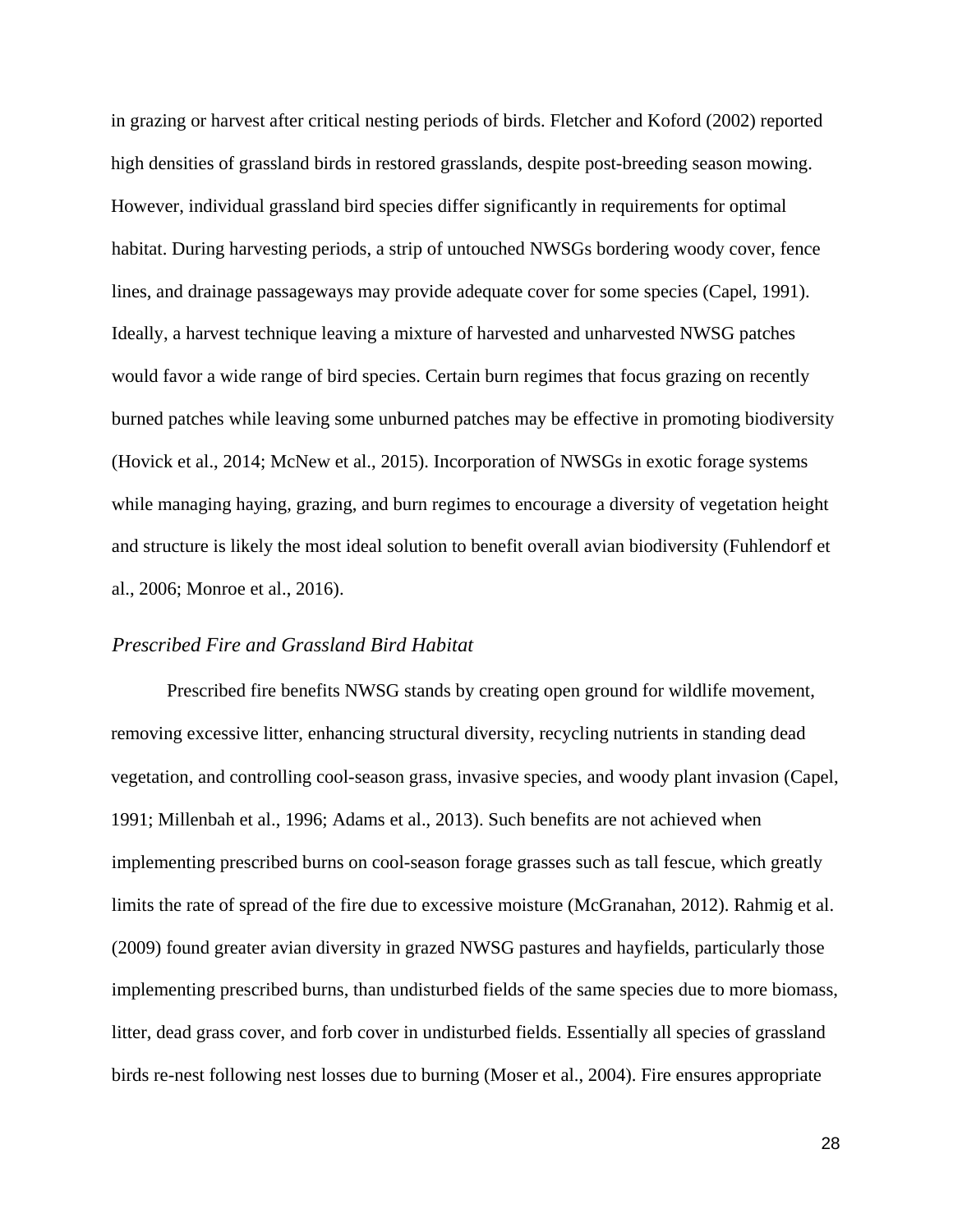structure and height of vegetation for avian nesting habitat and has been observed to particularly benefit dickcissel and *Agelaius phoeniceus* (red-winged blackbird) nest abundance and productivity (Adams et al., 2013; Monroe et al., 2016). Adams et al. (2013) observed that nest density in a big bluestem, little bluestem, indiangrass, and forb mix was greater when managed through periodic burns than disking. Excessive damage to root structures due to disking could result in longer recovery times of grass stands, consequentially limiting grassland bird nesting for a longer period of time (Harper et al., 2007). However, prescribed fire may limit grassland bird nesting with poor timing of the burn. A prescribed burn in April will avoid disturbance during nesting of many grassland birds, although it seems that periodic burns to not directly kill mature birds (Erwin & Stasiak, 1979; George et al., 1979; Capel 1991).

## <span id="page-31-0"></span>Reptiles, Amphibians and Mammals

There is a lack of research on the effects of agricultural practices and pasture grasses on reptiles. However, early-successional habitats, including agricultural fields, provide foraging and nesting resource areas for *Glyptemys insculpta* (North American wood turtle), *Terrapene Carolina carolina* (Eastern box turtle), and likely other species (Erb & Jones, 2011). Also, Kaufman (1992) found that wood turtles spend more time during their active season in creek habitat than any terrestrial habitat, although grass-sedge-forb association accounted for much of their time on land, especially for female turtles. This indicates that grass habitat is important for certain reptile species, including wood turtles. Saumure et al. (2007) studied the effects of haying and agricultural activities on wood turtles over 2 years and reported that 20% of the 30 turtles observed died as a result of harvesting activity, another 27% were injured, and none died of natural causes. It can be assumed that other reptile species of similar size, regardless of geographic location, will exhibit similar fatality rates. According to Humbert et al. (2009), one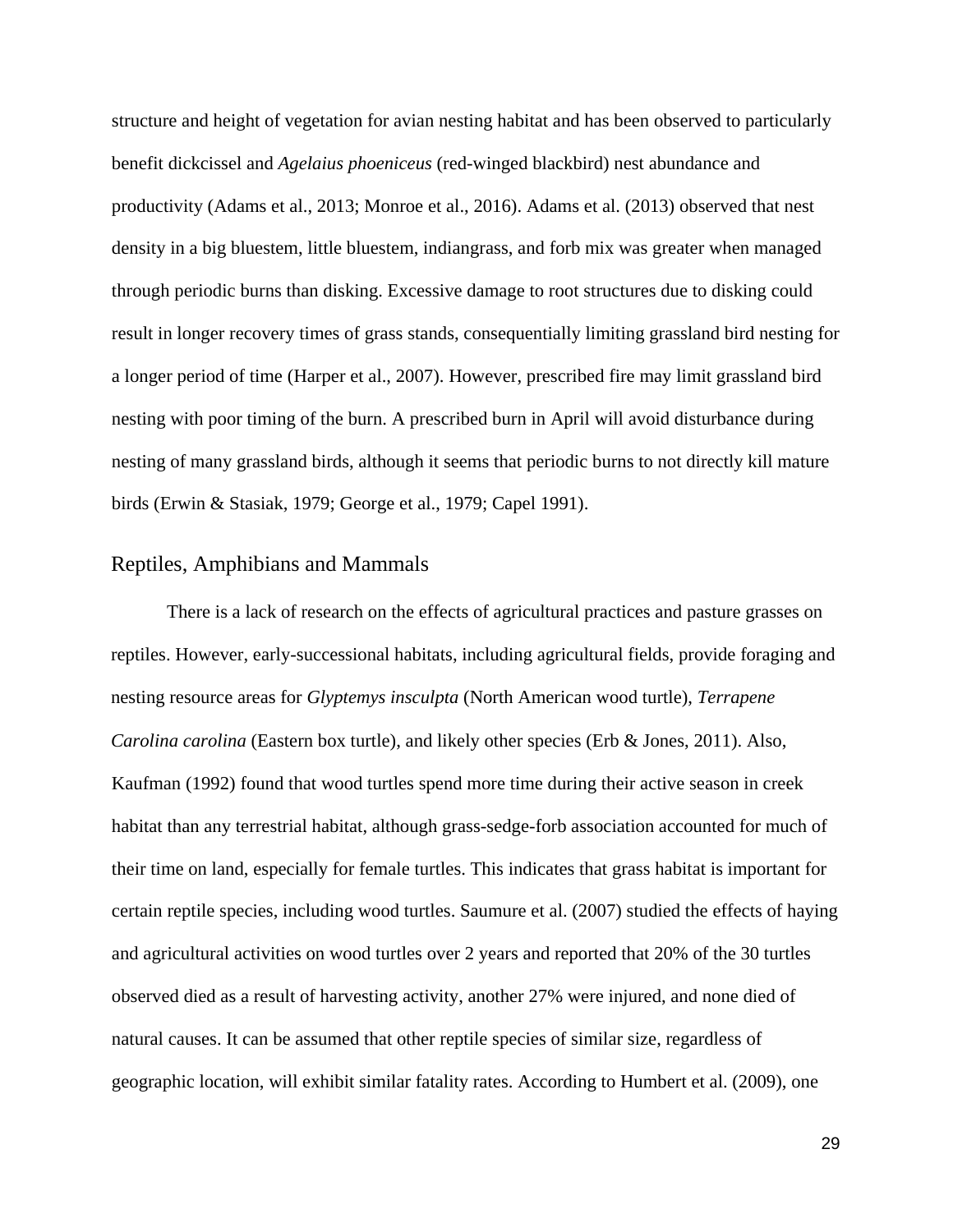study has focused on the relationship between grass harvesting and wildlife body size, reporting that smaller individuals are less vulnerable than larger ones, likely due to blade height. On the other hand, Saumure et al. (2007) noted higher mortality rates in juvenile wood turtles when compared to adults but concluded that this may be due to fully ossified carapaces of adults that may aid in surviving an injury rather than death despite larger body size than juveniles. Also, some wood turtle fatalities were the result of burying from erosion, rather than direct encounters with mowing or other harvesting equipment (Saumure et al., 2007). Juvenile wood turtles frequently relocate to hayfield banks, where they can be buried by severe erosion or dredging to stabilize banks (Tuttle & Carroll, 2005). Reptiles located in bank habitats would benefit from NWSGs, which are excellent for mitigation of erosion and bank stabilization. Cutting grasses at height of 10 cm or greater is recommended for reducing turtle mortality, and may also increase yield, reduce erosion, and decrease wear on machinery (Saumure et al., 2007). Similarly, Erb and Jones (2011), suggest that mower blade height, if higher than 15 cm, does not impact turtle mortality rates. Cutting height could likely be lowered for the second harvest as turtles will naturally flee toward banks before the second harvest (Saumure et al., 2007). However, mortality can also occur due to crushing by equipment tires, regardless of cutting height (Erb & Jones, 2011).

A few studies have focused on the impacts of hay harvesting on amphibians, possibly due to concerns about birds, which feed on amphibians (Humbert et al., 2009). According to Humbert et al. (2009), one study reported that over 25% of the amphibian population was injured or killed by a single mowing event using rotary mowers at a height of 7 to 8 cm. The higher cutting height of NWSGs than cool-season forage alternatives is likely beneficial for reptiles and amphibians, especially those of greater body size.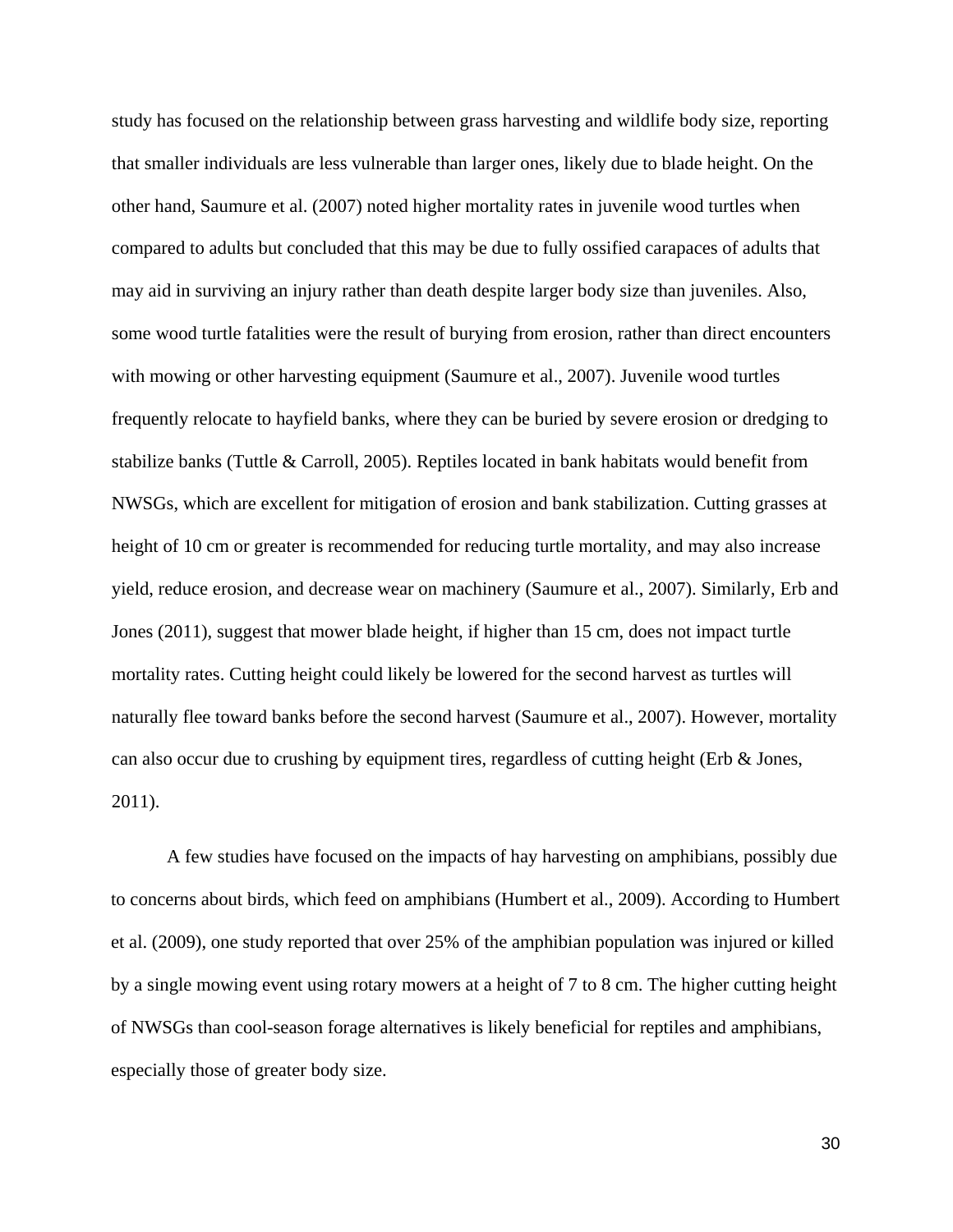Native warm-season grass establishment, even when limited to crop field buffers, can benefit a number of mammal species by supporting their daily movement across a network of habitat patches (Adams et al., 2013; Ekroos et al., 2016). Habitat quality is enhanced due to the growth habit of bunchgrasses which is upright with gaps of bare ground (Capel, 1991). Bunchgrass growth provides protective overhead cover, allows for native forb and legume establishment in gaps, and facilitates free movement of mammals through gaps of bare ground (Capel, 1991; Miller & Dickerson, 1999). In fact, coverage of forbs in NWSG fields has been observed to be greater than that of cool-season grass fields (Klimstra et al., 2015).

Biomass productivity, habitat, and forage quality of NWSGs and associated forbs can support large herbivores such as *Odocoileus virginianus* (white-tailed deer), *Bison bison* (bison) and small mammals such as *Geomys bursarius* or *Thomomys talpoides* spp. (single pocket gopher) (Moser et al., 2004; Ryan & Marks, 2005). Although published research has not addressed this idea specifically, it is possible that establishment of NWSG stands could help bridge prairie fragments and restore habitat for historical prairie mammal species.

Small mammals are valuable for their role in seed dispersion, and as predators and prey (Klimstra et al., 2015). Producers with interest in game animals should consider ecological benefits of small mammals. Several small mammal species including *Spilogale putorius* (eastern spotted skunk), *Vulpes velox* (swift fox), *Puma concolor* (mountain lion), *Mustela nigripes*  (black-footed ferret), *Lepus townsendii* (white-tailed jackrabbit), *Taxidea taxis* (badger), *Cynomys ludovicianus* (black-tailed prairie dog), have been greatly impacted by the loss of NWSG prairies and are now rare or no longer free ranging (Moser et al., 2004). Klimstra et al. (2015) found the abundance of *Sigmodon hispidus* (hispid cotton rats) to be greater in hayed NWSG fields of little bluestem, big bluestem, and indiangrass than hayed non-native cool-season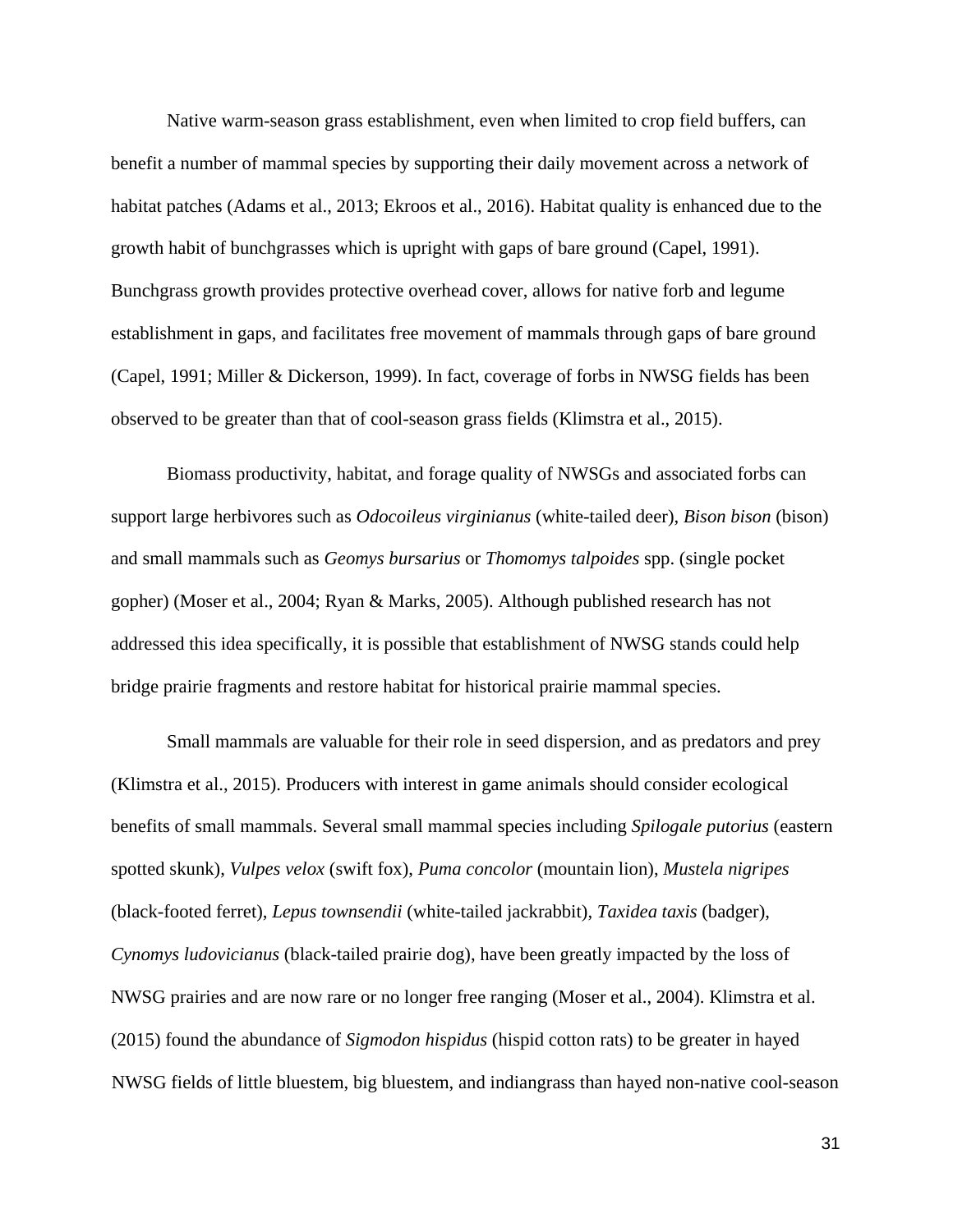grass fields of tall fescue or orchardgrass. Likewise, other habitat specialists would probably benefit similarly to NWSG habitat when compared to cool-season grasses.

According to Erwin and Stasiak (1979), mammals have varying susceptibility to spring prescribed burns commonly used to manage NWSGs. In a spring burn of big bluestem, little bluestem, indiangrass, and switchgrass, there was no direct mortality of small mammals using underground nests, however, other small mammals were sometimes killed. Prescribed burns are not always feasible for managing NWSG pastures, but where they are employed, leaving 25% of the area unburned may serve as a refuge where wildlife preservation is an objective (Erwin  $\&$ Stasiak, 1979). Similarly, resting some NWSG fields or parts of fields can provide refuge for small mammals during haying (Klimstra et al., 2015).

Native warm-season grasses can provide valuable wildlife habitat when properly managed. To preserve ground fauna (amphibians, turtles, and small mammals) cutting height should 10 cm or higher according to several sources (Saumure et al., 2007; Humbert et al., 2009). This is much lower than the recommended grass height for many grassland birds. Timing of harvest and frequency of harvest should also be considered. The impact of cutting height and machinery on various wildlife has been addressed, but the impact of post-cutting stages of harvest such as curing, raking, baling, and transport, is largely unknown. Some sources suggest leaving areas of uncut grassland as shelter for wildlife, although this may not be feasible (Gardiner & Hassall, 2009; Moser et al., 2004). Patch-burn grazing (PBG), a management system using rotational burning, seemingly benefits native grassland wildlife while serving as a promising rangeland management tool (Hovick et al., 2014; NcNew et al., 2015). Where burning is not an option, proper grazing management is important to conserve wildlife habitat and avoid damage by overgrazing of NWSG pastures.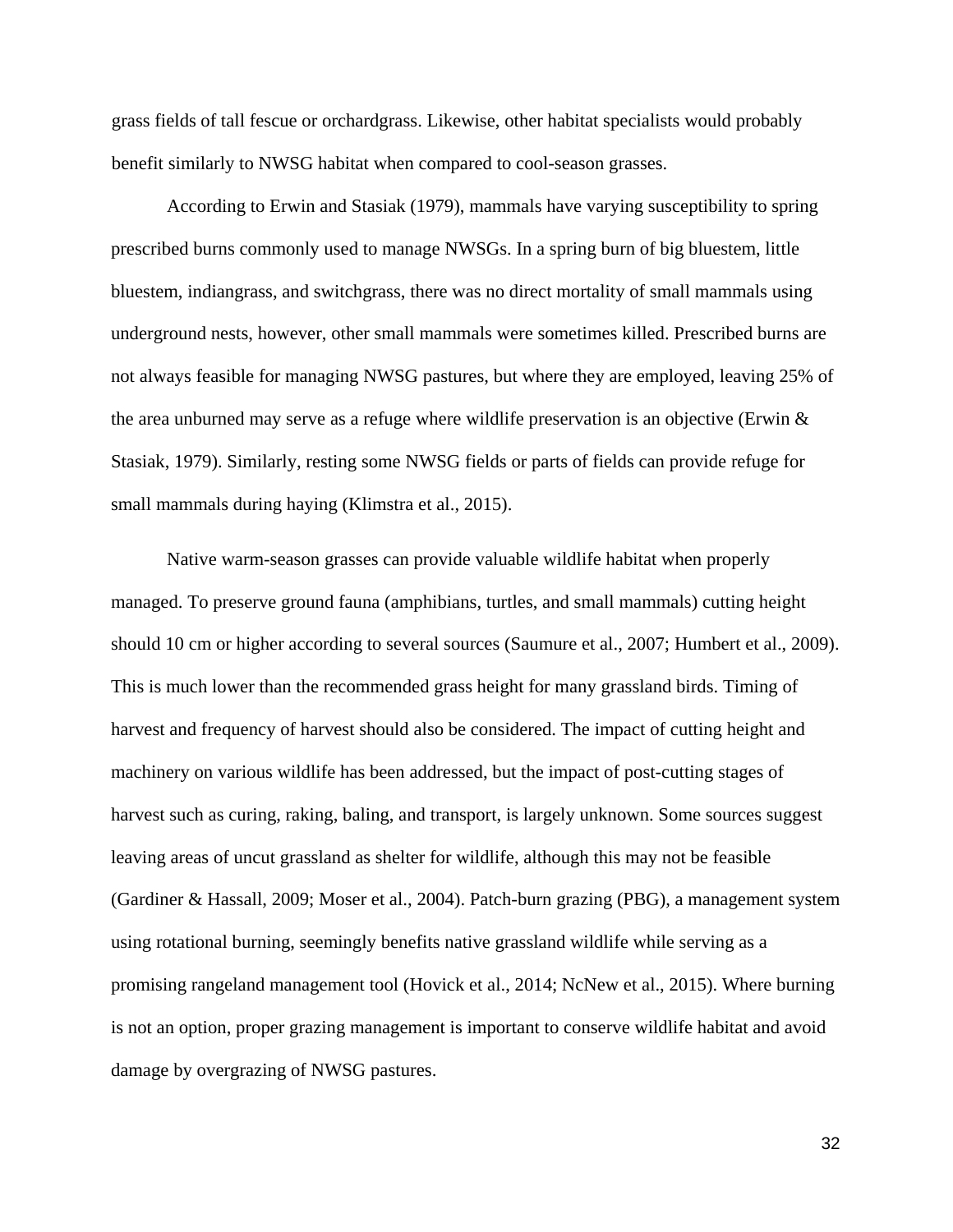# <span id="page-35-0"></span>**Pollinators**

The loss of native, wild insect pollinators and resulting economic ramifications are a major concern. Pollination services are highly valuable in agricultural lands. Beneficial arthropods provide an estimated \$3.1 billion worth of pollination services each year to crops (Issacs et al., 2009). Another estimate claims that between 1995 and 1998, more than \$14 billion in average annual value of fruit, nut, vegetable, and field crops in the United States can be attributed to *Apis mellifera* (honey bees) alone (Lamp et al., 2007). Hines and Hendrix (2005) state that *Bombus spp.* (bumble bees) provide billions of dollars' worth of pollination services to endangered native plant species and various crop species. However, according to Lamp et al. (2007), honey bees account for the majority of insect pollination in United States crop production at around 80%. Most grasses are self-compatible and can be pollinated by wind, however, selfincompatible species require cross pollination, which results from insect pollinators or wind (Lamp et al., 2007). Switchgrass, big bluestem, little bluestem and indiangrass are cross pollinated and produce essentially no seed when self-pollinated (Chen & Boe, 1988; Gustafson et al., 2001; Martínez-Reyna & Vogel, 2002). Many species of insects can pollinate forage plants, but specialist bee species are primarily responsible for cross pollination of natural plant species and crops. Thus, declining bee numbers negatively impacts crop yields and consequentially, profits to farmers (Lamp et al., 2007; Isaacs et al., 2009).

Many bee species such as *Bombus muscorum* (large carder bee) favor open landscapes with the absence of trees, potentially including agricultural lands (Diekötter et al., 2006). Nectar, pollen, or both are required food for survival and reproduction of nearly all beneficial insects (Issacs et al., 2009). Management practices in intensive agricultural systems may limit essential resources for sustaining populations of pollinators. Certain bee species can benefit in the short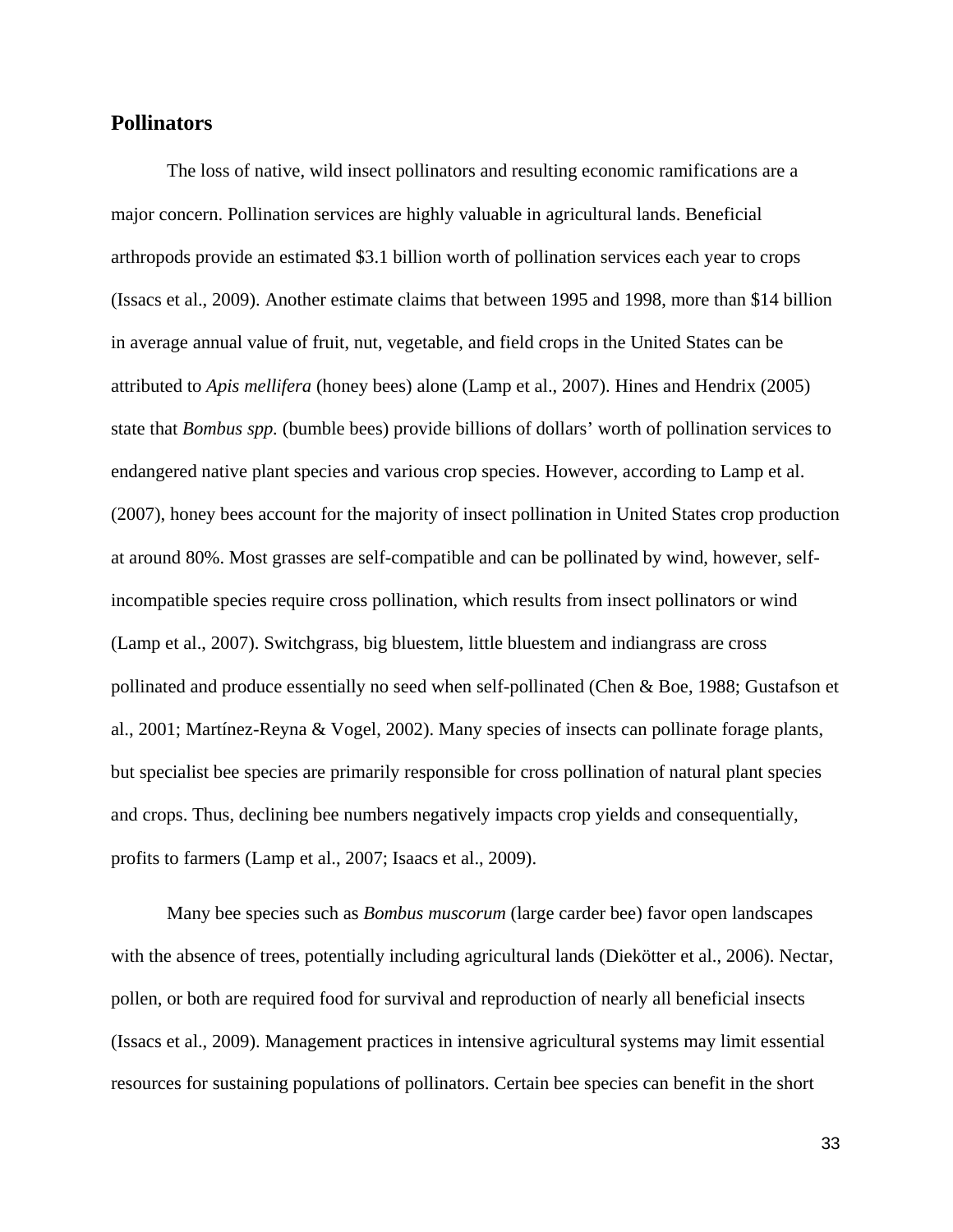term from mass-flowering crops, but monocultures only provide floral resources during a limited timeframe, do not support all pollinator species, and do not provide adequate nutritional diversity (Williams et al., 2015). It is doubtful that row crops such as corn and soybeans which do not require insects for pollination provide much value as resources for pollinators. In fact, genetically modified crops, primarily corn and soybeans, with *Bacillus thuringiensis* (Bt) endotoxins for insect resistance has caused some concern about potential impacts on pollinators, specifically butterflies. However, studies have not shown significant adverse effects of Bt crops on nontarget insects (O'Callaghan et al., 2005). As a result, the spread of agricultural land greatly limits nectar and pollen resources as well as nesting and hibernating sites for bees (Diekötter et al., 2006). On the other hand, biodiversity of native perennial flowering plants could benefit pollinators (Issacs et al., 2009). Native warm-season grass dominated prairies often contain abundant and diverse floral resources suitable for many pollinators. Habitat management with a basis on establishing flowering plants provides critical food resources for beneficial insects (Issacs et al., 2009). The incorporation of pollinator habitat and foraging resources in agricultural systems is gaining popularity as a potential solution to the decline of pollinator species due to habitat destruction.

Some studies show that bumble bees have extensive potential foraging distances of up to 6 miles over several days (Walther-Hellwig & Frankl, 2000; Goulson & Stout, 2001). Hines and Hendrix (2005) sought to study resource availability in restored and native prairies and the influence on bumble bee diversity. Floral resources were quantified and compared between native tallgrass prairie remnants and restored prairies surrounded by row crops, pasture, deciduous woodlots, and suburban development. Floral resource availability in grasslands was an important indicator of bumble bee diversity. Bumble bee abundance was predicted more accurately by a model based on the percentage of grassland in the surrounding landscape than a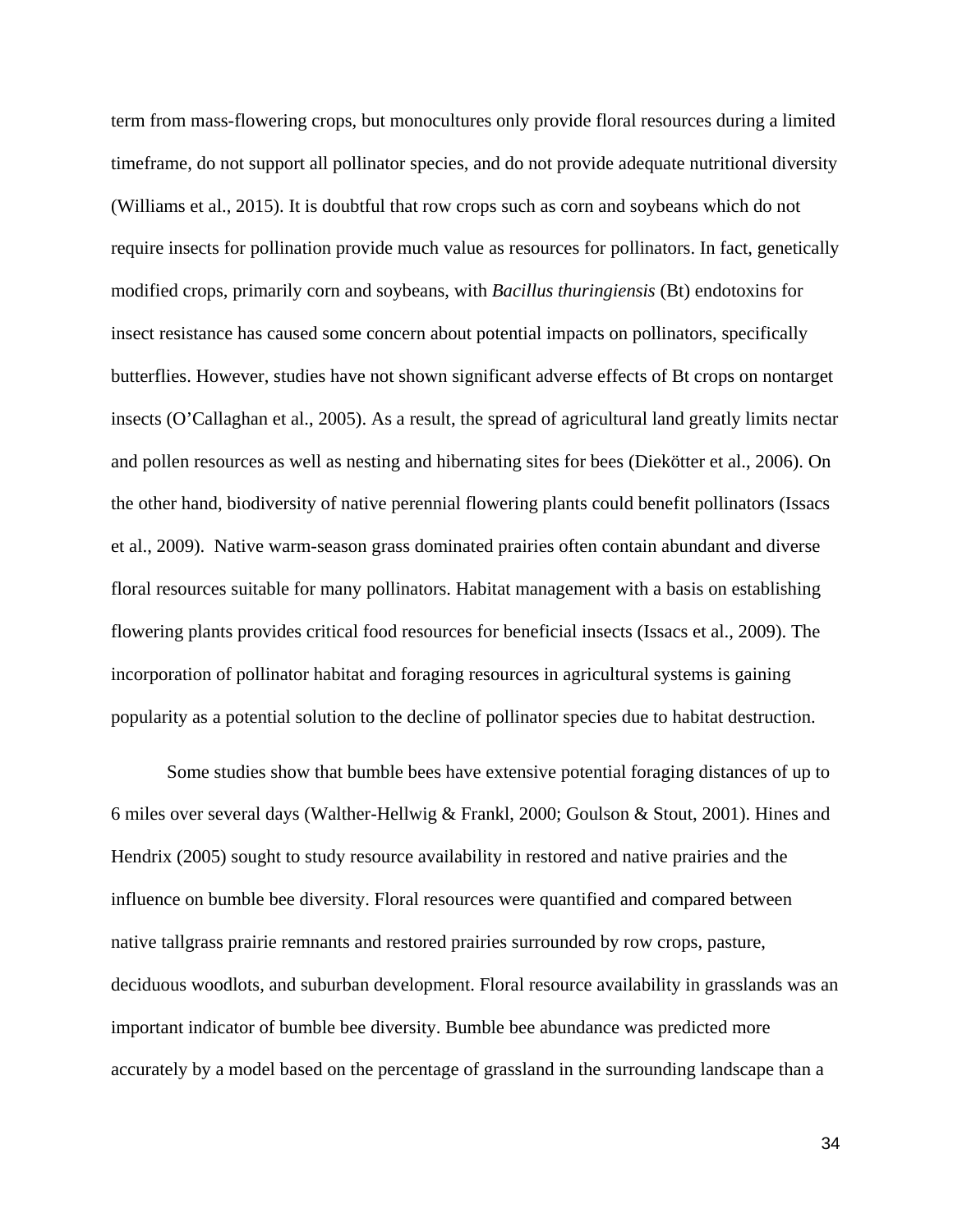model based on the abundance of plants used by bumble bees at a particular site, illustrating the importance of grassland habitats (Hines & Hendrix, 2005). Additionally, grasslands provide nest sites for queen bumble bees, which prefer withered grass and bunch grasses for nesting places. Almost 90% of the queen bumble bees observed in one study exhibited nest seeking behavior in patches with bunchgrasses as opposed to habitat areas with new grass, annual crops, patches with frequent stones, and patches with moss (Svensson et al., 2000). Mechanical disturbances such as plowing and harvesting disturb bunchgrass nesting habitat. However, incorporation of NWSGs in forage and cropping systems with proper grazing and harvesting management during critical nesting periods could be a successful pollinator conservation strategy.

Hendrix et al. (2010) measured the diversity, richness, and abundance of bee communities in natural small prairies compared to large prairie reserves. Forbs in the prairies were also accounted for in the small prairies in terms of diversity and richness. Bee surveys have shown that numerous bee species are supported by native prairie plant species despite habitat fragmentation. Hendrix et al. (2010) found that site size was unrelated to bee diversity. Forest edges, field boundaries, roadsides, and other marginal grassy areas are suitable and common nesting sites for bumble bees (Svennson et al., 2000). Additionally, plant diversity was positively correlated with bee diversity, suggesting that small habitat fragments with high plant diversity are adequate for supporting bees. In areas dominated by agriculture, small, high quality habitats can be sufficient refuges for bees even when compared with large prairie reserves (Hendrix et al., 2010). Narrow and small grass habitats serve to connect larger resource patches and provide routes for pollinator movement between habitat fragments (Hines & Hendrix, 2005). Native plant species are visited significantly more than introduced species by foraging bumble bees (Hendrix et al., 2010). Plant species which have longer reproductive timespans were visited by the greatest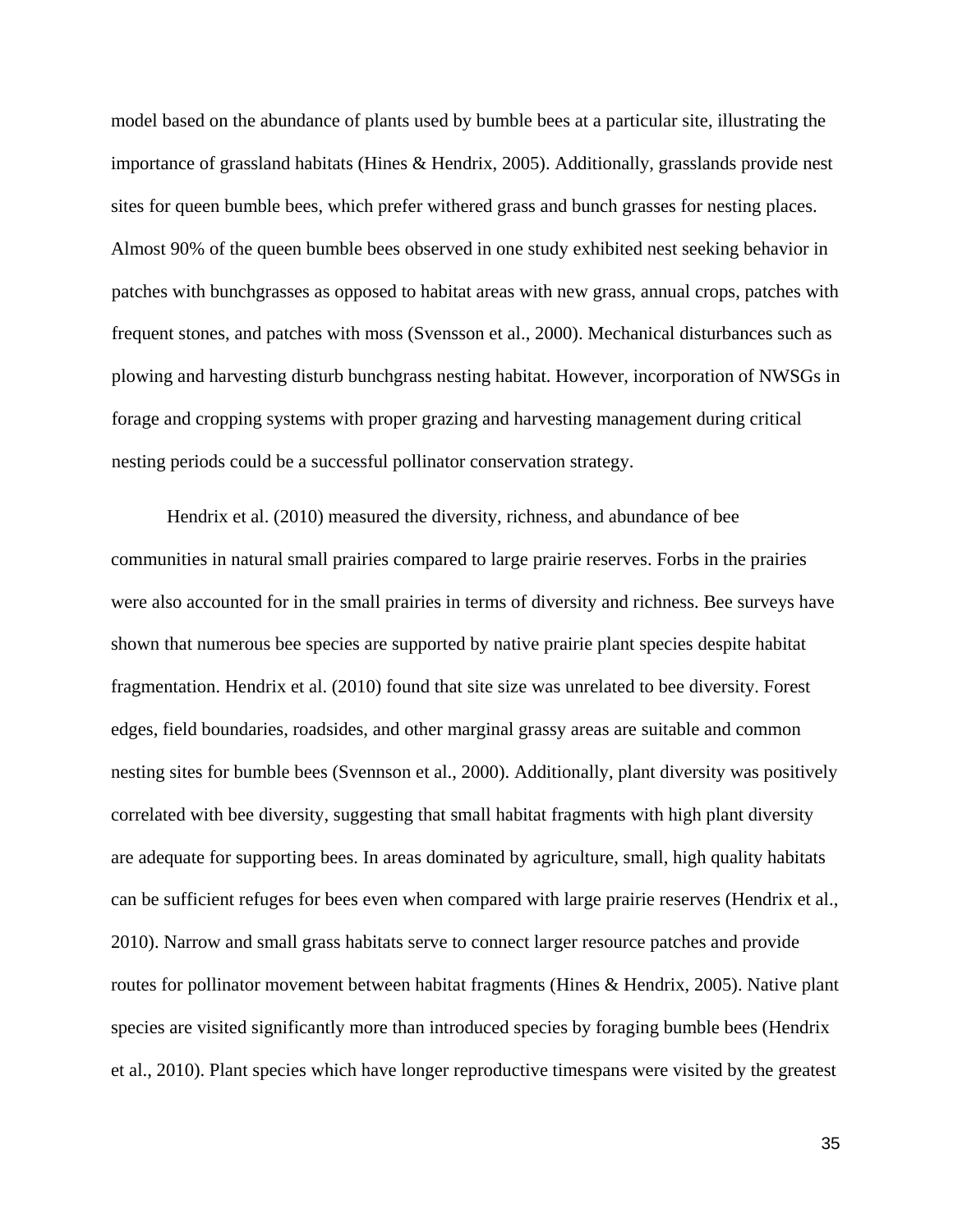number of bees and provide a consistent season long food base for many bee species. Overall, bee diversity is influenced by a number of factors other than simply physical size of habitat area (Hendrix et al., 2010).

Although bumble bees are more efficient in pollinating crops, butterflies contribute significantly to pollination in seed and fruit production. Butterflies respond quickly to changes in habitat and are good indicators of habitat quality (Stefanescu et al., 2009). The incorporation of legumes, forbs, and sedges with NWSGs may optimize resources for butterflies and other beneficial insects. Some studies have found that species richness of vegetation is positively correlated with insect abundance and species richness (Knops et al., 1999; Haddad et al., 2001). This may be due to increases in floral abundance with increases in species richness. Several studies have found a strong correlation between floral abundance and butterfly abundance, suggesting improved butterfly habitat with incorporation of flowering legumes, forbs, and sedges in NWSG pastures (Reeder et al., 2005; Shepherd & Debinski, 2005; Vogel et al., 2007; Myers et al., 2012). For example, Myers et al. (2012) found that butterfly species richness doubled and butterfly abundance increased six fold in plots with grasses, legumes, forbs, and sedges when compared with mixtures of solely NWSGs or a switchgrass monoculture. Additionally, grassland specialist butterflies require specific plant species to inhabit an area (Stefanescu et al., 2009). The abundance of floral resources is significantly higher with the inclusion of legumes, forbs, and sedges, contributing greatly to increased butterfly species richness and abundance (Myers et al., 2012).

A study by Stefanescu et al. (2009) suggested that species richness of habitat generalist butterflies, and possibly other generalist herbivores, is related to biomass production rather than plant species richness. Native warm-season grasses tend to be taller due to growth habit and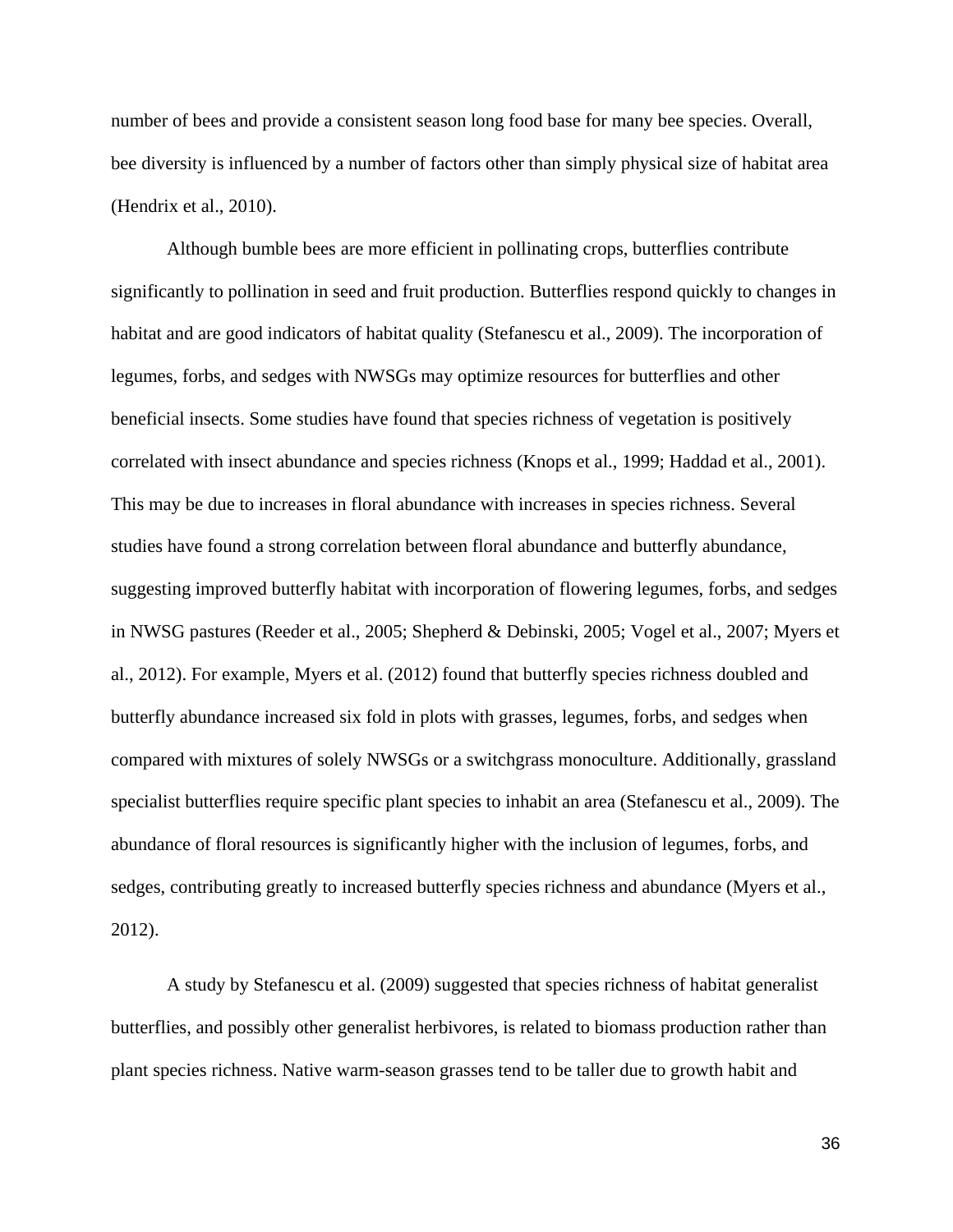management practices, likely enhancing butterfly habitat. Reeder et al. (2005) found a greater abundance of habitat-sensitive butterfly species in vegetation with greater height and vertical density, indicating that grassland butterflies may need habitat structure of tall grasses. Greater butterfly abundance and species richness is probably related to a combination of favorable habitat structure of tall grasses and greater abundance of floral resources, not necessarily species richness alone. In general, cutting reduces abundance and diversity of grassland invertebrates and butterflies are particularly susceptible (Humbert et al., 2009; Dover et al., 2010). Native warmseason grasses are typically cut higher than traditional forage species, which may prevent some butterfly mortality during the harvesting process. If management objectives include maintaining butterfly populations in NWSG forage lands, it would be beneficial to incorporate legumes, forbs, and/or sedges.

Flower-rich native warm-season grasslands can provide habitat for pollinators such as butterflies and bumble bees, which in turn provide pollination services for many cropping systems (Öckinger & Smith, 2007). Grazing intensity is negatively correlated with species richness of bumble bees (Söderström, 2001), so systems which use NWSGs for cattle forage should rotate grazed and harvested fields to allow pollinators to nest and forage in undisturbed fields. Additionally, mowing and other harvesting processes should be carefully managed if pollinator biodiversity is a primary objective. Overall, much potential exists in using NWSGs in forage and cropping systems to promote pollinator diversity.

#### **Soil Erosion Control**

The ability of grasses to protect soil and water resources make them fundamental assets in improved environmental protection on agricultural lands (Sprague, 1974; Blanco-Canqui, 2010). Cropland soils are often susceptible to soil loss due to erosion due to lack of ground cover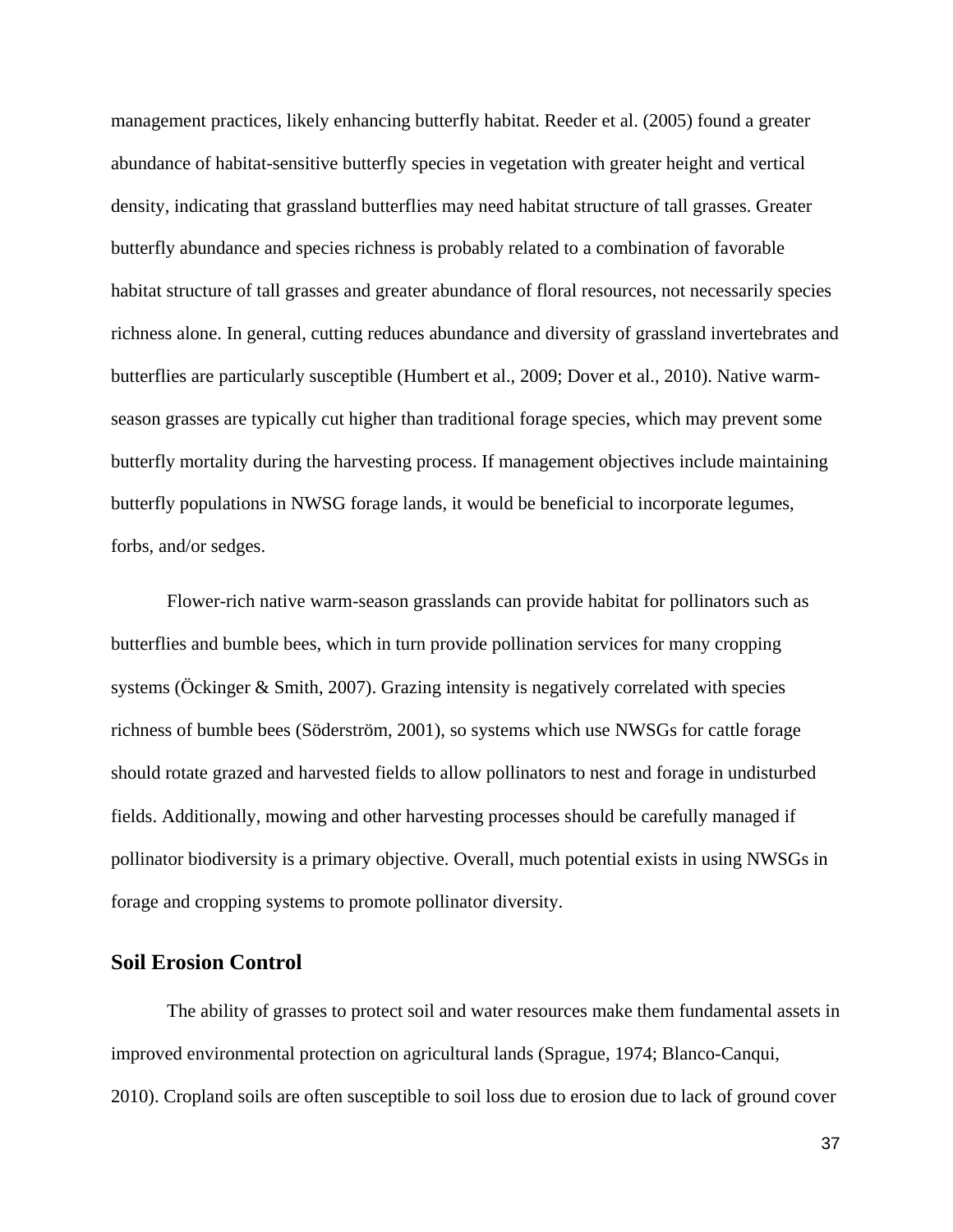(Raffaelle et al., 1997). Good cover of grasses and associated litter protects the surface of the soil from raindrop impact, keeping upper channels from being clogged with fine particles, preserving the integrity of open-ended macropores, and improving water infiltration (Sprague, 1974; Blanco-Canqui, 2010). In fact, soil erosion can be nearly eliminated by perennial grasses, which can be planted across entire landscapes or in buffer strips at the edges of cultivated fields (Wedin & Fales, 2009). Native warm-season grasses, in particular, are well-suited for establishment in marginal and erodible soils and this can be beneficial for slope stabilization on susceptible land.

The above ground biomass of NWSGs helps to slow runoff, allowing for greater sediment infiltration in the soil (Sprague, 1974; Rafaelle et al., 1997; Lee et al., 1998). Additionally, NWSGs have extensive root systems (1.5 m to 4.5 m in depth) compared to row crops and coolseason turf grasses, which helps keep soil in place (Moser et al., 2004; BlancoCanqui, 2010). Switchgrass, in particular, is ideal for filtering sediment and reducing runoff due to its strong stalks that remain stay upright under water flow and deep root system which stabilizes soil (Mersie et al., 1999). Lee et al. (1998) observed that switchgrass was more effective at sediment removal from surface runoff in the long term than cool-season grasses including smooth brome, *Phleum pretense* (timothy) and tall fescue. Native warm-season grasses have stronger stems and roots, taller growth, and usually produce more litter than cool-season grasses, improving their ability to trap runoff sediment and nutrients (Blanco-Canqui, 2010). For example, filter strips of switchgrass trapped 16% more sediment than equal width strips of fescue, and it took 4 m of fescue to reduce the same sediment equivalent of 0.7 m of switchgrass (Blanco-Canqui et al., 2004).

Belowground characteristics of NWSGs may help improve soil structural properties and thus provide greater opportunity for water quality improvement (Blanco-Canqui, 2010). When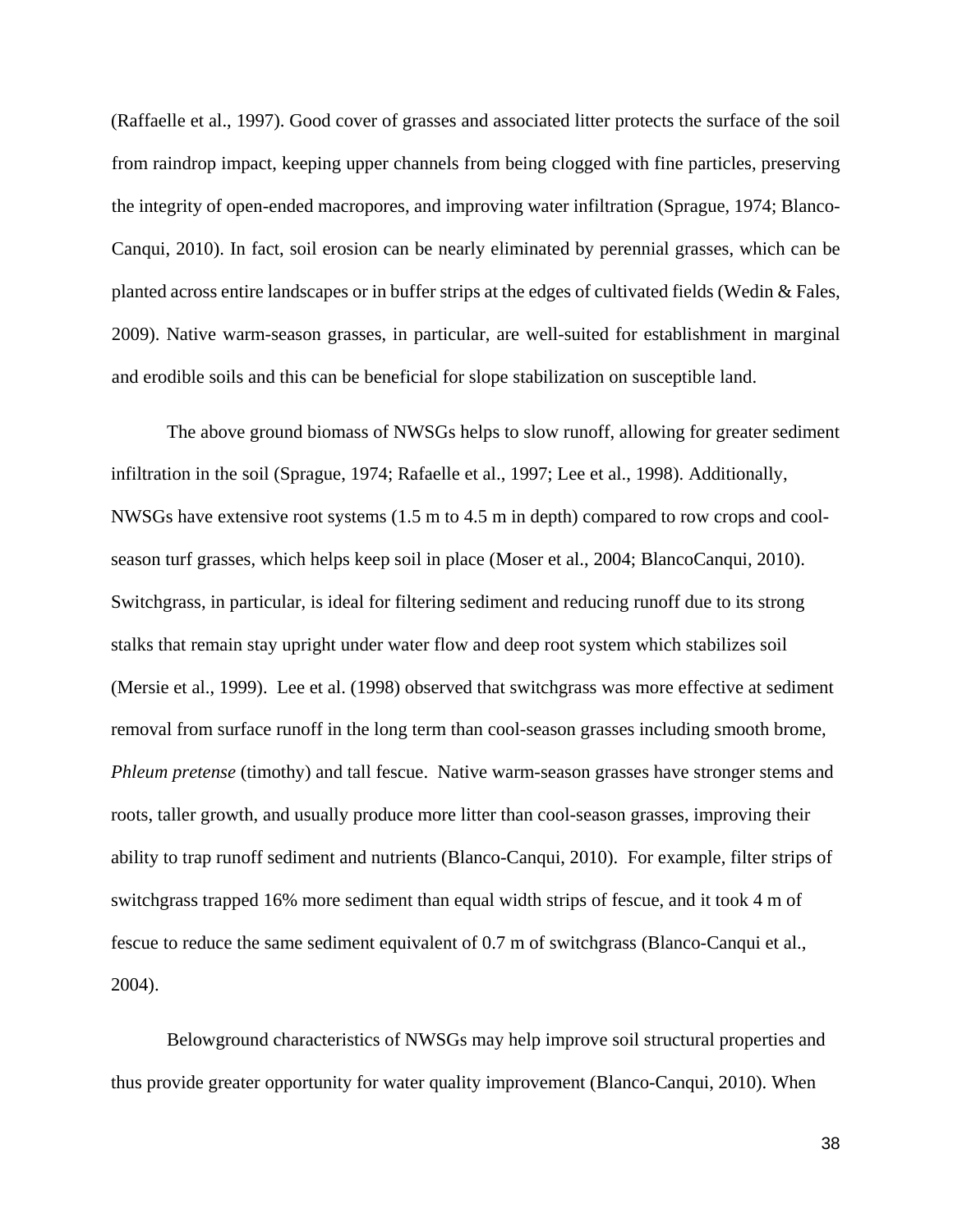compared to row crops, NWSGs have been shown to increase soil macroporosity and reduce bulk density (Bharati et al. 2002; Murphy et al. 2004; Rachman et al. 2004; Blanco-Canqui, 2010). After 10 years of grass establishment, macroporosity of soil under switchgrass hedges was found to be more than two times greater than soil under row crop management (Rachman et al., 2004). Another study reported 17% lower bulk density in soil under switchgrass than that of corn (Bharati et al., 2004). Native warm-season grasses also may reduce bulk density when compared to cool-season grasses. Murphy et al. (2004) found that soils under NWSG fields dominated by big bluestem and little bluestem had an average bulk density that was 10% lower than under smooth brome. This may be a function of differing management and increased traffic on the cool-season grass fields. It should be noted that measurable changes in soil properties due to NWSG establishment may not be observed for many years (Blanco-Canqui, 2010).

Soil hydraulic properties such as water infiltration, hydraulic conductivity, and water storage are positively correlated with improvements in soil structural properties due to NWSG establishment. For example, water infiltration over a 60-minute interval was five times greater under switchgrass compared with row crops (Bhatari et al. 2002). Studies have also shown that soil moisture content under switchgrass is greater than under crop fields (Bhatari et al., 2002; Rachman et al. 2004). One study showed that switchgrass reduced surface runoff by 11% when compared to bare soil (Mersie et al. 1999). Increases in macroporosity and decreases in bulk density associated with establishment of NWSGs are important factors in improvement of hydraulic conductivity. Rachman et al. (2004) observed hydraulic conductivity within switchgrass hedges 18 times greater than a row crop system. Nevertheless, it may take 15 years or more to observe increases in hydraulic properties associated with NWSG establishment (Corre et al., 1999; Blanco-Canqui, 2010). This may explain why Bhatari et al. (2002) found greater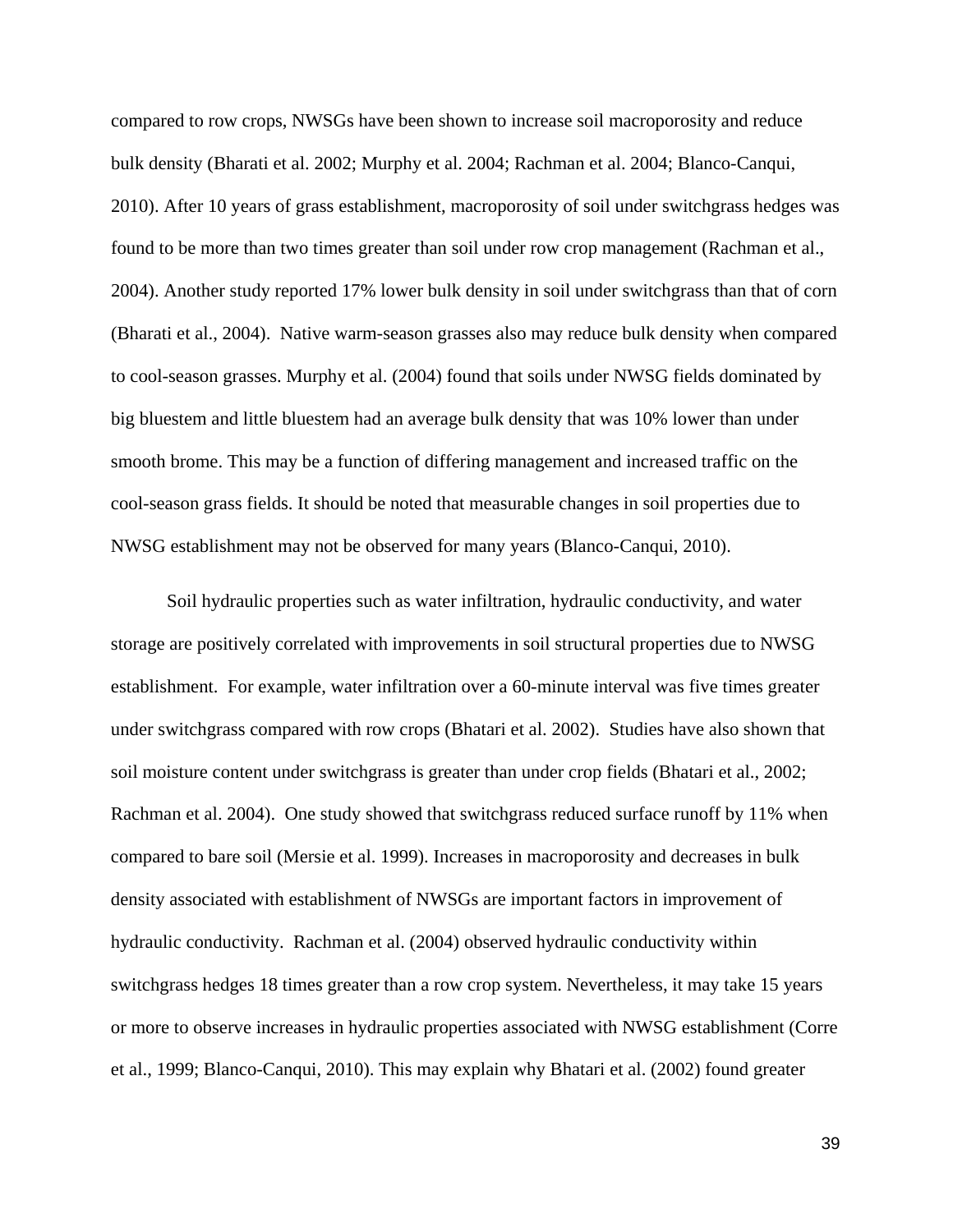infiltration rates under cool-season grass sites dominated by smooth brome, timothy, and *Poa pratensis* L. (Kentucky bluegrass) than under switchgrass, which had only been established for six years.

As a result of improved soil hydraulic properties and greater infiltration rates in NWSG soils, pesticide runoff can be reduced. Infiltration rate is critical in the removal of pesticides from surface runoff and increases greatly with the presence of grasses compared with unvegetated soils (Mersie et al., 1999; Belden & Coates, 2004). Rankins et al. (2001) showed that initial runoff losses of fluometuron and norflurazon herbicides used in cotton production were reduced by 53% and 46% respectively by 3 m x 4 m filter strips of big bluestem, eastern gamagrass, and switchgrass. Losses of atrazine and metolachlor in another experiment were reduced by 11% and 15% respectively in 0.9 m x 2 m tilted beds planted with switchgrass when compared to those with bare soil (Mersie et al., 1999). Similarly, Belden and Coates (2004) found that mixed prairie grasses, including big bluestem, switchgrass, and indiangrass, were more effective than smooth brome, tall fescue, or individual NWSGs at degrading atrazine and metolachlor. Leached atrazine and metolachlor were 30% and 11% lower respectively, in mixed NWSGs compared to fescue. Additionally, the mixed NWSGs increased atrazine mineralization by 260% and formation of metolachlor-bound residue by 760% when compared to unvegetated soil columns (Belden & Coates, 2004).

Native warm-season grasses can serve as windbreaks, reducing wind erosion in susceptible areas (Moser et al. 2004). Native warm-season grasses leave residues on the soil surface which inhibit erosion of the soil due to wind (Blanco-Canqui 2010). It has been observed that when compared to tillage, no-till management has little influence on dry aggregate stability of soil, which is a significant indicator of wind erodibility of soil (Blanco-Canqui & Lal, 2009).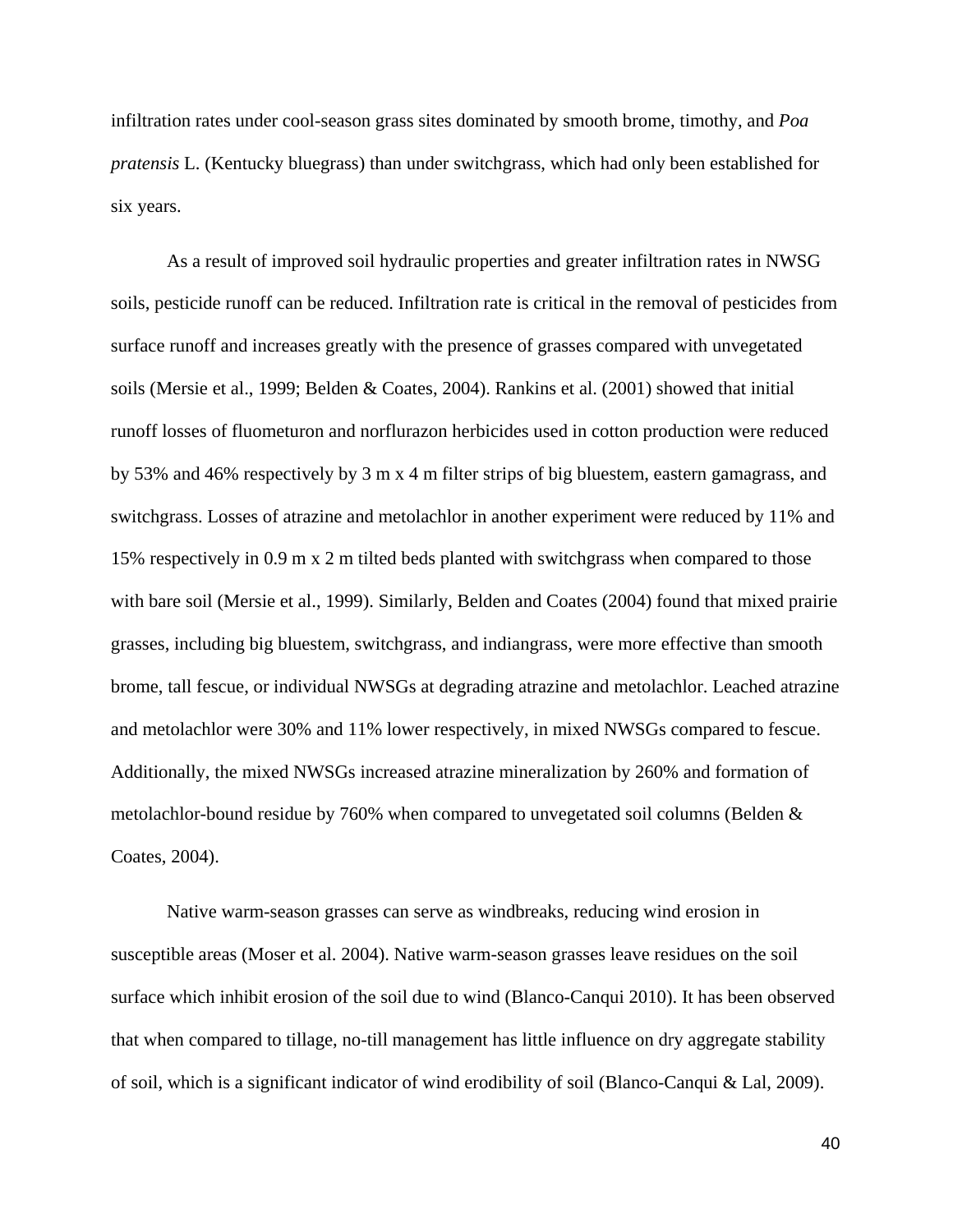Unlike trees which buffer wind at great heights, grasses control wind velocity near the soil surface, effectively reducing erosion (Blanco-Canqui, 2010). This benefit is particularly substantial in northern climates where snowfall is common and the stubble associated with NWSGs traps snow, protecting the soil from wind erosion and increasing infiltration (Fargione et al. 2009). Bilbro and Fryrear (1997) found switchgrass to be a more effective wind barrier than *Habiscus cannabinus* (kenaf), *Sorghum bicolor* (forage sorghum), and slat-fencing throughout the winter. These protective effects were due to the longevity of stem biomass, minimal leaf drop, and high resistance to lodging.

### **Carbon Sequestration**

Carbon sequestration is an important ecosystem service by which plants, including NWSGs, store carbon in their biomass and soils. Unlike forests, grasslands primarily store carbon in the soil rather than in the vegetation (Boller et al., 2010). Some photosynthate travels through plant roots and fallen litter into the soil, where it is decomposed and either returned to the atmosphere through respiration and leaching or stabilized as a component of soil organic matter (SOM). The carbon in the SOM that is stabilized has a half-life of decades to centuries in the soil. The provision of carbon sequestration in the soil can mitigate climate change through the transfer of carbon from the atmosphere to stable forms in soil (Powlson et al., 2011). However, land use changes have hindered the carbon sequestration and storage capacity of ecosystems (White et al., 2000).

Carbon sequestration is associated with increased soil organic carbon (SOC) stocks, which provides more fertile soils with improved properties such as reduced bulk density, increased water holding capacity, improved soil structure and increased microbial activity. Grasslands account for an estimated 34% of global carbon stocks on land (Boller et al., 2010).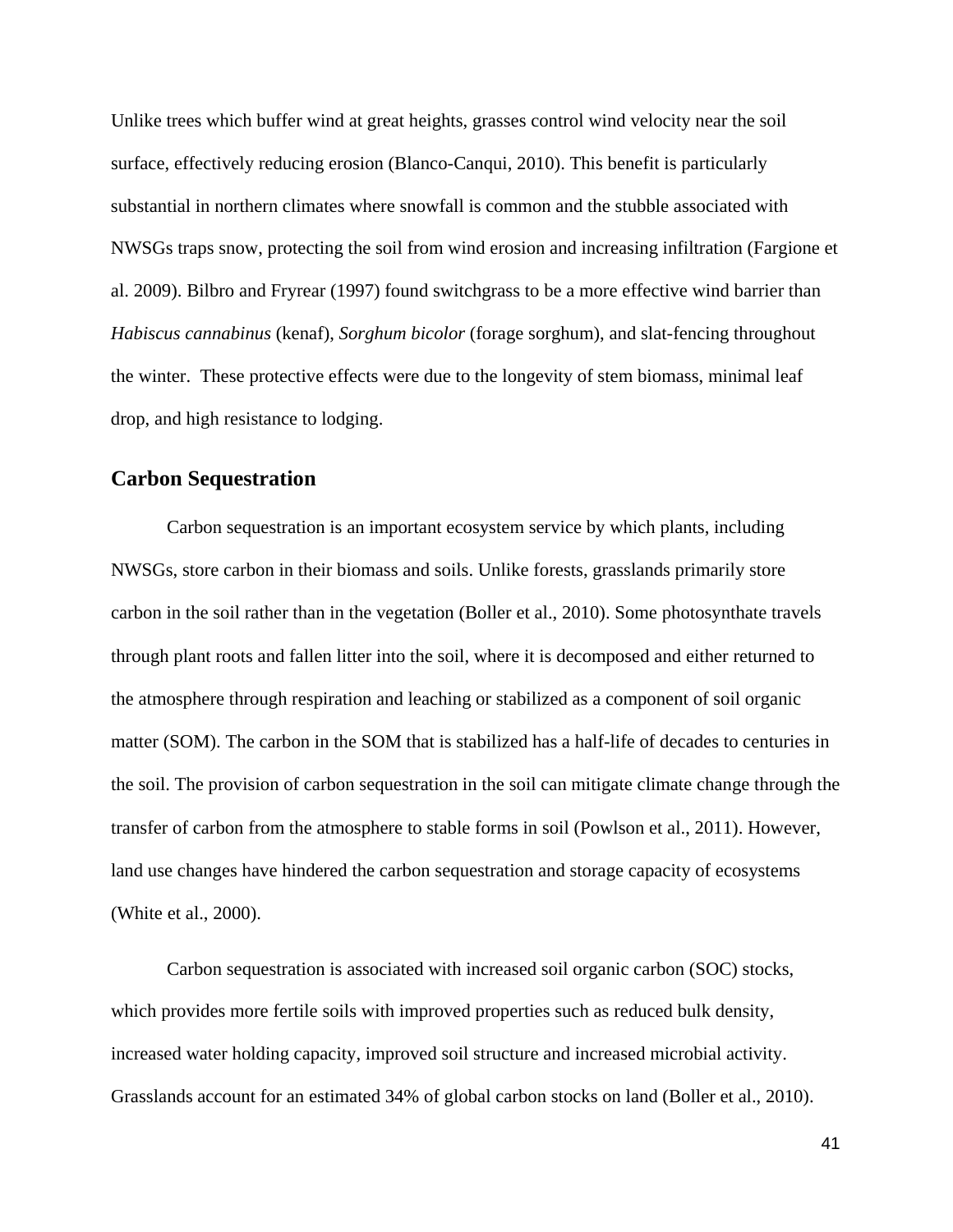Soil organic carbon stocks are depleted by intensive agriculture and land use change from grassland or forest cover to cultivation. A compilation of data shows that land use change from pasture to cropland results in a 59% decrease in SOC stocks on average (Söderström et al., 2014). Oxidation, mineralization, leaching, erosion, and minimal SOM return further complicate the problem in cultivated land. Conversely, a change in land use from cultivation to forest or grassland will essentially always result in an increase in SOC because cultivated soils generally have a much lower SOC content (Powlson et al., 2011). After establishment of grass or trees, the rate of SOC increase will plateau at a new SOC equilibrium (Powlson et al., 2011). The incorporation of NWSGs as a summer forage resource to increase forage production also may increase SOM and initiate carbon sequestration (Conant et al., 2001). The largest terrestrial global organic carbon stock is in the soil, consisting of approximately twice the atmospheric carbon levels (Jobbagy & Jackson, 2000; Purakayastha et al., 2008; Powlson et al., 2011). Cultivated soils account for 12% of the SOC stock and over 33% of the global land surface is represented by agricultural soils (Söderström et al., 2014). This presents a substantial opportunity to influence atmospheric carbon concentration with agricultural management practices (Powlson et al., 2011; Söderström et al., 2014).

Conant et al. (2001) states that conversion of land from cultivation to grassland is among the most significant management practices to increase the rate of carbon sequestration compared to fertilization, improved grazing management, sowing of legumes, earthworm introduction, and irrigation management improvements. Soil organic carbon distribution through the soil profile is heavily influenced by vertical root distributions and allocation of roots and shoots (Jobbagy & Jackson, 2000). Below ground production associated with sowing perennial NWSGs increases below ground carbon inputs, potentially resulting in increased SOC (Conant et al., 2001;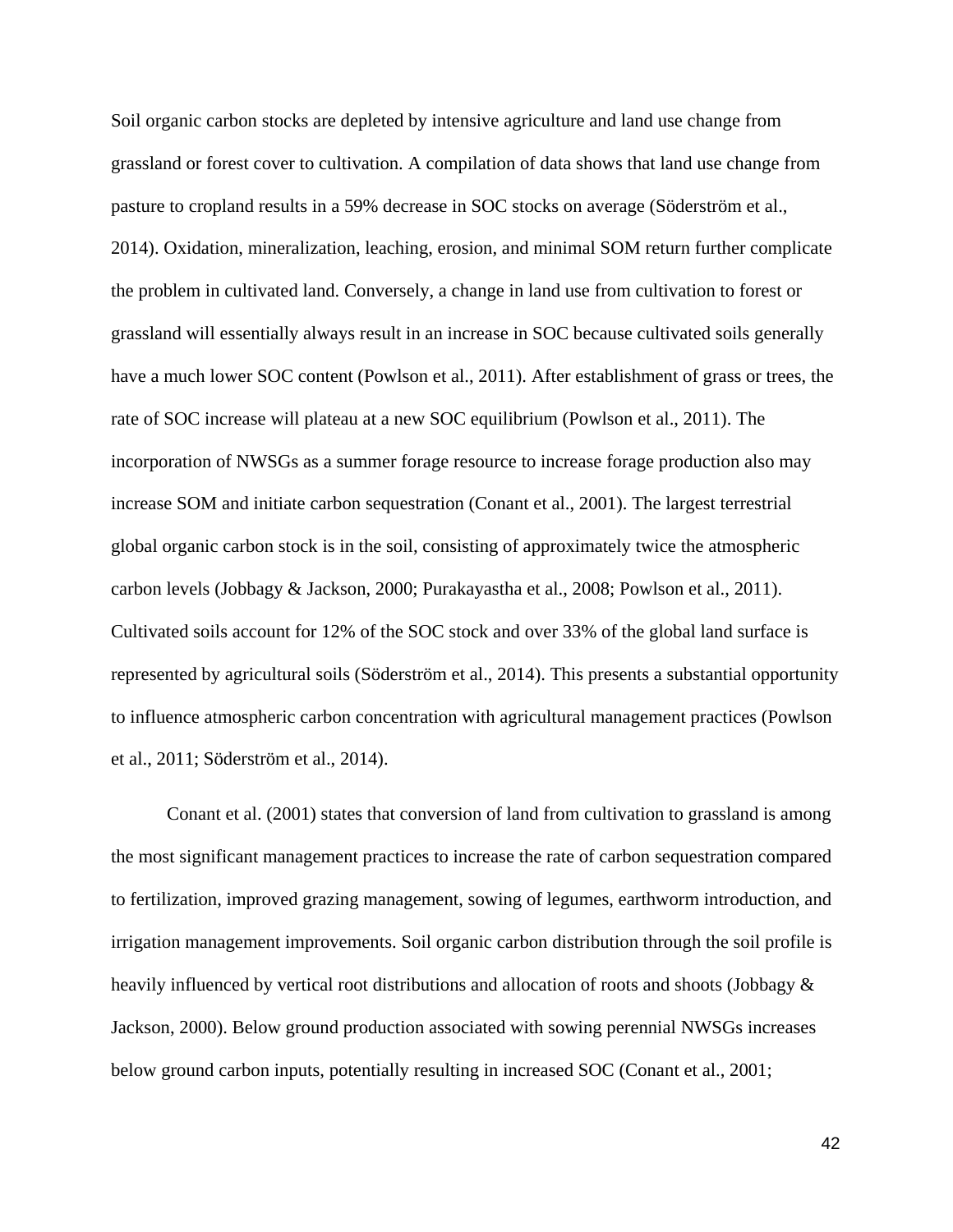Rosenzweig et al., 2016). Tillage usage in cropland reduces SOC and increases soil erosion (Liebig et al., 2005). Data shows that soil carbon stocks can increase 19% after a land use change from cropland to pasture (Söderström et al., 2014) or over 3% annually (Conant et al., 2001). The use of NWSGs is feasible as an inexpensive and efficient method of improving carbon sequestration to mitigate atmospheric  $CO<sub>2</sub>$  accumulation, decrease soil erosion, and improve nutrient and water retention of the soil and overall soil quality.

The rate of carbon sequestration by NWSGs has proven to be highly variable due to climatic variables, native vegetation, grass species, fertilization, soil type, nutrient status, original soil carbon and establishment status of the grasses (Conant et al., 2001, Omonode & Vyn, 2006). Liebig et al. (2005) found greater SOC at depths of 30-90 cm within switchgrass stands when compared to cultivated cropland. Similarly, Omonode and Vyn (2006) found that switchgrass stands generally have higher SOC than mixed grass stands of big bluestem, indiangrass, and little bluestem. Native warm-season grasses stored 9% more SOC than croplands while switchgrass alone stored 8% more SOC than mixed NWSG stands (Omonode & Vyn, 2006). However, Bonin et al. (2014) found that carbon inputs were higher with diverse native grass mixtures than with switchgrass monocultures. The most diverse mixture in this study included several forbs, legumes, and a C3 grass rather than exclusively NWSGs which may explain some differences in conclusions (Bonin et al., 2014). Switchgrass is estimated to produce more root biomass annually at greater depths (30 cm or deeper) than wheat and corn crops (Gregory et al., 1978; Zan et al., 2001; Frank et al., 2004). Greater rooting depth and biomass may increase SOC storage at higher depths in perennial grassland soils compared to annual row crops (Liebig et al., 2005; Omonode & Vyn, 2006). Greater root biomass of NWSGs and rhizodeposition of photosynthetically fixed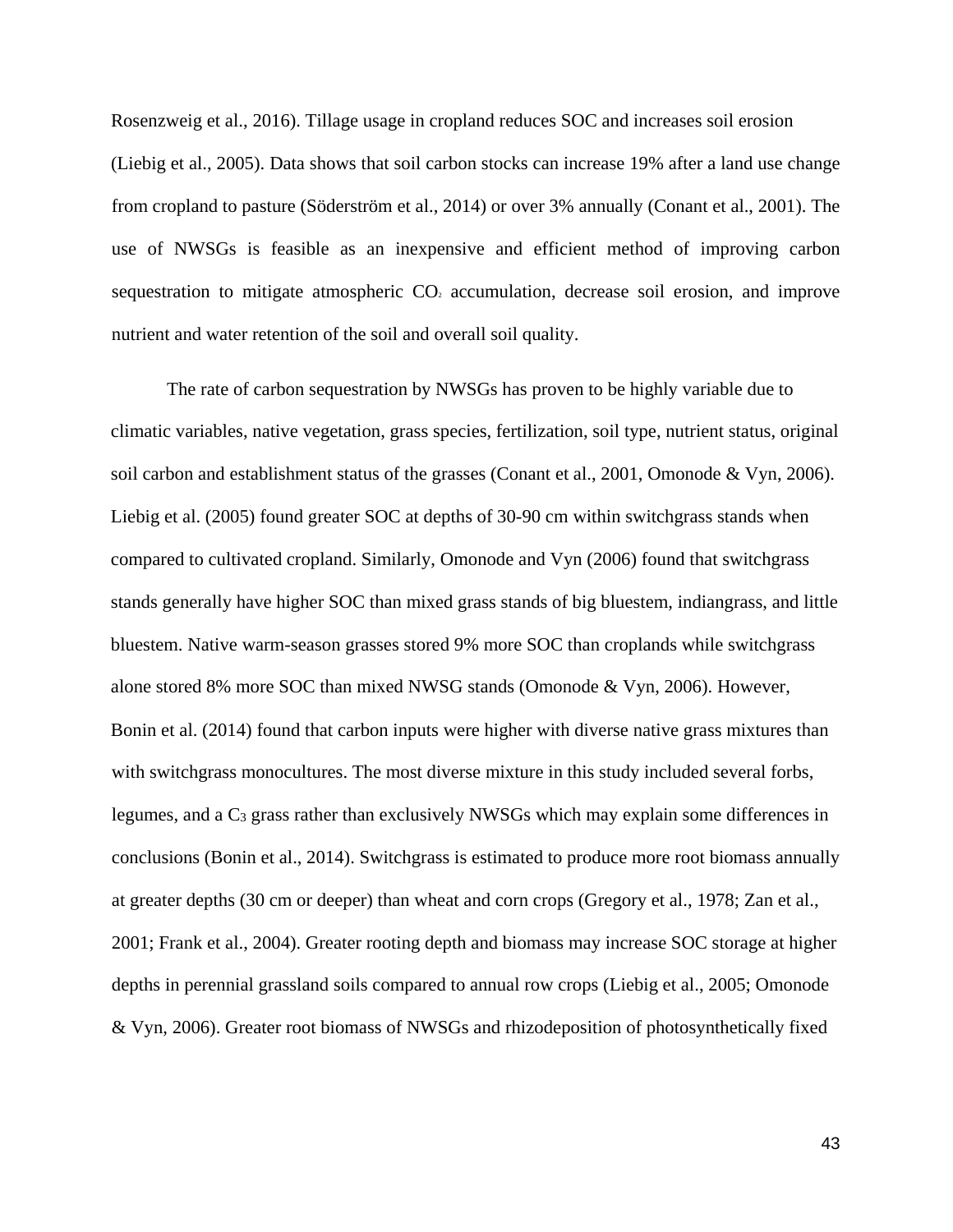carbon may be a key factor in the accumulation of more SOC below NWSGs than croplands (Liebig et al., 2005; Omonode & Vyn, 2006).

Carbon sequestration may be greater when NWSGs are managed for biomass production compared to grazing (Bonin et al., 2014). Grazing may reduce competitiveness of native grasses and has been shown to allow increased establishment of cool-season grasses and annuals in NWSG pastures (Bonin et al., 2013). Additionally, Bonin et al. (2014) observed a generally higher proportion of carbon from C4 plants at soil depths below 15 cm in ungrazed NWSG pastures than that of grazed NWSG pastures. Total root length was not significantly different between grazed and biomass production plots, however, the increased carbon storage in deeper soils could be explained by the higher root volumes found at such depths under NWSGs managed for biomass production (Bonin et al., 2014). The total pool of carbon was not affected by management for grazing or biomass production or by species composition during this experiment, however, the grasslands had only been established for 4 years (Bonin et al., 2014). Species that commonly invade NWSG pastures root almost exclusively in the upper 20 cm of the soil, while substantial portions of switchgrass and big bluestem roots can be present below 30 cm depth when left ungrazed (Høgh-Jensen & Schjoerring, 2001). Grazing of over 20% of the above ground foliage of perennial grasses may result in a suppression of the relative growth rate of their roots and may increase competition for nutrients with shallower rooted species (Oesterheld, 1992). After 42 days without grazing, root to shoot ratios recover despite grazing intensity (Oesterheld, 1992).

Changes in soil carbon stocks may occur over long periods of time as demonstrated by Ma et al. (2000) who observed that after switchgrass establishment, SOC changed more slowly over time than other carbon related measurements such as carbon mineralization, microbial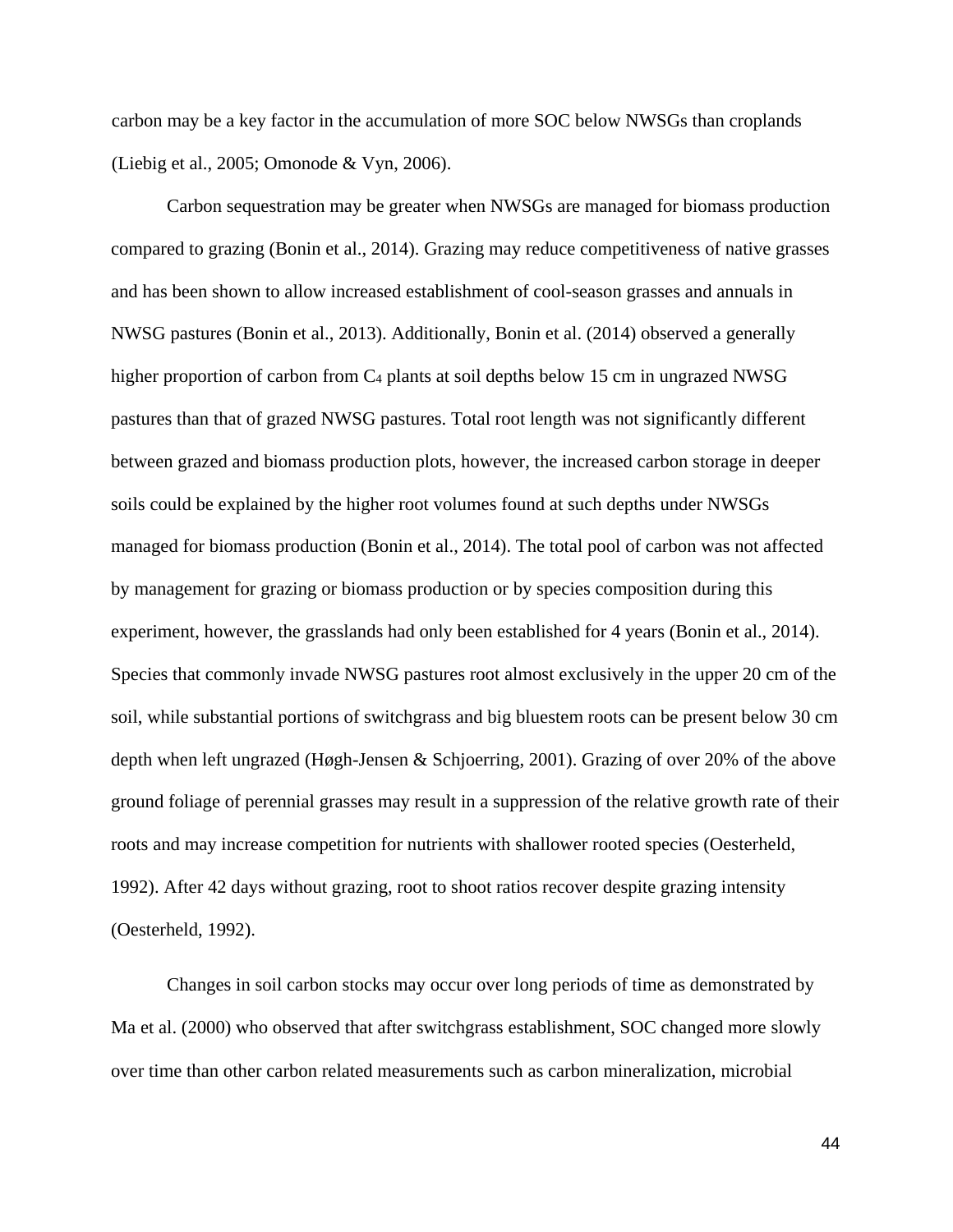biomass carbon, and carbon turnover. These findings are consistent with Medina-Roldán et al. (2012) who observed slower carbon and nitrogen cycling in ungrazed pastures, reduced microbial activity, reduced net NH<sub>4</sub><sup>+</sup> mineralization, and increased ratio of dissolved organic nitrogen to dissolved inorganic nitrogen, but no notable change in total carbon and nitrogen stocks in the soil. When compared to cool-season grasses, Bonin et al. (2014) found that NWSG pastures were not significantly different in terms of soil carbon storage. However, this could be attributed to a loss of SOC during establishment of the NWSG pastures which were fallow for a year during conversion as opposed to the cool-season grass pastures which were undisturbed for that period (Bonin et al., 2014).

While land use change from cultivation to grassland has the potential to significantly improve carbon sequestration, it may take centuries to restore the total carbon stock of the restored grassland to that of a native prairie. In fact, in one study total carbon stocks of cultivated soils were only 46% of that of an undisturbed native prairie but reached 69% within 35 years after restoration to grassland (Rosenzweig et al., 2016). A model developed from the same study estimates that it would take 333 years for a restored grassland to reach the total carbon stock of an undisturbed native prairie (Rozenzweig et al., 2016).

Native warm-season grass fields are more valuable from a carbon sequestration standpoint than conventionally cultivated agricultural crop systems. Conceivably, with good agricultural management, prior SOM losses can be reversed, resulting in sequestration of atmospheric carbon. Conversion of land from cultivation to well-managed grassland could add up to a potentially significant carbon sink. Particularly, SOC stored deeper in the soils as a result of increased rooting depth of perennial NWSGs is more stable and less prone to mineralization than SOC stored shallower in the soil (Liebig et al., 2005). Incorporation of NWSGs as a summer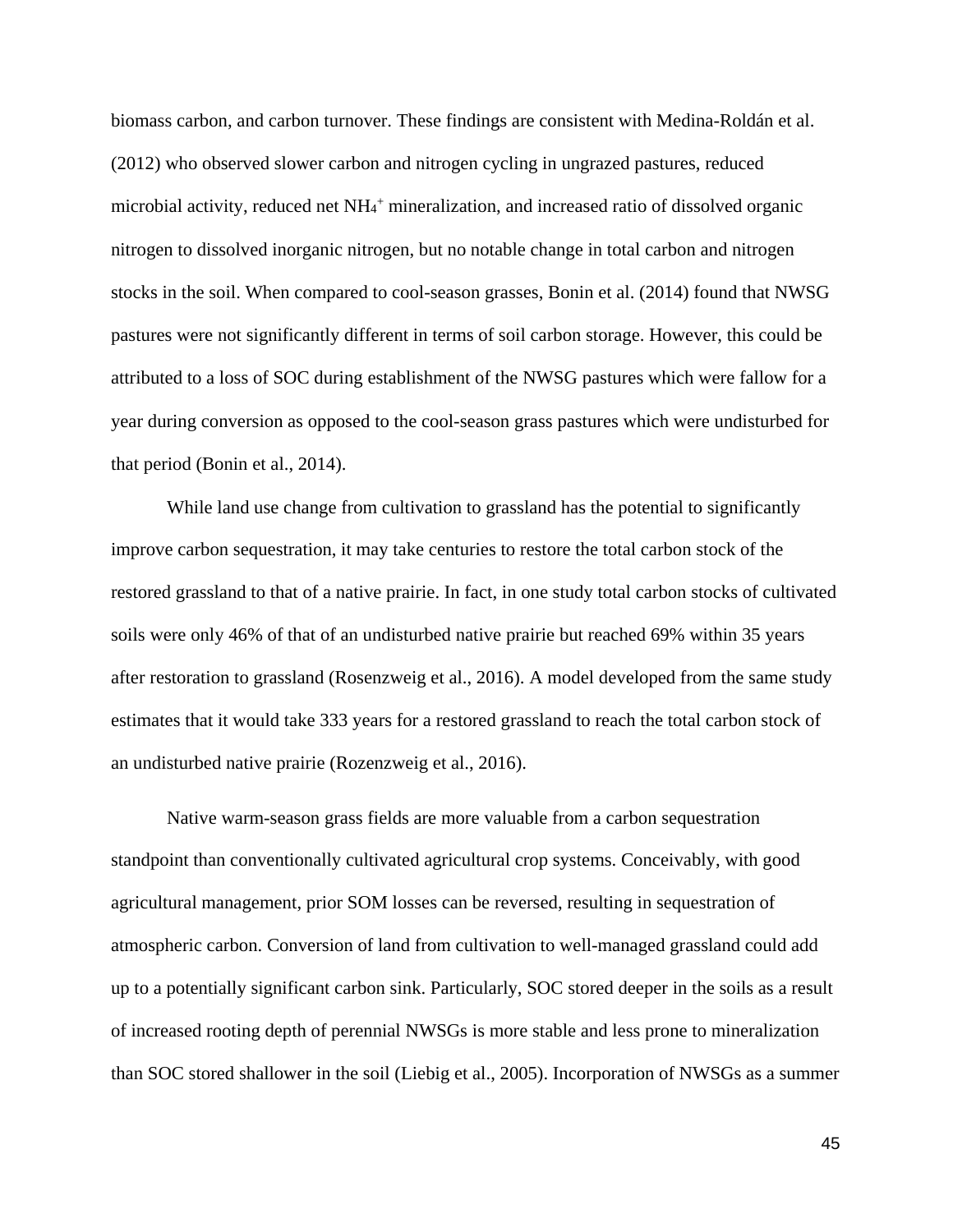forage for cattle or in lands set aside for conservation can collectively make an impact on total carbon sequestration.

#### **Aesthetics and Cultural Ecosystem Services**

The use of NWSGs in pastures can contribute to human well-being and cultural advancement in areas such as aesthetics, recreation, management practices, and cultural ties to land. Gibson (2009) stated in his *Grasses and Grassland Ecology*:

> Grasslands evoke emotion, they are the largest biome on Earth, they represent a tremendous source of biodiversity, they provide important goods and services, and they are the place where as a species, we first stood up and walked.

Grasslands across the nation and globally have been lost and fragmented by agriculture, development, and other human activity. Development and land use conversion from native conditions results in habitat fragmentation, decreases in species diversity, and disruption of hydrological and nutrient cycles. However, it is now becoming apparent that productivity and environmental services can coexist in agricultural landscapes (Mander et al., 2007). Further, the loss of native landscapes due to human activity has given rise to a cultural desire to restore what has been lost (McMahan, 2006).

Native grasslands have multifunctional properties (Mander et al., 2007), exhibiting capability to provide aesthetic appeal and recreational activities such as sightseeing and photography of natural scenery, flora and fauna while controlling various ecosystem processes (Cordell, 2008). Incorporation or preservation of certain features on agricultural land can be an important technique to benefit agricultural productivity, the ecosystem, and the public.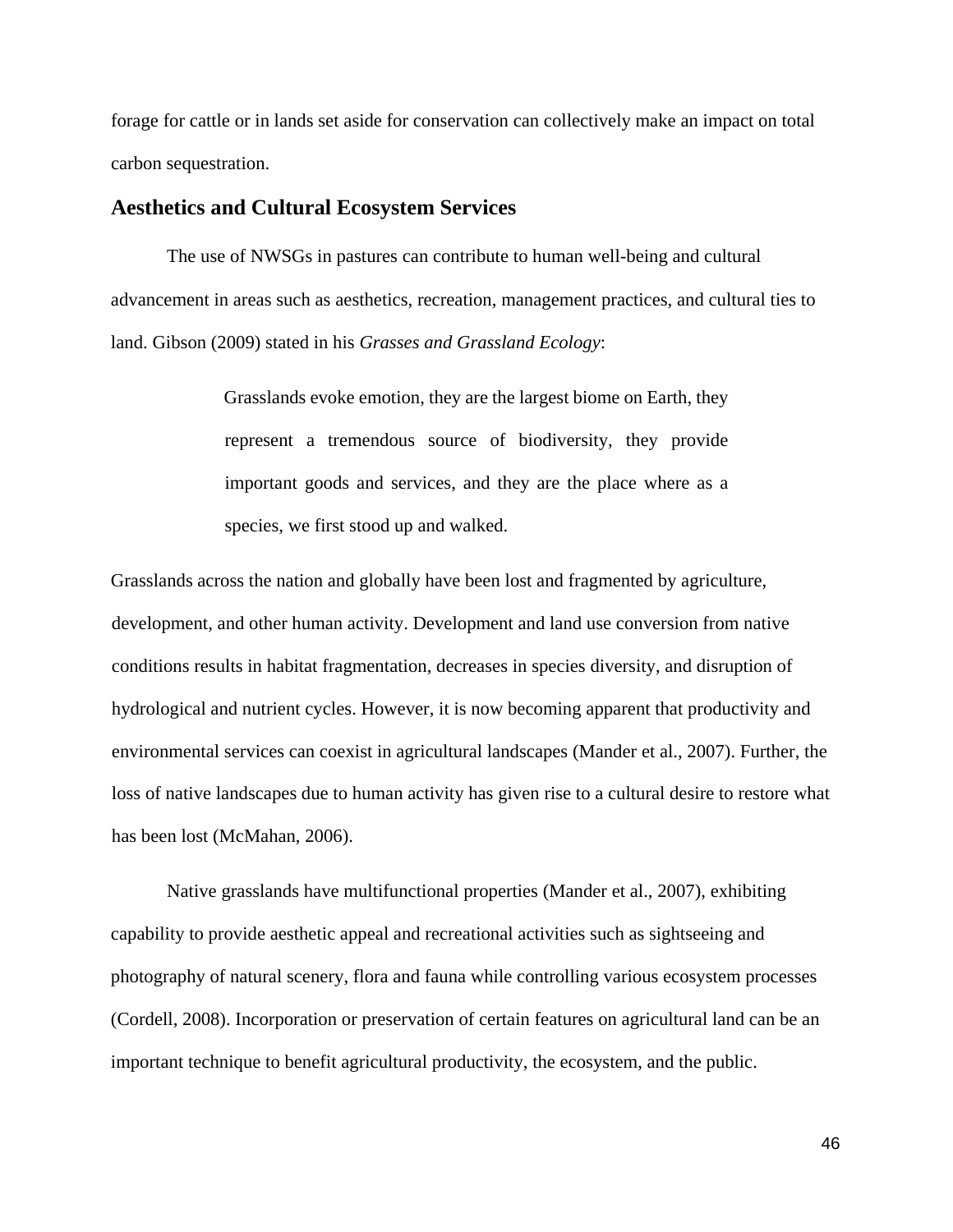Specifically, NWSGs can conserve and restore important environmental services while enhancing aesthetic and cultural aspects (Mielke, 1993).

The growth form of NWSG stands and management practices applied to NWSG pastures create a unique and unconventional agricultural landscape that people may not be accustomed to. However, studies conducted to determine aesthetic quality and perceived beauty of more unorthodox, ecological landscapes have shown that such natural landscapes can align with cultural concepts of aesthetic beauty (Fuller et al., 2007; Lindemann-Matthies & Bosse, 2007; Lindemann-Matthies & Marty, 2013). Landscapes with infrequent mowing and weeding and minimal pesticide and fertilizer usage, such as NWSG pastures, can create the perception of naturalness through a diversity of plant species and structure (Lindemann-Matthies & Marty, 2013). Human aesthetic preferences are stronger for more species rich landscapes and much weaker for intensive monoculture (Lindemann-Matthies & Marty, 2013; Gao et al., 2014). Native warm-season grass pastures often incorporate a number of different species, including a variety of NWSG species, cool-season grasses, and forbs, creating an enticing visual display. Further, the gently rolling topography of native grasslands is a beautiful asset of rural America (Sprague, 1974).

Native plants and, more specifically, native grasses have gained popularity at a variety of use levels in the  $21<sup>st</sup>$  century due to benefits such as their natural appearance and low maintenance (McMahan, 2006; Meyer, 2011). A variety of NWSG species are well suited for horticultural and restorative efforts, in addition to their provision of environmental services. Big bluestem, switchgrass, indiangrass, little bluestem, and eastern gamagrass are all also common ornamental grasses in the United States. Several cultivars of switchgrass have been developed for a variety of characteristics. 'Shenandoah,' 'RR1,' and 'Prairie Fire' flaunt red-purple foliage,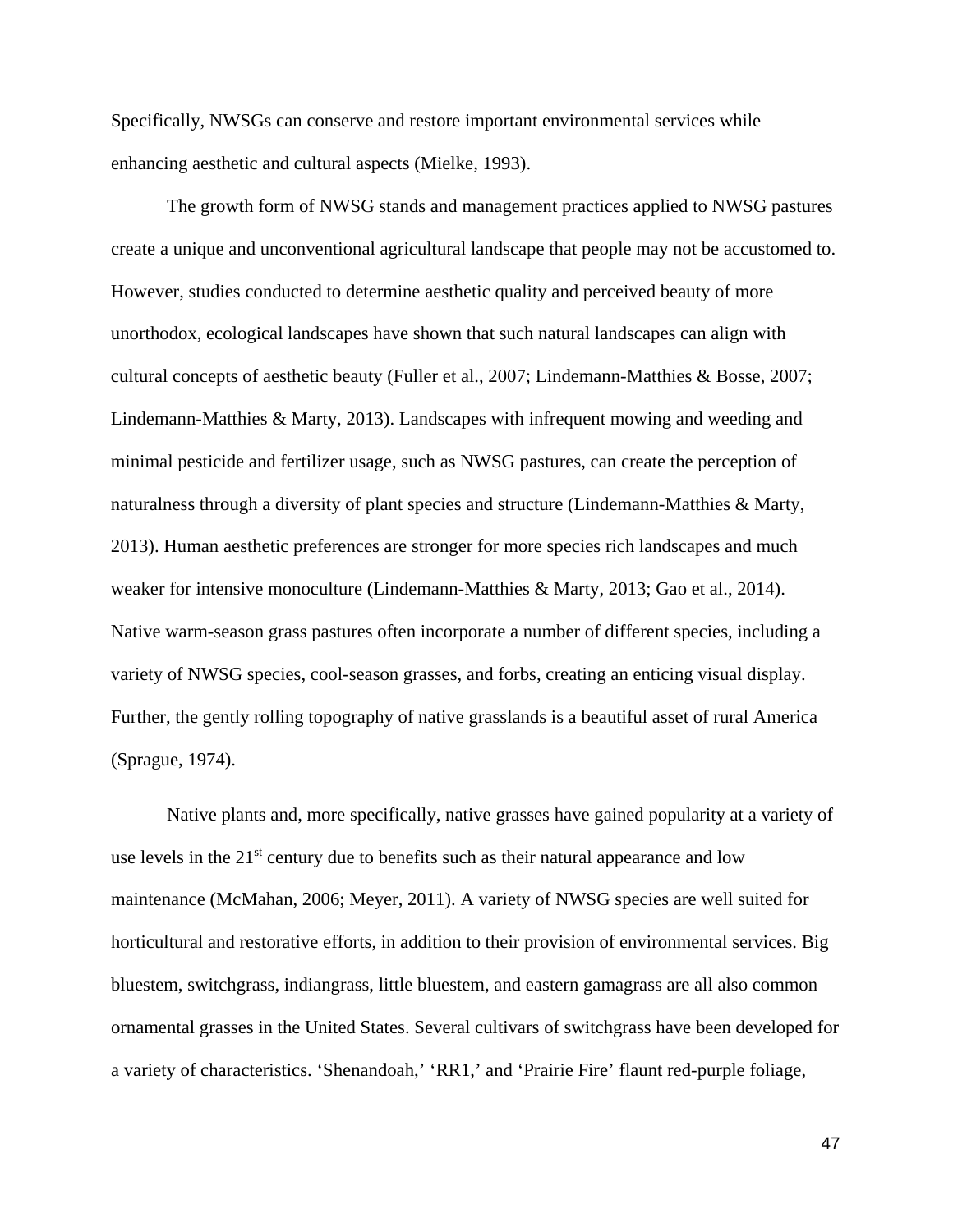which can very appealing. 'Heiliger Hain' is an awarded ornamental switchgrass cultivar. The foliage of little bluestem generally changes from blue to purple, red, and orange in the fall. Indiangrass is tall and upright, with blue foliage in cultivars such as 'Sioux Blue' and 'Steel Blue' (Meyer, 2011). While ornamental cultivars would not necessarily be useful as forage resources, the development of ornamental cultivars shows an interest and appreciation for their natural appearance and a desire to exaggerate their desirable visual traits. Furthermore, NWSGs are diverse and variable between regions in the United States which can contribute a sense of place to the landscapes in which they are used (Meyer, 2011).

Seasonal fluctuations and biodiversity in NWSG systems generate aesthetic appeal through variance in color, form, texture, and lines. Flowers of native forbs often incorporated with NWSGs offer brilliant color during bloom, despite having small individual flowers (Mielke, 1993). The vivid blooms of many native flowering species have adapted to attract insects for pollination. Additionally, bloom periods of native flowering plant species vary greatly and season long bloom can be easily achieved using native plants. Plants including NWSG have coevolved with their native region to differ in form from plants from other regions for advantages in resource acquisition such as light, moisture, and soil nutrients. The natural form and character of native plants negates the need for excessive maintenance and such practices actually compromise their beauty (Mielke, 1993). Invasive species have aggressive spreading growth habit, creating monotony in the landscape which is visually unappealing, among many other problems with invasive species. While exotic species are not always invasive, existing native and exotic species can be outcompeted by invasive species and lost from the landscape.

The incorporation of NWSGs also provides a valuable opportunity for agritourism. An increasing number of outdoor recreationists are drawn to native grasslands due to species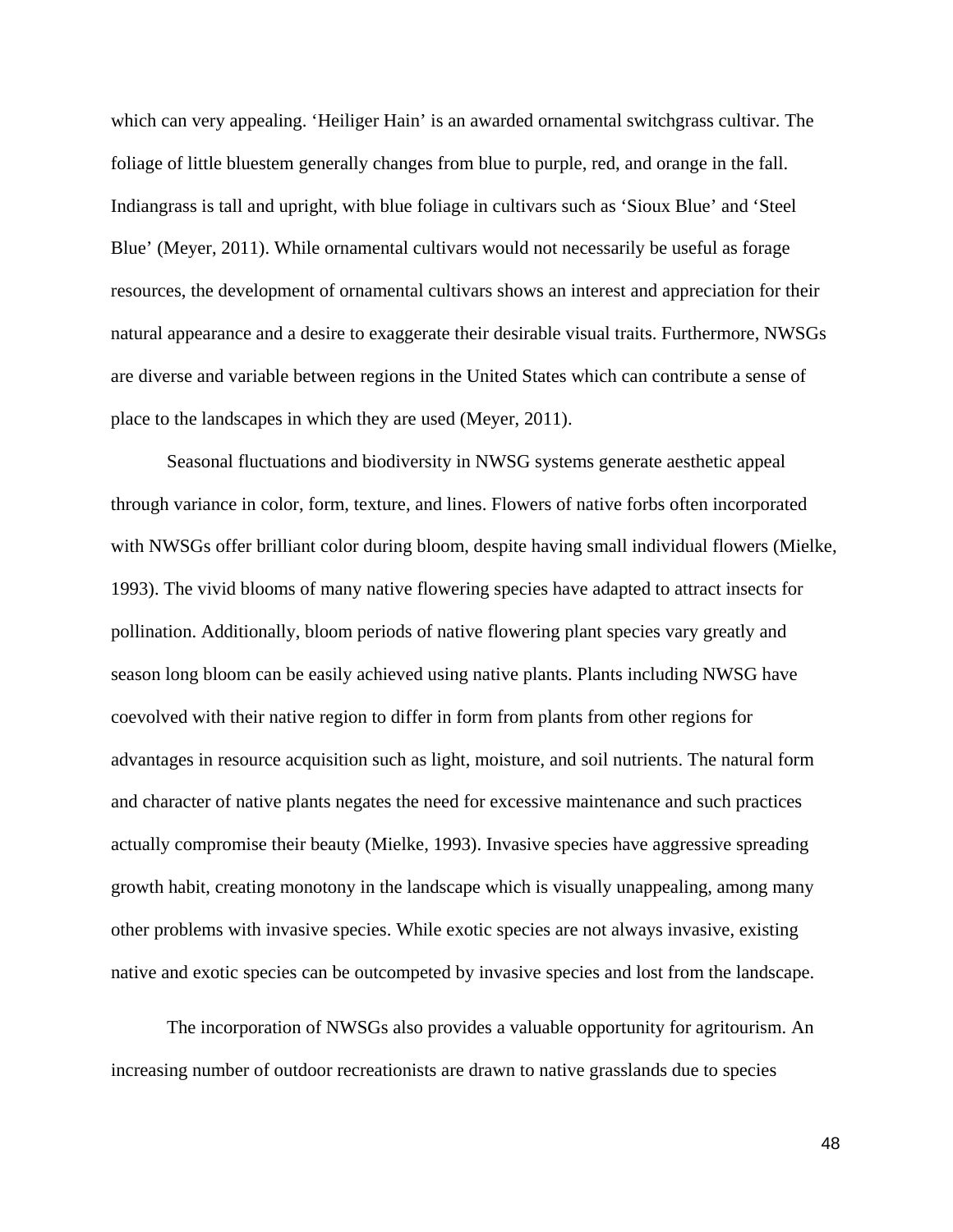diversity of flora and fauna, scenic topography, and the presence of domestic animals (Sprague, 1974). According to Boller et al. (2010), grazing animals are valued due to association with animal welfare. Thus, the possibility of secondary uses of pasture and rangeland for recreation is present. Already, guest ranches are popular and provide advantageous supplemental income to owners of rangelands (Sprague, 1974). However, as the environment and sustainability movement is rapidly gaining popularity, recreationists may have higher interest in forage enterprises which implement management practices to promote multiple ecosystem services. As previously stated, NWSG pastures can increase biodiversity, which is crucial environmentally and to human economy and survival (Buckley, 2010). Biodiversity is threatened by a number of human activities such as agriculture and urban development. Buckley (2010) found that conservation tourism efforts globally have aimed to convert land use from agriculture to conservation, reintroducing native wildlife to improve tourism potential. Native warm-season grass pastures can serve as multiple-use lands by producing critical agricultural resources while promoting conservation and increasing native wildlife abundance. The use of NWSGs in forage systems can partially convert land use to conservation, without hindering production. The provision of wildlife habitat via NWSG pasture and rangeland provides high quality hunting opportunities, which may be of interest to landowners because many sportsmen pay premium prices to experience such opportunities (Sprague, 1974). Sportsmen, in turn, contribute greatly to environmental conservation programs through taxes on the purchase of equipment and hunting licenses. Gao et al. (2014) found that agritourism farm visitors prefer to observe natural features such as wildlife, water, and native flora on agricultural land. This is consistent with observations by Cordell (2008) that viewing, photographing, identifying, visiting and observing nature including scenery, wildlife, and plants are among the fastest growing nature-based recreational activities in terms of total participants and total days of participation per year between 2000 and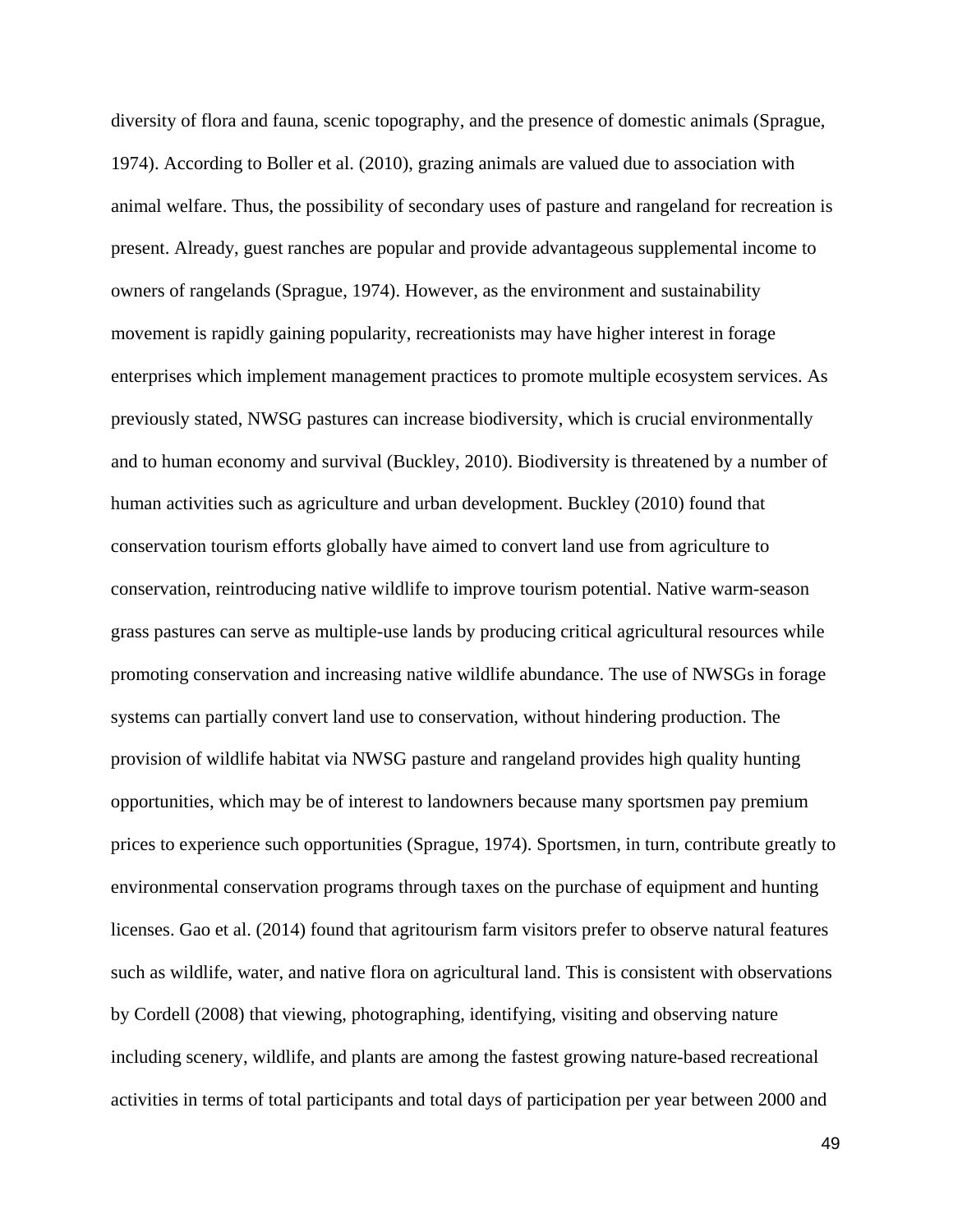2007. Structural diversity and species richness common in native grasslands provide resources for wildlife and pollinators, offering opportunity for wildlife viewing, photography, and educational experiences (Fuller et al., 2007). Additionally, NWSGs themselves and other associated native pasture plants may be of interest to native plant enthusiasts. This research suggests that Americans' have a strong and increasing interest in nature, specifically plants, which may generate support for conservation and restoration of native grass species such as NWSGs in agricultural settings. Moreover, empirical evidence suggests that plant species richness and bird species richness in landscapes are positively associated with human well-being measures such as reflection and distinct identity (Fuller et al., 2007).

## **LIMITATIONS OF NATIVE WARM-SEASON GRASSES**

#### **Crop and Livestock Production Limitations**

The use of NWSGs in forage and livestock systems has several limitations. One key benefit of NWSGs is the provision of forage during the summer months when cool-season grasses are less productive. However, establishment may be a challenge when integrating NWSGs (Ball et al., 2007; Keyser et al., 2011). Native perennial seeds are small and slow to germinate. Seedlings generally have low vigor and competition control is crucial for their success (Keyser, 2016). The non-invasive, perennial growth habit causes plants to be slower to develop substantial above ground vegetative structure. Native warm-season grasses tend to primarily establish root biomass in the first two years as opposed to above ground growth (Capel, 1991; Keyser et al., 2011). A well-prepared seedbed, shallow seeding, and a robust long-term weed management program are critical. Warm season grasses evolved under intermittent grazing and as a result are less tolerant of frequent and heavy grazing than many species of cool-season forage grasses (Capel, 1991; Anderson, 2000). Once established, management for hay harvest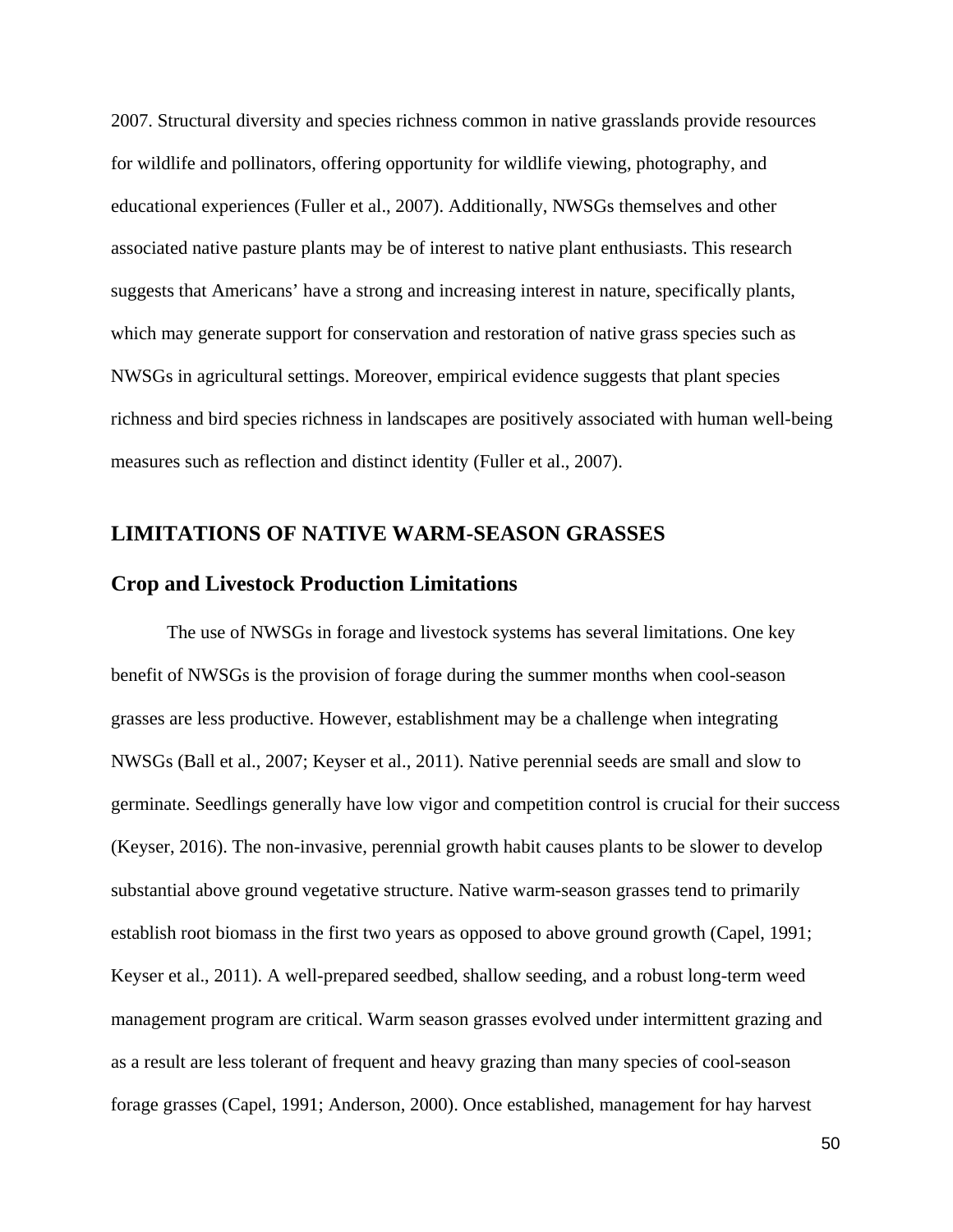must keep grasses from getting too tall and coarse, while not allowing overgrazing or repeated close haying (Keyser et al., 2011). This also makes integrating NWSGs within a cool-season grass pasture extremely difficult, thus, NWSGs should be established in separate areas. It is wellknown that NWSGs are less digestible and lower in CP than cool-season alternatives (Tracy et al., 2010). Native warm-season grasses tend to be early maturing, meaning there is a shorter window of maximum nutritional value because as the grasses mature, CP and LSR ratio decrease (Temu et al., 2014). The incorporation of herbaceous forbs and legumes in a pasture has been suggested to improve nutritive quality of NWSGs. However, cattle have a tendency to consume mostly grasses, while other livestock such as sheep and goats may graze herbaceous forbs, legumes, and even weeds in a pasture (Abaye et al., 2009). The inclusion of native forbs and legumes to enhance forage nutritive value is only effective if they are palatable to the livestock grazing them.

Native warm-season grasses respond differently to management practices than coolseason grasses. According to current grazing research, NWSGs do not tolerate continuous and heavy stocking and rotational stocking with adequate rest is necessary. Lengthy rest periods of greater than 40 days are required for tall and medium height NWSGs when grazed to lower than 20 cm. Grazing periods may be extended if stubble height can be maintained between 25 and 40 cm (Capel, 1991; Anderson, 2000). Intensive stem management is also necessary for high quality NWSG forage. If shoot apices are removed by grazing during jointing and stem elongation, leaf growth may be stimulated and mature stem development reduced, improving digestibility. In mixed stands of NWSGs, management becomes complicated as maturity time periods vary. Cattle will selectively graze less mature, leafier grasses resulting in overgrazing of those and underuse of the more mature grass species (Anderson, 2000). During the winter, NWSGs are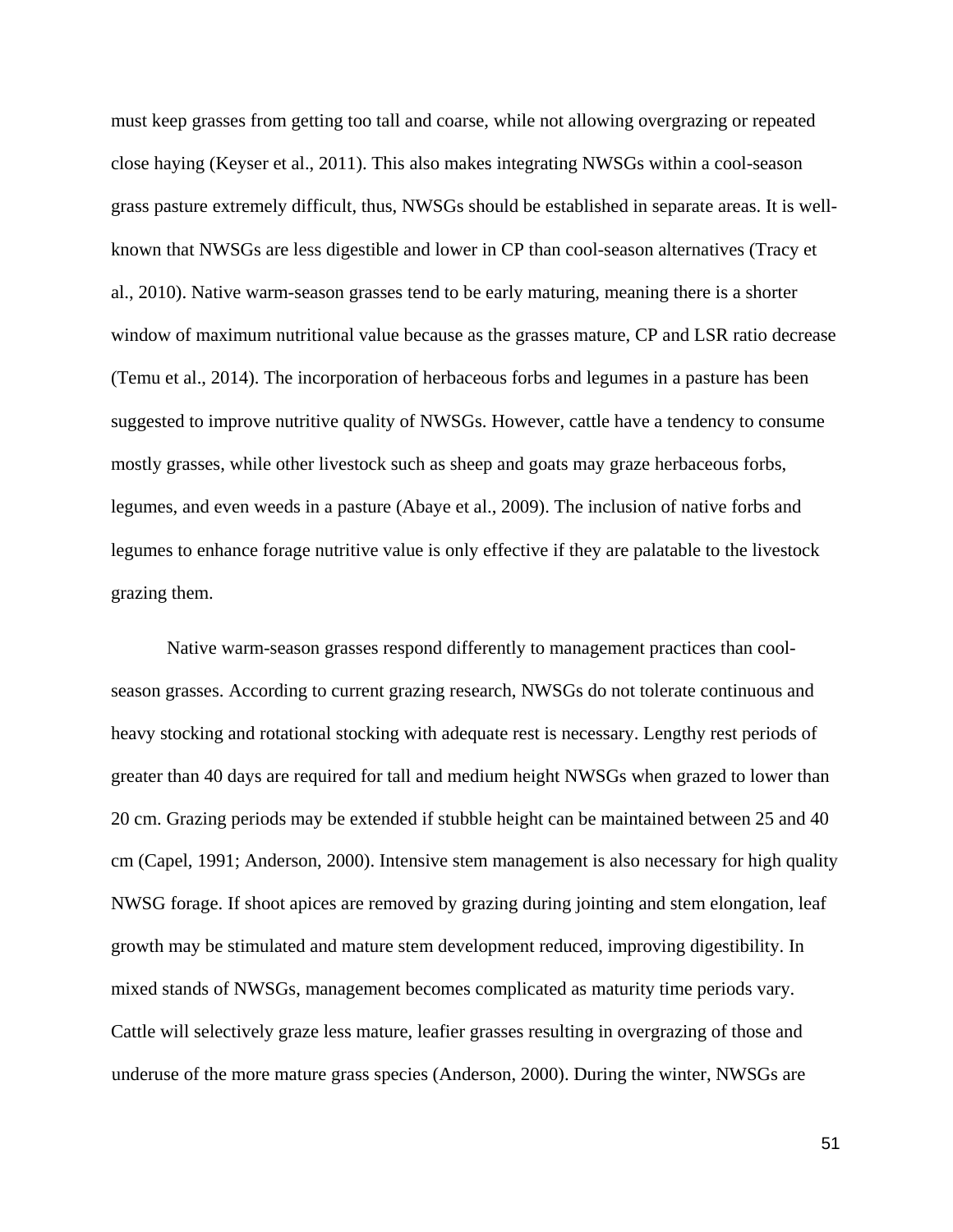unproductive. Therefore, the forage system must include additional species to produce forage during NWSG dormancy. As a result, NWSGs are more beneficial in combination with coolseason grasses rather than as an alternative.

#### **Wildlife and Pollinator Habitat Limitations**

When incorporating NWSGs for pollinator and wildlife benefits, it is important to consider all taxa which will be impacted by management and conservation actions. For example, optimal timing and frequency of cutting varies greatly between species; a summer cut is optimal to avoid grassland bird nesting season, however, for spiders and some insects, summer cuts are more detrimental than those in spring or fall (Humbert et al., 2009). Also, due to complexity in habitat needs for different species of grassland birds, it would be impossible to manage habitat that is optimal for all species. Davis et al. (2008) found that bee and butterfly species in prairie fragments have diverse habitat requirements, and management for their conservation is complex. When promoting species abundance and richness of butterflies, it is important to note that caterpillars, the larval stages of butterflies and moths, are considered a major agricultural pest of many crops.

Grazing of NWSGs in forage systems may conflict with NWSG benefits to pollinators and wildlife (Söderström, 2001). Many species of pollinators and wildlife depend on certain height and structural features of NWSGs which are diminished under intensive grazing, haying, or other management practices. Grazing and harvesting impacts pollinators by removing critical food resources and potentially resulting in mortality or injury from cutting equipment. Cutting is part of silage and hay production to provide winter feed for cattle, or sometimes to maintain conservation habitats and prevent grassland succession (Humbert et al., 2009). Wildlife and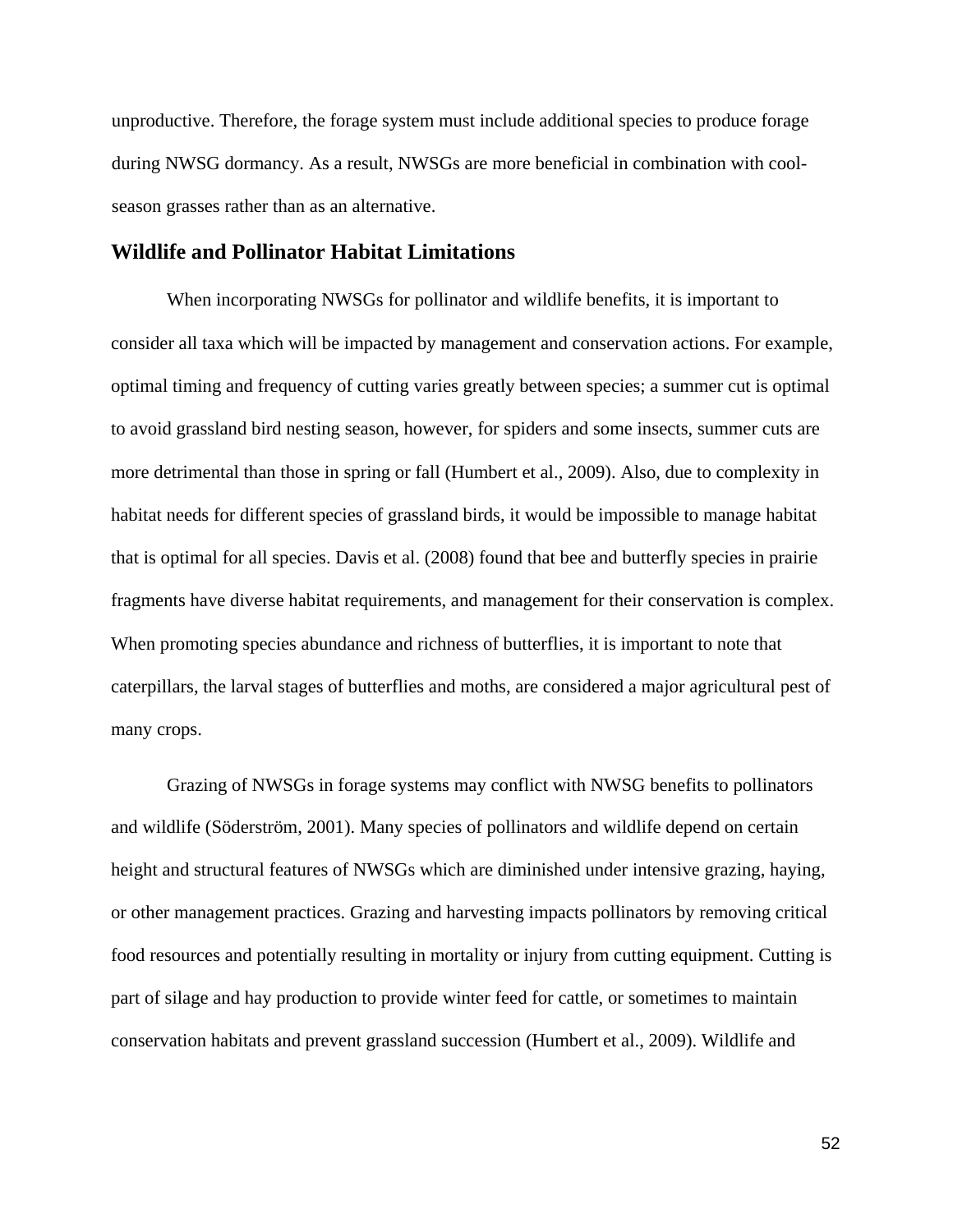pollinators can be greatly impacted by harvesting processes, and timing may be an important factor in predicting damage (Giuliano & Daves, 2002; Humbert et al., 2009; Isaacs et al., 2009). Direct and indirect effects of mowing can account for greater than 50% mortality of invertebrates (Humbert et al., 2009). Theoretically, adult butterflies are less susceptible to injury or mortality in late fall harvests when they are highly mobile than earlier in the fall when they are immature and immobile. However, Dover et al. (2010) found no evidence that butterfly declines are due to relocation from cut meadows. Humbert et al. (2009) found that invertebrates occurring higher in the vegetation, including many pollinators such as bees and butterflies, are more vulnerable to injury or mortality by mowing practices than species inhabiting closer to the ground. This would indicate that butterflies are actually less susceptible to cutting in their immobile, immature stage. It is possible to limit the impact of mowing on wildlife by using cutter bar mowers, which are less damaging than rotary mowers or flail mowers, cutting at 10 cm or higher to preserve ground fauna, and timing cuttings around critical periods for target conservation species (Saumure et al., 2007; Humbert et al., 2009; Isaacs et al., 2009; Erb & Jones, 2011). Additionally, it is possible that leaving more time between cutting, windrowing and baling would allow surviving organisms to relocate out of windrows and not be removed during baling (Humbert et al., 2009).

Studies have evaluated grassland bird response to NWSG restoration. However, several studies have found that when compared to cool-season grasslands, native warm-season grasslands have no greater abundance or nesting success of several bird species (Klett et al., 1984; King & Savidge, 1995; Delisle & Savidge, 1997; Norment et al., 1999; McCoy et al., 2001b; Moser et al., 2004). Fletcher and Koford (2002) did not separate data taken from predominately cool-season grass fields from that of NWSG fields, so could not state that grassland bird habitat was diminished in cool-season grass fields. The grasslands observed in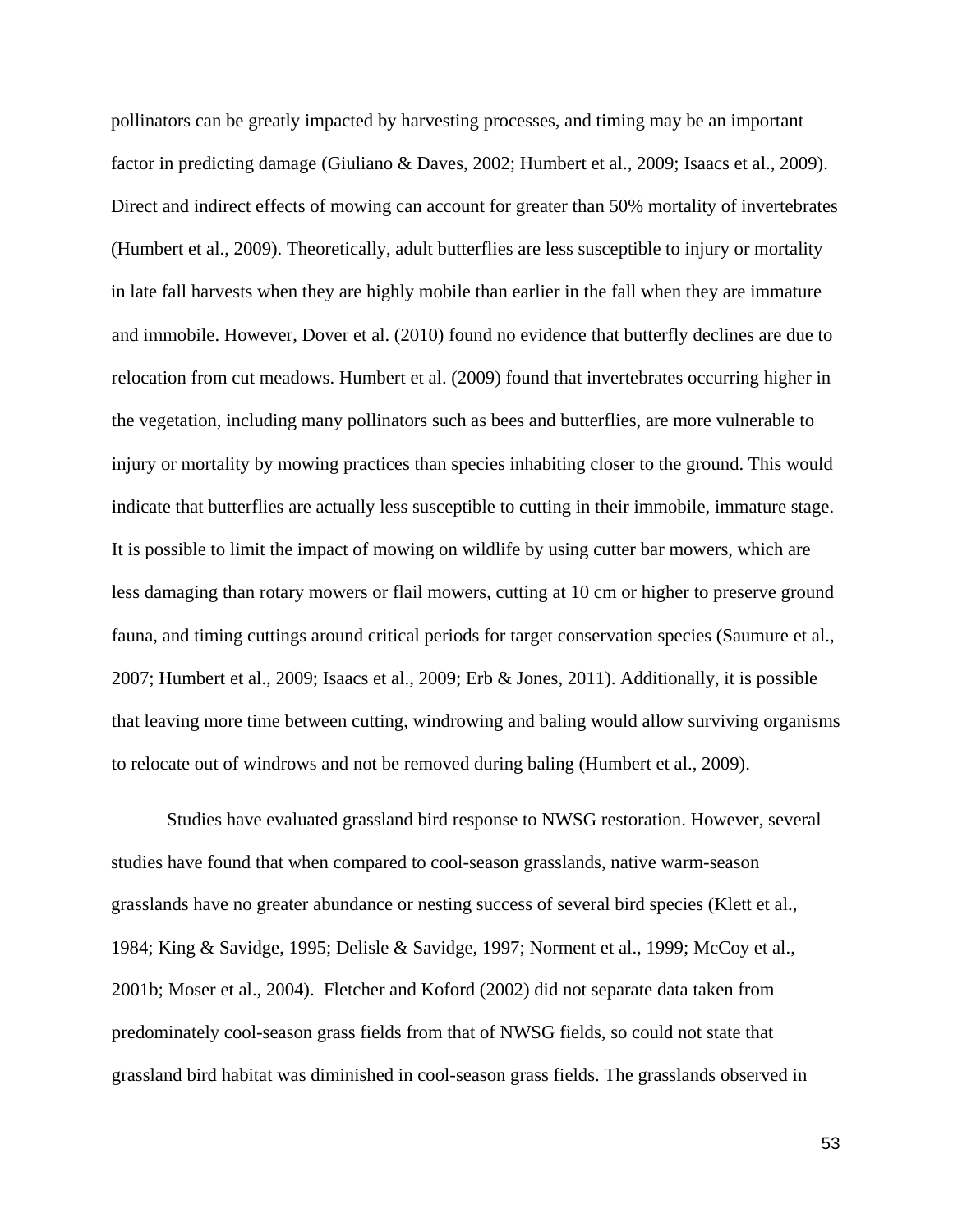many of these studies were rarely disturbed and results may have been different if the grasslands were managed by prescribed fire, mowing, or grazing (Delisle & Savidge, 1997; Norment et al., 1999; McCoy et al., 2001b). Recommendations based on production avoid late season harvesting or grazing of NWSGs, however wildlife biologists are interested in preserving grassland height for wildlife cover until mid-summer. While NWSG pastures managed to protect wildlife habitat increase forage yield, nutritional value of NWSGs is compromised (Chamberlain et al., 2012). Prescribed fire is recommended for maintaining NWSG stands in early succession, however, current-year burn patches are lower in nest density and success of some grassland birds due to higher predation and less cover (Churchwell et al., 2008). Furthermore, time and equipment required to create and maintain fire breaks may be a limiting factor (McNew et al., 2015). Incorporation of native forbs in NWSG pastures can be beneficial in several aspects, particularly to pollinators. However, this results in increased difficulty when controlling weeds because broad-leaf herbicides will kill intentionally planted native forbs (Reeder et al., 2005).

According to Kaufman and Kaufman (2008), haying of NWSGs (big bluestem, indiangrass, and little bluestem) in late fall results in lower abundance and species diversity of small mammals, when compared to NWSGs which were not hayed. However, the hayed sites in this study were cut to only 5-10 cm tall while control sites were over 100 cm in height. Height recommendations for grazing and haying of NWSGs for wildlife benefits vary between 10 and 40 cm (Saumure et al., 2007; Humbert et al., 2009; Erb & Jones, 2011; Harper et al., 2015), which may have been sufficient for the small mammals observed by Kaufman and Kaufman (2008). Establishment of NWSGs likely benefits grassland specialist species in particular. Habitat generalists, such as *Mus musculus* (house mice) and *Peromyscus leucopus* (white-footed mice), do not heavily depend on plant community composition and therefore are equally as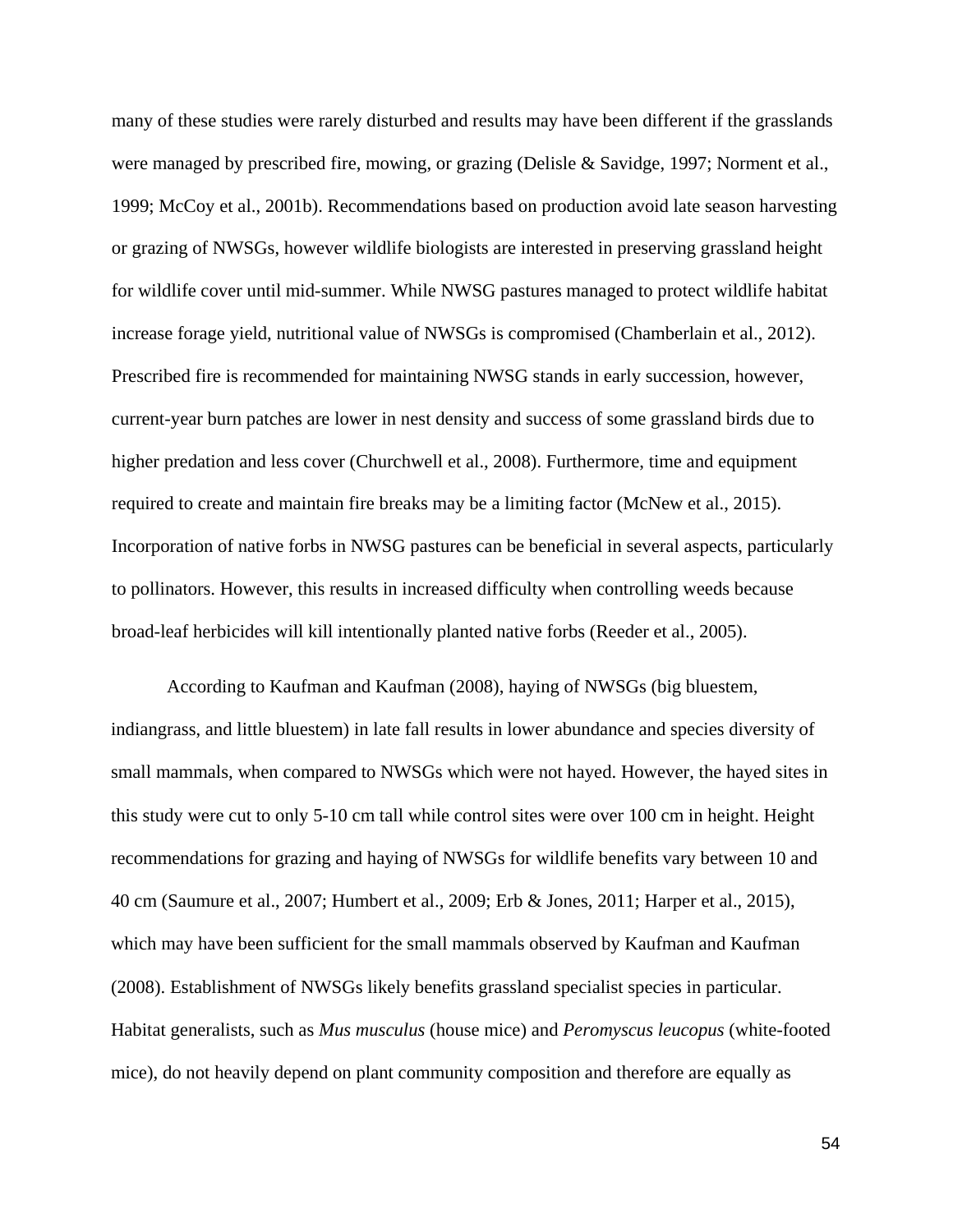abundant in cool-season grass fields (Klimstra et al., 2015). Furthermore, highly mobile species may not greatly benefit from NWSG establishment on a single forage and cropping operation. In such cases, conservation management must occur on a much larger scale to significantly benefit wide ranging species (Söderström, 2001). On the other hand, species with a smaller range may rely on field crops rather than conservation areas if conservation areas are not within their range (Walther-Hellwig & Frankl, 2000).

#### **Carbon Sequestration Limitations**

Several factors should be considered when estimating overall carbon sequestration benefit potential of NWSG establishment. A management practice generates ecosystem services if there is a net transfer of carbon from the atmosphere to the soil or vegetation. It is important to consider that not all management practices that result in an increase in SOC are due to a transfer in atmospheric carbon to the soil. Limitations exist when planting native grasses for the acquisition of carbon sequestration benefits. For example, there is a limited quantity of carbon which can be stored in soils. Additionally, carbon sequestration is not permanent and can be reversed. For example, the establishment of NWSG must be maintained indefinitely for the ecosystem service to continue. If the grassland is converted back to row crops or developed, the increased SOC stock will be lost to the atmosphere. Additionally, overgrazing of grasslands can result in decreases in SOC (Conant et al., 2001). Due to these limitations, the environmental benefits of soil carbon sequestration should be carefully evaluated and not overemphasized.

# **Aesthetic and Cultural Limitations**

Aesthetically, native plants and more specifically native grasses are not desirable for all people. Society has shaped the expectation for well-maintained and neat landscapes, within which NWSGs may look unkempt and scrubby. Another study evaluated the perceived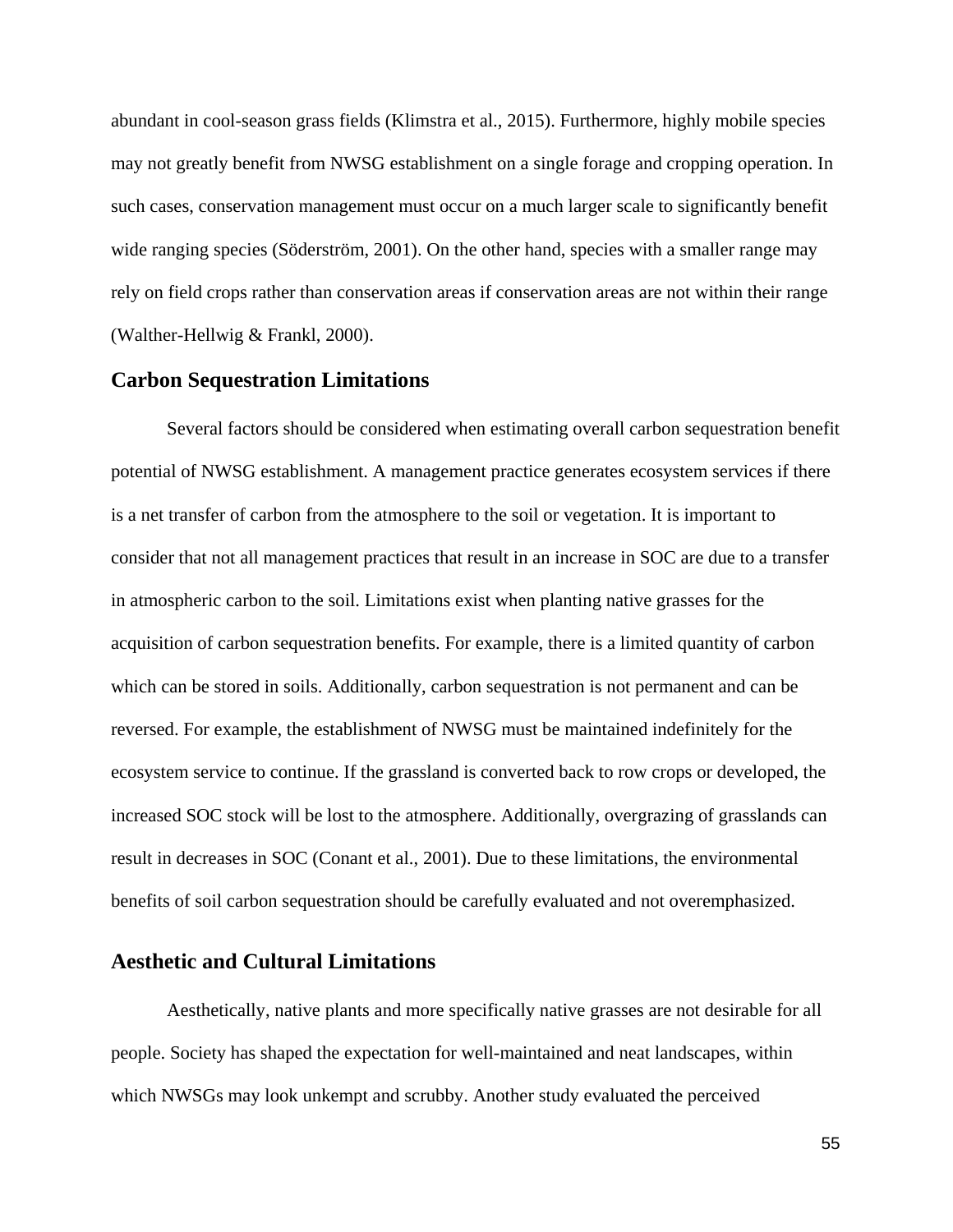naturalness of a landscape and found that tall dense vegetation such as forested land is perceived to be more natural than lower more open landscapes such as grasslands. Lower aesthetic appeal may be associated with the perceived less natural appearance of grasslands (Cary & Williams, 2001). Also, establishment of NWSGs is much more demanding than cool-season grasses, causing some reluctance to use them for slope stabilization. Cool-season grasses such as perennial ryegrass, Kentucky bluegrass, tall fescue, and orchardgrass are frequently prescribed as a component of slope stabilization due to their availability, affordability, and ability to establish during any season other than the middle of summer (Miller & Dickerson, 1999). Weed competition must be intensively managed during NWSG seedling establishment due to their initial period of root development rather than above ground vigor. Additionally, specialized seed drills are necessary to seed some NWSGs such as big bluestem and indiangrass because conventional grass seeders do not work well with their seeds which are chaffy with long awns (Capel, 1991; Miller & Dickerson, 1999).

### **CONCLUSIONS**

Based on this review of available research, the integration of NWSGs into conventional forage-livestock systems should increase the output of ecosystem services compared to foragelivestock systems without NWSGs. The greatest appeal of using NWSGs in forage systems is their capability of filling the summer forage slump of cool-season grasses. Foragelivestock producers may also be inclined to adopt NWSGs in pasture and hay land because of their practical benefits such as lower input requirements during a time of increasing costs of fertilizer and restrictions on their usage. Management of NWSGs is different than that of coolseason forage grasses and good management is critical to provide sustainable provisioning of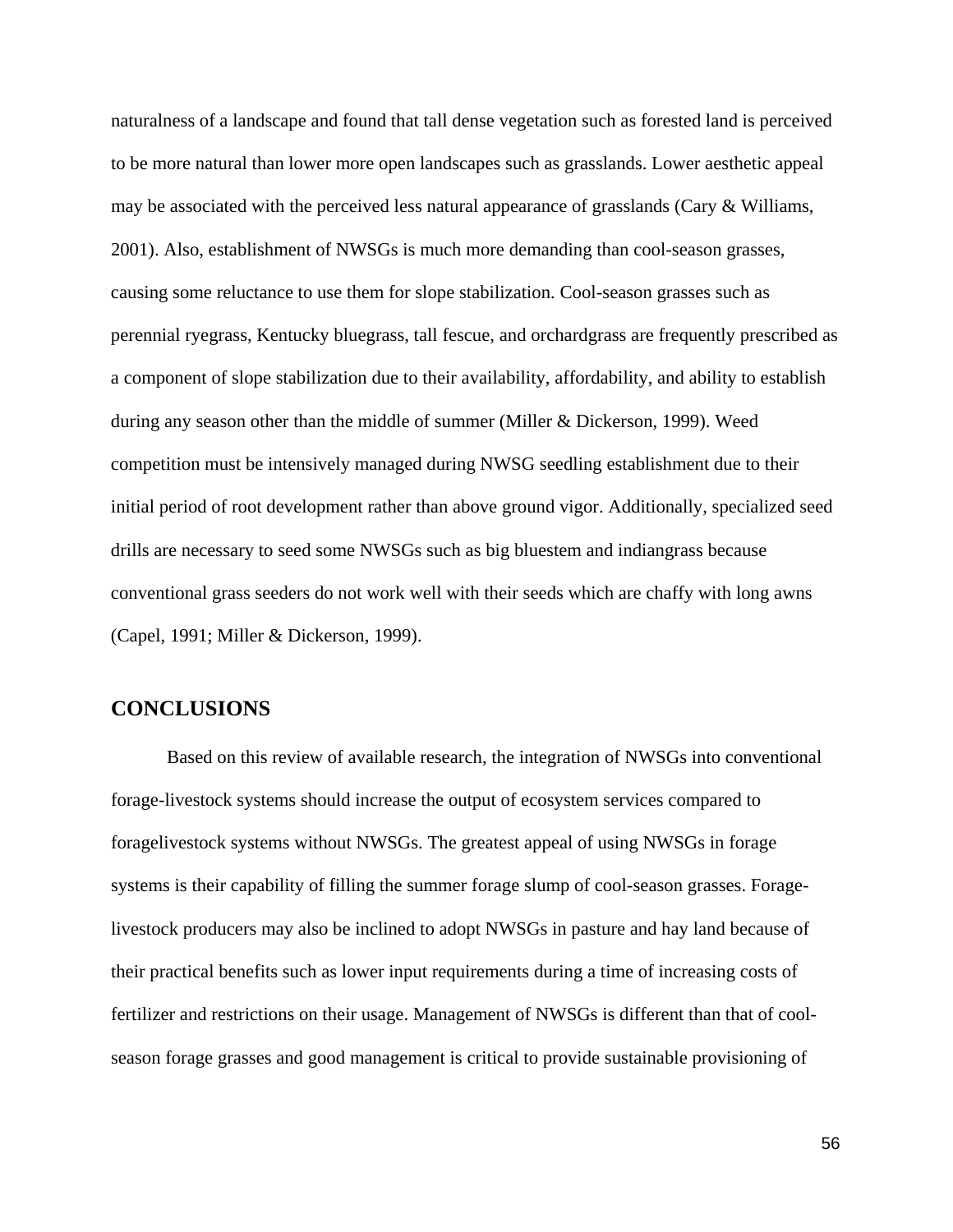ecosystem services. Pollinator and wildlife habitat, root growth and potential carbon sequestration, runoff and erosion mitigation, and overall plant health could be sacrificed if NWSGs are mismanaged by overgrazing or aggressive hay harvesting. The potential for NWSGs to improve overall productivity and environmental sustainability and become an integral part of future forage-livestock agroecosystems is evident. Forage-livestock producers, however, need more financial incentive to help them adopt NWSGs in their systems. Future work that focuses on quantifying the economic value of ecosystem services in grassland agriculture would be a useful first step as this could help guide policy to establish subsidies for producers who integrate NWSGs into their forage systems.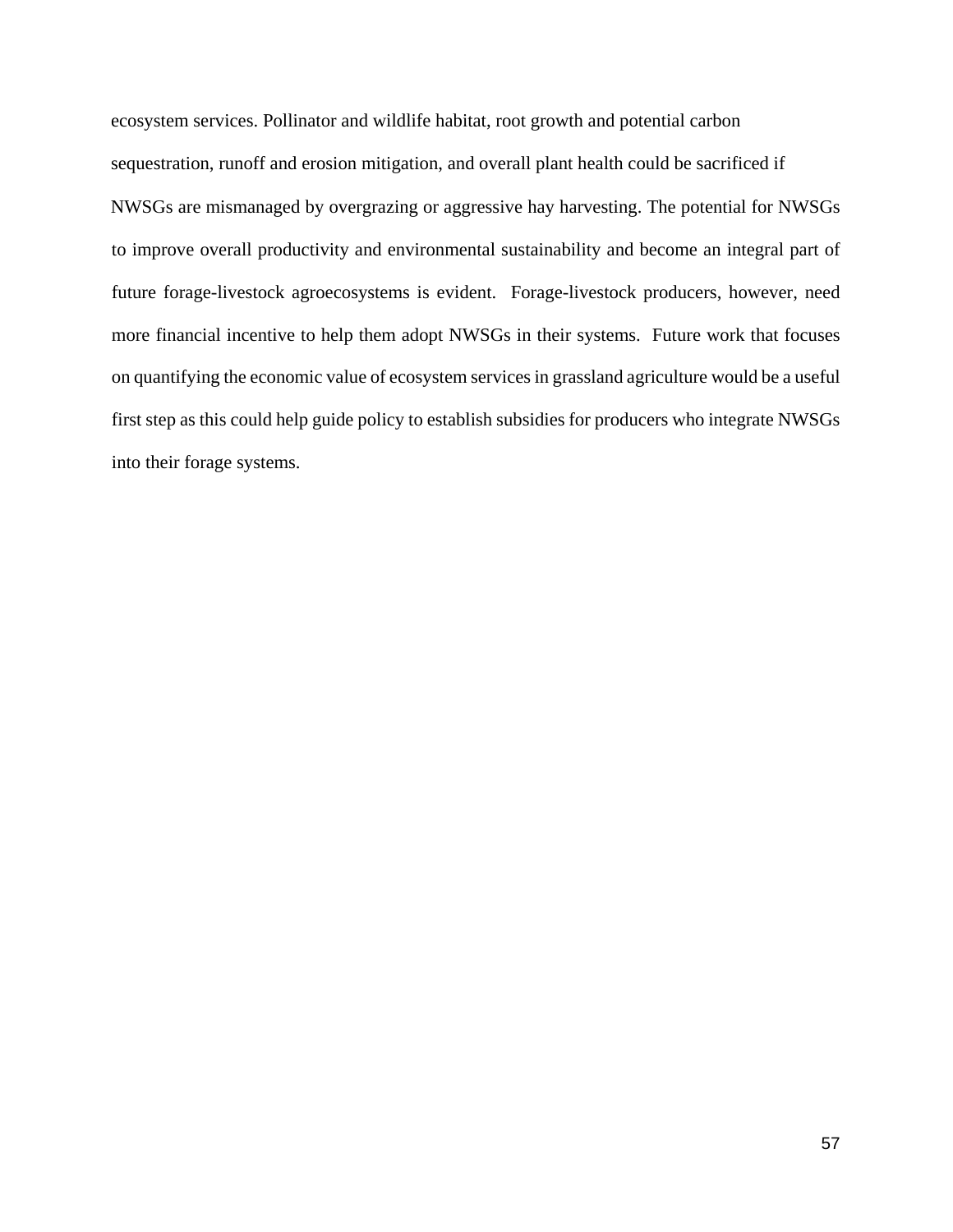## **LITERATURE CITED**

- Abaye, A. O., Scaglia, G., Teutsch, C., & Raines, P. (2009). The nutritive value of common pasture weeds and their relation to livestock nutrient requirements. Virginia Cooperative Extension, 418- 150.
- Adams, H. L., Burger, L. W., & Riffell, S. (2013). Disturbance and landscape effects on avian nests in agricultural conservation buffers. *The Journal of Wildlife Management*, *77*(6), 1213–1220. https://doi.org/10.1002/jwmg.568
- Allen, V. G., Batello, C., Berretta, E. J., Hodgson, J., Kothmann, M., Li, X., … The Forage and Grazing Terminology Committee. (2011). An international terminology for grazing lands and grazing animals: Grazing lands and grazing animals. *Grass and Forage Science*, *66*(1), 2–28. https://doi.org/10.1111/j.1365-2494.2010.00780.x
- Anderson, B. E. (2000). Use of warm-season grasses by grazing livestock. *In Native warm-season grasses: research trends and issues*, CSSA Special Pub. No. 30 Edited by: Anderson, B. E. and Moore, K. J. 147-158. Madison WI: Crop Science Society of America.
- Anderson, R. C., Leahy, T., & Dhillion, S. S. (1989). Numbers and biomass of selected insect groups on burned and unburned sand prairie. *American Midland Naturalist*, *122*(1), 151-162. https://doi.org/10.2307/2425692
- Asner, G. P., Elmore, A. J., Olander, L. P., Martin, R. E., & Harris, A. T. (2004). Grazing systems, ecosystem responses, and global change. *Annual Review of Environment and Resources*, *29*(1), 261–299. https://doi.org/10.1146/annurev.energy.29.062403.102142
- Ball, D. M., Hoveland, C. S., & Lacefield, G. D. (2007). *Southern Forages: Modern Concepts for Forage Crop Management*. Norcross, Ga.: Potash & Phosphate Institute and the Foundation for Agronomic Research.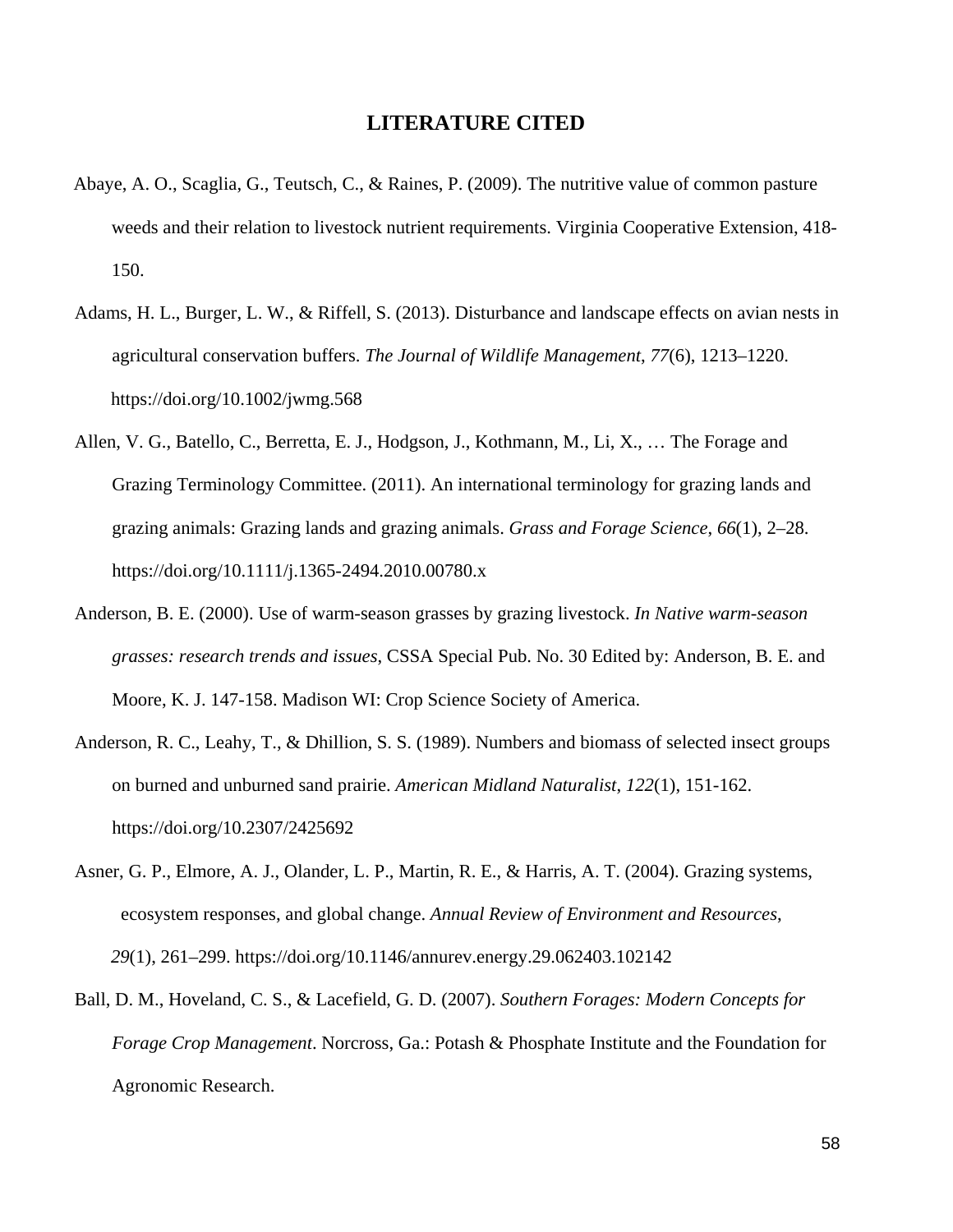- Banciu, T. (1975). Current studies in the clinical physiology of gastric secretion. *Revista De Medicina Interna, Neurologe, Psihiatrie, Neurochirurgie, Dermato-Venerologie. Medicina Interna*, *27*(2), 83–92.
- Barnes, T. G., DeMaso, S. J., & Bahm, M. A. (2013). The impact of three exotic, invasive grasses in the Southeastern United States on wildlife: Exotic Grass Management in the Southeast. *Wildlife Society Bulletin, 37*(3), 497–502. https://doi.org/10.1002/wsb.316
- Belden, J. B., & Coats, J. R. (2004). Effect of grasses on herbicide fate in the soil column: Infiltration of runoff, movement and degredation. *Environmental Toxicology and Chemistry*, *23*(9), 2251. https://doi.org/10.1897/03-422
- Bharati, L., Lee, K.-., Isenhart, T. M., & Schultz, R. C. (2002). Soil-water infiltration under crops, pasture, and established riparian buffer in Midwestern USA. *Agroforestry Systems*, *56*(3), 249– 257.
- Bianchi, F. J. J. ., Booij, C. J. ., & Tscharntke, T. (2006). Sustainable pest regulation in agricultural landscapes: a review on landscape composition, biodiversity and natural pest control. *Proceedings of the Royal Society B: Biological Sciences*, *273*(1595), 1715–1727. https://doi.org/10.1098/rspb.2006.3530
- Bilbro, J. D., & Fryrear, D. W. (1997). Comparative performance of forage sorghum, grain sorghum, kenaf, switchgrass, and slat-fence windbarriers in reducing wind velocity. *Journal of Soil and Water Conservation*, *52*(6), 447–452.
- Black, J., Windham, A., & Windham, M. (2011). Switchgrass rust epidemics (*Puccinia emaculata*) in agronomic fields in Tennessee. *Phytopathology*, *101*(6), S16–S16.
- Blanco-Canqui, H. (2010). Energy crops and their implications on soil and environment. *Agronomy Journal, 102*(2), 403-419. https://doi.org/10.2134/agronj2009.0333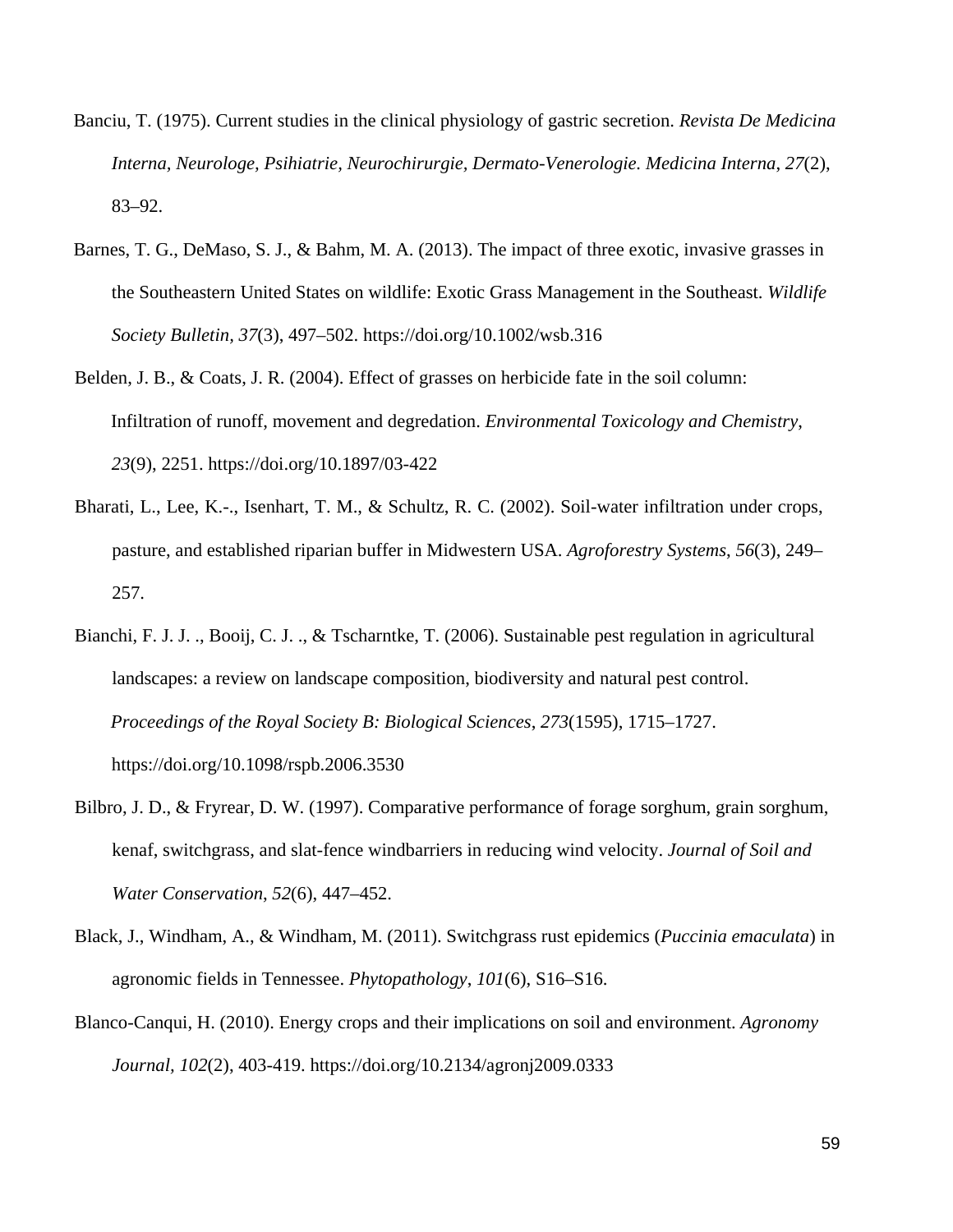- Blanco-Canqui, H., Gantzer, C. J., Anderson, S. H., Alberts, E. E., & Thompson, A. L. (2004). Grass barrier and vegetative filter strip effectiveness in reducing runoff, sediment, nitrogen, and phosphorus loss. *Soil Science Society of America Journal*, *68*(5), 1670-1678. https://doi.org/10.2136/sssaj2004.1670
- Blanco-Canqui, H., & Lal, R. (2009). Crop residue removal impacts on soil productivity and environmental quality. *Critical Reviews in Plant Sciences*, *28*(3), 139–163. https://doi.org/10.1080/07352680902776507
- Blanco-Canqui, H., & Lal, R. (2010). *Principles of Soil Conservation and Management*. Dordrecht: Springer Netherlands. https://doi.org/10.1007/978-1-4020-8709-7
- Boe, A., & Gagné, R. J. (2011). A new species of gall midge (Diptera: Cecidomyiidae) infesting switchgrass in the Northern Great Plains. *BioEnergy Research*, *4*(2), 77–84. https://doi.org/10.1007/s12155-010-9102-6
- Boller, B., Posselt, U. K., & Veronesi, F. (Eds.). (2010). *Fodder Crops and Amenity Grasses*. New York, NY: Springer New York. https://doi.org/10.1007/978-1-4419-0760-8
- Bonin, C. L., Lal, R., & Tracy, B. F. (2014). Evaluation of perennial warm-season grass mixtures managed for grazing or biomass production. *Crop Science*, *54*(5), 2373-2385. https://doi.org/10.2135/cropsci2014.02.0121
- Bonin, C. L., & Tracy, B. F. (2011). Forage yield, nutritive value, and elemental composition of ten native prairie plant species. *Forage and Grazinglands*, *9*(1), 0. https://doi.org/10.1094/FG2011-1103-01-RS
- Bonin, Catherine, Flores, J., Lal, R., & Tracy, B. (2013). Root characteristics of perennial warm season grasslands managed for grazing and biomass production. *Agronomy*, *3*(3), 508–523.
- Bonin, CL, Lal, R., & Tracy, B. (2014). Evaluation of perennial warm-season grass mixtures managed for grazing or biomass production. *Crop Science*, *54*(5), 2373–2385.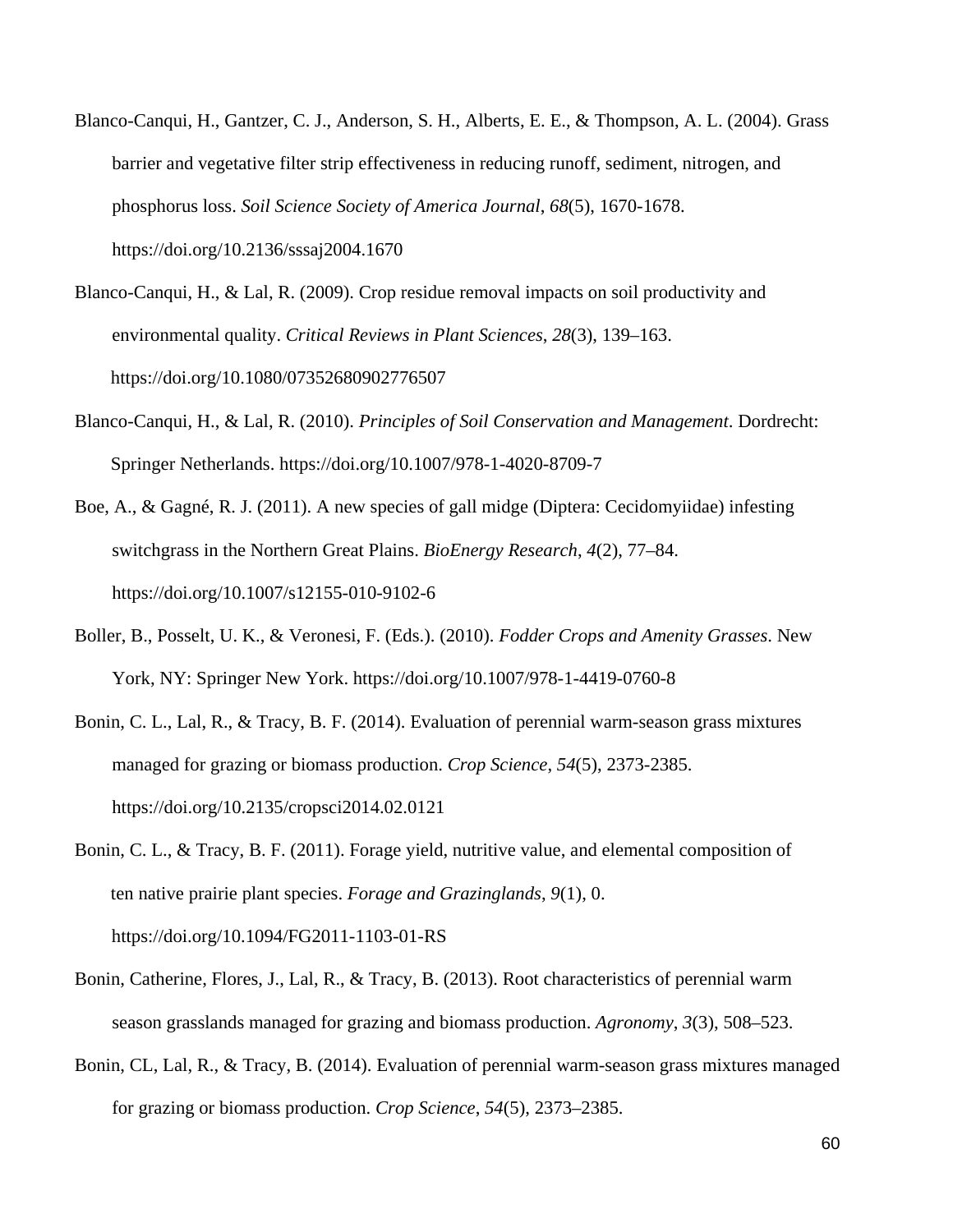books-cssaspecialpubl-nativewarmseaso-147.pdf. (n.d.).

- Brejda, J. J. (2000). Fertilization of native warm-season grasses. In *Native Warm-Season Grasses: Research Trends and Issues*, CSSA Special Pub. No. 30 Edited by Anderson, B. E. and Moore, K. J. 177-200. Madison, Wi: Crop Science Society of America.
- Buckley, R. (2010). *Conservation Tourism*. Cambridge, Mass;Wallingford, Oxon, England; CAB International.
- Capel, S. (1991). *Warm Season Grasses for Virginia and North Carolina: Benefits for Livestock and Wildlife*. Richmond, VA: Virginia Dept. of Game and Inland Fisheries.
- Cary, J., & Williams, K. (2001). Perception of native grasslands in south-eastern Australia: some implications for landscape aesthetics and other landscape values. *Ecological Management & Restoration*, *2*(2), 139–144.
- Chamberlain, S. K., Paine, L. K., Harrison, J. L., & Jackson, R. D. (2012). Tradeoffs in performance of native warm-season grass cultivars and locally harvested seed managed for wildlife habitat or livestock production. *Agronomy Journal*, *104*(5), 1383-1391.

https://doi.org/10.2134/agronj2012.0045

- Chen, C. H., & Boe, A. A. (1988). Big Bluestem (*Andropogon gerardii* Vitman), Little Bluestem [*Schizachyrium scoparium* (Michx.) Nash], and Indiangrass [*Sorghastrum nutans* (L.) Nash]. In *Crops II* (Vol. 6, pp. 444–457). Springer Berlin Heidelberg.
- Churchwell, R. T., Davis, C. A., Fuhlendorf, S. D., & Engle, D. M. (2008). Effects of patch-burn management on dickcissel nest success in a tallgrass prairie. *The Journal of Wildlife Management*, *72*(7), 1596–1604. https://doi.org/10.2193/2007-365
- Clapperton, M. ., Lee, N. ., Binet, F., & Conner, R. . (2001). Earthworms indirectly reduce the effects of take-all (Gaeumannomyces graminis var. tritici) on soft white spring wheat (Triticum aestivum cv. Fielder). *Soil Biology and Biochemistry*, *33*(11), 1531–1538.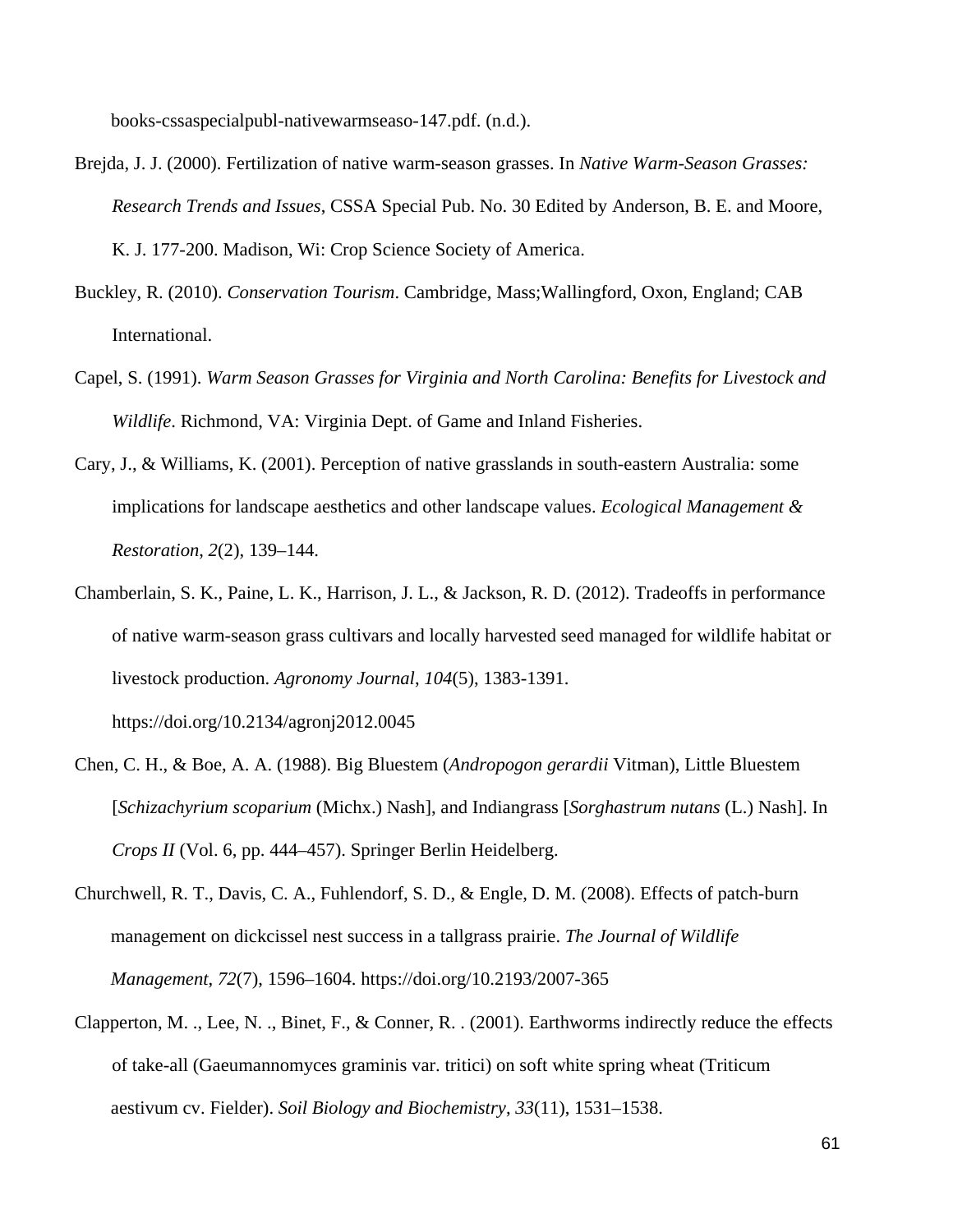https://doi.org/10.1016/S0038-0717(01)00071-2

- Conant, R. T., Paustian, K., & Elliott, E. T. (2001). Grassland management and conversion into grassland: Effects on soil carbon. *Ecological Applications*, *11*(2), 343–355.
- Corre, M., Schnabel, R., & Shaffer, J. (1999). Evaluation of soil organic carbon under forests, coolseason and warm-season grasses in the Northeastern US. *Soil Biology and Biochemistry*, *31*(11), 1531–1539. https://doi.org/10.1016/S0038-0717(99)00074-7
- Cox, C. M., Garrett, K. A., & Bockus, W. W. (2005). Meeting the challenge of disease management in perennial grain cropping systems. *Renewable Agriculture and Food Systems*, *20*(01), 15–24. https://doi.org/10.1079/RAF200495
- Crouch, J. A., Beirn, L. A., Cortese, L. M., Bonos, S. A., & Clarke, B. B. (2009). Anthracnose disease of switchgrass caused by the novel fungal species Colletotrichum navitas. *Mycological Research*, *113*(12), 1411–1421. https://doi.org/10.1016/j.mycres.2009.09.010
- Davis, J. D., Hendrix, S. D., Debinski, D. M., & Hemsley, C. J. (2008). Butterfly, bee and forb community composition and cross-taxon incongruence in tallgrass prairie fragments. *Journal of Insect Conservation*, *12*(1), 69–79. https://doi.org/10.1007/s10841-006-9063-4
- Delisle, J. M., & Savidge, J. A. (1997). Avian Use and Vegetation Characteristics of Conservation Reserve Program Fields. *The Journal of Wildlife Management*, *61*(2), 318–325.
- Diekötter, T., Walther-Hellwig, K., Conradi, M., Suter, M., & Frankl, R. (2006). Effects of landscape elements on the distribution of the rare bumblebee species *Bombus muscorum* in an agricultural landscape. *Biodiversity and Conservation, 15*(1), 57–68.

https://doi.org/10.1007/s10531-004-2932-9

Dover, J. W., Rescia, A., Fungariño, S., Fairburn, J., Carey, P., Lunt, P., … Dover, C. J. (2010). Can hay harvesting detrimentally affect adult butterfly abundance? *Journal of Insect Conservation*, *14*(4), 413–418. https://doi.org/10.1007/s10841-010-9267-5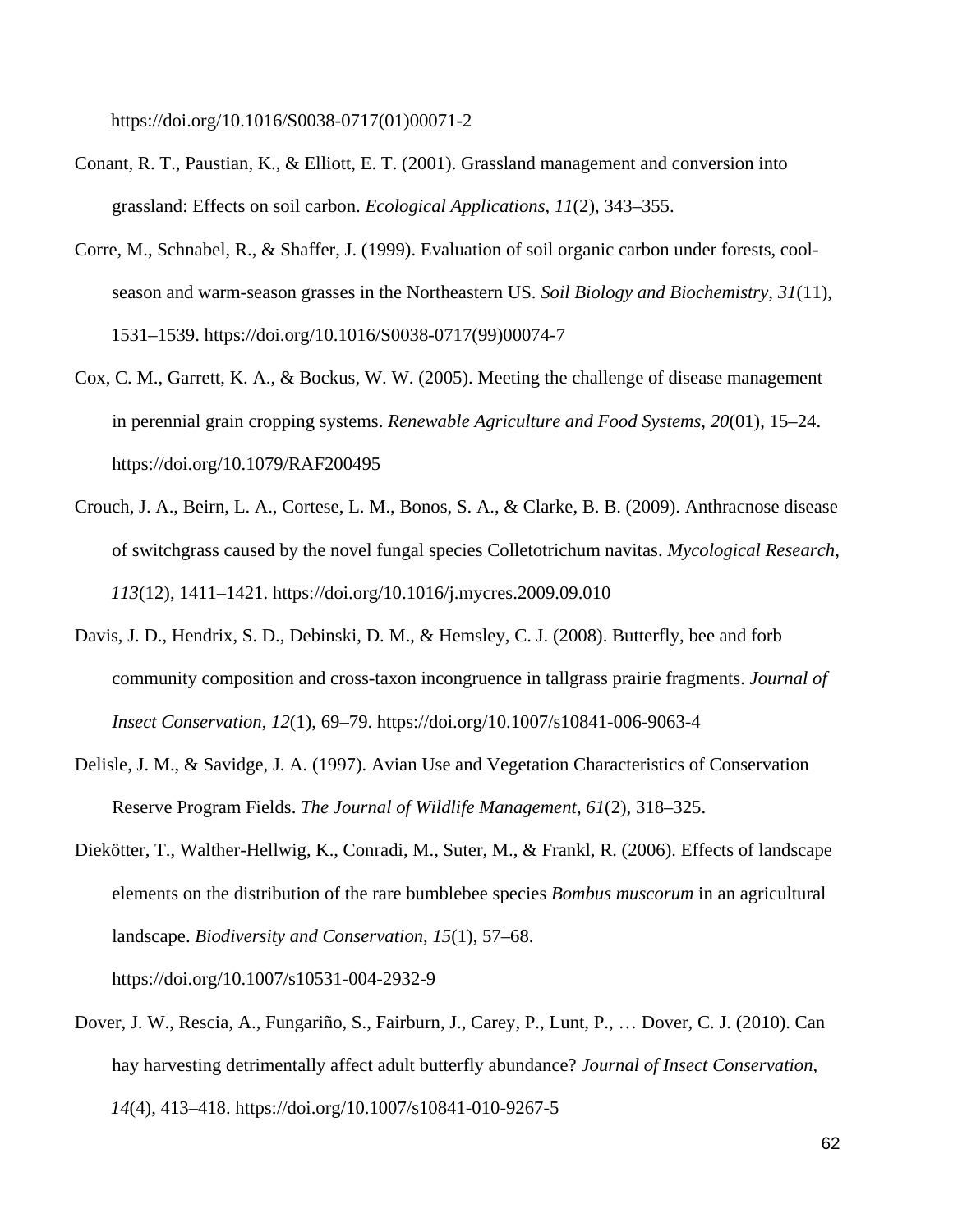- Ekroos, J., Ödman, A. M., Andersson, G. K. S., Birkhofer, K., Herbertsson, L., Klatt, B. K., … Smith, H. G. (2016). Sparing land for biodiversity at multiple spatial scales. *Frontiers in Ecology and Evolution*, *3*(145), 1-11. https://doi.org/10.3389/fevo.2015.00145
- Erb, L., & Jones, M. T. (2011). Can turtle mortality be reduced in managed fields? *Northeastern Naturalist*, *18*(4), 489–496. https://doi.org/10.1656/045.018.0406
- Farber, S., Costanza, R., Childers, D. L., Erickson, J., Gross, K., Grove, M., … Wilson, M. (2006). Linking ecology and economics for ecosystem management. *BioScience*, *56*(2), 121-133. https://doi.org/10.1641/0006-3568(2006)056[0121:LEAEFE]2.0.CO;2
- Fargione, J. E., Cooper, T. R., Flaspohler, D. J., Hill, J., Lehman, C., Tilman, D., … Oberhauser, K. S. (2009). Bioenergy and wildlife: Threats and opportunities for grassland conservation. *BioScience*, *59*(9), 767–777. https://doi.org/10.1525/bio.2009.59.9.8
- Ferrell, J. A., Murphy, T. R., & Bridges, D. C. (2005). Postemergence control of hybrid bermudagrass (*Cynodon transvaalensis* Burtt-Davy × *Cynodon dactylon*). *Weed Technology*, *19*(03), 636–639. https://doi.org/10.1614/WT-04-184R2.1
- Fletcher, R. J., & Koford, R. R. (2002). Habitat and landscape associations of breeding birds in native and restored grasslands. *The Journal of Wildlife Management*, *66*(4), 1011-1022. https://doi.org/10.2307/3802933
- Foley, J. A. (2005). Global consequences of land use. *Science*, *309*(5734), 570–574. https://doi.org/10.1126/science.1111772
- Frank, A., Berdahl, J., Hanson, J., Liebig, M., & Johnson, H. (2004). Biomass and carbon partitioning in switchgrass. *Crop Science*, *44*(4), 1391–1396.
- Frazier, T., Shen, Z., Zhao, B., & Bush, E. (2013). First report of *Puccinia emaculata* infection on switchgrass in Virginia. *Plant Disease*, *97*(3), 424–424. https://doi.org/10.1094/PDIS-09- 120814-PDN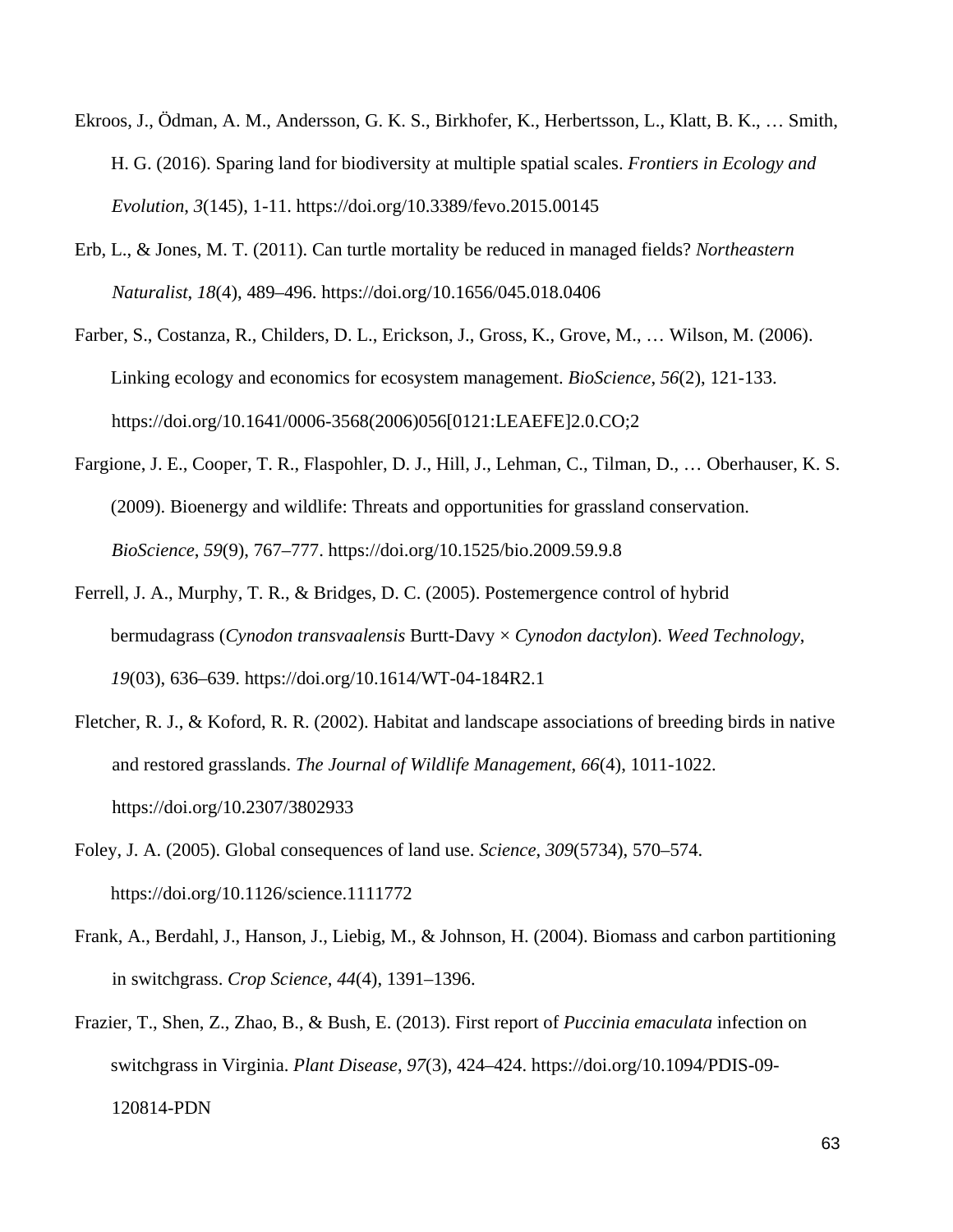- Freese, B. (1998). Tips from a top grass manager. *Successful Farming, Iowa Edition; Des Moines*, *96*(6), 24–25.
- Fuhlendorf, S. D., & Engle, D. M. (2001). Restoring heterogeneity on rangelands: Ecosystem management based on evolutionary grazing patterns. *BioScience*, *51*(8), 625–632. https://doi.org/10.1641/00063568(2001)051[0625:RHOREM]2.0.CO;2
- Fuhlendorf, S. D., Engle, D. M., Elmore, R. D., Limb, R. F., & Bidwell, T. G. (2012). Conservation of pattern and process: Developing an alternative paradigm of rangeland management. *Rangeland Ecology & Management*, *65*(6), 579–589.
- Fuhlendorf, S. D., Harrell, W. C., Engle, D. M., Hamilton, R. G., Davis, C. A., & Leslie, D. M. (2006). Should heterogeneity be the basis for conservation? Grassland bird response to fire and grazing. *Ecological Applications*, *16*(5), 1706–1716. https://doi.org/10.1890/1051- 0761(2006)016[1706:SHBTBF]2.0.CO;2
- Fuller, R. A., Irvine, K. N., Devine-Wright, P., Warren, P. H., & Gaston, K. J. (2007). Psychological benefits of greenspace increase with biodiversity. *Biology Letters*, *3*(4), 390–394. https://doi.org/10.1098/rsbl.2007.0149
- Gao, J., Barbieri, C., & Valdivia, C. (2014). Agricultural landscape preferences: Implications for agritourism development. *Journal of Travel Research*, *53*(3), 366–379.
- Gardiner, T., & Hassall, M. (2009). Does microclimate affect grasshopper populations after cutting of hay in improved grassland? *Journal of Insect Conservation*, *13*(1), 97–102. https://doi.org/10.1007/s10841-007-9129-y
- Garten, C. T., & Wullschleger, S. D. (1999). Soil carbon inventories under a bioenergy crop (switchgrass): Measurement limitations. *Journal of Environment Quality*, *28*(4), 1359-1365. https://doi.org/10.2134/jeq1999.00472425002800040041x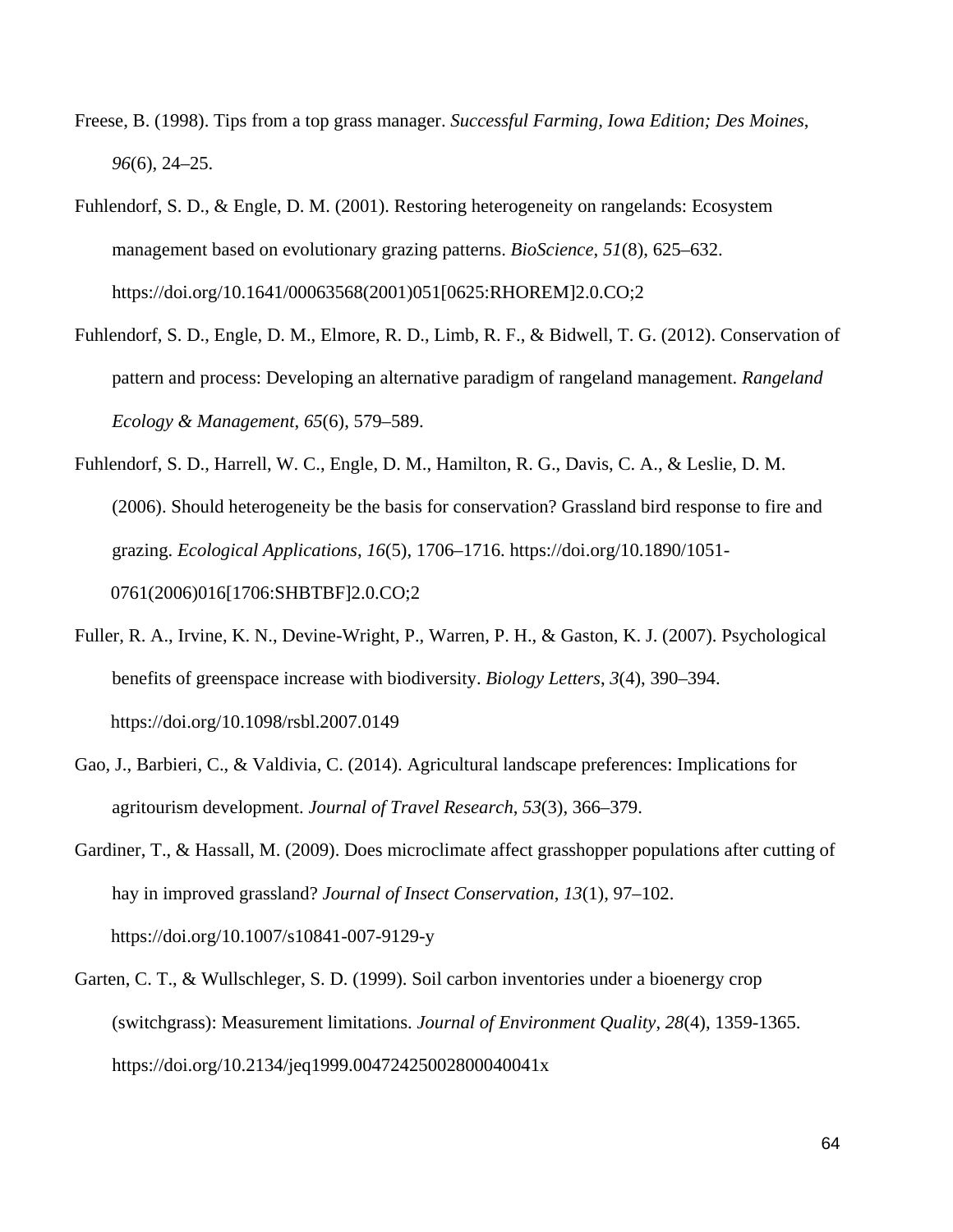- George, M., Sands, P. B., Wilson, C. B., Ingram, R. S., & Connor, J. M. (1992). Irrigated warm- and cool-season grasses compared in Northern California pastures. *California Agriculture*, *46*(4), 21– 25.
- George, R. R., Farris, A. L., Schwartz, C. C., Humburg, D. D., & Coffey, J. C. (1979). Native prairie grass pastures as nest cover for upland birds. *Wildlife Society Bulletin*, *7*(1), 4–9.

Gibson, D. J. (2009). *Grasses and Grassland Ecology*. New York, NY: Oxford University Press.

- Giuliano, W. M., & Daves, S. E. (2002). Avian response to warm-season grass use in pasture and hayfield management. *Biological Conservation*, *106*(1), 1–9. https://doi.org/10.1016/S00063207(01)00126-4
- Goulson, D., & Stout, J. C. (2001). Homing ability of the bumblebee *Bombus terrestris* (Hymenoptera: Apidae). *Apidologie*, *32*(1), 105–111. https://doi.org/10.1051/apido:2001115
- Gravert, C. E., & Munkvold, G. P. (2002). Fungi and diseases associated with cultivated switchgrass in Iowa. *The Journal of the Iowa Academy of Science: JIAS*, *109*(1–2), 30–34.
- Greer, M. J., Bakker, K. K., & Dieter, C. D. (2016). Grassland bird response to recent loss and degradation of native prairie in central and western South Dakota. *The Wilson Journal of Ornithology*, *128*(2), 278–289. https://doi.org/10.1676/wils-128-02-278-289.1
- Gregory, P. J., McGowan, M., Biscoe, P. V., & Hunter, B. (1978). Water relations of winter wheat: 1. Growth of the root system. *The Journal of Agricultural Science*, *91*(1), 91–102.
- Griffin, J. L., Wangsness, P. J., & Jung, G. A. (1980). Forage quality evaluation of two warm season range grasses using laboratory and animal measurements. *Agronomy Journal*, *72*(6), 951-956.
- Griffin, T. S., Moser, L. E., & Martin, A. R. (1988). Influence of antidotes on forage grass seedling response to metolachlor and butylate. *Weed Science*, *36*(2), 202–206.
- Gustafson, D., Boe, A., & Jin, Y. (2003). Genetic variation for *Puccinia emaculata* infection in switchgrass. *Crop Science*, *43*(3), 755–759.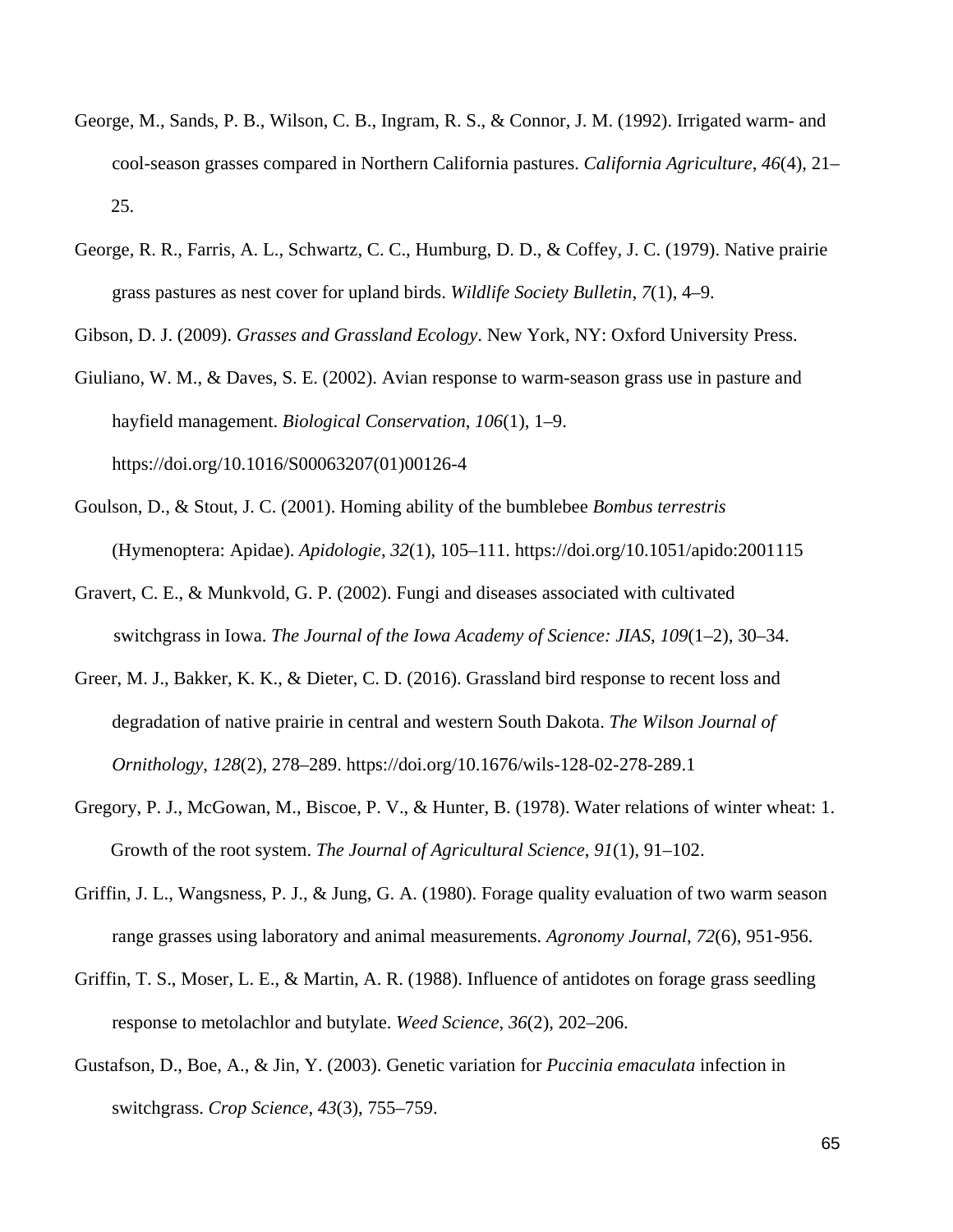- Gustafson, D. J., Gibson, D. J., & Nickrent, D. L. (2001). Characterizing three restored *Andropogon gerardii* Vitman (big bluestem) populations established with Illinois and non-Illinois seed: established plants and their offspring. *Seeds for the Future; Roots of the Past*, 116-127.
- Haddad, N. M., Tilman, D., Haarstad, J., Ritchie, M., & Knops, J. M. H. (2001). Contrasting effects of plant richness and composition on insect communities: A field experiment. *The American Naturalist*, *158*(1), 17–35. https://doi.org/10.1086/320866
- Harper, C. A., Birckhead, J. L., Keyser, P. D., Waller, J. C., Backus, M. M., Bates, G. E., … Brooke, J. M. (2015). Avian habitat following grazing native warm-season forages in the Mid-South United States. *Rangeland Ecology & Management*, *68*(2), 166–172. https://doi.org/10.1016/j.rama.2015.01.005
- Harper, C. A., G. E. Bates, M. P. Hansbrough, M. J. Gudlin, J. P. Gruchy and P. D. Keyser. (2007). Native warm season grasses: Identification, establishment and management for wildlife and forage production in the Mid-South. Ext. PB 1752. Univ. of Tennessee, Knoxville.
- Hays, R. L., Webb, R. P., & Farmer, A. H. (1989). Effects of the Conservation Reserve Program on wildlife habitat: Results of 1988 monitoring. *Wildl Manag Inst North Am Wildl and Nat Resour 54th Conf, Washington, DC*, 365–365.
- Hendrix, S. D., Kwaiser, K. S., & Heard, S. B. (2010). Bee communities (Hymenoptera: Apoidea) of small Iowa hill prairies are as diverse and rich as those of large prairie preserves. *Biodiversity and Conservation, 19*(6), 1699–1709.<https://doi.org/10.1007/s10531-010-9797-x>
- Hines, H. M., & Hendrix, S. D. (2005). Bumble bee (Hymenoptera: Apidae) diversity and abundance in tallgrass prairie patches: Effects of local and landscape floral resources. *Environmental Entomology*, *34*(6), 1477–1484. https://doi.org/10.1603/0046-225X-34.6.1477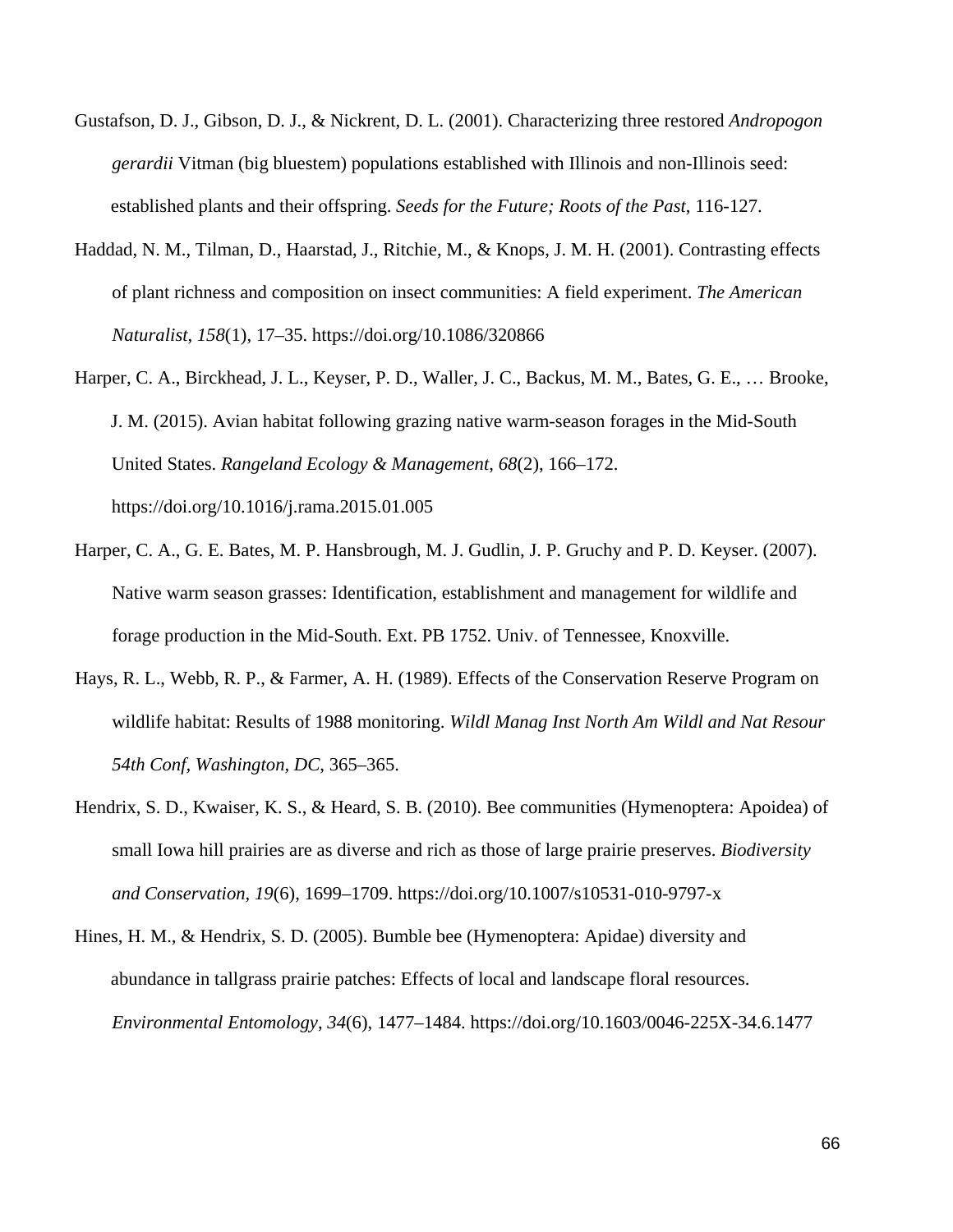- Hirsch, R. L., TeBeest, D. O., Bluhm, B. H., & West, C. P. (2010). First report of rust caused by *Puccinia emaculata* on switchgrass in Arkansas. *Plant Disease*, *94*(3), 381–381. https://doi.org/10.1094/PDIS-94-3-0381B
- Høgh-Jensen, H., & Schjoerring, J. K. (2001). Rhizodeposition of nitrogen by red clover, white clover and ryegrass leys. *Soil Biology and Biochemistry*, *33*(4–5), 439–448. https://doi.org/http://dx.doi.org/10.1016/S0038-0717(00)00183-8
- Hovick, T. J., Elmore, R. D., & Fuhlendorf, S. D. (2014). Structural heterogeneity increases diversity of non-breeding grassland birds. *Ecosphere*, *5*(5), 62. https://doi.org/10.1890/ES14-00062.1
- Hudson, D. J., Leep, R. H., Dietz, T. S., Ragavendran, A., & Kravchenko, A. (2010). Integrated warm- and cool-season grass and legume pastures: I. Seasonal forage dynamics. *Agronomy Journal*, *102*(1), 303-209. https://doi.org/10.2134/agronj2009.0204
- Humbert, J.-Y., Ghazoul, J., & Walter, T. (2009). Meadow harvesting techniques and their impacts on field fauna. *Agriculture, Ecosystems & Environment*, *130*(1–2), 1–8. https://doi.org/10.1016/j.agee.2008.11.014
- Isaacs, R., Tuell, J., Fiedler, A., Gardiner, M., & Landis, D. (2009). Maximizing arthropod-mediated ecosystem services in agricultural landscapes: the role of native plants. *Frontiers in Ecology and the Environment*, *7*(4), 196–203. https://doi.org/10.1890/080035
- Jobbagy, E. G., & Jackson, R. B. (2000). The vertical distribution of soil organic carbon and its relation to climate and vegetation. *Ecological Applications*, *10*(2), 423–436.
- Jung, G. A., Griffin, J. L., Kocher, R. E., Shaffer, J. A., & Gross, C. F. (1985). Performance of switchgrass and bluestem cultivars mixed with cool-season species. *Agronomy Journal*, *77*(6), 846-850.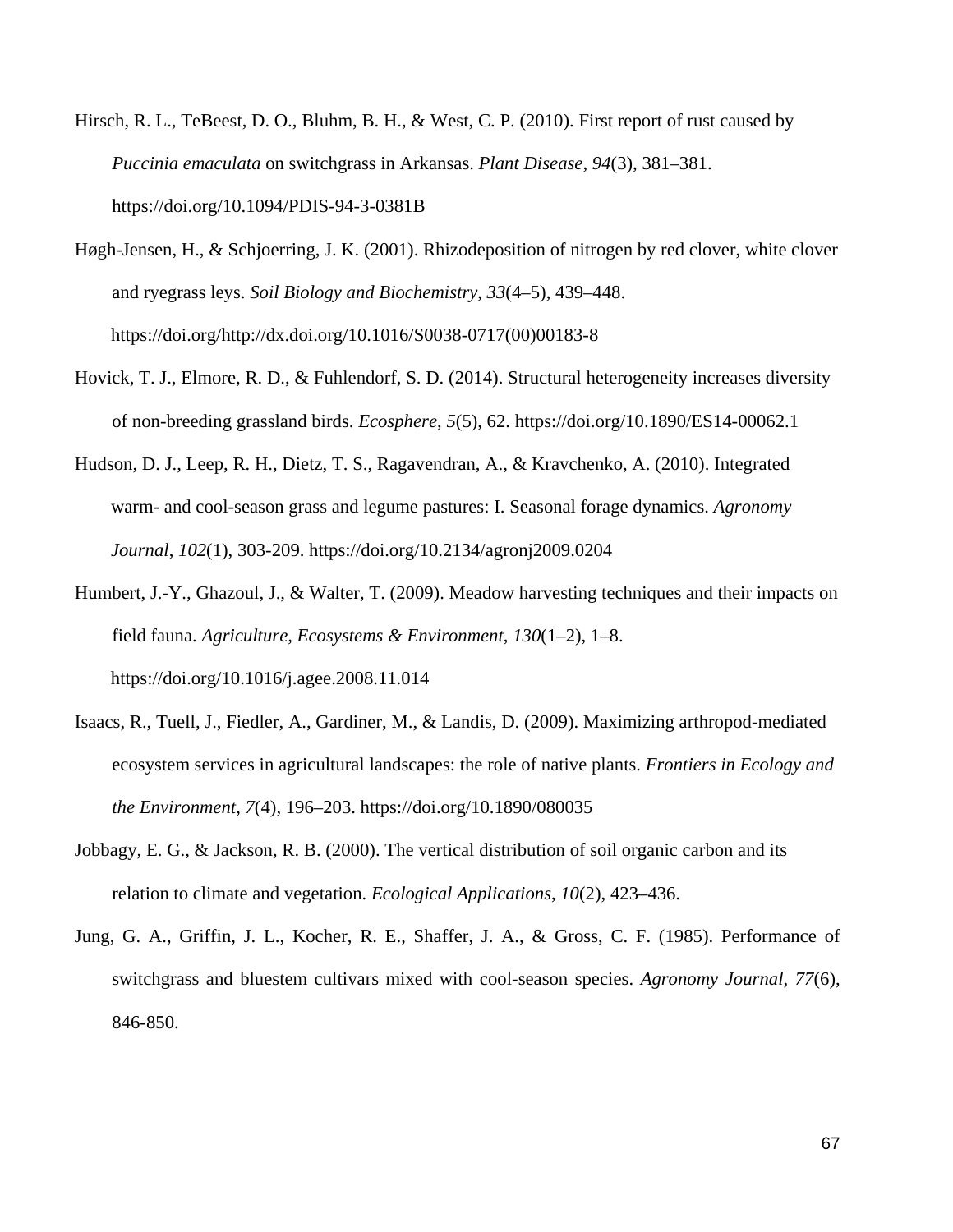- Kaufman, G. A., & Kaufman, D. W. (2008). Effects of haying on small mammals in mixed grass prairie of central Kansas. *Transactions of the Kansas Academy of Science*, 111(3 & amp; 4), 275– 282. https://doi.org/10.1660/0022-8443-111.3.275
- Kaufmann, J. H. (1992). Habitat use by wood turtles in Central Pennsylvania. *Journal of Herpetology*, *26*(3), 315-321. https://doi.org/10.2307/1564887
- Kenaley, S. C., Hudler, G. W., & Bergstrom, G. C. (2016). Detection and phylogenetic relationships of *Puccinia emaculata* and *Uromyces graminicola* (Pucciniales) on switchgrass in New York State using rDNA sequence information. *Fungal Biology*, *120*(5), 791–806. https://doi.org/10.1016/j.funbio.2016.01.016
- Keyser, P. D. (2016). Straight talk on native grass forages. *Progressive Cattleman,* (9), 66-68.
- Keyser, P. D., Harper, C. A., Bates, G. E., Waller, J. C., & Holcomb, E. D. (2011). Native warmseason grasses for Mid-South forage production. University of Tennessee, Center for Native Grasslands Management, SP731-A.
- Klimstra, R. L., Moorman, C. E., Converse, S. J., Royle, J. A., & Harper, C. A. (2015). Small mammal use of native warm-season and non-native cool-season grass forage fields: Rodent use of grass fields. *Wildlife Society Bulletin*, *39*(1), 49–55. https://doi.org/10.1002/wsb.507
- Knops, J. M. H., Tilman, D., Haddad, N. M., Naeem, S., Mitchell, C. E., Haarstad, J., … Groth, J. (1999). Effects of plant species richness on invasion dynamics, disease outbreaks, insect abundances and diversity. *Ecology Letters*, *2*(5), 286–293. https://doi.org/10.1046/j.14610248.1999.00083.x
- Krupinsky, J. M., Berdahl, J. D., Schoch, C. L., & Rossman, A. Y. (2004). Leaf spot on switch grass (*Panicum virgatum*), symptoms of a new disease caused by *Bipolaris oryzae*. *Canadian Journal of Plant Pathology*, *26*(3), 371–378. https://doi.org/10.1080/07060660409507155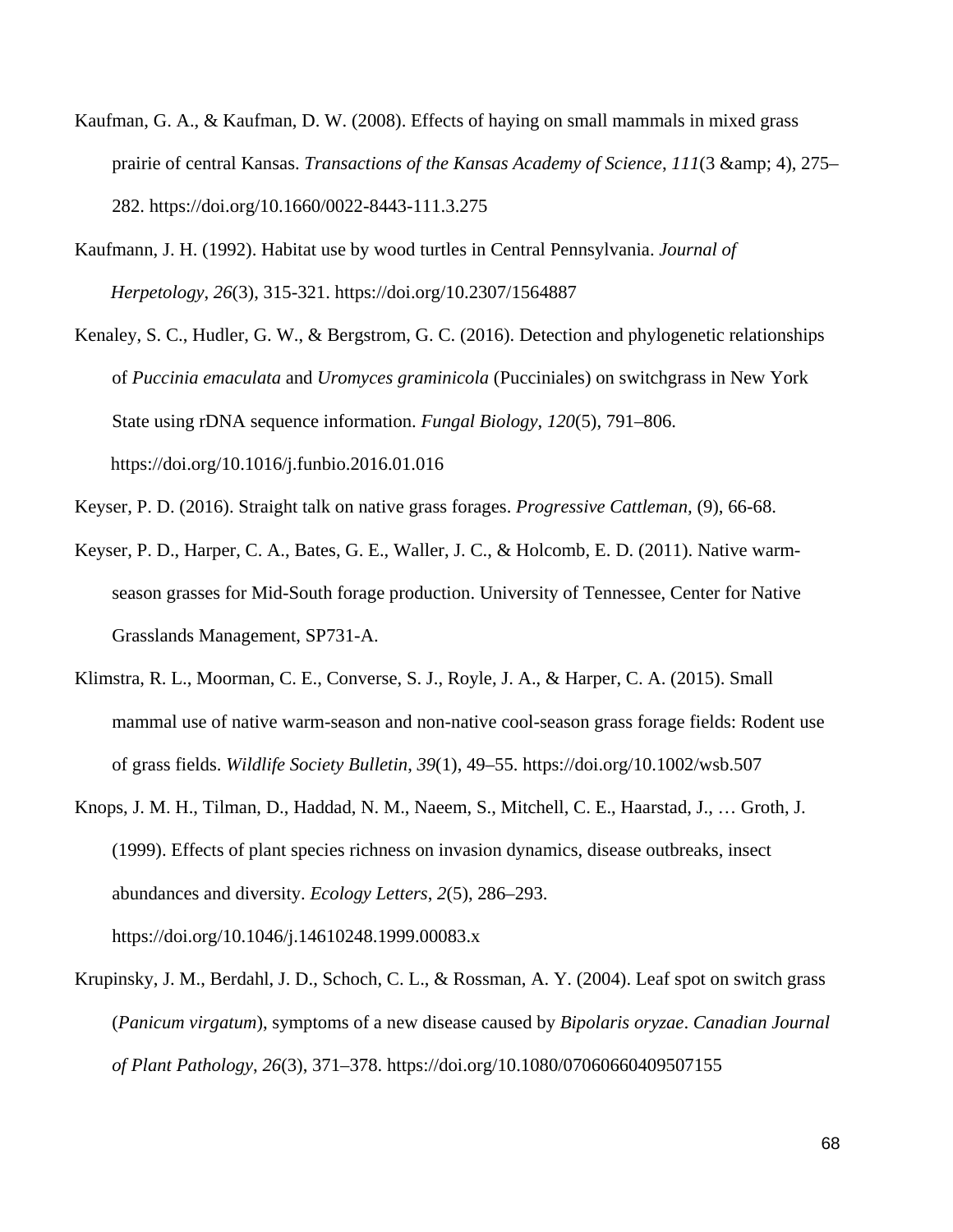- Kurve, V., Joseph, P., Williams, J. B., Boland, H. T., Riffell, S. K., Kim, T., & Schilling, M. W. (2015). The effect of feeding native warm-season grasses during the stocker phase on meat composition, quality characteristics, and sensory properties of loin steaks from forage-finished cattle1. *Journal of Animal Science*, *93*(5), 2576–2586. https://doi.org/10.2527/jas.2014-8711
- Lamp, W. O., Berberet, R. C., Higley, L. G., & Baird, C. R. (Eds.). (2007). *Handbook of Forage and Rangeland Insects*. Lanham, Md: Entomological Society of America.
- Landis, D. A., Wratten, S. D., & Gurr, G. M. (2000). Habitat management to conserve natural enemies of arthropod pests in agriculture. *Annual Review of Entomology*, *45*(1), 175–201. https://doi.org/10.1146/annurev.ento.45.1.175
- Lee, K.-H., Isenhart, T. M., Schultz, R. C., & Mickelson, S. K. (1998). Nutrient and sediment removal by switchgrass and cool-season grass filter strips in Central Iowa, USA. *Agroforestry Systems*, *44*(2), 121–132.
- Liebig, M. A., Johnson, H. A., Hanson, J. D., & Frank, A. B. (2005). Soil carbon under switchgrass stands and cultivated cropland. *Biomass and Bioenergy*, *28*(4), 347–354.
- Lindemann-Matthies, P., & Bose, E. (2007). Species richness, structural diversity and species composition in meadows created by visitors of a botanical garden in Switzerland. *Landscape and Urban Planning*, *79*(3–4), 298–307. https://doi.org/10.1016/j.landurbplan.2006.03.007
- Lindemann-Matthies, P., & Marty, T. (2013). Does ecological gardening increase species richness and aesthetic quality of a garden? *Biological Conservation*, *159*, 37–44. https://doi.org/10.1016/j.biocon.2012.12.011
- Ma, Z., Wood, C. W., & Bransby, D. I. (2000). Carbon dynamics subsequent to establishment of switchgrass. *Biomass and Bioenergy*, *18*(2), 93–104. https://doi.org/10.1016/S09619534(99)00077-X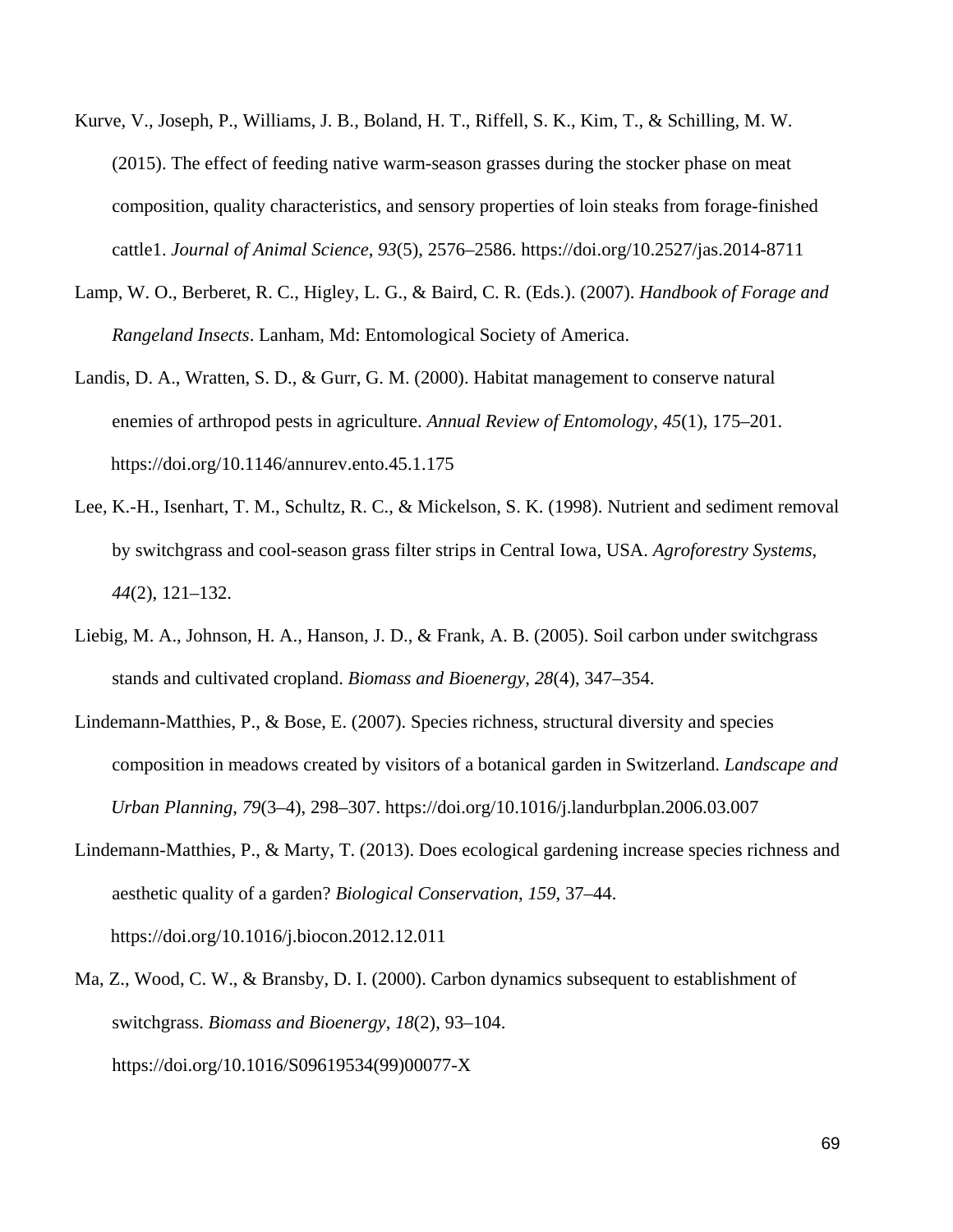- Mander, Ü., Helming, K., & Wiggering, H. (Eds.). (2007). *Multifunctional Land Use Meeting Future Demands for Landscape Goods and Services*. Berlin; Heidelberg: Springer.
- Martin, A. R., Moomaw, R. S., & Vogel, K. P. (1982). Warm-season grass establishment with atrazine. *Agronomy Journal*, *74*(5), 916-920.

https://doi.org/10.2134/agronj1982.00021962007400050034x

- Martínez-Reyna, J. M., & Vogel, K. P. (2002). Incompatibility systems in switchgrass. *Crop Science*, *42*(6), 1800-1805. https://doi.org/10.2135/cropsci2002.1800
- Masters, R. A., Nissen, S. J., Gaussoin, R. E., Beran, D. D., & Stougaard, R. N. (1996). Imidazolinone herbicides improve restoration of Great Plains grasslands. *Weed Technology*, *10*(2), 392–403.
- McCoy, T. D., Ryan, M. R., Burger, L. W., & Kurzejeski, E. W. (2001). Grassland bird conservation: CP1 vs. CP2 plantings in conservation reserve program fields in Missouri. *The American Midland Naturalist*, *145*(1), 1–17.
- McGranahan, D. A., Engle, D. M., Fuhlendorf, S. D., Miller, J. R., & Debinski, D. M. (2012). An invasive cool-season grass complicates prescribed fire management in a native warm-season grassland. *Natural Areas Journal*, *32*(2), 208–214. https://doi.org/10.3375/043.032.0214
- McMahan, L. (2006). Understanding cultural reasons for the increase in both restoration efforts and gardening with native plants. *Native Plants Journal*, *7*(1), 31–34. https://doi.org/10.1353/npj.2006.0013
- McNew, L. B., Winder, V. L., Pitman, J. C., & Sandercock, B. K. (2015). Alternative rangeland management strategies and the nesting ecology of greater prairie-chickens. *Rangeland Ecology & Management*, *68*(3), 298–304. https://doi.org/10.1016/j.rama.2015.03.009
- Medina-Roldán, E., Paz-Ferreiro, J., & Bardgett, R. D. (2012). Grazing exclusion affects soil and plant communities, but has no impact on soil carbon storage in an upland grassland. *Agriculture, Ecosystems and Environment*, *149*, 118–123.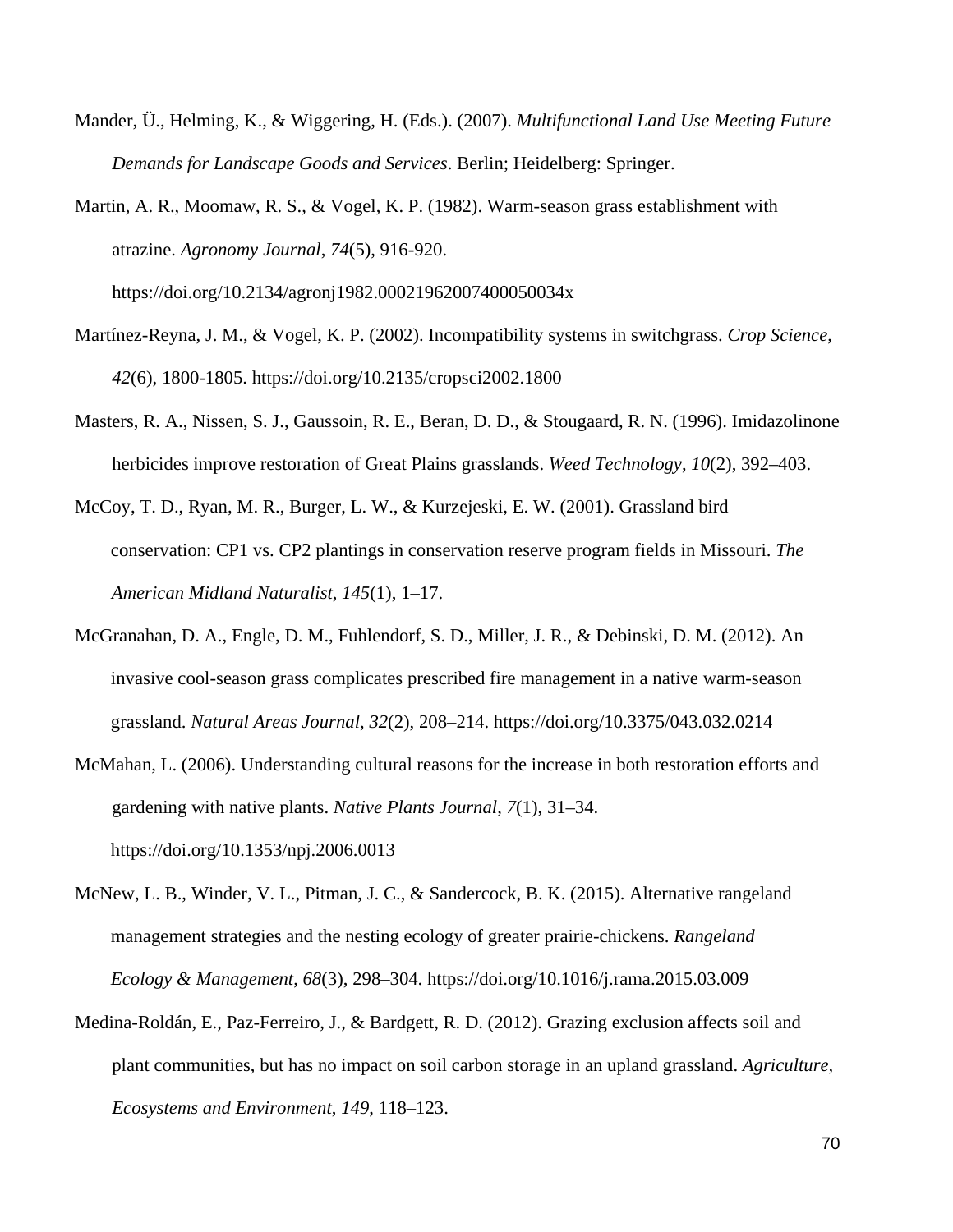- Mersie, W., Seybold, C., McNamee, C., & Huang, J. (1999). Effectiveness of switchgrass filter strips in removing dissolved atrazine and metolachlor from runoff. *Journal of Environmental Quality*, *28*(3), 816–821.
- Meyer, M. H. (2012). Ornamental grasses in the United States. In J. Janick (Ed.), *Horticultural Reviews* (pp. 121–152). Hoboken, NJ, USA: John Wiley & Sons, Inc. https://doi.org/10.1002/9781118100592.ch3
- Mielke, J. (1993). *Native plants for Southwestern landscapes* (1st ed.). Austin: University of Texas Press.
- Millenbah, K. F., Winterstein, S. R., Campa, H. I., Furrow, L. T., & Minnis, R. B. (1996). Effects of Conservation Reserve Program field age on avian relative abundance, diversity, and productivity. *The Wilson Bulletin*, *108*, 760-770.
- Millennium Ecosystem Assessment. (2005). *Ecosystems and human well-being: synthesis*. Washington, DC: Island Press.
- Miller, C. F., & Dickerson, J. A. (1999). The use of native warm season grasses for critical area stabilization. In *In, Proceedings of the 2nd Eastern Native Grass Symposium, Baltimore, MD*.
- Mitchell, R. B & Britton, C. M. (2000). Managing weeds to establish and maintain warm-season grasses. In *Native Warm-Season Grasses: Research Trends and Issues*, CSSA Special Pub. No. 30 Edited by: Anderson, B. E. and Moore, K. J. 159-176. Madison, WI: Crop Science Society of America.
- Mitchell, R. B., Vogel, K. P., Klopfenstein, T. J., Anderson, B. E., & Masters, R. A. (2005). Grazing evaluation of big bluestems bred for improved forage yield and digestibility. *Crop Science*, *45*(6), 2288-2292. https://doi.org/10.2135/cropsci2004.0716
- Mitchell, R., Lee, D. K., & Casler, M. (2014). Switchgrass. In *Cellulosic Energy Cropping Systems*, Edited by: D. L. Karlen, 75-90. Lincoln, NE: John Wiley & Sons.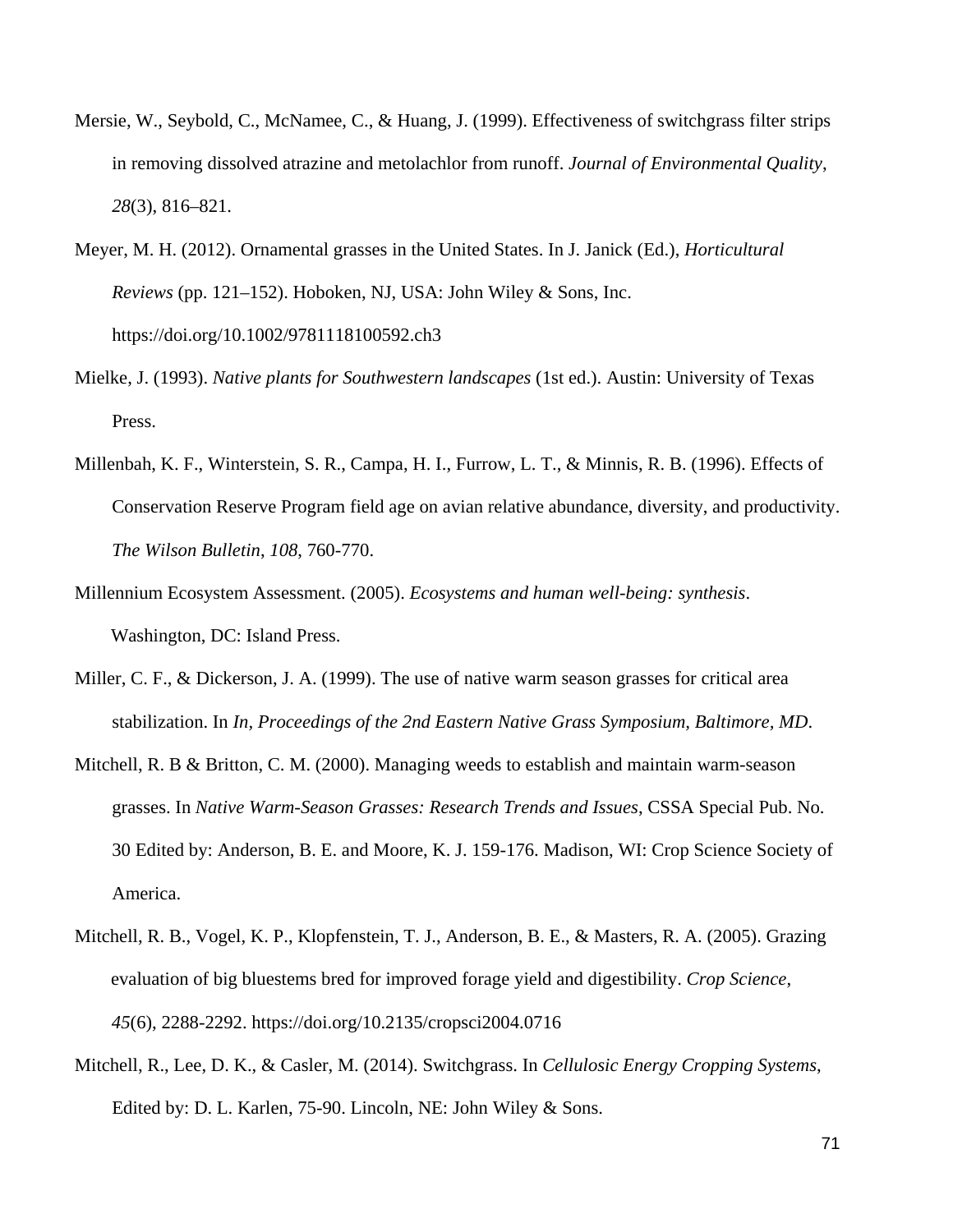- Mitchell, R., Vogel, K. P., & Sarath, G. (2008). Managing and enhancing switchgrass as a bioenergy feedstock. *Biofuels, Bioproducts and Biorefining*, *2*(6), 530–539. https://doi.org/10.1002/bbb.106
- Monroe, A. P., Burger, L. W., Boland, H. T., & Martin, J. A. (2017). Economic and conservation implications of converting exotic forages to native warm-season grass. *Global Ecology and Conservation*, *11*, 23–32. https://doi.org/10.1016/j.gecco.2017.04.006
- Monroe, A. P., Chandler, R. B., Burger, L. W., & Martin, J. A. (2016). Converting exotic forages to native warm-season grass can increase avian productivity in beef production systems. *Agriculture, Ecosystems & Environment*, *233*, 85–93. https://doi.org/10.1016/j.agee.2016.08.024
- Moore, K. J., White, T. A., Hintz, R. L., Patrick, P. K., & Brummer, E. C. (2004). Sequential grazing of cool- and warm-season pastures. *Agronomy Journal*, *96*(4), 1103-1111. https://doi.org/10.2134/agronj2004.1103
- Morris, R. J., Fox, R. H., & Jung, G. A. (1982). Growth, p uptake, and quality of warm and cool season grasses on a low available p soil. *Agronomy Journal*, *74*(1), 125-129.
- Moser, L. E., Burson, B. L., & Sollenberger, L. E. (2004). *Warm-season (C<sub>4</sub>) grasses*. Madison, Wis.: American Society of Agronomy : Crop Science Society of America : Soil Science Society of America. Retrieved from

https://dl.sciencesocieties.org/publications/books/tocs/agronomymonogra/warmseasonc4gra

- Moser, L. E. and C. S. Hoveland. 1996. Cool-season grass overview. p. 1-14. In L.E. Moser et al. (eds.) *Cool-Season Forage Grasses*. Agron. Mongr. 34. ASA, CSSA, and SSSA, Madison, WI. http://dx.doi.org/10.2134/agronmonogr34.c1
- Murphy, C. A., Foster, B. L., Ramspott, M. E., & Price, K. P. (2004). Grassland management effects on soil bulk density. *Transactions of the Kansas Academy of Science*, *107*(1/2), 45–54. https://doi.org/10.1660/0022-8443(2004)107[0045:GMEOSB]2.0.CO;2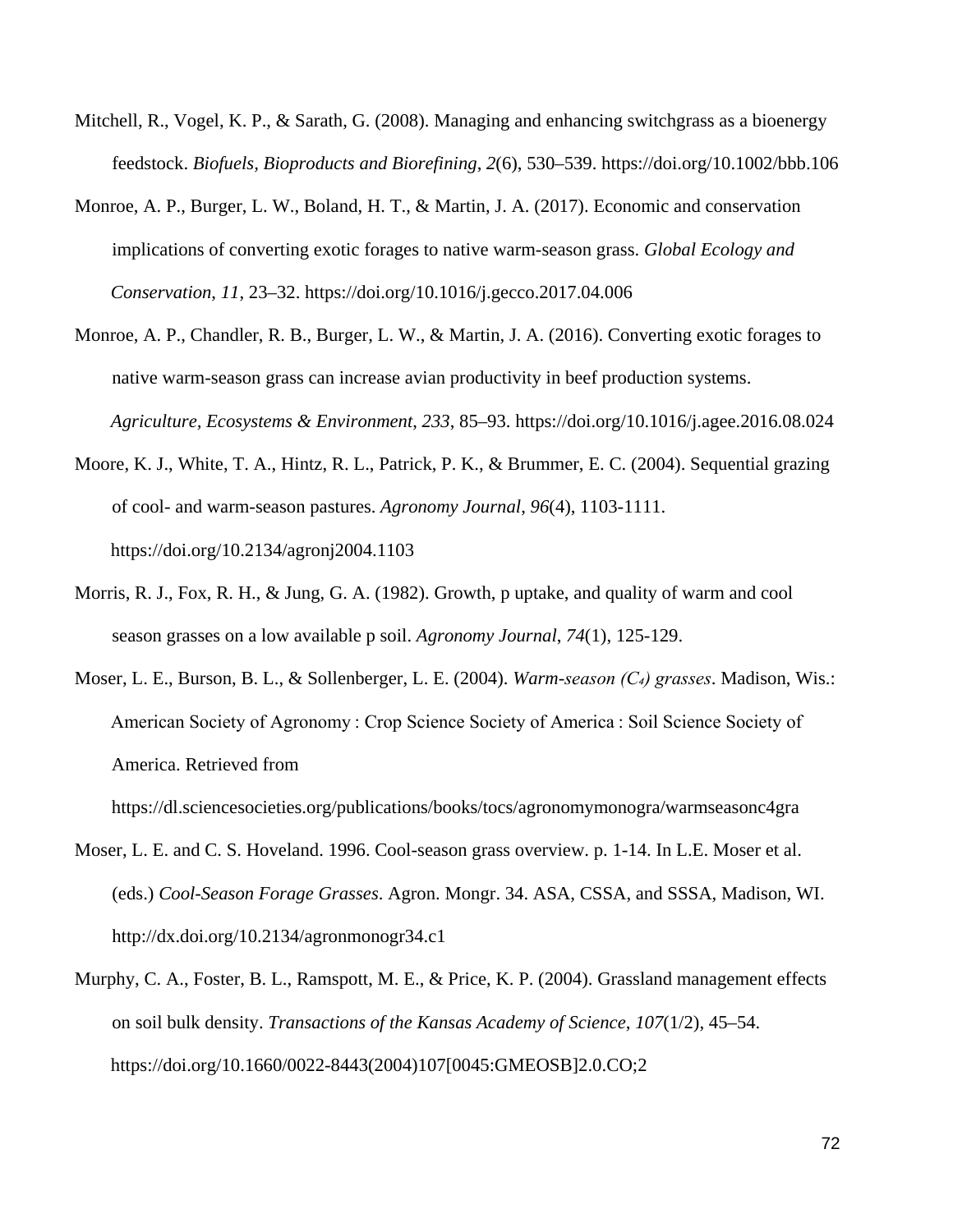- Myers, M. C., Hoksch, B. J., & Mason, J. T. (2012). Butterfly response to floral resources during early establishment at a heterogeneous prairie biomass production site in Iowa, USA. *Journal of Insect Conservation*, *16*(3), 457–472. https://doi.org/10.1007/s10841-011-9433-4
- Neher, D. A. (1995) Biological diversity in soils of agricultural and natural ecosystems. P. 55–72 in R. K. Olson, C. A. Francis, and S. Kaffka, eds. *Exploring the role of diversity in sustainable agriculture*. Madison, WI: American Society of Agronomy.
- Norment, C. J., Ardizzone, C. D., & Hartman, K. (1999). Habitat relations and breeding biology of grassland birds in Western New York: Management implications. *Environmental Science and Ecology Faculty Publications*, 66. Retrieved from http://digitalcommons.brockport.edu/env\_facpub/66
- O'Callaghan, M., Glare, T., Burgess, E., & Malone, L. (2005). Effects of plants genetically modified for insect resistance on nontarget organisms. *Annual Review of Entomology, 50*(1), 271-292. doi:10.1146/annurev.ento.50.071803.130352
- Öckinger, E., & Smith, H. G. (2006). Semi-natural grasslands as population sources for pollinating insects in agricultural landscapes: Population sources for pollinators. *Journal of Applied Ecology*, *44*(1), 50–59. https://doi.org/10.1111/j.1365-2664.2006.01250.x
- Oesterheld, M. (1992). Effect of defoliation intensity on aboveground and belowground relative growth rates. *Oecologia*, *92*(3), 313–316.
- Omonode, R., & Vyn, T. (2006). Vertical distribution of soil organic carbon and nitrogen under warm-season native grasses relative to croplands in west-central Indiana, USA. *Agriculture, Ecosystems & Environment*, *117*(2–3), 159–170. https://doi.org/10.1016/j.agee.2006.03.031
- Palm, C., Blanco-Canqui, H., DeClerck, F., Gatere, L., & Grace, P. (2014). Conservation agriculture and ecosystem services: An overview. Agriculture, Ecosystems & Environment, 187, 87–105. https://doi.org/10.1016/j.agee.2013.10.010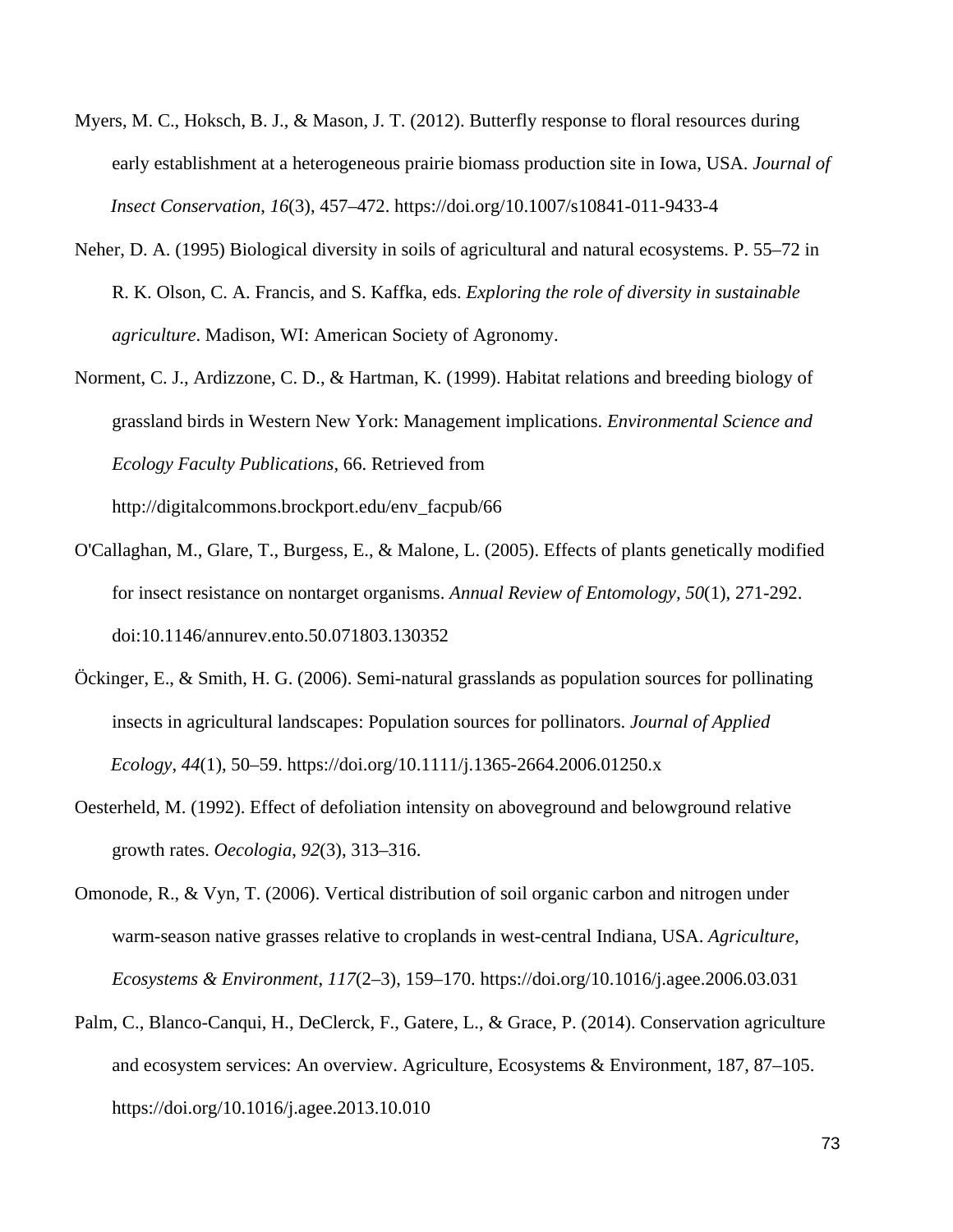- Posler, G., Lenssen, A., & Fine, G. (1993). Forage yield, quality, compatibility, and persistence of warm-season grass legume mixtures. *Agronomy Journal*, *85*(3), 554–560.
- Powlson, D. S., Whitmore, A. P., & Goulding, K. W. T. (2011). Soil carbon sequestration to mitigate climate change: a critical re‐examination to identify the true and the false. *European Journal of Soil Science*, *62*(1), 42–55.
- Prasifka, J. R., Bradshaw, J. D., Boe, A. A., Lee, D., Adamski, D., & Gray, M. E. (2010). Symptoms, distribution and abundance of the stem-boring caterpillar, *Blastobasis repartella* (Dietz), in Switchgrass. *BioEnergy Research*, *3*(3), 238–242. https://doi.org/10.1007/s12155-009-9064-8
- Purakayastha, T. J., Huggins, D. R., & Smith, J. L. (2008). Carbon sequestration in native prairie, perennial grass, no-till, and cultivated Palouse silt loam. *Soil Science Society of America Journal*, *72*(2), 534-540. https://doi.org/10.2136/sssaj2005.0369
- Rachman, A., Anderson, S. H., Gantzer, C. J., & Alberts, E. E. (2004). Soil hydraulic properties influenced by stiff-stemmed grass hedge systems. *Soil Science Society of America Journal*, *68*(4), 1386-1393. https://doi.org/10.2136/sssaj2004.1386
- Raffaelle Jr., J. B., McGregor, K. C., Foster, G. R., & Cullum, R. F. (1997). Effect of narrow grass strips on conservation reserve land converted to cropland. *Transactions of the ASAE*, *40*(6), 1581–1587.
- Rahmig, C. J., Jensen, W. E., & With, K. A. (2009). Grassland bird responses to land management in the largest remaining tallgrass prairie. *Conservation Biology*, *23*(2), 420–432. https://doi.org/10.1111/j.1523-1739.2008.01118.x
- Ramachar, P., & Cummins, G. B. (1965). The species of *Puccinia* on the *Paniceae*. *Mycopathologica et mycologia applicata, 25*(1-2), 7-60.
- Rankins, A., Shaw, D. R., & Boyette, M. (2001). Perennial grass filter strips for reducing herbicide losses in runoff. *Weed Science*, *49*(5), 647–651. https://doi.org/10.1614/0043-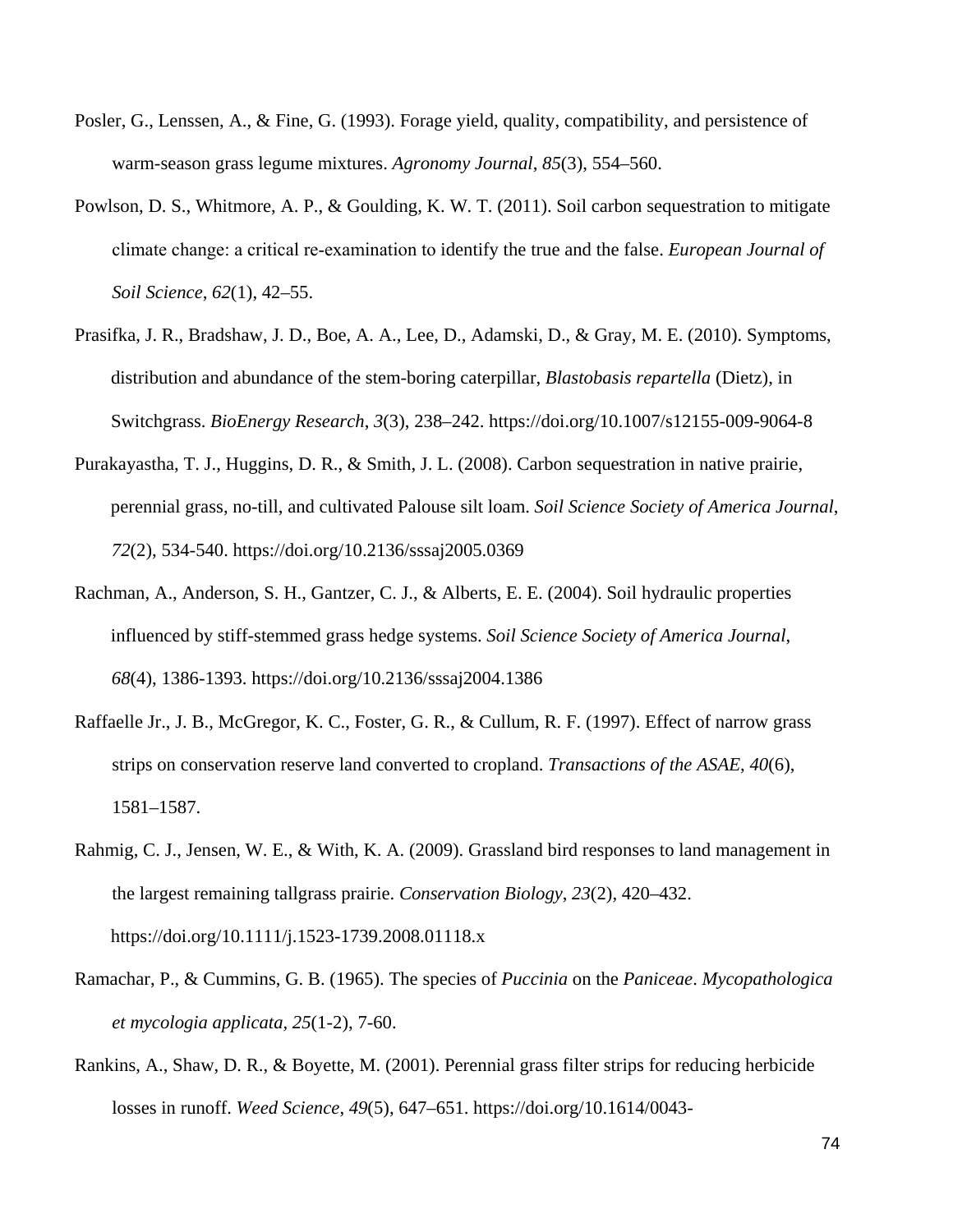1745(2001)049[0647:PGFSFR]2.0.CO;2

- Reeder, K. F., Debinski, D. M., & Danielson, B. J. (2005). Factors affecting butterfly use of filter strips in Midwestern USA. *Agriculture, Ecosystems & Environment*, *109*(1–2), 40–47. https://doi.org/10.1016/j.agee.2005.02.016
- Reid, R. L., Jung, G. A., & Thayne, W. V. (1988). Relationships between nutritive quality and fiber components of cool season and warm season forages: A retrospective study. *Journal of Animal Science*, *66*(5), 1275-1291. https://doi.org/10.2527/jas1988.6651275x
- Ribic, C. A., Guzy, M. J., & Sample, D. W. (2009). Grassland bird use of remnant prairie and Conservation Reserve Program fields in an agricultural landscape in Wisconsin. *The American Midland Naturalist*, *161*(1), 110–122. https://doi.org/10.1674/0003-0031-161.1.110
- Robins, J. G. (2010). Cool-season grasses produce more total biomass across the growing season than do warm-season grasses when managed with an applied irrigation gradient. *Biomass and Bioenergy*, *34*(4), 500–505. https://doi.org/10.1016/j.biombioe.2009.12.015
- Robins, J. G. (2016). Evaluation of warm-season grasses nutritive value as alternatives to cool-season grasses under limited irrigation. *Grassland Science*, *62*(3), 144–150. https://doi.org/10.1111/grs.12123
- Rosenzweig, S. T., Carson, M. A., Baer, S. G., & Blair, J. M. (2016). Changes in soil properties, microbial biomass, and fluxes of c and n in soil following post-agricultural grassland restoration. *Applied Soil Ecology*, *100*, 186–194. https://doi.org/10.1016/j.apsoil.2016.01.001
- Ryan, M. B., & R. Marks. 2005. Native warm‐season grasses and wildlife. Natural Resources Conservation Service Wildlife Habitat Management Institute Fish and Wildlife Habitat Management, Leaflet 25, Madison, Mississippi, USA.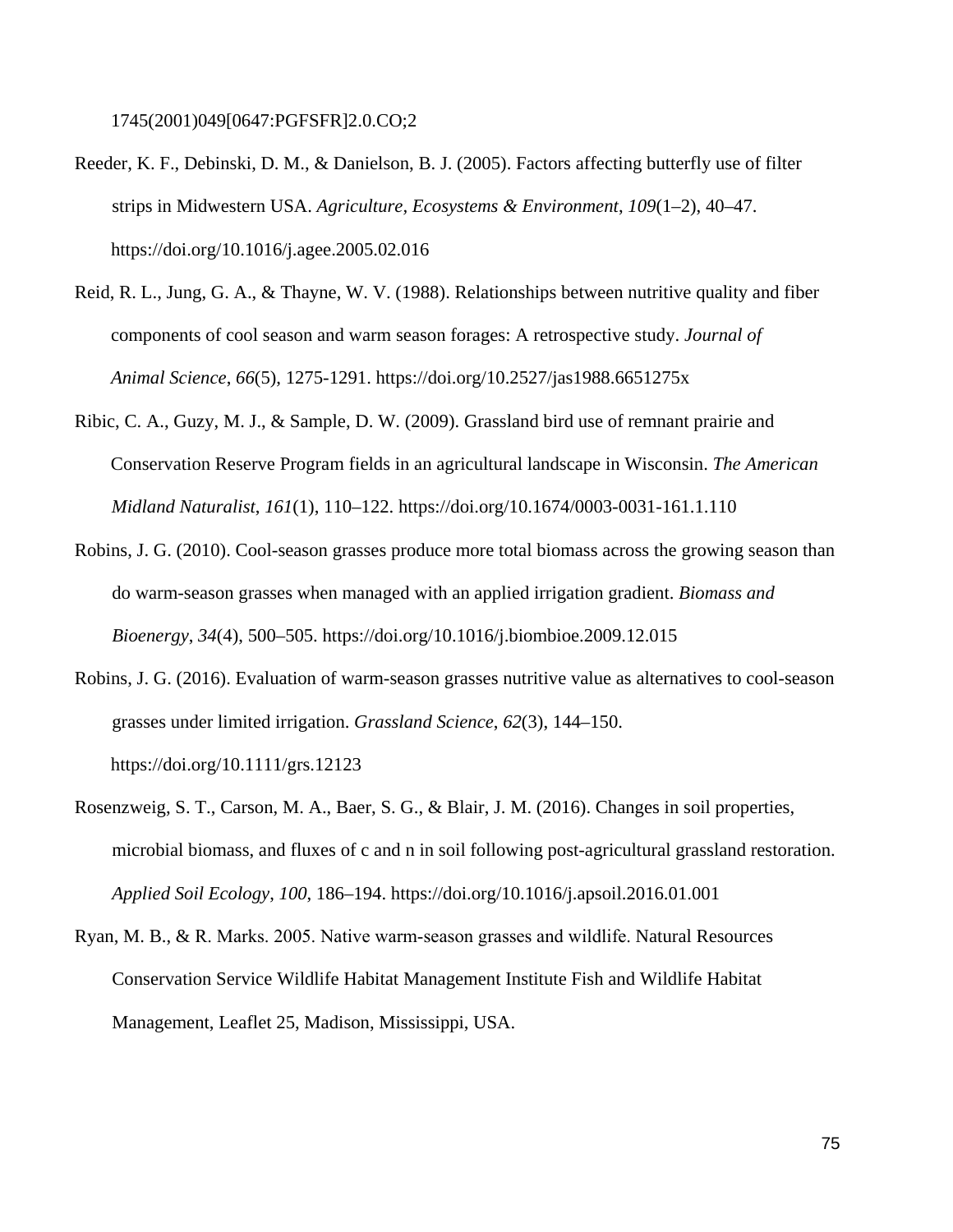- Saumure, R. A., Herman, T. B., & Titman, R. D. (2007). Effects of haying and agricultural practices on a declining species: The North American wood turtle, *Glyptemys insculpta*. *Biological Conservation*, *135*(4), 565–575. https://doi.org/10.1016/j.biocon.2006.11.003
- Shepherd, S., & Debinski, D. M. (2005). Evaluation of isolated and integrated prairie reconstructions as habitat for prairie butterflies. *Biological Conservation*, *126*(1), 51–61. https://doi.org/10.1016/j.biocon.2005.04.021
- Söderström, B., Hedlund, K., Jackson, L. E., Kätterer, T., Lugato, E., Thomsen, I. K., & Bracht Jørgensen, H. (2014). What are the effects of agricultural management on soil organic carbon (SOC) stocks? *Environmental Evidence*, *3*:2. https://doi.org/10.1186/2047-2382-3-2
- Söderström, B., Svensson, B., Vessby, K., & Glimskär, A. (2001). Plants, insects and birds in seminatural pastures in relation to local habitat and landscape factors. *Biodiversity and Conservation*, *10*(11), 1839–1863.
- Sprague, H. B. (1974). *Grasslands of the United States: their economic and ecologic importance; a symposium of the American Forage and Grassland Council* (1st ed.). Ames: Iowa State University Press.
- Stefanescu, C., PeñUelas, J., & Filella, I. (2009). Rapid changes in butterfly communities following the abandonment of grasslands: a case study. *Insect Conservation and Diversity*, *2*(4), 261–269. https://doi.org/10.1111/j.1752-4598.2009.00063.x
- Stewart, A., & Cromey, M. (2011). Identifying disease threats and management practices for bioenergy crops. *Current Opinion in Environmental Sustainability*, *3*(1–2), 75–80. https://doi.org/10.1016/j.cosust.2010.10.008
- Stuteville, D. L., Wynia, R. L., & Row, J. M. (2011). Reaction of switchgrass cultivars to seed smut caused by *Tilletia maclaganii*. (Pub. No. P-2002-0025). APS North Central Div. Mtg., American Phytopathological Society.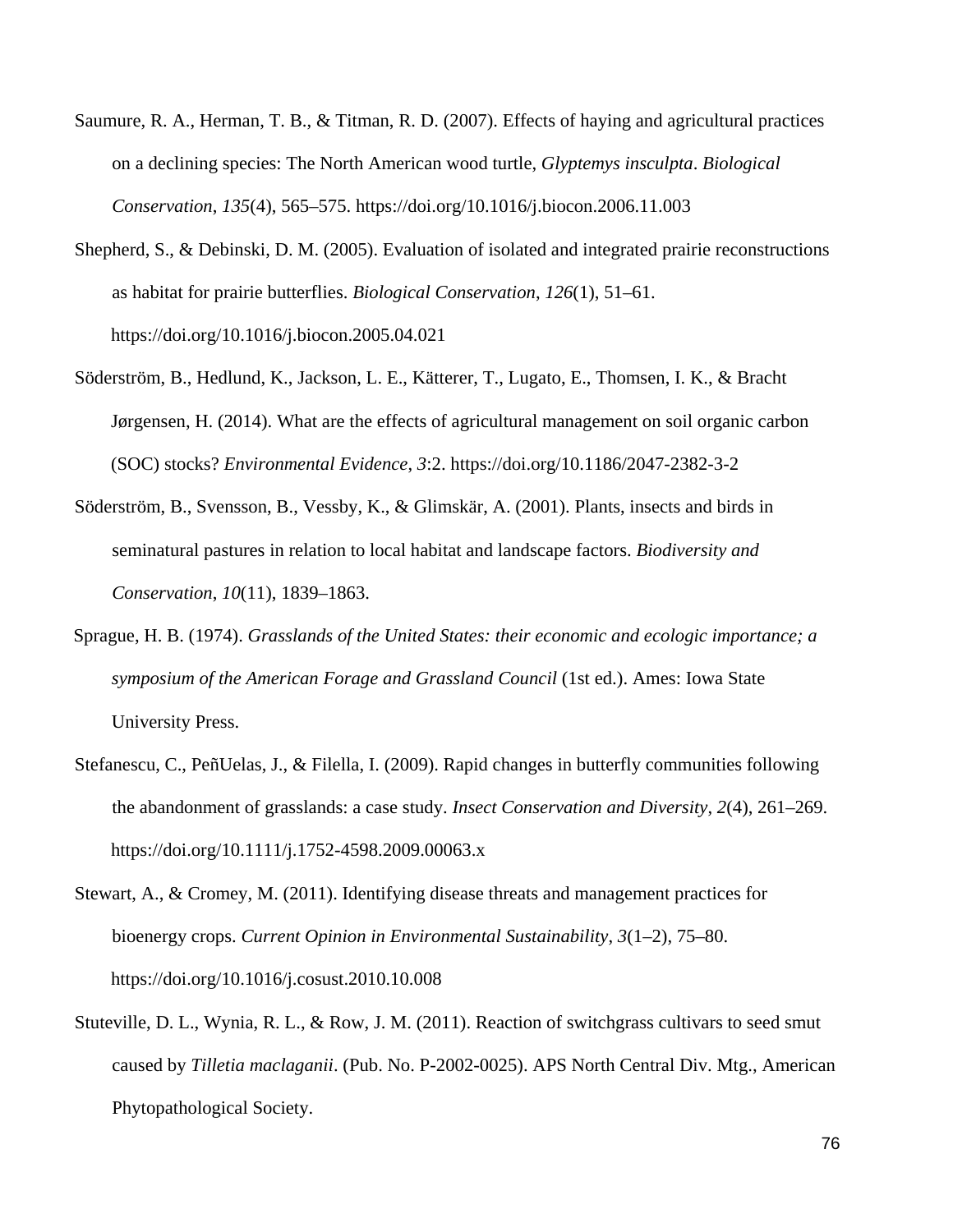- Svensson, B., Lagerlöf, J., & G. Svensson, B. (2000). Habitat preferences of nest-seeking bumble bees (Hymenoptera: Apidae) in an agricultural landscape. *Agriculture, Ecosystems & Environment, 77*(3), 247-255. https://doi.org/10.1016/S0167-8809(99)00106-1
- Temu, V., Rude, B., & Baldwin, B. (2014). Nutritive value response of native warm-season forage grasses to harvest intervals and durations in mixed stands. *Plants*, *3*(2), 266–283. https://doi.org/10.3390/plants3020266
- Thomsen, P. M., Brummer, E. C., Shriver, J., & Munkvold, G. P. (2008). Biomass yield reductions in switchgrass due to smut caused by *Tilletia maclaganii*. *Plant Health Progress*. https://doi.org/10.1094/PHP-2008-0317-01-RS
- Tiffany, L., & Knaphus, G. (1984). The plant rusts (Uredinales) of the driftless area of northeastern Iowa. *Journal of the Iowa Academy of Science: JIAS, 91*(1), 28-31.
- Tiffany, L., & Knaphus, G. (2004). Plant parasitic fungi of ten tallgrass prairies of Iowa: Distribution and prevalence. *Journal of the Iowa Academy of Science: JIAS*, *111*(1–2), 1–42.
- Toledo, D., Sanderson, M., Spaeth, K., Hendrickson, J., & Printz, J. (2014). Extent of Kentucky bluegrass and its effect on native plant species diversity and ecosystem services in the Northern Great Plains of the United States. *Invasive Plant Science and Management*, *7*(04), 543– 552. https://doi.org/10.1614/IPSM-D-14-00029.1
- Tomaso-Peterson, M., & Balbalian, C. J. (2010). First report of *Bipolaris oryzae* causing leaf spot of switchgrass in Mississippi. *Plant Disease*, *94*(5), 643–643. https://doi.org/10.1094/PDIS-945- 0643A
- Tracy, B. F. (2013). Yield potential of native warm-season grasses grown in mixture. Virginia Cooperative Extension, CSES-55P.
- Tracy, B. F., Maughan, M., Post, N., & Faulkner, D. B. (2010). Integrating annual and perennial warm-season grasses in a temperate grazing system. *Crop Science*, *50*(5), 2171-2177.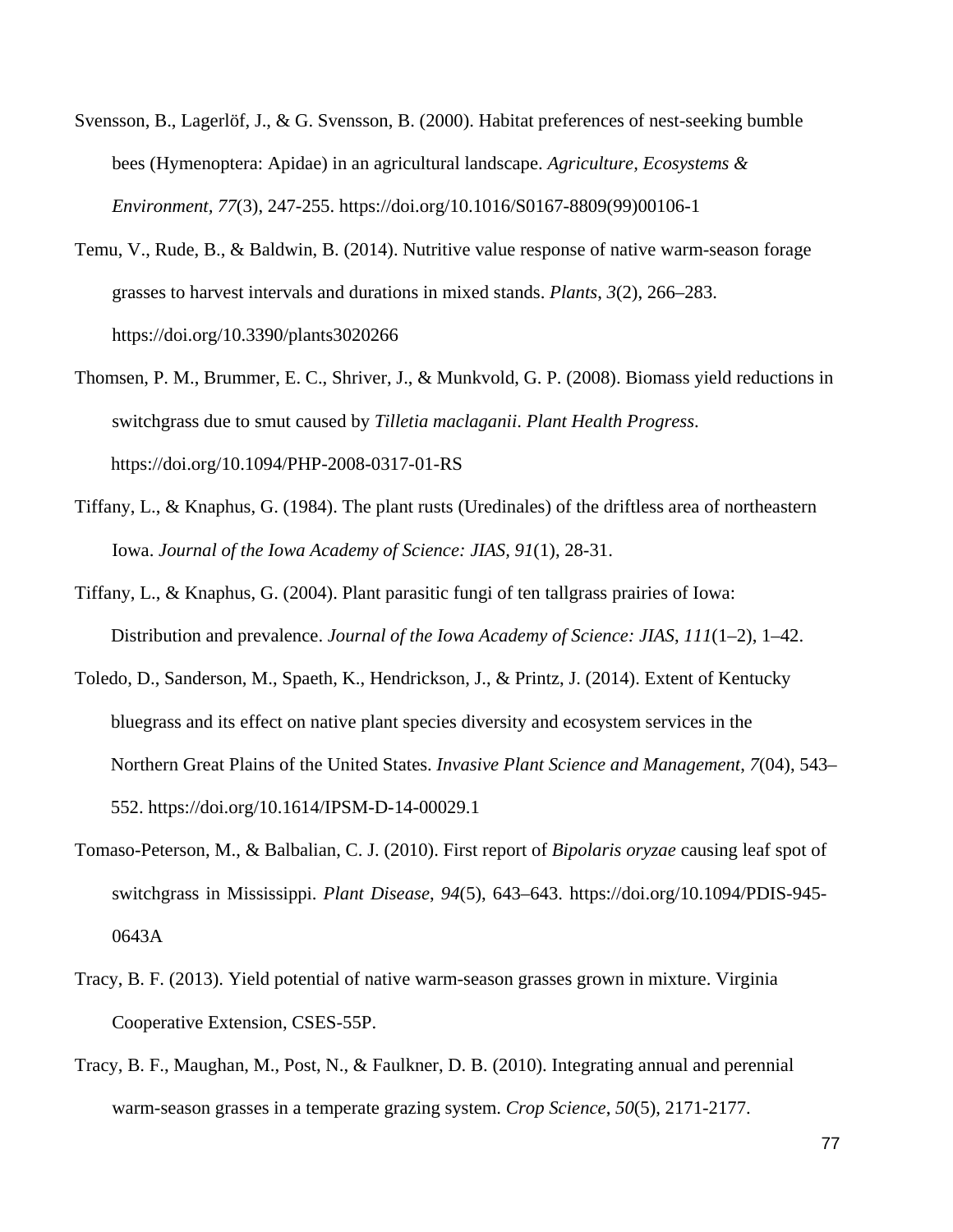https://doi.org/10.2135/cropsci2010.02.0110

- Tuttle, S. E., & Carroll, D. M. (2005). *Glyptemys insculpta* (wood turtle). Juvenile movement and home range. *Northeastern Naturalist*, *36*(3), 166–167. https://doi.org/10.1656/1092- 6194(2005)012[0331:MABOHW]2.0.CO;2
- Uppalapati, S. R., Serba, D. D., Ishiga, Y., Szabo, L. J., Mittal, S., Bhandari, H. S., … Saha, M. C. (2013). Characterization of the rust fungus, *Puccinia emaculata*, and evaluation of genetic variability for rust resistance in switchgrass populations. *BioEnergy Research*, *6*(2), 458–468.
- Van Elsas, J. D., Garbeva, P., & Salles, J. (2002). Effects of agronomical measures on the microbial diversity of soils as related to the suppression of soil-borne plant pathogens. *Biodegradation*, *13*(1), 29–40.
- Vogel, J. A., Debinski, D. M., Koford, R. R., & Miller, J. R. (2007). Butterfly responses to prairie restoration through fire and grazing. *Biological Conservation*, *140*(1–2), 78–90. https://doi.org/10.1016/j.biocon.2007.07.027
- Vogel, K. P., Mitchell, R. B., Klopfenstein, T. J., & Anderson, B. E. (2006a). Registration of 'Bonanza' big bluestem. *Crop Science, 46*(5), 2313-2314. doi:10.2135/cropsci2006.02.0068
- Vogel, K. P., Mitchell, R. B., Klopfenstein, T. J., & Anderson, B. E. (2006b). Registration of 'Goldmine' big bluestem. *Crop Science, 46*(5), 2314-2315. doi:10.2135/cropsci2006.02.0070
- Vu, A. L., Dee, M. M., Zale, J., Gwinn, K. D., & Ownley, B. H. (2013). First report of leaf spot caused by *Bipolaris oryzae* on switchgrass in Tennessee. *Plant Disease*, *97*(12), 1654–1654. https://doi.org/10.1094/PDIS-01-13-0070-PDN
- Walther-Hellwig, K., & Frankl, R. (2000). Foraging habitats and foraging distances of bumblebees, Bombus spp. (Hym., Apidae), in an agricultural landscape. *Journal of Applied Entomology*, *124*(7–8), 299–306. https://doi.org/10.1046/j.1439-0418.2000.00484.x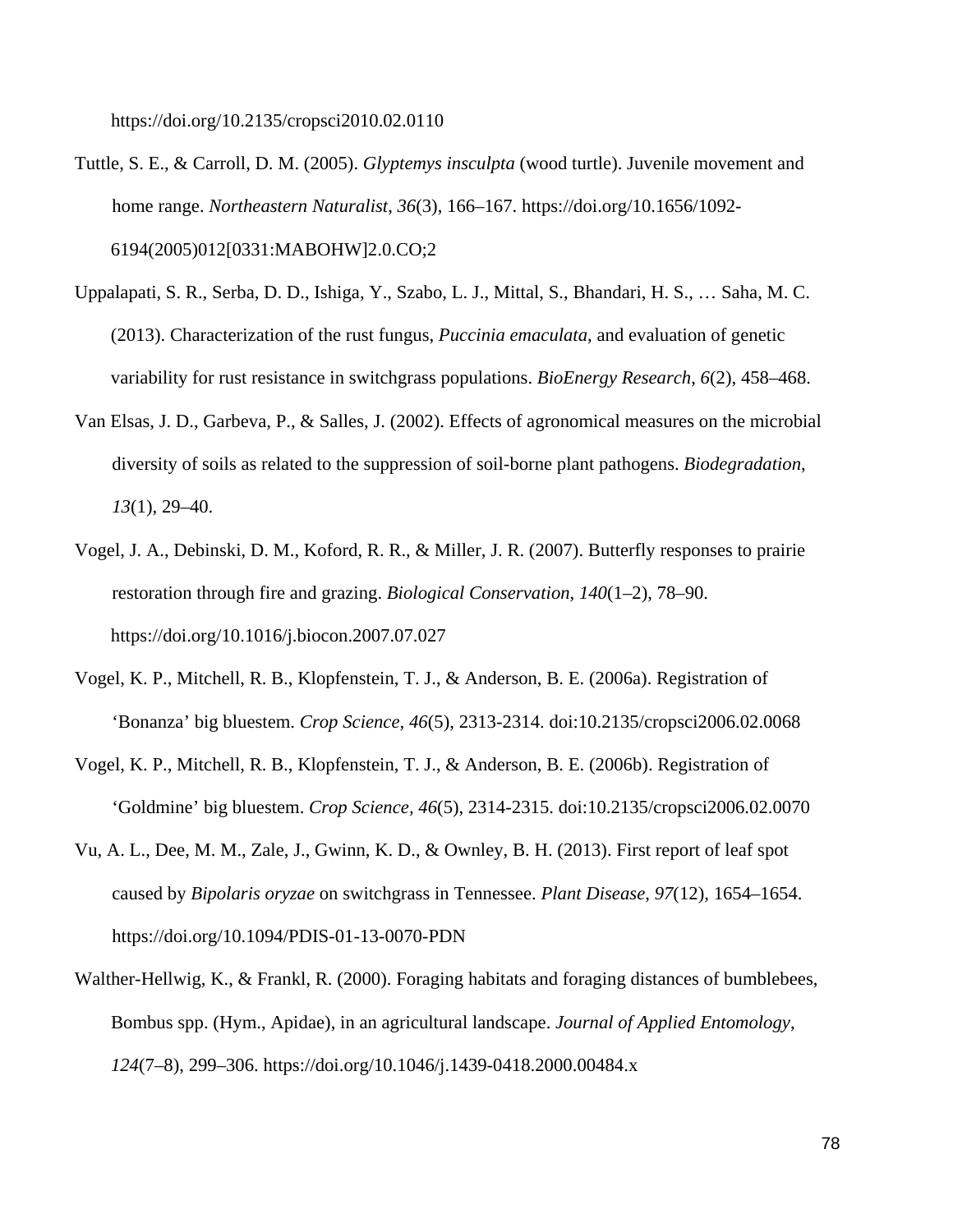- Waramit, N., Moore, K. J., & Fales, S. L. (2012). Forage quality of native warm-season grasses in response to nitrogen fertilization and harvest date. *Animal Feed Science and Technology*, *174*(1– 2), 46–59. https://doi.org/10.1016/j.anifeedsci.2012.02.008
- Waxman, K. D., & Bergstrom, G. C. (2011). First report of a leaf spot caused by *Bipolaris oryzae* on switchgrass in New York. *Plant Disease*, *95*(9), 1192–1192. https://doi.org/10.1094/PDIS03-11- 0231
- Wedin, W. F., & Fales, S. L. (2009). *Grassland: Quietness and Strength for a New American Agriculture*. ASA-CSSA-SSSA. Madison, WI. Retrieved from https://dl.sciencesocieties.org/publications/books/tocs/acsesspublicati/grasslandquietn
- Werling, B. P., Harmon, J., Straub, C., & Gratton, C. (2012). Influence of native North American prairie grasses on predation of an insect herbivore of potato. *Biological Control*, *61*(1), 15–25. https://doi.org/10.1016/j.biocontrol.2011.11.009
- West, A. S., Keyser, P. D., Lituma, C. M., Buehler, D. A., Applegate, R. D., & Morgan, J. (2016). Grasslands bird occupancy of native warm-season grass: Grassland bird occupancy. *The Journal of Wildlife Management*, *80*(6), 1081–1090. https://doi.org/10.1002/jwmg.21103
- White, R. P., Murray, S., & Rohweder, M. (2000). *Pilot analysis of global ecosystems: grassland ecosystems*. Washington, DC: World Resources Institute.
- Wilcove, D. S., Rothstein, D., Dubow, J., Phillips, A., & Losos, E. (1998). Quantifying threats to imperiled species in the United States. *BioScience*, *48*(8), 607–615. https://doi.org/10.2307/1313420
- Williams, N. M., Kimiora L. Ward, Pope, N., Isaacs, R., Wilson, J., May, E. A., … Peters, J. (2016). Native wildflower plantings support wild bee abundance and diversity in agricultural landscapes across the United States. *Ecological Applications, 25*(8), 2119-2131. https://doi.org/10.6084/m9.figshare.c.3297050.v1